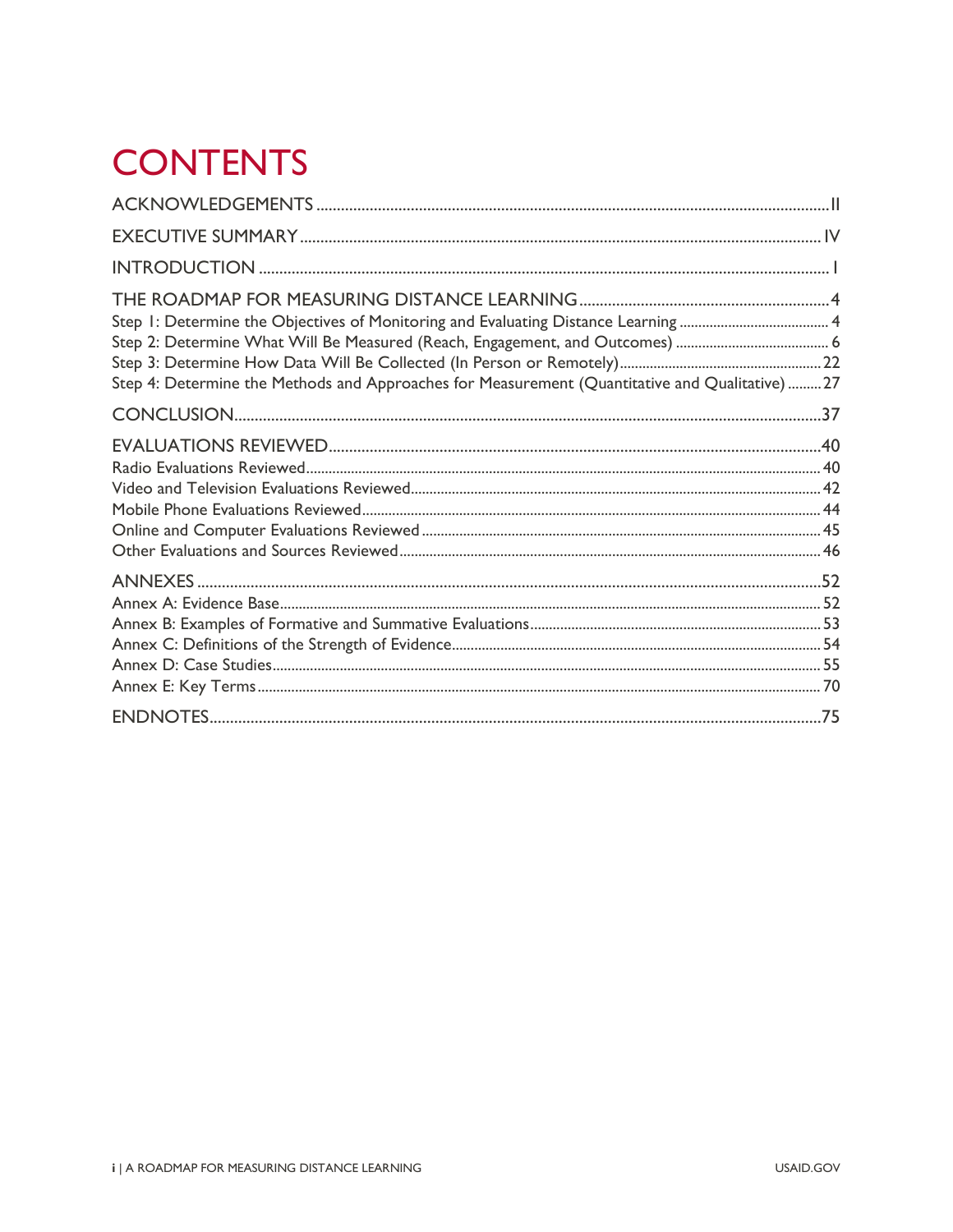## ACKNOWLEDGEMENTS

Thank you to the staff of the Center for Education in USAID's Bureau for Development, Democracy, and Innovation for their guidance and support in developing this review. Specific contributors included: Dr. Saima S. Malik, Rebecca Rhodes, and Dr. Elena Walls. Reviewers included: Dr. Nina Papadopoulos, Robert Burch, Anjuli Shivshanker, Olga Merchan, Kayla Boisvert, Leah Maxson, and Beth Johnson.

We also thank all those who participated in the key informant interviews that provided valuable insights and examples to inform this review. Key informant participants included:

Anthony Udeh (EDC/Northern Nigeria's Education Initiative Plus); Bjoern Hassler (EdTech Hub); Carmen Strigel (RTI); Chris McBurnie (EdTech Hub); Christine Beggs (Room to Read); Daniel Lavan (EDC); Devika Rai (People in Need, Nepal); Elisheva Cohen (Indiana University Bloomington); Gaëlle Simon (Management Systems International); Heather Simpson (Room to Read); Hetal Thrukal (researcher); Laura Harrington (Chemonics DRC); Lisa Hartenberger (EDC); Mark LeClair (Farm Radio International); Molly Farrell (Worcester Public Schools, United States); Moitshepi Matsheng (Young 1ove, Botswana); Nikhit D'Sa (University of Notre Dame); Nisha Ligon (Ubongo Kids); Noam Angrist (Young 1ove, Oxford University); Rachel Heavner (Worldreader); Scott Isbrandt (mEducation Alliance); and Wayan Vota (ICTWorks Publisher).

Thank you to Mary Burns for her guidance, review, and input.

Thank you to Amy Mulcahy-Dunn for her review and Natalya Barker for her editorial support. Thank you to Dexis Consulting Group-led Education Support Initiative, as well as Kirsten Bub, A'ame Joslin, and Karla Giuliano Sarr for their collaboration across this series of USAID/DEEP reports.

Thank you to Denisse Leatxe (Txiki Txoko) for graphic development. All icon graphics by Txiki Txoko, with some modified icons from The Noun Project.

Thank you to the Inter-agency Network for Education in Emergencies (INEE) and to the Global Reading Network (GRN) for organizing informative panels and conversations about monitoring and evaluating distance learning. These conversations also helped to enrich this review.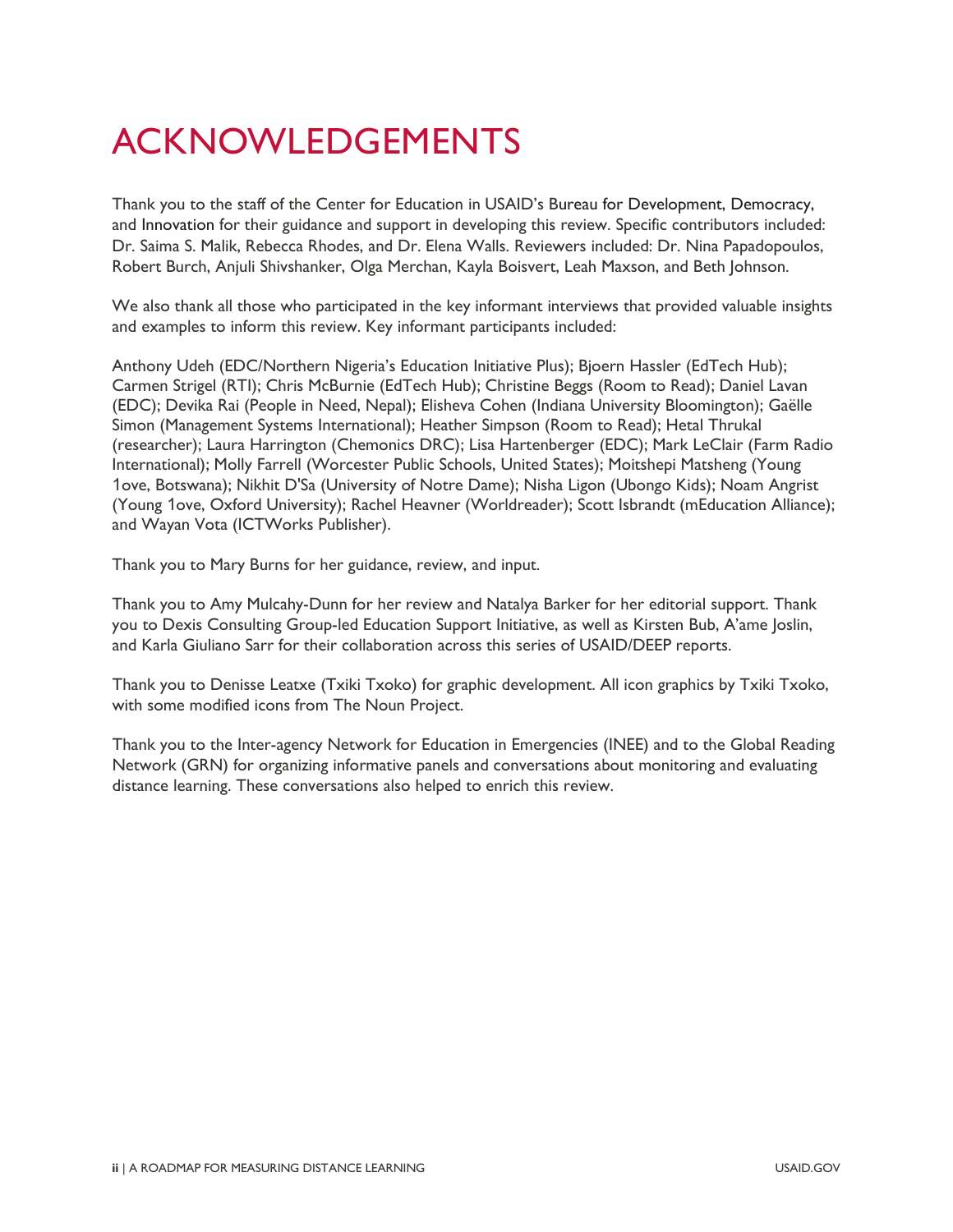## ACRONYMS AND ABBREVIATIONS

| <b>ASER</b>  | Annual Status of Education Report                  |  |  |
|--------------|----------------------------------------------------|--|--|
| <b>CATI</b>  | Computer-Assisted Telephone Interviewing           |  |  |
| <b>EDC</b>   | Education Development Center, Inc.                 |  |  |
| <b>EGRA</b>  | <b>Early Grade Reading Assessment</b>              |  |  |
| <b>EGMA</b>  | Early Grade Mathematics Assessment                 |  |  |
| <b>FRI</b>   | Farm Radio International                           |  |  |
| <b>GAGE</b>  | Gender and Adolescence Global Evidence             |  |  |
| IAI          | Interactive Audio Instruction                      |  |  |
| <b>ICT</b>   | Information and Communications Technology          |  |  |
| <b>INEE</b>  | Inter-agency Network for Education in Emergencies  |  |  |
| <b>IRI</b>   | Interactive Radio Instruction                      |  |  |
| <b>IVR</b>   | Interactive Voice Response                         |  |  |
| <b>LMS</b>   | Learning Management System                         |  |  |
| <b>MOOC</b>  | Massive Open Online Course                         |  |  |
| M&E          | Monitoring and Evaluation                          |  |  |
| <b>MEL</b>   | Monitoring, Evaluation, and Learning               |  |  |
| <b>MMS</b>   | Multimedia Message Service                         |  |  |
| <b>NGO</b>   | Non-Governmental Organization                      |  |  |
| <b>OER</b>   | <b>Open Educational Resources</b>                  |  |  |
| <b>SES</b>   | Socioeconomic Status                               |  |  |
| <b>SRGBV</b> | School-Related Gender-Based Violence               |  |  |
| <b>SMS</b>   | <b>Short Message Service</b>                       |  |  |
| <b>TV</b>    | Television                                         |  |  |
| <b>UDL</b>   | Universal Design for Learning                      |  |  |
| <b>USAID</b> | United States Agency for International Development |  |  |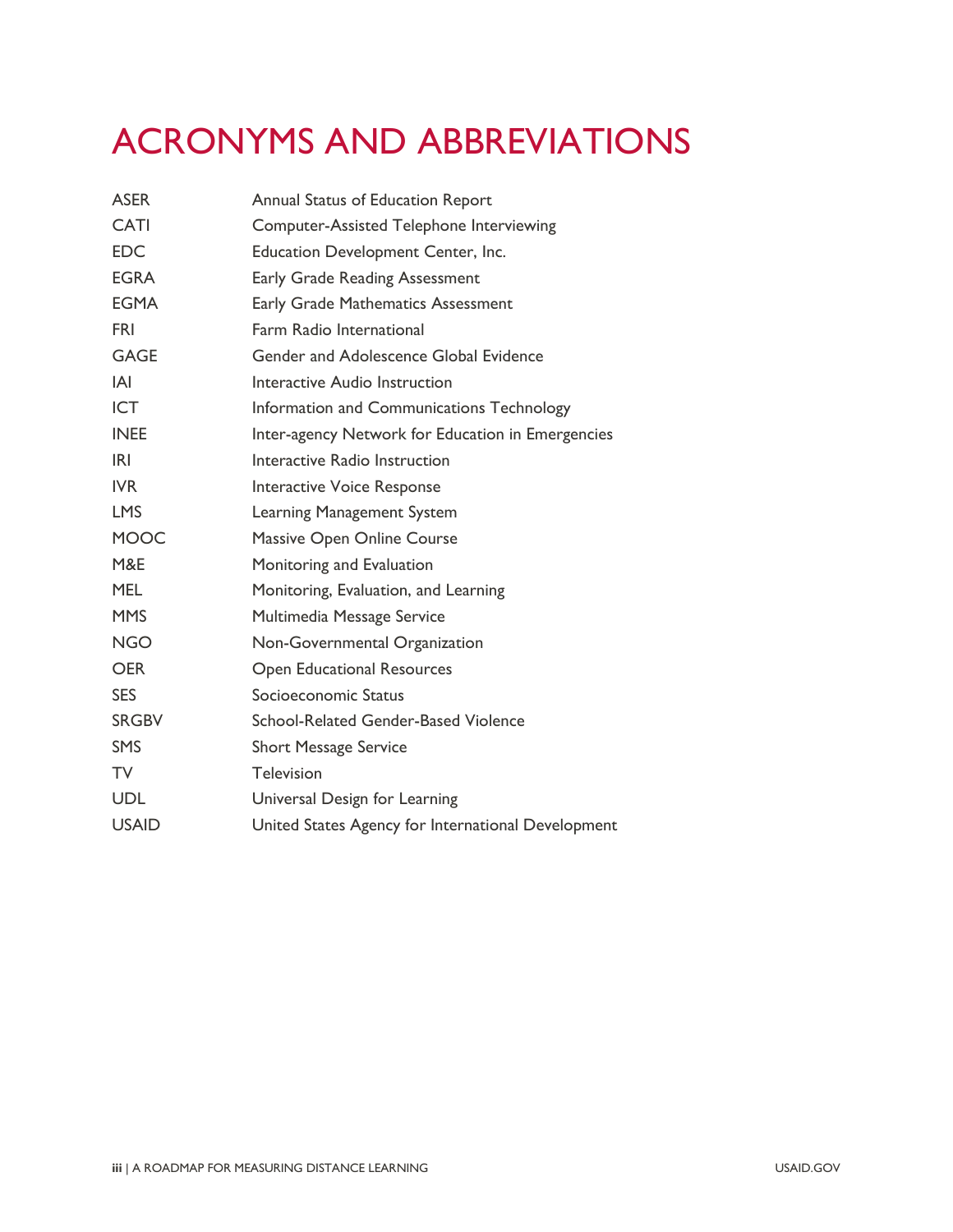## EXECUTIVE SUMMARY

As countries around the world have closed learning institutions in response to the COVID-19 pandemic, teaching and learning have pivoted from in-person instruction to distance learning. Simultaneously, there has been a surge in efforts to promote access to distance learning programming. Distance learning is commonly used to reach learners who need flexible learning opportunities, as well as to reach groups excluded from formal educat[i](#page-4-0)on institutions.<sup>*i*</sup> It can serve as the main form of instruction or can complement or supplement in-person learning. As countries and education agencies take up distance learning, it is important to design and implement evidence-based strategies for monitoring and evaluation to measure whether distance learning efforts are serving the intended communities and achieving intended objectives.

The purpose of this review is to support education practitioners, host country government representatives, donors, implementers, non-governmental organizations (NGOs), civil society organizations, and other stakeholders in applying best practices to monitor and evaluate distance learning initiatives designed for diverse learners and implemented both within and outside of learning institutions. This review covers the four key distance learning modalities: radio/audio, television/video, mobile phone, and online learning. Printed texts, which are often developed to accompany these first four modalities, can also be a fifth modality in contexts where technology is not used.

Most of the data sources were drawn from work in the primary education sub-sector. However, much of the guidance can be applied to secondary and tertiary-level distance learning. This review is also applicable to data collection in both crisis and non-crisis contexts.

This review presents a roadmap that guides users through four steps of planning and designing how distance learning delivered through any of these modalities can be monitored and evaluated.

- **Step I:** Determine the Objectives of Monitoring and Evaluating Distance Learning
- **Step 2:** Determine What Will Be Measured (Reach, Engagement, and Outcomes)
- **Step 3:** Determine How Data Will Be Collected (In-Person or Remotely)
- **Step 4:** Determine the Methods and Approaches for Measurement

Based on emerging global evidence, this review guides users through the process of measuring the reach, engagement, and outcomes of distance learning initiatives.

In addition to providing step-by-step guidance, this review provides three overarching recommendations for developing and implementing evidence-based monitoring, evaluation, and learning (MEL) plans for distance learning initiatives. The recommendations are to:

<span id="page-4-0"></span><sup>i</sup> See Morris, E. and Farrell, A. (2020) Delivering Distance Learning in Emergencies: A Review of Evidence and Best Practices. Nontraditional learners include working adults, educators, or homeschooled children and youth (Burns 2011). Historically excluded communities include members of ethnic, indigenous, and linguistic minority groups; women; people with disabilities; communities living in remote areas and/or poverty: and communities in crisis and conflict settings.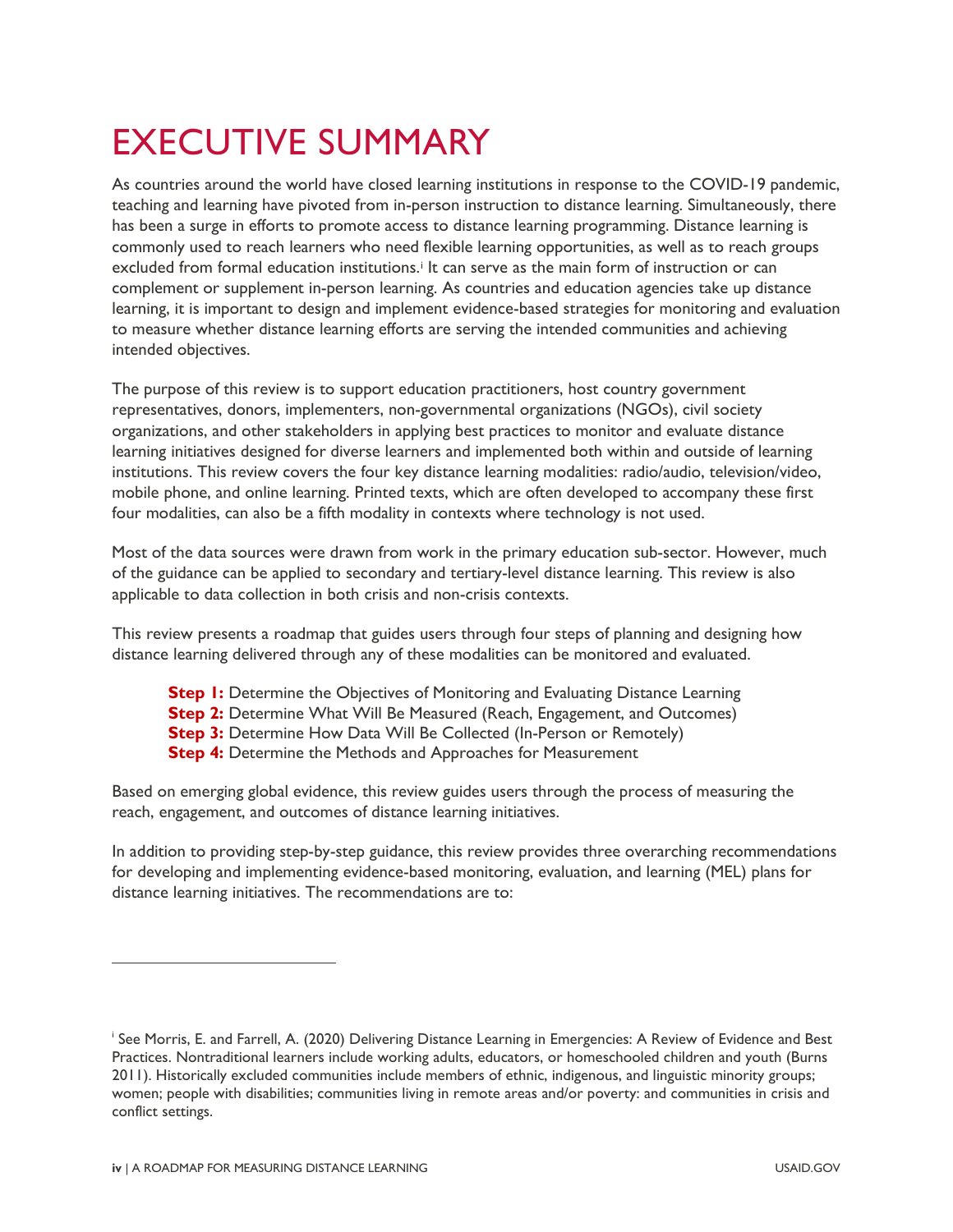- 1. **Integrate in-person and remote approaches, use multi-modal interfaces, and employ mixed methods to measure distance learning.** Integrating in-person and remote data collection (e.g., in-person testing and remote interviews), using multi-modal interfaces (e.g., phone calls and SMS surveys), and mixed-methods approaches (e.g., interviews, surveys, and photographs) helps promote greater participation and leads to more accurate results.
- 2. **Encourage innovative solutions to measure reach, engagement, and outcomes during a quick pivot to distance learning, while also developing high-quality MEL strategies for the longer term.** The guidance in this review helps teams think about shortterm MEL needs while working toward longer-term strategies for assessing the effectiveness of distance learning.
- 3. **Design equitable monitoring and evaluation approaches and conduct systematic equity analyses of distance learning initiatives.** Evaluative approaches to distance learning must attempt to measure and analyze whether marginalized individuals and groups are being systematically included or excluded through distance learning programming as well as during inperson and remote data collection.<sup>[ii](#page-5-0)</sup>

This review complements other knowledge products and practical guides produced by USAID to support high-quality distance learning program development and delivery. A complete listing of these documents may be found on USAID's COVID-19 resources page on Education Links. These include: *Delivering Distance Learning in Emergencies: A Review of Evidence and Best Practice*, *Return to Learning During Crises: Decision-making and Planning Tools Toolkit, and USAID's Guidance Note on Measuring Reach for Distance Learning*. It is also a key component of the upcoming USAID Toolkit for Designing and Planning a Comprehensive Distance Learning Strategy that provides guidance and support to governments, USAID Missions, partners, and other education stakeholders in the design, implementation, and Monitoring, Evaluation and Learning (MEL) processes. As with all of USAID's resources, this review is not specific to any one context, event, or distance learning initiative. It is meant to be useful to users both in responding to short-term learning needs during the COVID-19 pandemic and long-term distance learning strategies.

<span id="page-5-0"></span>ii Individuals and groups may be marginalized because of their disability; gender identity; sexual orientation; minority ethnic, racial, indigenous, language, or religious group identity; socioeconomic status or caste; residency in rural or high-density areas; residency in a crisis or conflict zone; health status; age; and/or lack of social, economic, and/or political protections.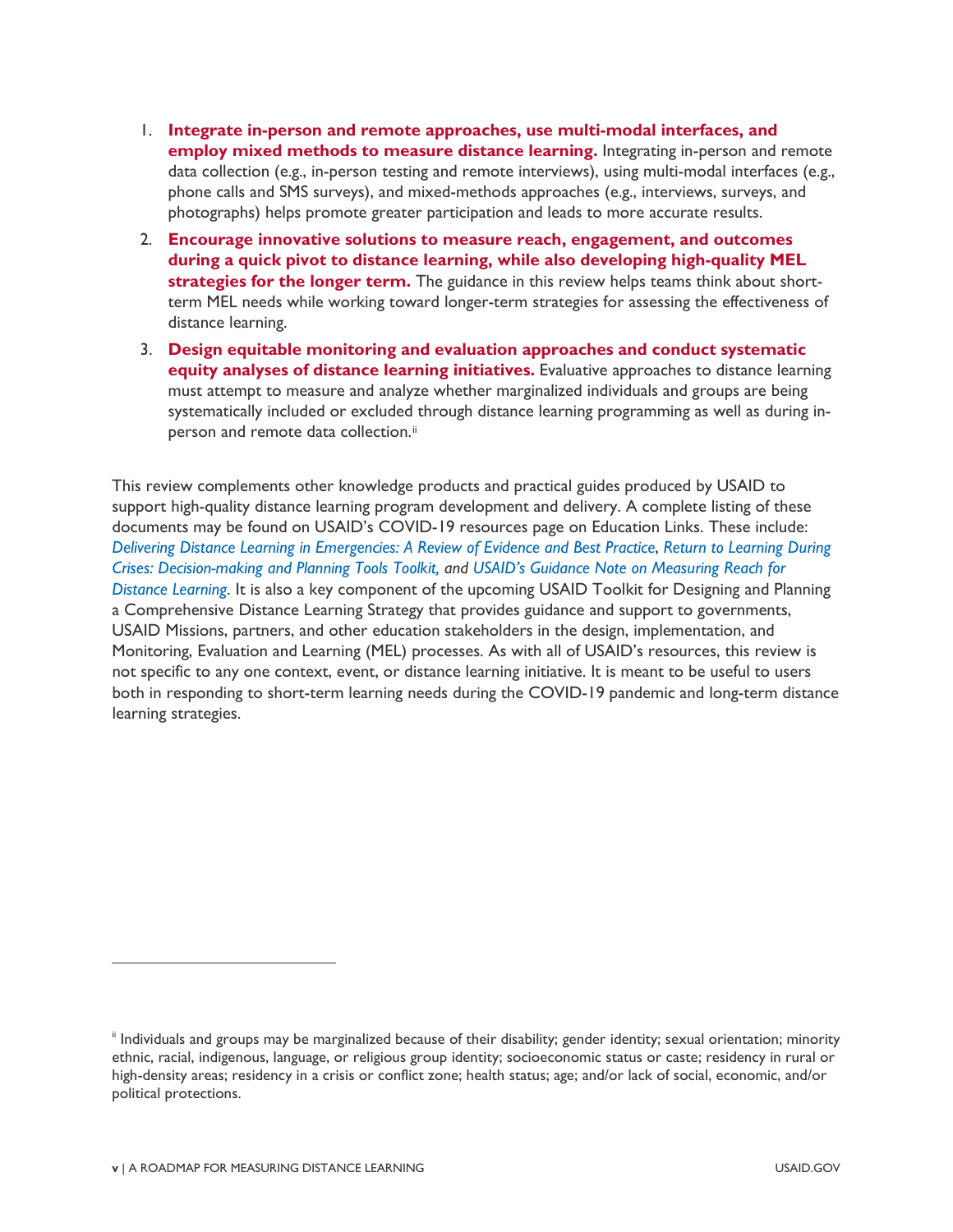## INTRODUCTION

Measuring distance learning requires cooperation across various partners, including learners, educators, caregivers, implementers, technology providers, and donors, to name a few. Whether distance learning programming<sup>[1](#page-81-0)</sup> is designed for preschoolers, primary school children, out-of-school youth, educators, or beyond,[2](#page-81-1) it is essential to determine from the beginning of the design phase how the programming will be monitored and evaluated. Tracking and assessing reach, engagement, and outcomes is critical for ensuring that educational initiatives are effective and inclusive.<sup>[3](#page-81-2)</sup> In this review, reach, engagement, and outcomes are defined as:

- **Reach** captures access to technology (devices and software); infrastructure for technology (electricity, internet, or phone connectivity); and distance learning programming and content.
- **Engagement** assesses the extent to which users participate as intended in the programming, including the degree to which users perceive the content to be relevant, captivating, and of high quality.
- **Outcomes**[4](#page-81-3) measure changes in learning of content knowledge as well as social and emotional learning (SEL).

<span id="page-6-0"></span>Text Box 1

**USAID focuses on measuring the percent of learners regularly participating in distance learning programming funded with USG assistance (See USAID indicator SUPP-17).** The indicator offers a clear definition of a distance learning program and participation in such a program. USAID defines participation as attending 60 percent or more of the program sessions. USAID recommends this indicator for assessing reach and engagement of learners in USG-funded distance learning programming. Additionally, custom indicators that measure reach, engagement, and outcomes can be used.

This review employed a qualitative methodology drawing on document analysis and key informant interviews with 23 ICT and/or distance learning experts and practitioners. Documents included: peerreviewed journal articles, evaluation reports, and implementer documents. Key informant interviews were conducted to supplement existing literature. During this review process, the Inter-agency Network for Education in Emergencies (INEE) and the Basic Education Coalition/Global Reading Network hosted virtual panels that also informed the recommendations. There is extensive evidence on how to conduct inperson evaluations, and, as such, this review concentrates on promising remote data collection approaches while still advocating

for in-person data collection when feasible. Insights about best practices that emerged from these documents, interviews, and panels are presented within each of the steps and informed the design of all tools and guidance. Full case studies are included in [Annex D.](#page-60-0) This review also follows the principles of USAID's *Universal Design for Learning (UDL) Toolkit* and USAID's *Collaborating, Learning, and Adapting (CLA)*  approach to MEL. It also uses USAID's *Guidance for Monitoring, Evaluation, and Learning During the COVID-19 Pandemic* and is aligned with the distance learning performance indicator outlined in [Text Box 1.](#page-6-0)

The roadmap in [Figure 1](#page-7-0) lays out eight essential steps to plan, design, and implement monitoring and evaluation (M&E) of distance learning activities as well as relevant USAID resources that can support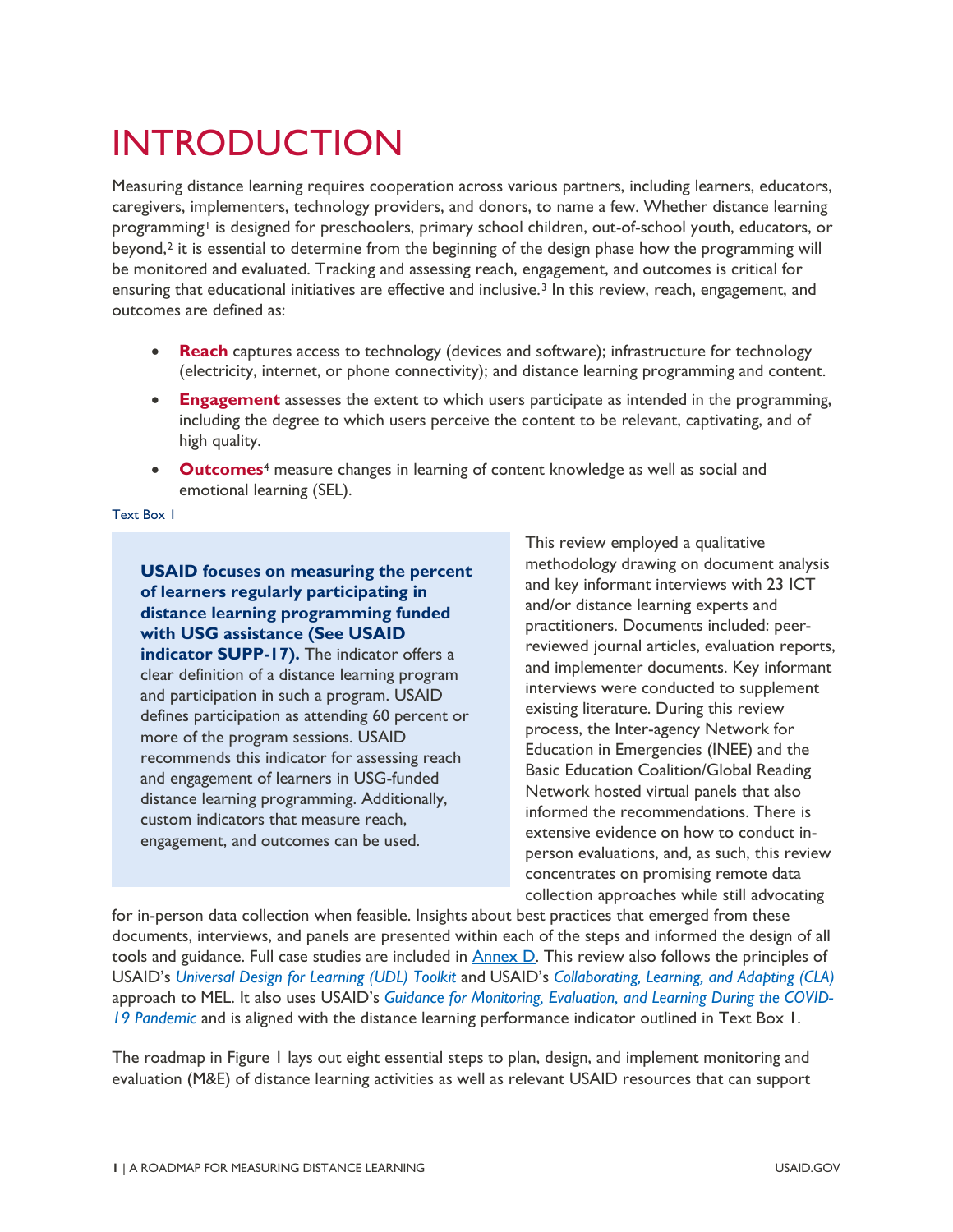each of the steps. This review focuses on the first four planning steps. A detailed explanation of each of these steps is presented in the sections below.

#### <span id="page-7-0"></span>Figure 1: Roadmap for measuring distance learning

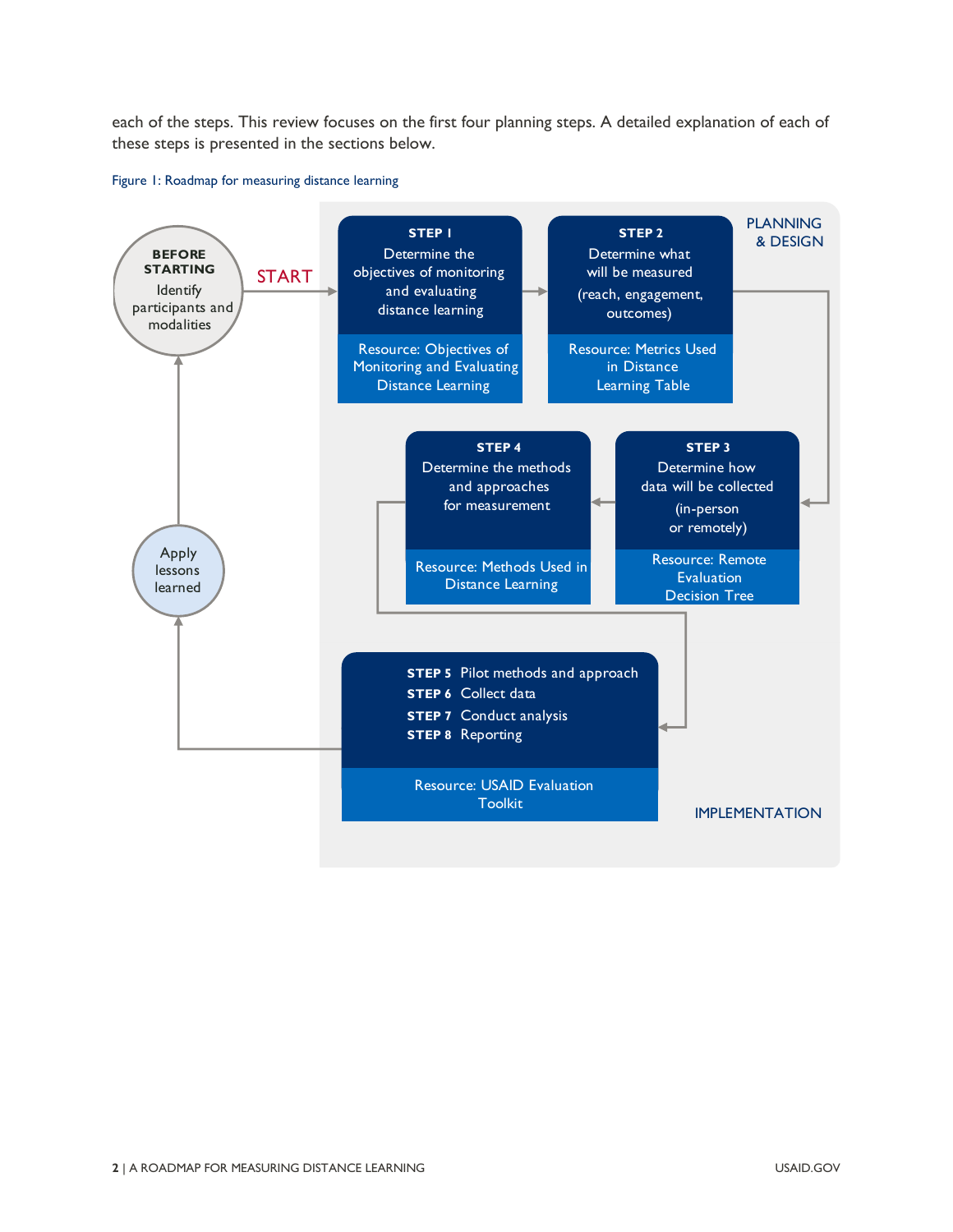*For ease of reference, the table below provides a summary of the guiding questions and main recommendations associated with each step detailed in the roadmap. The chapters then elaborate on these steps.*

|  |  |  |  | STEP I. DETERMINE THE OBJECTIVES OF MONITORING AND EVALUATING DISTANCE LEARNING |  |
|--|--|--|--|---------------------------------------------------------------------------------|--|
|--|--|--|--|---------------------------------------------------------------------------------|--|

| <b>Guiding Questions</b>                                                                                                                                                                                                                                                                                                                                                                                                                                        | <b>Main Recommendations</b>                                                                                                                                                                                                                                                                                                                                                                                                                                                                                                                                                                                                                                                                                                                  |  |  |
|-----------------------------------------------------------------------------------------------------------------------------------------------------------------------------------------------------------------------------------------------------------------------------------------------------------------------------------------------------------------------------------------------------------------------------------------------------------------|----------------------------------------------------------------------------------------------------------------------------------------------------------------------------------------------------------------------------------------------------------------------------------------------------------------------------------------------------------------------------------------------------------------------------------------------------------------------------------------------------------------------------------------------------------------------------------------------------------------------------------------------------------------------------------------------------------------------------------------------|--|--|
| • Why is distance learning being measured?<br>• How will the data be used?<br>• Who is the audience for the evaluation?                                                                                                                                                                                                                                                                                                                                         | I. Ensure the reason distance learning is being measured matches<br>what is being measured.<br>2. Be clear how the data will be used and who the audience is for<br>the evaluation.<br>3. Summative assessment approaches need to follow established<br>best practices in evaluation.                                                                                                                                                                                                                                                                                                                                                                                                                                                        |  |  |
|                                                                                                                                                                                                                                                                                                                                                                                                                                                                 | STEP 2. DETERMINE WHAT WILL BE MEASURED (REACH, ENGAGEMENT AND OUTCOMES)                                                                                                                                                                                                                                                                                                                                                                                                                                                                                                                                                                                                                                                                     |  |  |
| <b>Guiding Questions</b>                                                                                                                                                                                                                                                                                                                                                                                                                                        | <b>Main Recommendations</b>                                                                                                                                                                                                                                                                                                                                                                                                                                                                                                                                                                                                                                                                                                                  |  |  |
| • How are reach, engagement, and outcomes<br>measured in distance learning programs?<br>• What are some examples of these measures?<br>• How can teams build these measures<br>systematically into MEL designs?<br>• What kinds of equity analyses should be<br>considered?                                                                                                                                                                                     | I. Where feasible, coverage should be measured alongside<br>listenership and viewership.<br>2. Where feasible and ethical, reach of educational apps and online<br>learning management systems should be tracked automatically.<br>3. Identify who is being reached and who is not being reached.<br>4. Use additional metrics to assess engagement and completion.<br>5. Ensure there is a process for formative evaluation in place.<br>6. Include perspectives of the most marginalized.<br>7. Use in-person assessments for measuring outcomes, when<br>feasible.<br>8. Emphasize low-stakes formative assessments to inform teaching<br>and learning.<br>9. Check the emotional wellbeing of learners before conducting<br>assessments. |  |  |
| STEP 3. DETERMINE HOW DATA WILL BE COLLECTED (IN PERSON OR REMOTELY)                                                                                                                                                                                                                                                                                                                                                                                            |                                                                                                                                                                                                                                                                                                                                                                                                                                                                                                                                                                                                                                                                                                                                              |  |  |
| <b>Guiding Questions</b>                                                                                                                                                                                                                                                                                                                                                                                                                                        | <b>Main Recommendations</b>                                                                                                                                                                                                                                                                                                                                                                                                                                                                                                                                                                                                                                                                                                                  |  |  |
| · Should data be collected in person or remotely?<br>• What key considerations-safety of teams, access<br>to technology, infrastructure, feasibility of<br>capturing reach, engagement, and outcomes-<br>should be considered?<br>• What equity considerations should be taken<br>into account (e.g., geographical reach,<br>socioeconomic status, gender, disability?)<br>• What technologies should be used (e.g., paper,<br>mobile phone, tablet, computer)? | I. Use an integrated (in-person and remote) approach to data<br>collection.<br>2. Collect mobile phone numbers of caregivers and families at the<br>beginning of an intervention or school year.<br>3. Create MEL platforms for basic phones or support families in<br>acquiring smartphones to ensure marginalized individuals and<br>households can be included in distance learning and data<br>collection activities.<br>4. Assume that others are listening in during remote data<br>collection.                                                                                                                                                                                                                                        |  |  |
| STEP 4. DETERMINE THE METHODS AND APPROACHES FOR MEASUREMENT<br>(QUANTITATIVE AND QUALITATIVE)                                                                                                                                                                                                                                                                                                                                                                  |                                                                                                                                                                                                                                                                                                                                                                                                                                                                                                                                                                                                                                                                                                                                              |  |  |
| <b>Guiding Questions</b>                                                                                                                                                                                                                                                                                                                                                                                                                                        | <b>Main Recommendations</b>                                                                                                                                                                                                                                                                                                                                                                                                                                                                                                                                                                                                                                                                                                                  |  |  |
| • What quantitative and qualitative methods can<br>be used to measure distance learning?<br>· What technologies (e.g., paper, mobile phone,<br>tablet, computer) and interfaces (e.g., SMS,<br>survey software) are used to gather data<br>• What sampling strategies (e.g., census,<br>representative, purposive) can be used?<br>• What kinds of equity analyses should be<br>considered?                                                                     | Use mixed methods to collect data.<br>2. Match the evaluation purpose to who is collecting the data.<br>3. Treat language as a right and a resource.<br>4. Acknowledge that even simple assessments may feel like a big<br>deal to a learner or caregiver.<br>5. Ensure data collection efforts are not further marginalizing<br>participants.<br>6. Give the data back to the participants.<br>7. Plan early and plan ethically.                                                                                                                                                                                                                                                                                                            |  |  |

● What is the strength of the evidence for these evaluative approaches and where is there a

need for more evidence?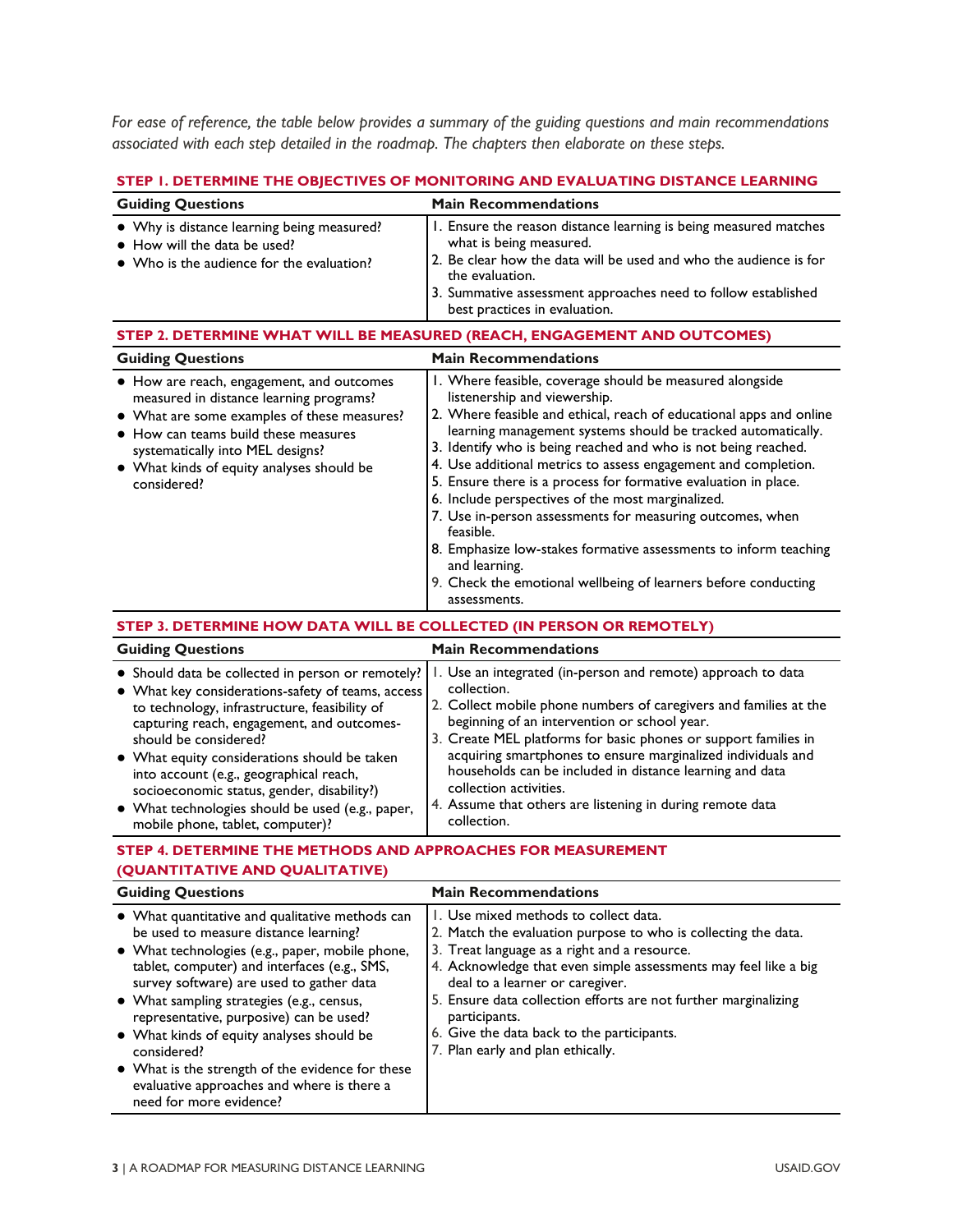## THE ROADMAP FOR MEASURING DISTANCE LEARNING

### STEP 1: DETERMINE THE OBJECTIVES OF MONITORING AND EVALUATING DISTANCE LEARNING

Text Box 2

#### **Step 1 Guiding Questions**

- Why is distance learning being measured?
- How will the data be used?
- Who is the audience for the evaluation?

It is critical to define clearly *why* distance learning is being measured and *how* the data will be used before starting the process of designing MEL activities. Evaluations can be used for many purposes and generally fit into two main categories: formative and summative. Formative assessments and evaluations in distance learning examine how programming is being received and used (e.g., users are able to access and use as intended), how content and programming can be improved (e.g., gauging radio listener feedback and recall before broadcasting occurs), and/or how to inform teaching and learning internally (e.g., learner check-ins and low-stakes measures). Formative and internal monitoring also helps teams plan for the sustainability of programming and make adjustments as necessary during implementation.

Summative evaluations examine the effects of distance learning on the target learners, educators, or other participants. Examples of summative evaluations include literacy assessments (e.g., Early Grade Reading Assessment [EGRA] or Annual Status of Education Reports [ASER]), numeracy assessments (e.g., Early Grade Mathematics Assessment [EGMA] or ASER), and high-stakes exams at the end of grade levels or learning cycles. Summative data can be used for learning and accountability as well as informing scaling and replication (see Annex B for the different kinds of formative and summative evaluations).

[Figure 2](#page-10-0) highlights **learning** and **accountability** as the two key aims for measuring distance learning. Within these aims, there are internal and external objectives that should be considered when creating a MEL plan for distance learning to ensure appropriate data is collected. Internally (within programs, classrooms, learning institutions, etc.) data can be used to inform program content and management (learning) or to guide adaptation and sustainability of programming (accountability). Externally, MEL can be used to generate knowledge and further the evidence base (learning) and inform costing, scaling, and replicability at different levels (e.g., district, regions, national) (accountability).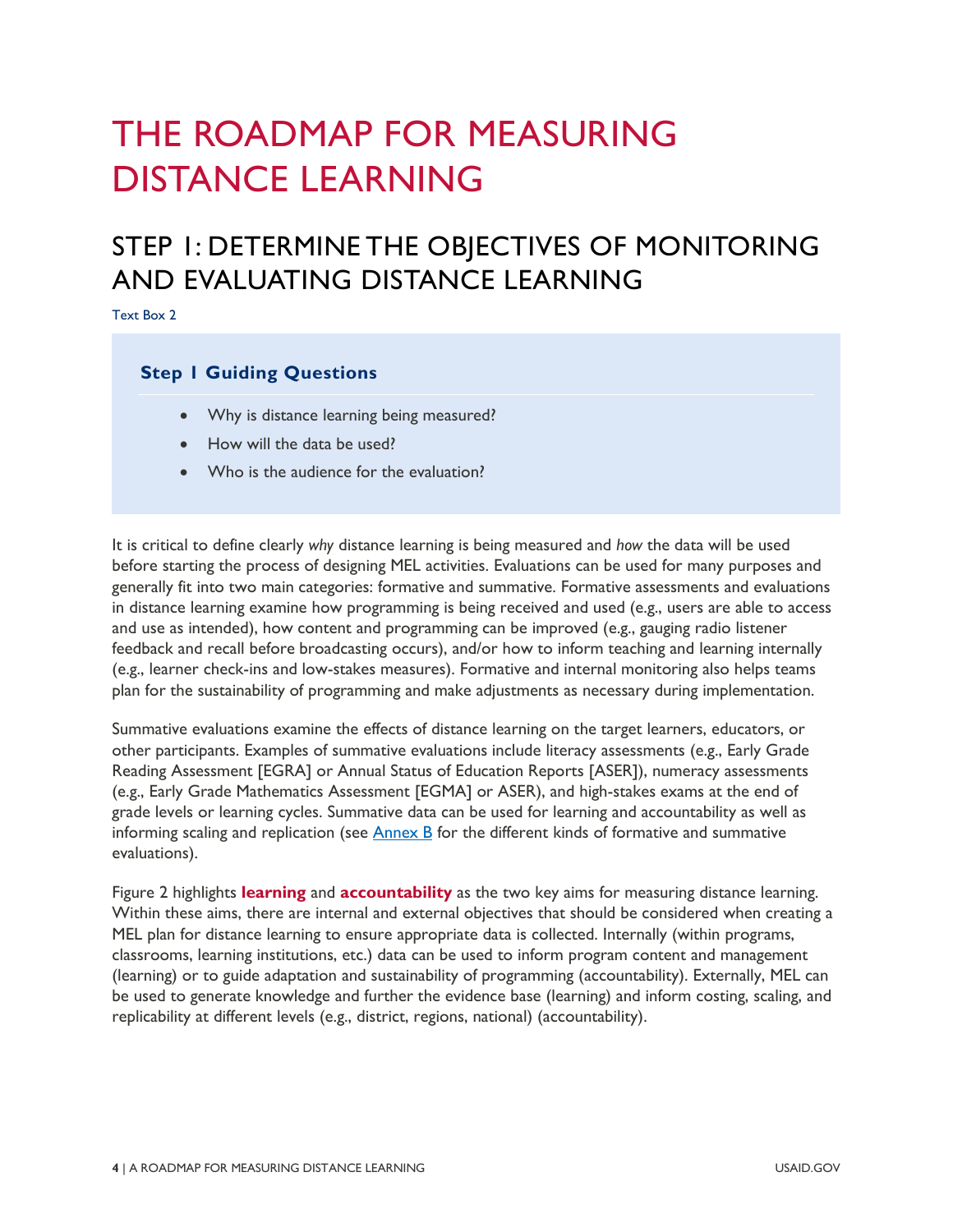<span id="page-10-0"></span>Figure 2: Aims and objectives of monitoring and evaluating distance learning

| <b>INTERNAL</b><br>(classrooms, nonformal<br>learning programs,<br>organizations, institutions, etc.) | Informing teaching and<br>learning<br>Informing program<br>management | <b>Adaptation</b><br>and<br>sustainability |
|-------------------------------------------------------------------------------------------------------|-----------------------------------------------------------------------|--------------------------------------------|
| <b>EXTERNAL</b><br>(education institutions,<br>policymakers, donors, etc.)                            | Knowledge<br>generation and<br>furthering<br>research                 | Costing,<br>scaling, and<br>replicability  |
|                                                                                                       | LEARNING                                                              | OUNTABI                                    |

*Adapted from Hempel and Fiala, 2012.[5](#page-81-4)*

#### Text Box 3

#### **Recommendations for Determining the Objectives of Monitoring and Evaluating Distance Learning**

- 1. **Ensure the reason distance learning is being measured matches what is being measured.** For example, if the objective is to inform teaching and learning (formative), then measures should be formative (e.g., simple knowledge check-ins) and not high-stakes summative tests (e.g., validated math exams).
- 2. **Be clear how the data will be used and who the audience is for the evaluation.** If the main audience is educators, then the data need to be useful and understandable to educators. For example, aggregate numeracy data for a whole intervention of learners will not help an educator understand where their specific learners are during school closures—this will require a formative assessment of learners in a particular classroom.
- 3. **Summative assessment approaches need to follow established best practices in evaluation.** For example, if using USG funds, make sure to follow USAID's CLA guidelines and guidance, whether assessments are conducted in person or remotely.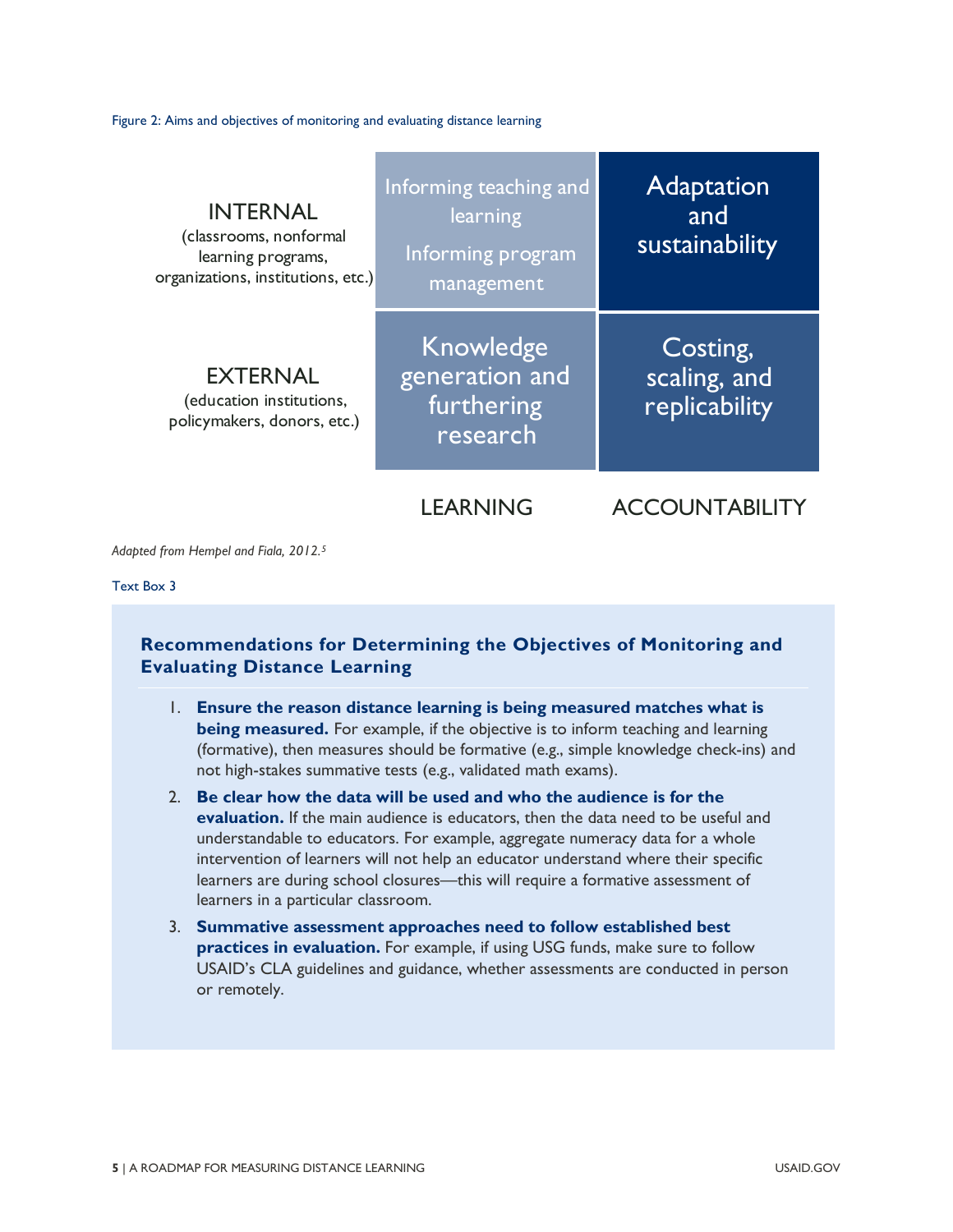### STEP 2: DETERMINE WHAT WILL BE MEASURED (REACH, ENGAGEMENT, AND OUTCOMES)

Text Box 4

#### **Step 2 Guiding Questions**

- How are reach, engagement, and outcomes measured in distance learning programs?
- What are some examples of these measures?
- How can teams build these measures systematically into MEL designs?
- What kinds of equity analyses should be considered?

Distance learning measures can be grouped under three main domains: reach, engagement, and outcomes. Within each of these domains, there are a number of quantitative and qualitative metrics that can be used to capture essential data. Implementing teams should discuss and determine early on which metrics are critical to meeting the monitoring and evaluation activities' objectives. However, MEL designs should include measures from all three domains, and be sequenced logically. For example, outcome measures cannot be determined without clear reach and engagement data. Performance indicators and targets should be developed simultaneously per USAID MEL guidance.<sup>[6](#page-81-5)</sup> Figure 3 outlines the main questions that each of these three domains addresses.

#### Figure 3: Distance learning domains of measurement

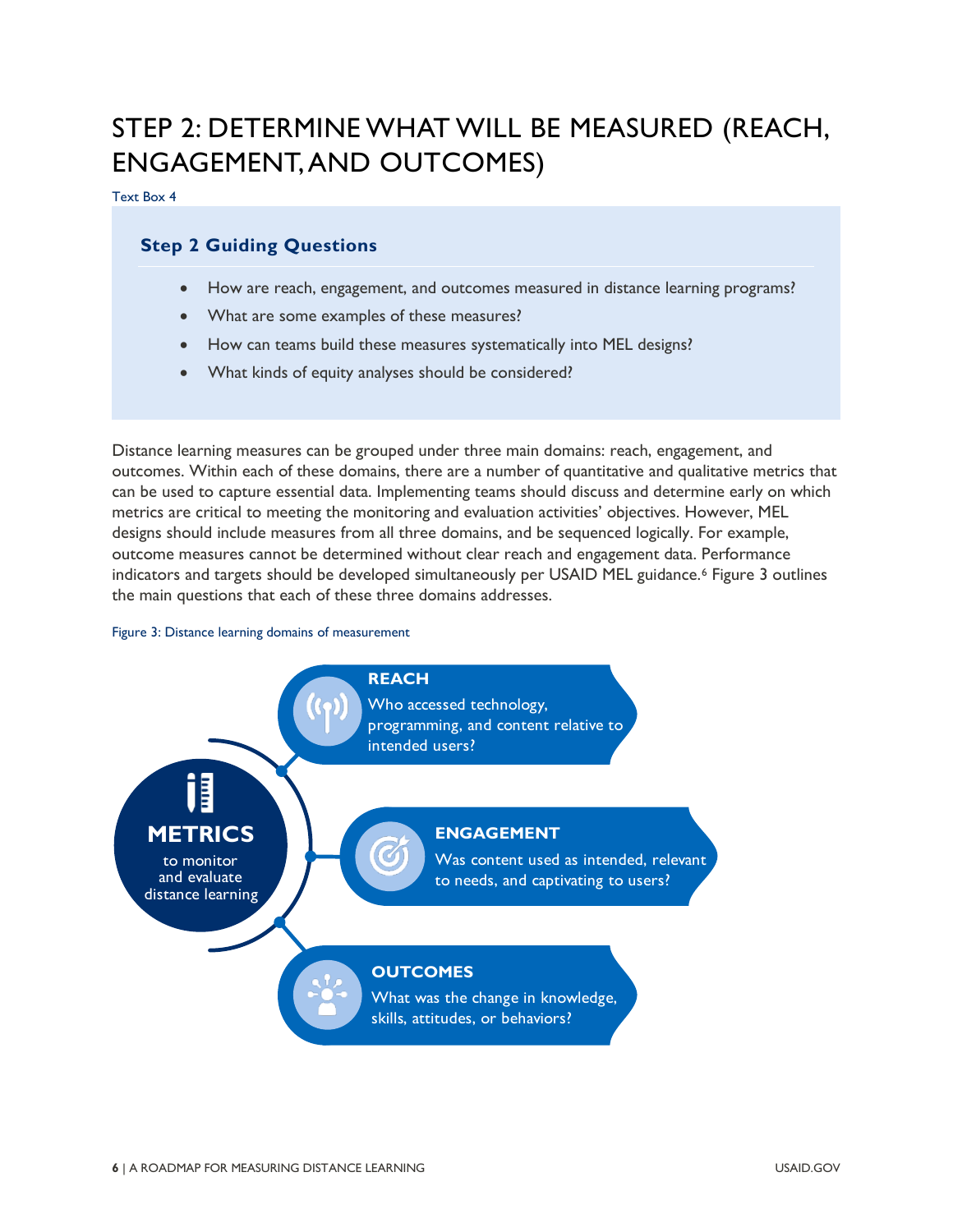[Table 1](#page-12-0) shows illustrative metrics critical to planning and developing distance learning programming and materials.<sup>[7](#page-81-6)</sup> These metrics have been grouped into the three main domains (reach, engagement, and outcomes) with outcomes divided into two types: a) content knowledge and learning and b) social and emotional learning (SEL).[8](#page-81-7)

#### <span id="page-12-0"></span>Table 1: Metrics for distance learning program planning and development, by domain

<span id="page-12-1"></span>

|                                  | <b>REACH</b>                                                                                           | <b>ENGAGEMENT</b>                                                                                | <b>OUTCOMES</b>                                                             |                                                                  |
|----------------------------------|--------------------------------------------------------------------------------------------------------|--------------------------------------------------------------------------------------------------|-----------------------------------------------------------------------------|------------------------------------------------------------------|
|                                  |                                                                                                        |                                                                                                  | <b>CONTENT</b><br><b>KNOWLEDGE</b><br><b>LEARNING</b>                       | <b>SOCIAL AND</b><br><b>EMOTIONAL</b><br><b>LEARNING</b>         |
| <b>Infrastructure</b>            | Infrastructure and connectivity<br>(internet and phone data) coverage                                  |                                                                                                  |                                                                             |                                                                  |
| Technology &<br>Accessibility    | Access to technology devices<br>(hardware) and software; access<br>to assistive technology             | Utilization of technology devices<br>and software as intended; access<br>to assistive technology | Change in technological literacy                                            |                                                                  |
| Programming                      | Basic listenership, viewership, and<br>usership by target audiences<br>(frequency and duration of use) | Participation in programming as intended<br>and completion                                       | Change in subject<br>matter, content                                        | Change in social and<br>emotional and<br>soft skills, attitudes, |
| Accompanying<br><b>Materials</b> | Access to accompanying materials                                                                       | Utilization of accompanying materials<br>as intended                                             | knowledge, and skills<br>acquisition and retention                          | and beliefs<br>Change in behaviors                               |
| Cost                             | Unit cost of reaching learners                                                                         | Unit cost of engaging learners                                                                   | Cost of improving outcomes, in dollars per unit of<br>measure of an outcome |                                                                  |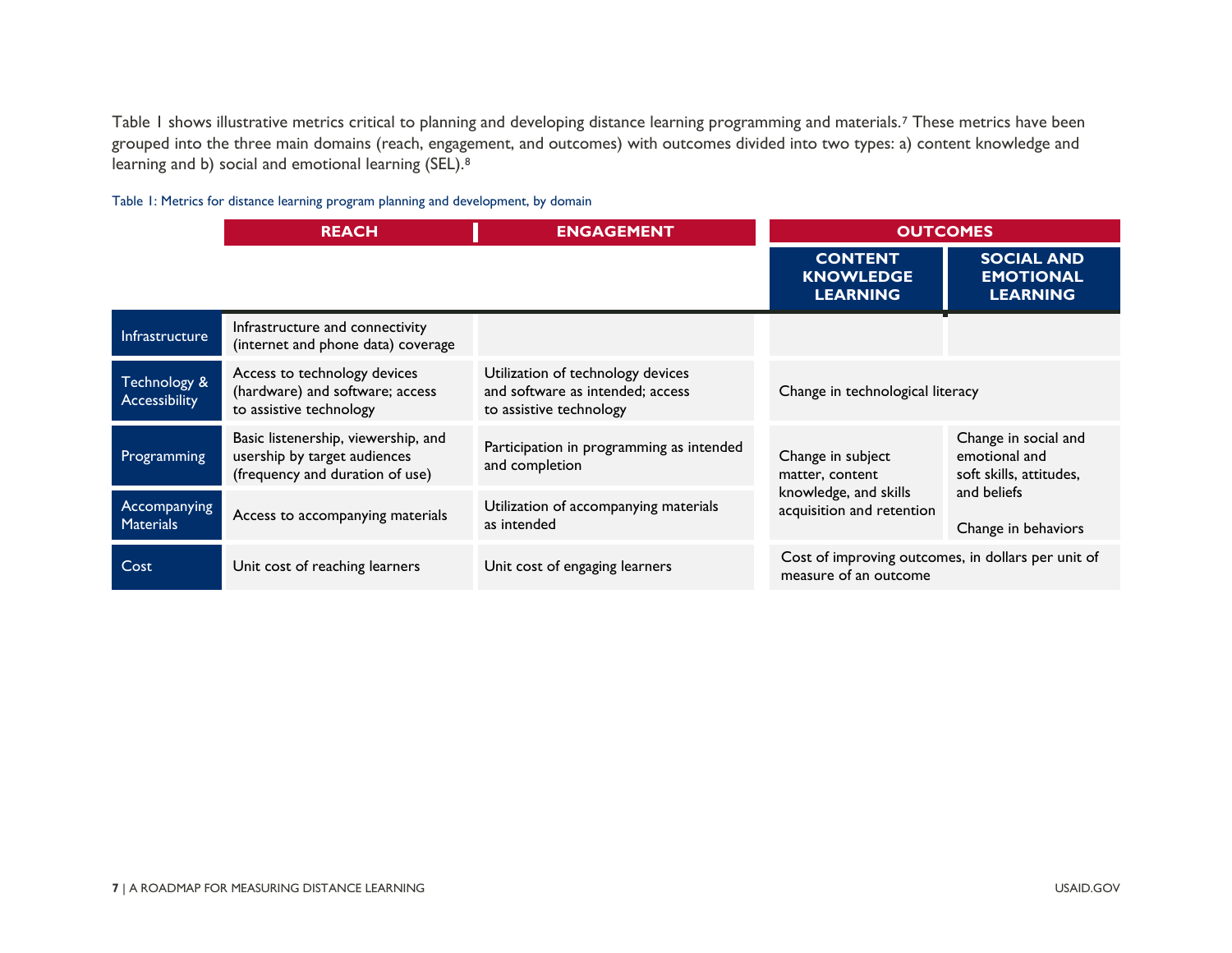[Table 2](#page-13-0) provides illustrative metrics for measuring the quality of distance learning programming and materials, which are commonly captured through formative evaluation activities (e.g., gathering user feedback during program piloting).

<span id="page-13-0"></span>

| Table 2: Metrics for measuring quality of distance learning programming and materials through formative evaluation, by domain |  |  |
|-------------------------------------------------------------------------------------------------------------------------------|--|--|
|-------------------------------------------------------------------------------------------------------------------------------|--|--|

|                            | <b>REACH</b>                                                                                                         | <b>ENGAGEMENT</b>                                                                        | <b>OUTCOMES</b>                                                                               |                                                                               |  |
|----------------------------|----------------------------------------------------------------------------------------------------------------------|------------------------------------------------------------------------------------------|-----------------------------------------------------------------------------------------------|-------------------------------------------------------------------------------|--|
|                            |                                                                                                                      |                                                                                          | <b>CONTENT</b><br><b>KNOWLEDGE</b><br><b>LEARNING</b>                                         | <b>SOCIAL AND</b><br><b>EMOTIONAL</b><br><b>LEARNING</b>                      |  |
| <b>INTENDED AUDIENCE</b>   |                                                                                                                      |                                                                                          |                                                                                               |                                                                               |  |
| Interaction                | Opportunities for interaction built<br>into the programming                                                          | Extent to which users interact in<br>programming as intended                             |                                                                                               | Change in social and                                                          |  |
| Quality and<br>Relevance   | Adherence to curriculum, grade<br>level, scheduling, geographical<br>reach, and other parameters<br>facilitating use | Level of quality; relevance to<br>developmental stage and age, gender,<br>language, etc. | Change in subject<br>matter, content<br>knowledge, and skills<br>acquisition and<br>retention | emotional and<br>soft skills, attitudes,<br>and beliefs<br>Change in behavior |  |
| Response                   | Number of users who share<br>feedback by demographics                                                                | Level of interest in programs; popularity<br>of programming                              |                                                                                               |                                                                               |  |
| <b>UNINTENDED AUDIENCE</b> |                                                                                                                      |                                                                                          |                                                                                               |                                                                               |  |
| Shadow<br>Audience         | Shadow audience access                                                                                               | Shadow audience participation<br>and response                                            | Shadow audience unintended changes in<br>knowledge, skills, attitudes, and behaviors          |                                                                               |  |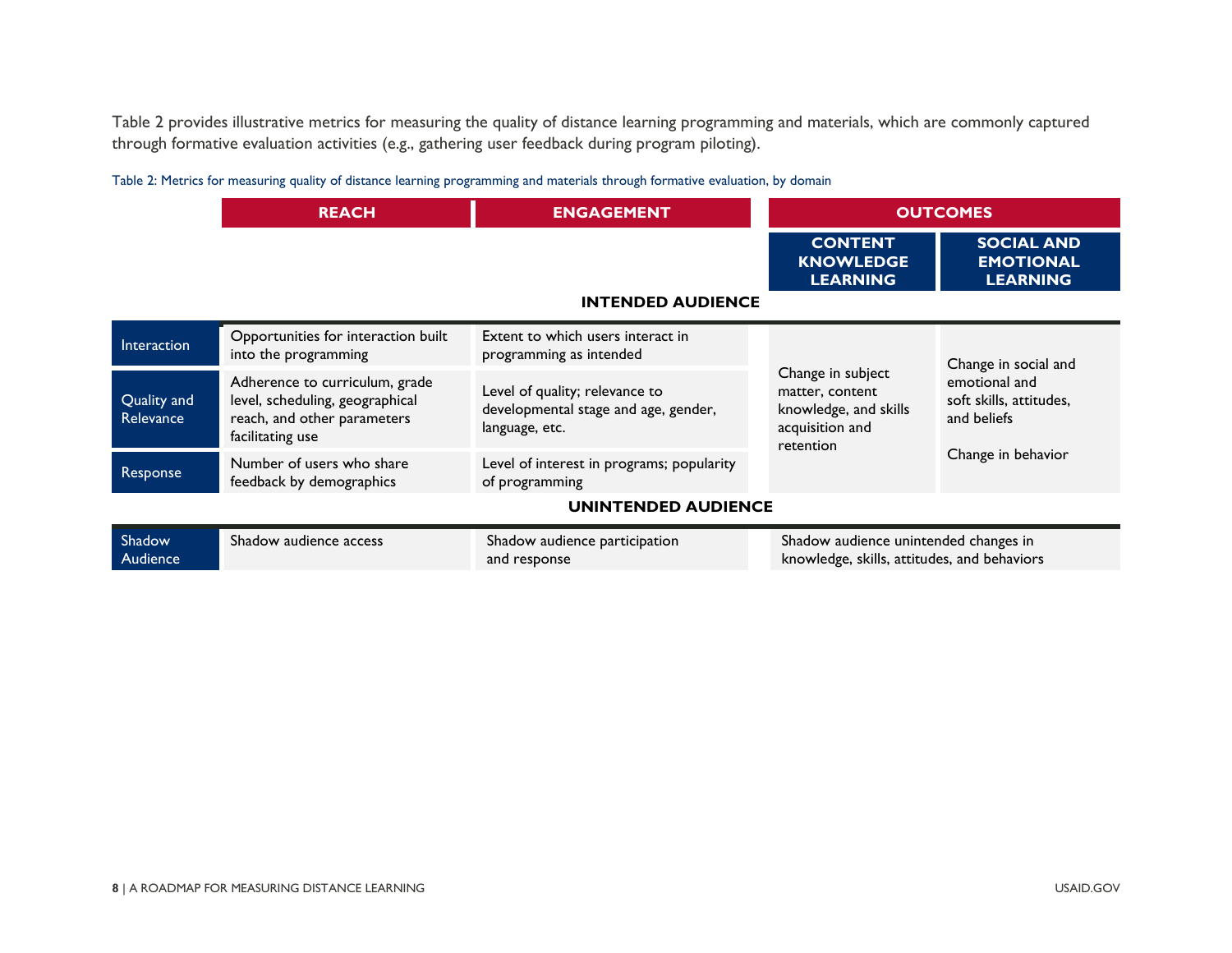#### Text Box 5

#### **Equity Analyses**

When examining equity, it is critical to understand the breadth of reach, specifically considering who is able to access distance learning and who is left behind. Likewise, it is necessary to understand how the depth of engagement, interest in the programming and materials, knowledge and skills acquisition, and the attitude and behavior change differ among different sub-populations of learners.

In order for equity analyses to be conducted, groups historically excluded from and marginalized through distance learning interventions need to be identified in the initial distance learning planning and design phase. At the onset of designing a MEL strategy, demographic data need to be collected from users in sufficient detail in order to identify who falls into these marginalized groups. While schools, learning centers, and educational initiatives may collect demographic data as part of their regular MEL practices, ensuring data on grade level; disability; gender; geographical residence (e.g., urban, rural); socioeconomic status; and language, racial, ethnic, or minority group status is also collected is critical. Where feasible, reach, engagement, and outcomes should then be assessed across these different groups. Furthermore, samples should be analyzed to see who participated and who did not in order to identify individuals or groups that are systematically excluded (sample bias).

#### **REACH**

Who accessed technology, programming, and content relative to intended users?

**Reach** metrics capture who is accessing the content and materials relative to the intended or targeted users.[9](#page-81-8) This metric can also measure unintended users, or shadow audiences, who utilize the programming even if they are not the originally targeted users (e.g., a younger sibling who watches a program with their older sibling for whom it is designed).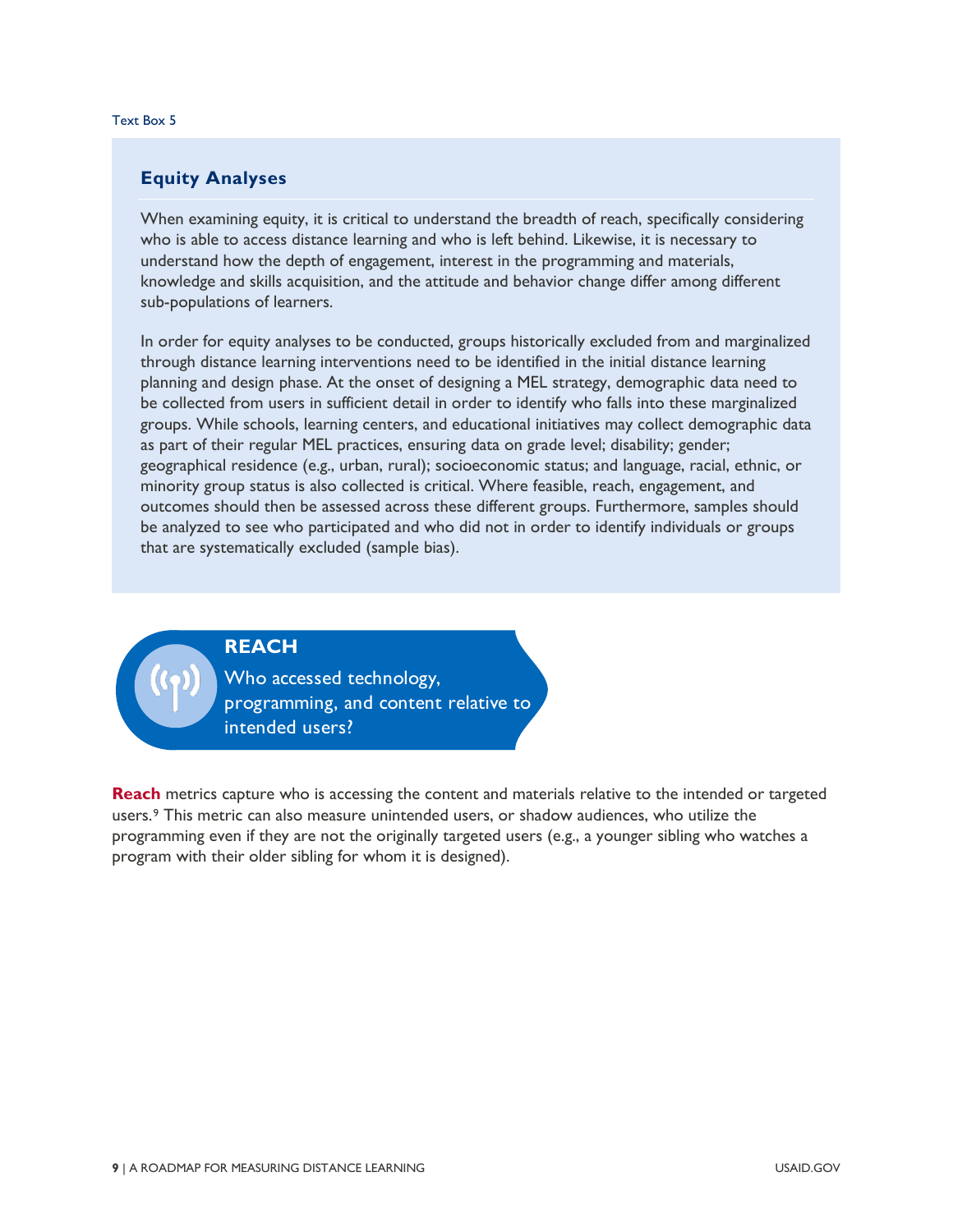#### **Measuring shadow audiences in radio and television**

While data analytics through educational apps and web-based programming allow for identifying unintended audiences, reach is more difficult to measure in radio and television broadcasts. Most radio and audio programs, when broadcast on public radio stations, do reach a shadow audience.[10](#page-81-9) These shadow audiences include caregivers, out-of-school children and youth, and other adults in the community. Open broadcasting of radio and video programs provides educational opportunities to those not participating in a school or nonformal learning program, and can also "demystify" education for caregivers and community members, making learning content and objectives more transparent.<sup>[11](#page-81-10),[12](#page-81-11),[13](#page-81-12)</sup>

While GeoPoll and other nation-wide surveys can capture data on all listeners and viewers, there is very little evidence of reach, engagement, and outcomes of shadow audiences in interactive audio instruction program interventions. Most of what has been written is anecdotal, such as that from the Somali Interactive Radio Instruction Program and the Radio Instruction for Strengthening Education in Tanzania, which discovered that their programs were reaching adult learners and marginalized groups, such as internally displaced persons and caregivers, as well as adults who had low education levels.<sup>[14,](#page-81-13)[15](#page-81-14)</sup> The South Sudan Interactive Radio Instruction program conducted a large listenership survey that determined they had a large shadow audience. This survey used multi-stage sampling to survey over 2,000 people from the 14 counties where their programs aired. Through stratified and random sampling, one rural and one urban Payam (Payam is the equivalent of a district) was selected from each county. Within these Payams, villages were randomly selected, and then households were systematically sampled. The data showed that out-of-school respondents made up a substantial portion of the listeners to the program supporting formal education.<sup>[16,](#page-81-15)[17](#page-81-16)</sup>

The metrics for gathering reach data across the four distance learning modalities are largely the same, with some nuances described below. The methods and technologies for measuring reach and engagement in radio/audio and television/video content typically use in-person or mobile phone surveys. Mobile phone apps and online programming generally rely on embedded user analytics.

#### **The key metrics for capturing reach are:**

- **Access to technology, programming, and content:** This includes access to technology devices (e.g., phones, computers, tablets), software (e.g., apps and learning management systems (LMSs)), infrastructure (e.g., electricity and connectivity), programming and content (e.g., basic listenership, viewership, downloads, log-ins, and clicks), and distribution of accompanying or stand-alone print materials.
- **Accessibility:** This includes the ability of marginalized groups and young learners who rely on caregivers to access content as well as assistive technology devices for persons with disabilities.<sup>[18](#page-81-17)</sup>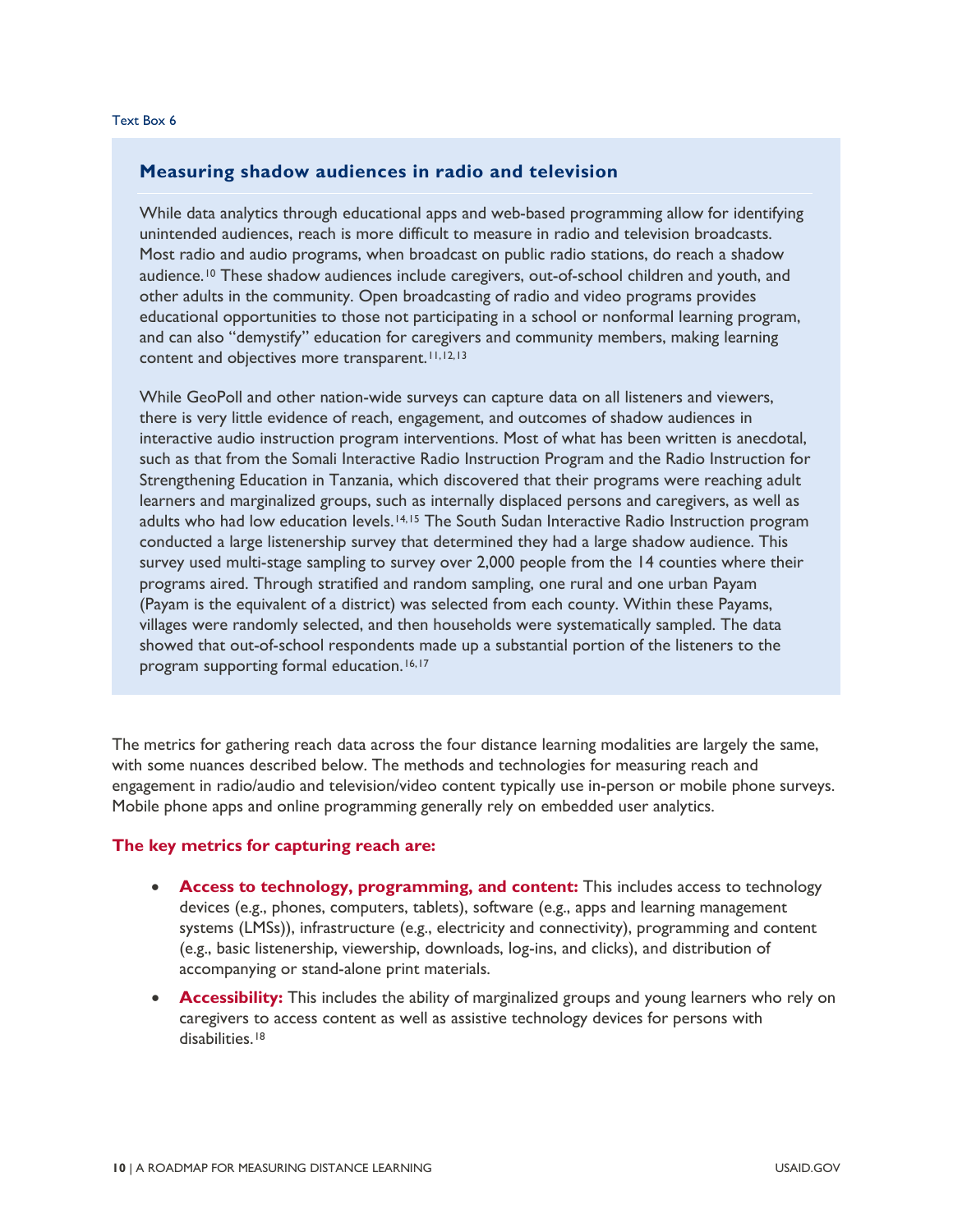#### **Recommendations for Measuring Reach**

- 1. **Where feasible, coverage should be measured alongside actual listenership and viewership.** The most robust way to measure actual listenership and viewership is a representative sample of the target population conducted through a combination of mobile phone and in-person household surveys (for those who do not own mobile phones). Ongoing monitoring of technology and materials distributions should also be conducted.
- 2. **Where feasible and ethical, reach of educational apps and online learning management systems should be tracked automatically using cookies and analytics.** Automatic tracking requires programming analytics into apps and websites in the development phase and eliminates the need for ongoing data entry.
- 3. **Identify who is being reached and who is not being reached.** This requires accessing initial demographic data of all targeted learners or users. In newly designed distance learning initiatives, resources and time should be allocated for collecting comprehensive data (e.g., in-person or remote household surveys) and ensuring existing demographics (e.g., school data) includes mobile phone contacts.

#### ACCESS AND ACCESSIBILITY

As shown in [Table 1,](#page-12-1) multiple metrics can be used to measure access to infrastructure for technology and coverage (electricity, internet, or phone connectivity), access to technology devices and software, and access to distance learning programming and content. Additional analyses need to be conducted as to whether programming and content are accessible to marginalized groups (e.g., learners in remote areas; younger learners who rely on their caregivers to access programs). Accessibility analyses should also include tracking whether people with disabilities have access to assistive technology.

**RADIO/AUDIO AND TELEVISION/VIDEO PROGRAMMING.** Access to technology devices, connectivity, programming, and content should be measured throughout an intervention.<sup>[19](#page-82-0)</sup> While there is no simple metric for capturing who has actual access to educational radio and television broadcasts, a number of organizations have created systems to estimate **coverage.** [Farm Radio International \(FRI\)](https://farmradio.org/) has the most comprehensive attempts to measure radio coverage potential of all studies in this review. FRI uses a customized system that creates a physical map of areas with radio signal coverage using Geographical Information System data and gauges the approximated reach of broadcasts using census data of radio owners in this coverage area. They then create a formula to determine who is actually accessing the program based on coverage and radio ownership (see the [Case Study on FRI in Annex D\)](#page-69-0).

In radio and television, **listenership and viewership** are typically measured through surveys conducted in-person or via mobile phone with household representatives. [Ubongo](https://ubongokids.com/) television programming measures viewership by contracting nationally representative studies that collect in-person and remote data using household surveys (see the [Case Study on Ubongo in Annex D\)](#page-72-0). Mobile phone surveys are either conducted with all registered mobile phone users or a sample of participants from an educational initiative. [Nielsen](https://www.nielsen.com/us/en/solutions/capabilities/audio/) Audio Surveys and [GeoPoll](https://www.geopoll.com/) Surveys are two well-known remote data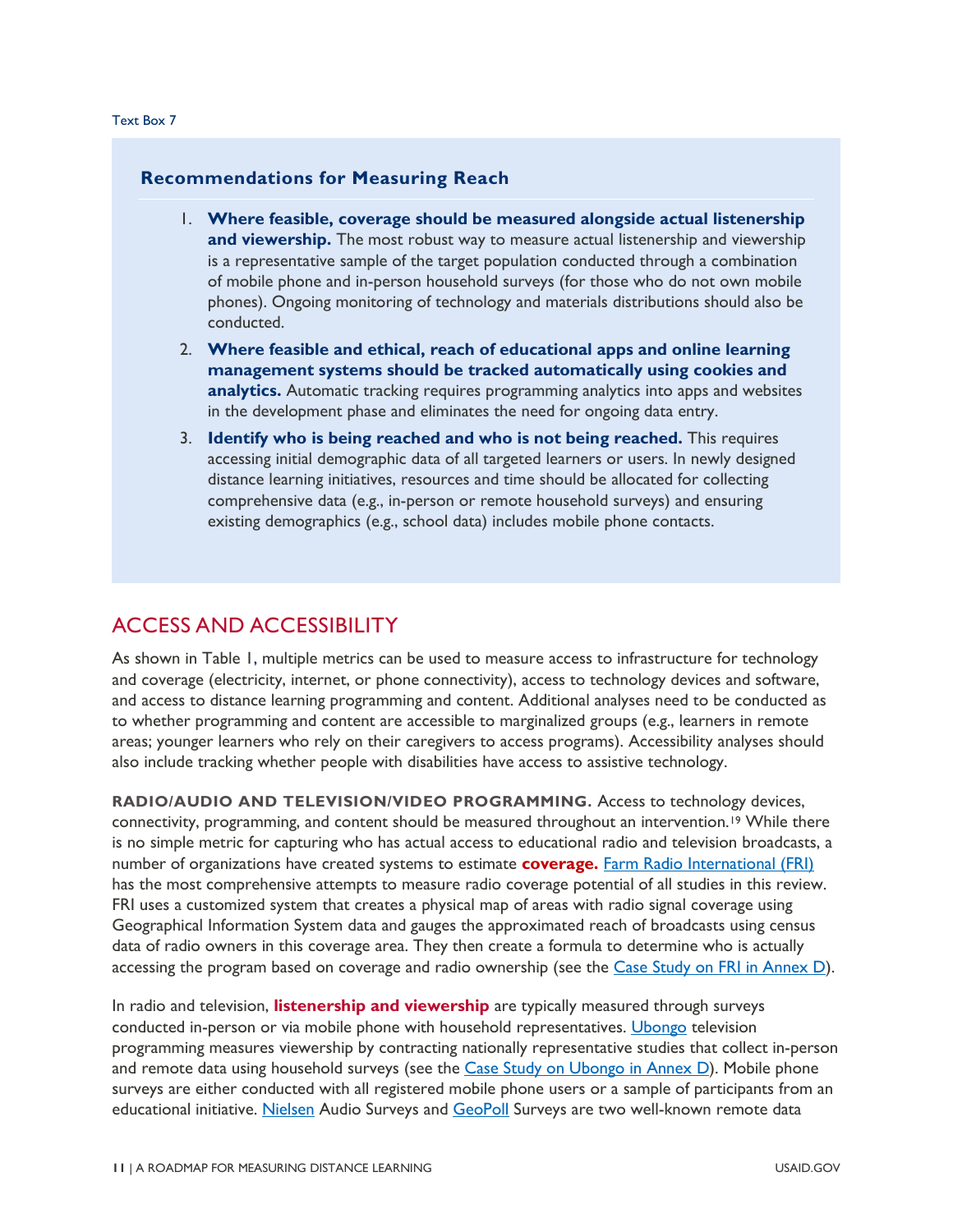collection companies that collect daily audience measurement data for radio and television across all registered mobile phone users (see the [Case Study on GeoPoll in Annex D\)](#page-62-0). Drawing on registered mobile users has equity considerations, as mobile ownership is often linked to gender, socioeconomic status, age, and other factors.[20](#page-82-1) While GeoPoll and Nielsen have a comprehensive approach to measuring reach and engagement of radio or television users, they are also costly and out of reach for smaller education organizations and initiatives.

The majority of radio and television studies included in this review gather data on **access to technology, programming, and content** through surveys conducted with either all or a sample of their participants. For distance learning projects, data collectors use forms via paper, tablets, mobile phones, or computers to track who receives technology devices (e.g., radios or tablets), who receives accompanying materials (if developed), who regularly listens to or views programming (e.g., connectivity and frequency of listenership or viewership), and how frequently users access programming.

When listenership or viewership takes place in groups (e.g., interactive audio instruction listener groups), tracking whether the group is able to access the broadcast or program, in addition to tracking individual users' participation (attendance, attrition, and whether or not technology was accessible) is critical. In the [Read Haiti/Strong Beginnings](#page-65-0) and the DRC ACCELERE! I projects, data collectors called a sample of potential listeners to ask them reach, engagement, and simple knowledge outcome questions. (These methods will be discussed in detail under Step 4 below. Both case studies are also included in the Case Studies in [Annex D\)](#page-60-0).

**MOBILE PHONE AND ONLINE PROGRAMMING.** Backend tracking software is the most common and effective way to obtain basic user information on reach and engagement when audio and video content is pre-loaded onto a device such as a mobile phone, tablet, or computer, or when content is accessed through a podcast, video, educational app, or learning management system (LMS) like Canvas or Blackboard.[21](#page-82-2) This tracking occurs when users **log into** an app or LMS, **click** on links, and **download** content from apps and websites. These actions are tracked using cookies and logged in databases that programs can analyze. For example, Worldreader automatically aggregates approximately one million lines of data on reach and engagement per day from both their app and online library, including users' location, book views, book completions, time on page, and overall time spent reading (see the [Case Study on Worldreader](#page-67-0) in Annex D). Interactive Voice Response (IVR) systems, such as the one used by FRI across sub-Saharan Africa, also automatically track reach by recording callers' phone numbers to a database. Ubongo, as detailed in **Annex D**, tracks data through its educational apps.

Educational apps and LMSs nearly always have the potential to automatically collect reach and engagement data for users who access the educational platforms. As discussed in [Step 4,](#page-32-0) this tracking must take into account a number of technical and ethical considerations in the design stage.

**PRINT MATERIALS.** Programs often develop print materials to accompany radio/audio, television/video, mobile phone, and online programming. They can also serve as a fifth modality if technology is not available. Reach of print materials is tracked in the same ways as distribution of technology—through paper-based forms, mobile phone questionnaires, or tablet or computer-based programs (see [Step 4](#page-32-0) for more details). Tracking who receives materials (reach) as well as determining how they are being used (engagement) is essential for program management as well as accountability. When print materials are designed to accompany technology-based distance learning programming, the effectiveness of the design depends on whether or not the user has the accompanying materials available to them.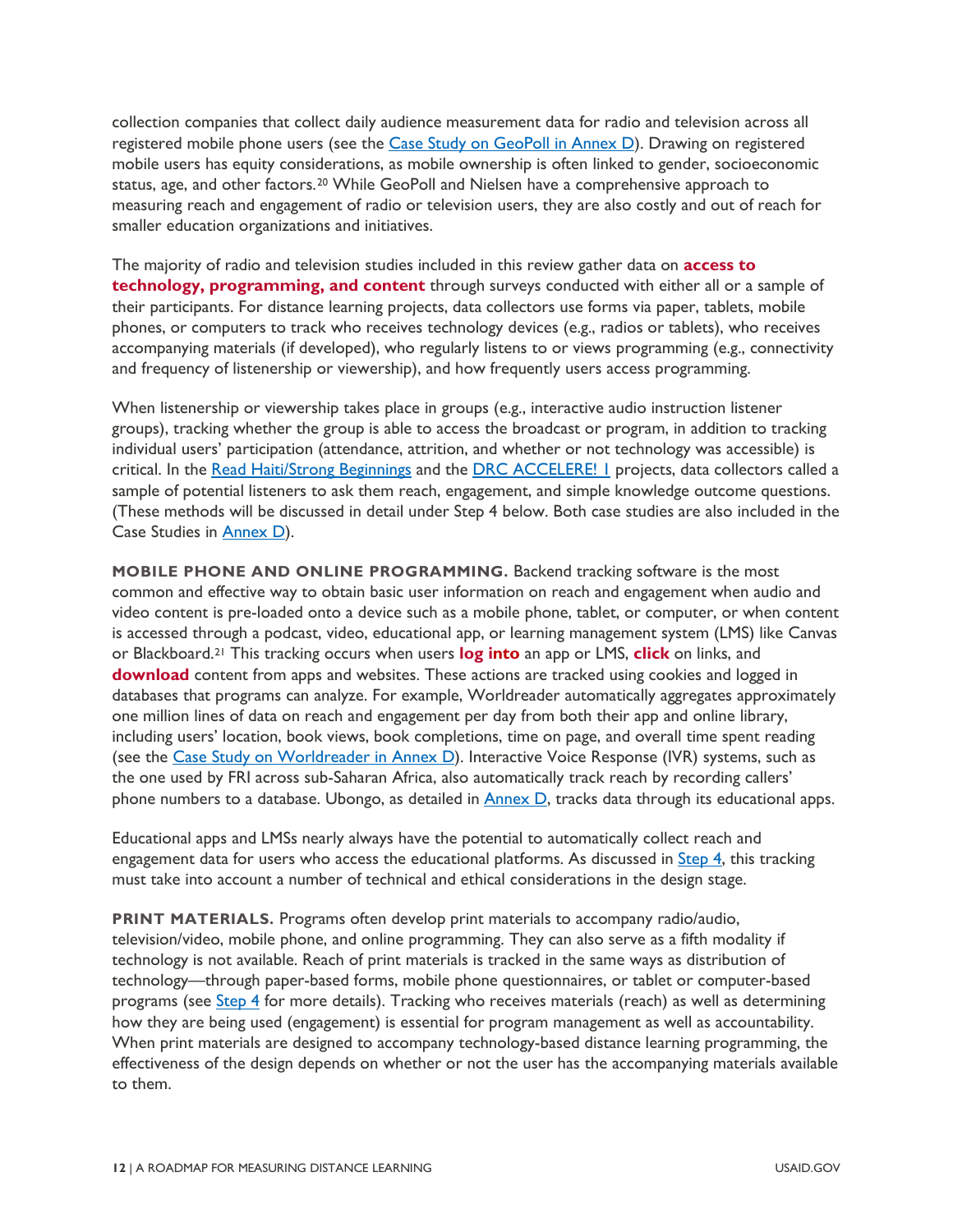

Was content used as intended, relevant to needs, and captivating to users?

**Engagement** captures the extent to which educators and learners utilize the distance learning programming and materials, and whether programming is used as intended. For example, listener engagement in a radio program is often determined by the proportion of target learners using the series on a weekly basis to build literacy and numeracy skills. Engagement metrics may also gauge whether users perceive the content to be relevant and captivating, whether users stay interested over time (e.g., reading a full digital book versus abandoning it partway through), and which content is most popular across users (e.g., most listened to, watched, or read). Self-reported metrics can also be used to assess whether the content is interesting and relevant to users, and how satisfied learners, educators, and caregivers are with the distance learning programming content or experience. Engagement measures can be collected alongside reach, and both domains have a long history of being measured through in-person data collection.[22](#page-82-3),[23](#page-82-4)

#### **The key metrics for capturing engagement are:**

- **Extent to which users participate as intended in programming:** Analysis of the use of technology, programming, and materials by users (educators, learners, and caregivers) per the design. This also includes users' level of participation in programs per scheduled interactions and touchpoints, and whether learners complete the radio/audio, television/video, mobile phone application, or online content.
- **Quality and relevance of the programming:** Whether programs are of high quality and reflect the developmental, cultural, social, or other needs of users.
- **Response to the content:** Users' reactions, opinions, and perspectives on the distance learning content and whether they feel the content is captivating.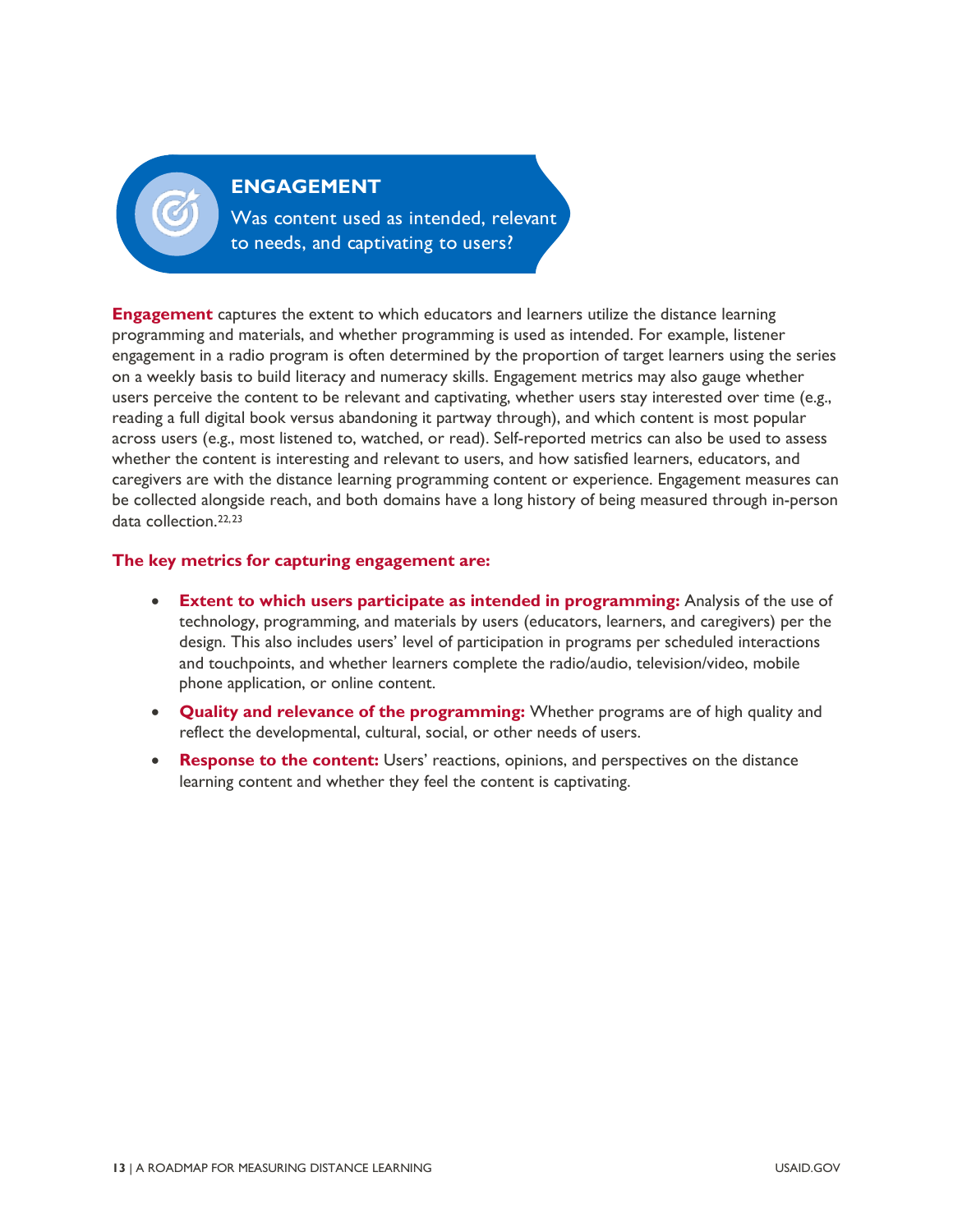#### **Recommendations for Measuring Engagement**

- 1. **Do not stop at measuring reach (access); use additional metrics to assess engagement and completion.** Distance learning only leads to supporting educational retention or acquisition of learners and educators if users they are successfully accessing the content AND utilizing it as intended. Engagement data can lead to suggestions on how to support learners through modifying, adjusting, and adapting for their circumstances.
- 2. **Ensure there is a process for formatively evaluating each radio/audio, television/video, mobile phone, or online episode/module, as well as print materials.** Criteria for formative evaluation of content should assess the relevance of language used; developmental appropriateness of activities; representation of and responsiveness to different genders, ethnicities, races, classes, etc.; and level of engagement and interaction. Ideally, users are observed and are surveyed or interviewed for feedback. As a number of respondents for this review reiterated, "bad distance learning programs have the potential to do more harm than good," so evaluating quality is paramount.
- 3. **Include perspectives of the most marginalized in measures of engagement.** In order to ensure relevance and accessibility of content, and following principles of UDL, those who are often the most marginalized and excluded should be part of efforts to formatively evaluate content.

Quality and relevance of programming are typically measured through formative evaluation of content in episodes, modules, and materials, as is whether users take part in scripted interactions built into the different modalities. These formative evaluations of content are often conducted in-person but can be conducted remotely if users have access to appropriate technology. Data can be collected through observations, surveys, interviews, or focus group discussions (FGDs).

#### PARTICIPATION IN PROGRAMMING AS INTENDED

**RADIO/AUDIO AND TELEVISION/VIDEO PROGRAMMING.** The most common way to capture **whether users are utilizing the technology devices, programming, and materials that are part of a distance learning strategy** is to ask them through a brief survey (self-reported metric). For example, a GeoPoll mobile phone survey of FRI in Ethiopia, Malawi, Tanzania, and Uganda asked listeners how often and in what ways they used the educational content from a radio series. This helped gauge whether a sample of users was following the design and intended use of the programs.

Many radio and television instructional methodologies incorporate interaction into the programming. For example, **Education Development Center (EDC)** builds in pauses and guidance for interactions into interactive radio/audio instruction (IRI/IAI) scripts (see USAID's *Delivering Distance Learning in Emergencies: A Review of Evidence and Best Practice* for more details on IRI/IAI). FRI builds listener interaction into all of their series as a general practice. While observing the use of IRI or IAI in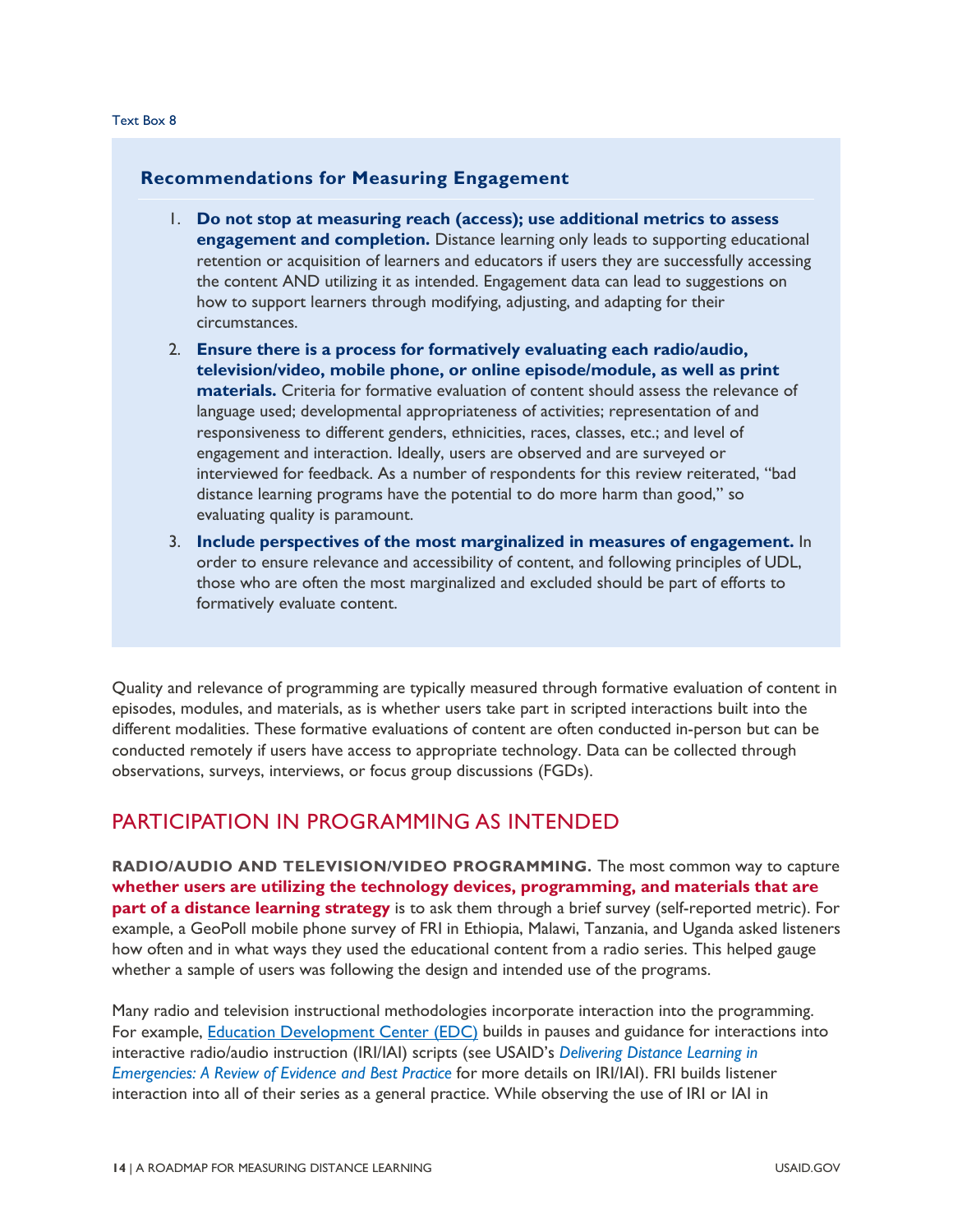classrooms and learning centers has been the most common way **to measure whether listeners are engaging in the interactions,** feedback loops are increasingly being built into each episode. For example, in each FRI episode, listeners "flash" (call and hang up) a broadcast number, and an IVR system automatically calls the user back and walks them through a sequence of questions. These questions cover reach (e.g., Did they listen? Did they open an app?), engagement (e.g., What part did they like best? Did they participate in interactive elements?), outcomes (e.g., Can they answer a question about something covered in the program?), and an opportunity to leave voice-recorded feedback. Callers' numbers are automatically recorded into a database.

In Pakistan, [Tabadlab](#page-71-0) proposed using a Short Messaging Service (SMS) portal for measuring television lesson summaries, basic knowledge, and tips and tricks for its television programming. A learner watching the program follows instructions at the end of the video to text a keyword and code to a phone number. They then receive a sequence of lesson-specific questions via an SMS loop (chain of questions). These feedback loops are built into the programming and systematically capture basic reach and engagement (and sometimes knowledge/outcome) data. While the sample of users who respond to these programmed feedback loops are not representative of the overall target population, and learners who do not have a technology device and connectivity rarely participate, these programmed interactions are still a useful way to capture some engagement data.

Nearly all education initiatives included in this review had some metric of **completion** in place. In education initiatives where learners meet in groups per the distance learning design, attendance data are typically collected either through paper forms, SMS texts, survey software, spreadsheets, or sent as a photo in WhatsApp. For self-directed (asynchronous) learning, users are sampled and asked in questionnaires or interviews to self-report the number of programs they listened to or viewed. The more intentional the data flow is in the initial distance learning design, the more accurately and efficiently teams can process the data and use the results.

**MOBILE PHONE AND ONLINE PROGRAMMING.** When content and programming is accessible through a pre-loaded device, app, website, or LMS, **the extent to which learners engage in** and **complete** the programming is automatically tracked through analytics. For example, [Worldreader](https://www.worldreader.org/) continuously captures a sequence of engagement analytics for their [BookSmart app.](https://www.worldreader.org/booksmart-app/) They can measure the number of readers, the number of digital books distributed, the percent of readers reading at or above the time spent reading per day benchmark, and the number of books that readers have completed or abandoned. Likewise, online platforms (e.g., LMSs and Massive Open Online Courses [MOOCs]) have the potential to track how far users have progressed in online courses.

Educational phone apps, IVR systems, and online content have built-in features for facilitating **interactions** (interactive activities and assessments). Both Education Initiative Plus and Worldreader use photo messages sent through a text message or WhatsApp to measure whether learners **participated as intended** in their programs. Education Initiative Plus held a writing competition for learners and asked caregivers to send photos of the completed projects. Similarly, Worldreader held a 14-day reading challenge and asked caregivers and educators in a WhatsApp group to send photos of learners completing activities related to the daily book. Online LMSs typically include functions for polls, chat rooms, breakout rooms, discussion threads, collaborative writing, and document sharing, all of which can be used to capture engagement data.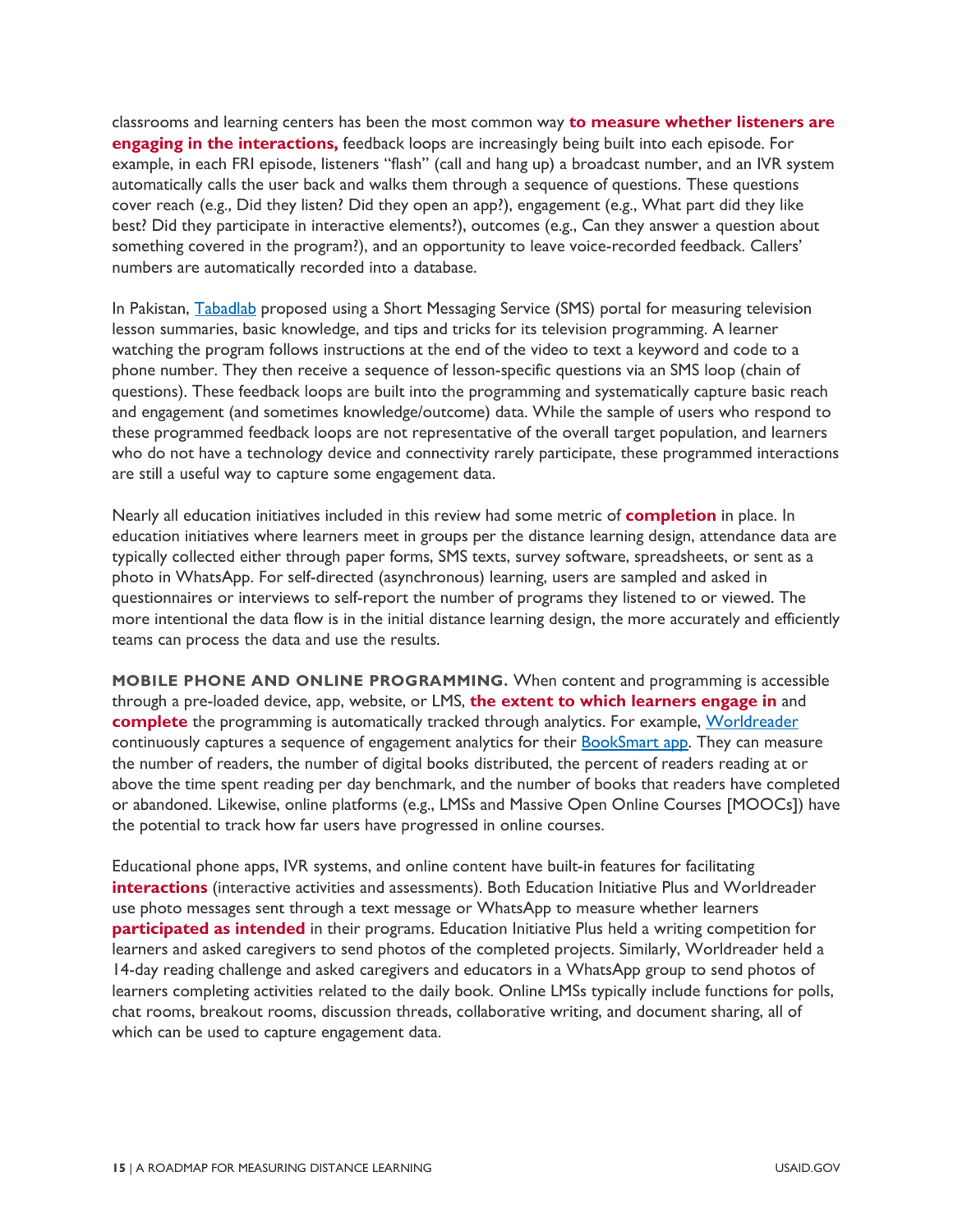#### QUALITY AND RELEVANCE OF PROGRAMMING AND USERS' RESPONSE

Regardless of the modality, it is essential to ensure that the content is captivating, interesting, and of high quality, and that the format, language, and accompanying materials are appropriate for age, literacy level, language, and cultural, social, and political context. Before content is broadcast, programmed into software, or otherwise disseminated, a formative evaluation of content should be built into the design and production phase. Subsequent post-production evaluations are also important for gauging responses from a wider audience.

**RADIO/AUDIO AND TELEVISION/VIDEO PROGRAMMING. When assessing the quality and relevance of programming,** it is important to draw on what is known to be developmentallyand age-appropriate for promoting learning. For example, among preschoolers, the appropriate IRI length is no more than 20 minutes.<sup>[24](#page-82-5),[25](#page-82-6)</sup> Studies of IRI also indicates that including music or rhythms, a storyline, variation in voices, and frequent pauses for movement and interaction is critical for keeping young learners' attention.[26](#page-82-7) As described in [Annex D,](#page-60-0) Ubongo conducts comprehensive formative evaluations of content and processes for their television programs to measure relevance to their target audiences. They ensure that the programs aired are of high quality by conducting extensive in-person psychological and cognitive studies with children.[27](#page-82-8),[28](#page-82-9) Similarly, evaluations of distance learning programs for low literacy, out-of-school youth reviewed for this study indicated that language needs to be carefully evaluated to ensure that it is at the right literacy level and pace for learners who do not speak the language of instruction as a first language.

Formative evaluations of programming should also **measure listeners' or viewers' responses** to the radio/audio or television/video content. In a recent formative evaluation of a radio series on inclusive education (Soma Nami) in Tanzania, educators, caregivers, and community members participated in phone interviews in which they recalled scenes in the episode, described the extent to which they felt that the episode was engaging, explained which parts stood out, shared messages they felt were not clear, and identified language they found problematic. [29](#page-82-10) These data can be used to revise or re-design programming. These data can also help gauge the extent to which the user understood the content and language. FRI, EDC, and Ubongo use similar processes after each draft episode and again after the programs have been in circulation with a wider audience.

**MOBILE PHONE AND ONLINE PROGRAMMING.** Engagement with mobile phones and online programming is often gauged through formative evaluation of the content. **Assessing the quality and relevance** of mobile and online programming for pre-primary and primary school learners is commonly carried out through surveys, interviews, or FGDs with caregivers since they often oversee their child's use of technology devices and programming. For example, [Young](#page-68-0) 1ove connects with grade 3-5 learners and their caregivers via a mobile phone survey during their remote data collection activities. They ask caregivers about their perspective of their learners' needs, provide coaching techniques, and then ask to speak with the learner directly to conduct a modified ASER test to assess their numeracy skills.[30](#page-82-11) 

The [Education Initiative Plus in Northern Nigeria](#page-64-0) uses an IVR system to present literacy and health programming via mobile phone. After a lesson, staff ask caregivers or learners to **respond to the content** by sharing whether or not they found the lesson useful. Caregivers can request additional help from a coach through the IVR system and receive a coaching phone call. In addition to supporting caregivers, the calls from Young 1ove and Education Initiative Plus are used to assess whether learners and caregivers are participating in the numeracy and literacy lessons as intended.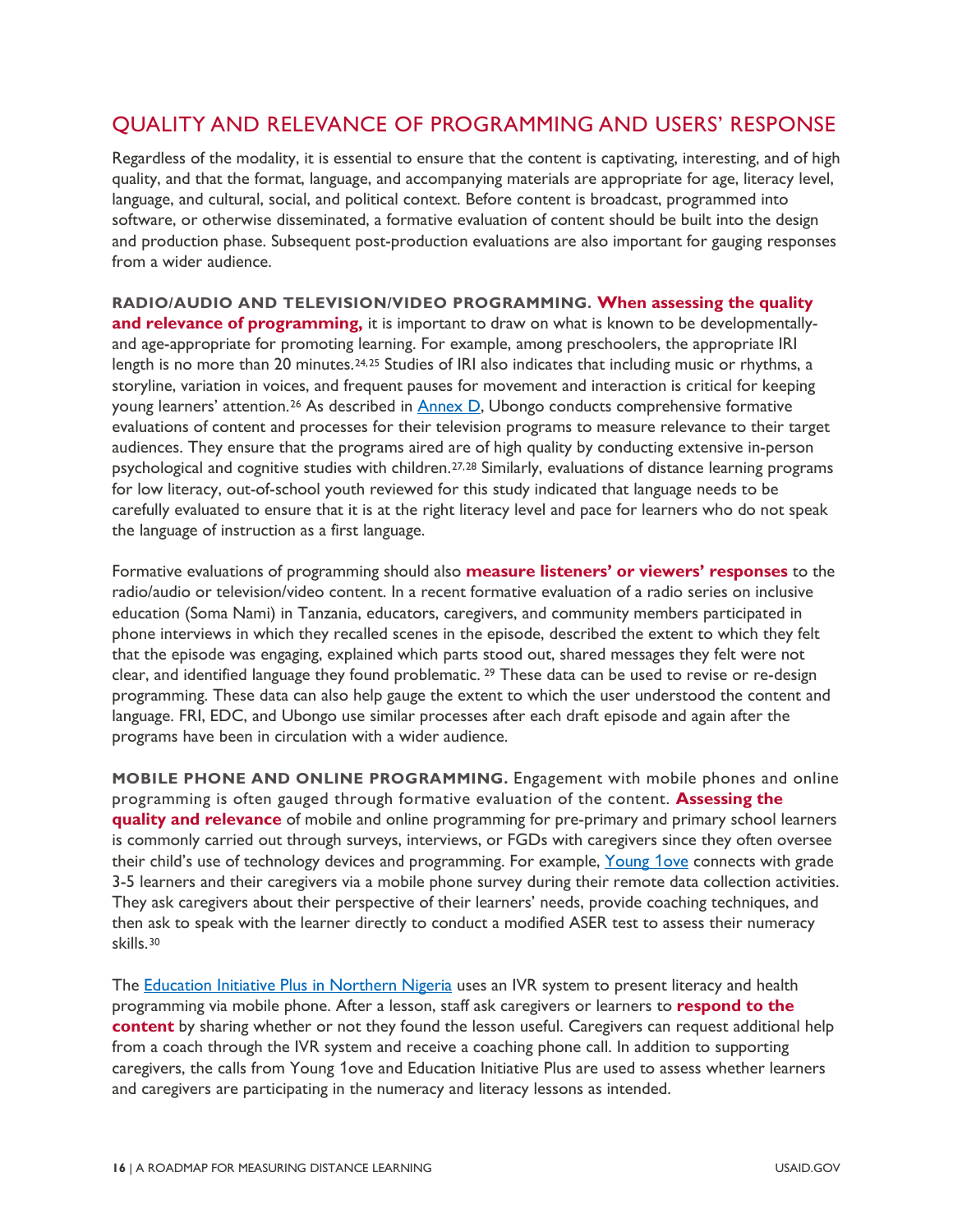

#### **OUTCOMES**

What was the change in knowledge, skills, attitudes, or behaviors?

**Outcome** metrics assess change in knowledge, skills, attitudes, or behaviors.<sup>[31](#page-82-12)</sup> Outcomes are separated into two types: those that measure content knowledge and learning (e.g., history, learning how to read); and those that capture SEL (e.g., confidence in learning to read and getting into a habit of reading). Learning outcomes can be based on curricular objectives, as in the case of formal school or a structured nonformal program, or they can extend beyond the curriculum (e.g., acquisition of technical skills through apprenticeships). They can be measured directly (e.g., on a test), through self-reporting (e.g., an interview or survey), or through observation (e.g., watching in person or through a remote video call). Outcomes from radio/audio, television/video, and mobile phone programming have been the most evaluated. There is a growing body of evidence on online learning for upper primary through higher education, but there has been relatively little written on online learning outcomes for pre-primary, primary, and adults and youth with low literacy skills in the Global South.

Outcomes should be considered in the design of the programming and materials (e.g., promoting confidence in reading was built into program design), but can be unintended and unplanned (e.g., promoting appreciation for non-fiction materials). While it is hard to anticipate unintended outcomes, triangulating with multiple methods and using both quantitative and qualitative methodologies creates more opportunities for unintended outcomes to be measured.[32](#page-82-13) 

Most of the research on distance learning outcomes among pre-primary and primary-level learners employs in-person methods. This is in large part because in-person methods help mitigate varied technology access and connectivity issues among learners, educators, caregivers, and other participants. In-person data collection allows for rapport building (especially with young children and marginalized youth), validity testing, and controlling interferences and disruptions, among other factors (to be discussed in further detail under Steps 3 and 4).

There is currently limited evaluative evidence of remote measurement of distance learning outcomes in the Global South. The consensus across the interviews conducted for this review is that remote collection of distance learning outcomes is useful for low-stakes *formative assessment* objectives, including gauging what content knowledge learners have retained during school and learning program closures, monitoring learners' socioemotional and physical well-being, and determining what additional teaching and learning support learners may need when schooling resumes. Observing educators' wellbeing and connecting them to critical resources, knowledge, and skills is also an important objective of monitoring distance learning outcomes.

Practitioners interviewed for this review cautioned against using remote high stakes exams for *summative* objectives during quick pivots to distance learning, such as tests that determine the extent to which television/video programming increases literacy and numeracy outcomes during school closures. Summative evaluation of learning outcomes may be feasible in a situation where distance learning has been intentionally planned from the start or when there is a test or survey built into an online or educational app platform. However, many equity factors impact who can be accessed remotely using phone calls, SMS, and IVR surveys during a quick pivot to distance learning.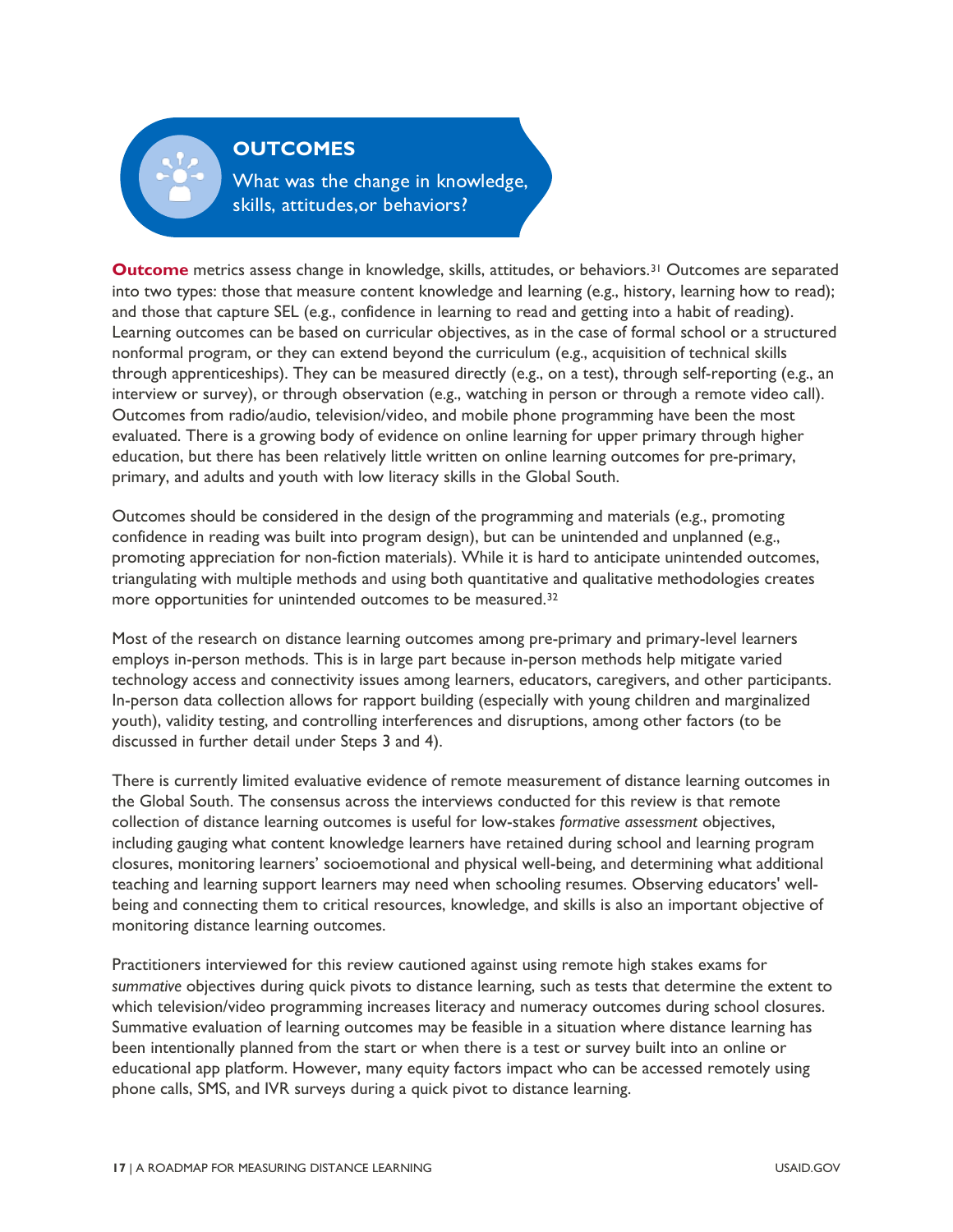#### **Testing During Crises and Quick Pivots to Distance Learning**

During the Ebola outbreak, closures of learning institutions in Sierra Leone led to a loss of literacy knowledge among learners (ACACPS Assessment April 2016). Limited social interaction with classmates, peers, and educators also caused learners to lose self-esteem and confidence (ACACPS April 2016). Furthermore, pushout and dropout rates increased, as did teenage pregnancies and children's involvement in labor and illicit and criminal activities (ACACPS April 2016). During program pivots, it is critical to capture retention (or loss) and acquisition of knowledge, as well as changes in social and emotional and soft skills, attitudes, and behaviors. However, low-stakes formative assessments (e.g., learner check-ins) are emphasized as the best way to track learner knowledge and social and emotional and soft skills during learning institution closures.

There is mounting concern that remote summative outcome assessments during a quick pivot may place additional stress on learners, educators, and families during a rapid shift to distance learning. In a recent study of 1,784 children (grades 2 to 6) in China (Hubei Province) during COVID-19, 22.6 percent of children reported experiencing depression and 18.9 percent reported increased anxiety.<sup>[33](#page-82-14)</sup> In India and China, studies have recorded an increase in teen anxiety, fragile mental health, and suicide.<sup>[34](#page-82-15),[35](#page-82-16)</sup> Research on high-stakes testing in Nigeria, Sri Lanka, Tanzania, and the United States indicates that high-stakes testing does increase physiological stress on learners of different ages and can impact performance, retention, and well-being, especially for marginalized learners.<sup>[36](#page-82-17),[37](#page-82-18),[38](#page-82-19),[39](#page-82-20)</sup> Less is known about learners in conflict and crisis settings. As a key principle of data collection, protecting learners and other participants and guaranteeing their well-being is more important than determining outcomes (see *Guidance for USAID Educator Sector Implementing Partners: Monitoring, Evaluation, and Learning (MEL) During the COVID-19 Pandemic*).

#### **The key metrics for capturing outcomes are:**

- **Content knowledge learning.** Formative or summative assessments of whether skills and/or content (e.g., numeracy, literacy) were acquired or retained during distance learning.
- **Social and emotional learning.** Formative or summative assessments of how learners' social and emotional and soft skills, and/or attitudes, perceptions, or beliefs have changed through distance learning programming and content (see *Best Practices on Effective Remote SEL/Soft Skills Interventions* for more details on these areas).
- **Behaviors and practices.** Formative or summative assessments of how learners', educators', or caregivers' behaviors or practices have changed through distance learning programming and content.

Although cost-effectiveness was not analyzed for this review, it is an important outcome metric in [Table](#page-12-1)  [1.](#page-12-1) There is limited evidence on the comparative cost-effectiveness of radio/audio, television/video, mobile phone, or online distance learning modalities. The most extensive cost-effectiveness study of a distance learning initiative was conducted on Ubongo's math programming.[40](#page-83-0)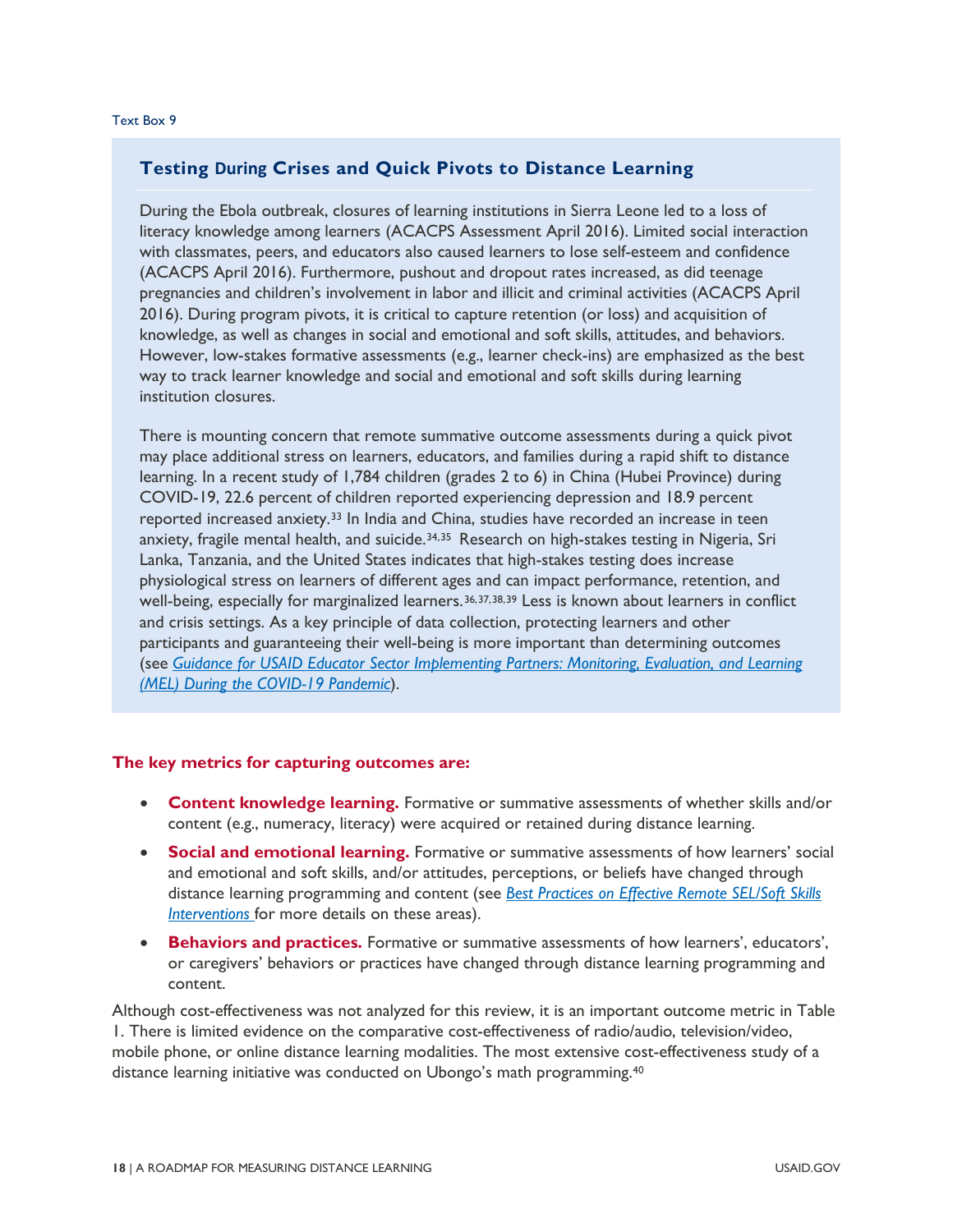#### **Recommendations for Measuring Outcomes**

- 1. **Use in-person assessments for measuring outcomes, when feasible.** In-person assessment of summative outcomes allows for controlling reliability, validity, and precision, as well as ensuring ethics and confidentiality. If using a summative knowledgebased assessment remotely, reliability needs to be measured for remote administration. In-person reliability does not transfer to remote assessments. Other additional analyses would need to be conducted.
- 2. **Emphasize low-stakes formative assessments to inform teaching and learning.** These assessments should not be tied to the assessment of educators (e.g., teacher promotion).
- 3. **Check the emotional well-being of learners before conducting assessments (high or low stakes), and be careful not to add additional stress.** This practice is critical to ensuring that learners are protected.
- 4. **Include perspectives of the most marginalized in outcome measures.** In order to ensure that marginalized learners are also benefiting from distance learning (e.g., experiencing the same positive growth in knowledge, skills, attitudes, and behaviors as learners who are not from marginalized groups), those who are most often marginalized should be included in sampling frames for outcome and impact evaluations (following principles of UDL).

#### CONTENT KNOWLEDGE AND LEARNING

**RADIO/AUDIO AND TELEVISION/VIDEO PROGRAMMING.** A number of the initiatives (Read Haiti; [People in Need, Nepal\)](#page-63-0) have been conducting rapid literacy, numeracy, or other content knowledge check-ins to maintain contact with learners, to inquire about their well-being, and/or to inform program management. Following learning institution closures during a recent wave of unrest in Haiti, Read Haiti used an assessment to measure potential literacy loss. The program continued this assessment in an abbreviated form via mobile phone calls during COVID-19. Young 1ove was the only team interviewed that tested a remote, content knowledge assessment for validity (through test-retest, a statistical test, of in-person and remote assessment). Their intervention provided math problems of the day via an SMS to caregivers' and learners' phones, then gave a follow-up phone call to learners to help them solve the math problems. These data were primarily designed to a) tailor the SMS interventions to the learners' programmatic and numeracy level (as a low-stakes formative assessment), and b) inform program management on what was working.

**MOBILE PHONE AND ONLINE PROGRAMMING.** The ability to measure outcomes for mobile phone and online programming is often pre-programmed into the software. Educators can use these functions (e.g., Google Forms) to create their own quizzes and assessments in LMSs. Multiple-choice and short-answer assessments can be set up to be graded automatically. Essays should be read and graded directly by educators.<sup>[41](#page-83-1)</sup> Assessments can also be built in as part of an app. For example, the Ubongo Kids interactive e-book *Kibena and the Math Rats* has a basic numeracy quiz question to answer before learners can proceed to the next page. Ubongo can automatically capture these data to assess learners'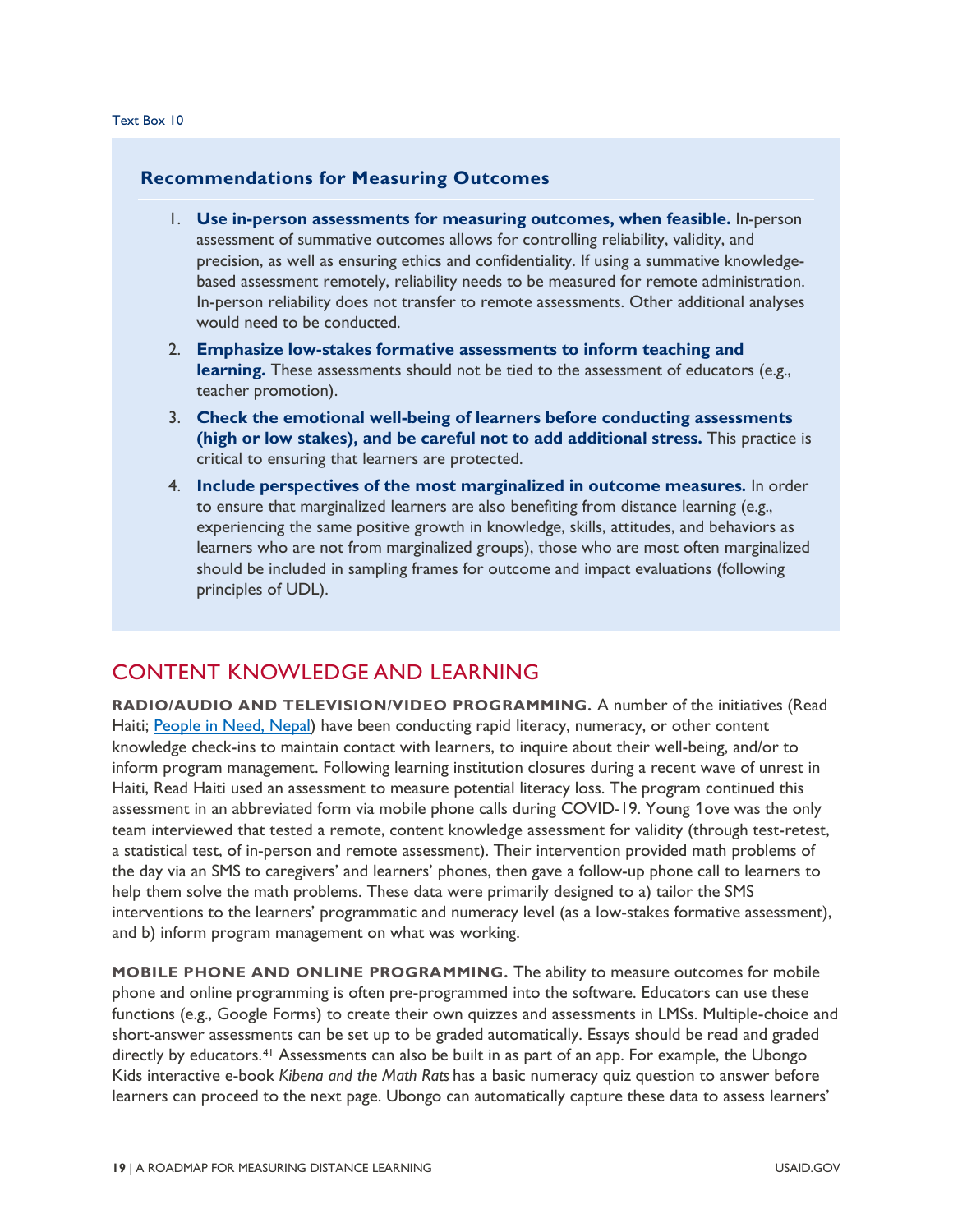numeracy skills. Whether through mobile phones or online platforms, these assessments should be kept to 15-20 questions. Multiple-choice or short-answer options are preferable on mobile phones because typing longer answers on a phone can be challenging. Change in knowledge and content-based skills for secondary school (or equivalency) and tertiary level learners may be measured differently from preprimary and primary age learners. Numerous country-level examples of LMSs for different education levels are included in The World Bank's brief *[How Countries are Using Edtech \(Including Online Learning,](https://www.worldbank.org/en/topic/edutech/brief/how-countries-are-using-edtech-to-support-remote-learning-during-the-covid-19-pandemic)  [Radio, Television, Texting\) to Support Access to Remote Learning During the COVID-19 Pandemic](https://www.worldbank.org/en/topic/edutech/brief/how-countries-are-using-edtech-to-support-remote-learning-during-the-covid-19-pandemic)*.

#### SOCIAL AND EMOTIONAL LEARNING

**RADIO/AUDIO AND TELEVISION/VIDEO PROGRAMMING.** Interactive radio/audio instruction and video programming content often covers social and emotional and soft skills and integrates attitudes, perceptions, and beliefs into programming content as part of the pedagogical and instructional design. Most teams that measure SEL do so through a variety of in-person assessments (see assessments of Ubongo's television programs and EDC's IRI series for noted practices). FRI was the only team interviewed for this review that regularly builds attitude and perception feedback metrics directly into their distance learning radio series for remote data collection. As discussed in the [case study in Annex](#page-69-0)  [D,](#page-69-0) FRI draws on social and behavior change communication (SBCC) approaches in its interactive programming. In addition to reaching smallholder farmers, with a particular commitment to women agriculturalists, they have produced programming on the mental health and well-being of youth in Malawi and Tanzania, among other types of programming.[42](#page-83-2) In one study across Ethiopia, Tanzania, and Uganda, FRI included five questions on gendered beliefs and norms in their 18-question mobile phone survey and created questions within each episode that gauged attitudes and beliefs through an IVR infrastructure. They also created WhatsApp groups in which participants could record their stories and experiences, thus capturing qualitative data on self-esteem, self-efficacy, and other metrics of well-being.

**MOBILE PHONE AND ONLINE PROGRAMMING.** No remotely administered studies of children's SEL skills and outcomes developed through mobile phones and online programming were found for the Global South as a part of this review. However, [Room to Read](#page-61-0) and [People in Need](https://www.clovekvtisni.cz/en/) conducted rapid assessments of socioemotional well-being through phone calls with the socially marginalized young women in their respective programs. People in Need works with young women in Nepal through an accelerated learning program that covers both content knowledge and SEL skills. These women have either never been to formal school or have been pushed out; nearly all are married and have children. Before the pandemic, the women met through in-person learning groups with a facilitator from their community. When in-person meetings ceased, the social mobilizer shifted to calling the women one to two times per week. During the 15 to 20-minute calls, the facilitator covers some of the content knowledge lessons and inquiries about the women's socioemotional and physical well-being. They use these data to ensure that the women continue to work toward their learning goals and have the requisite socioemotional support to do so.

Room to Read's Girls' Education Program works with 11 to 18-year-old girls across eight countries on a life skills and mentoring curriculum. The curriculum covers topics like self-confidence, expressing and managing emotions, empathy, self-control, decision-making, perseverance, communication, creative problem-solving, and relationship-building. Social mobilizers, who are trained women from the same communities, integrate a one-minute, three-question survey into their regular mentoring calls. YouthHubAfrica offers another example of an initiative through which social and emotional skills development is being addressed and measured remotely during COVID-19. In Nigeria, the organization is training young women between the ages of 13 and 18 years to understand how the COVID-19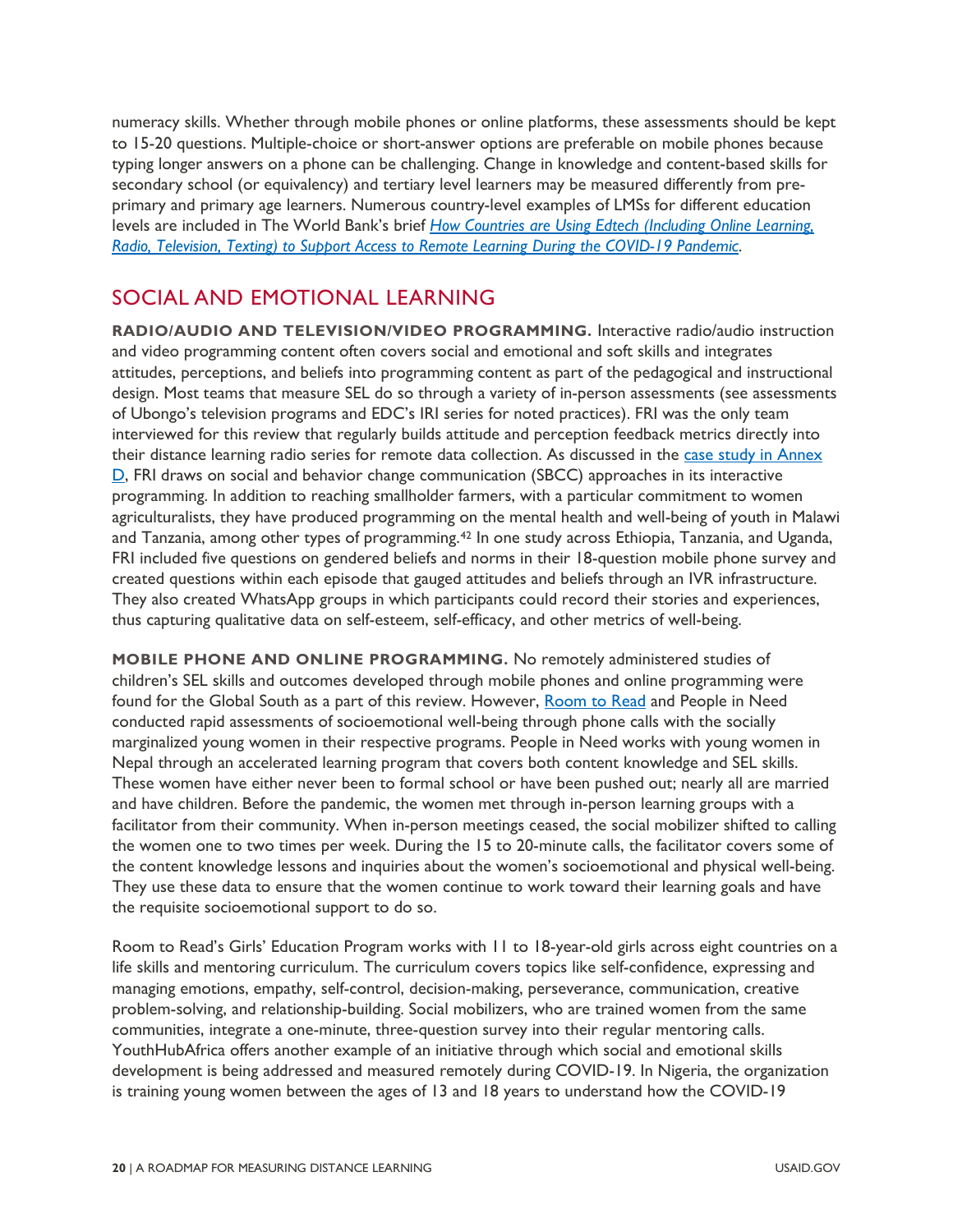pandemic and related lockdown of educational institutions have affected girls and their communities, while also building confidence and skills in photo storytelling.<sup>[43](#page-83-3)</sup>

#### BEHAVIORS AND PRACTICES

**RADIO/AUDIO AND TELEVISION/VIDEO PROGRAMMING.** The most robust studies of change in behavior and practice have been conducted in-person. (See Ubongo's evaluations of television, EDC and FRI's evaluations of change in behaviors and practices, and Sesame's longitudinal study of labor market outcomes). The only remote evaluation of behaviors or practices noted in this review was an assessment conducted by FRI, which regularly includes questions in their radio series to measure the extent to which farmers have been able to practice techniques they have learned through radio programming (responses are then captured through IVR surveys). While there may be other examples of measuring change in behaviors and practices for radio/audio and television/video, none were identified for pre-primary, primary, or equivalent learners in this review.

**MOBILE PHONE AND ONLINE PROGRAMMING.** Only a few organizations in this study analyzed behaviors for pre-primary or primary learners or equivalent using remote technologies. These studies draw on cross-sectional data, which do not allow for a study of individual behavior over time but rather group behavior at specific points in time. Worldreader, as discussed earlier in this review, measures a combination of reading engagement and behaviors, including how frequently users read and if they complete their books. Another example of assessment of behavioral outcomes is a small pilot of 37 Tanzanian educators conducted by the [Tusome Pamoja activity.](#page-74-0) The activity team uses WhatsApp to support educators in teaching about school-related gender-based violence (SRGBV) in their classrooms. The team has also been using WhatsApp as a mechanism for mentoring and building a community of practice to ultimately encourage changes in teaching. At the same time, they are using the conversations to observe changes in practice in teaching and thinking about SRGBV.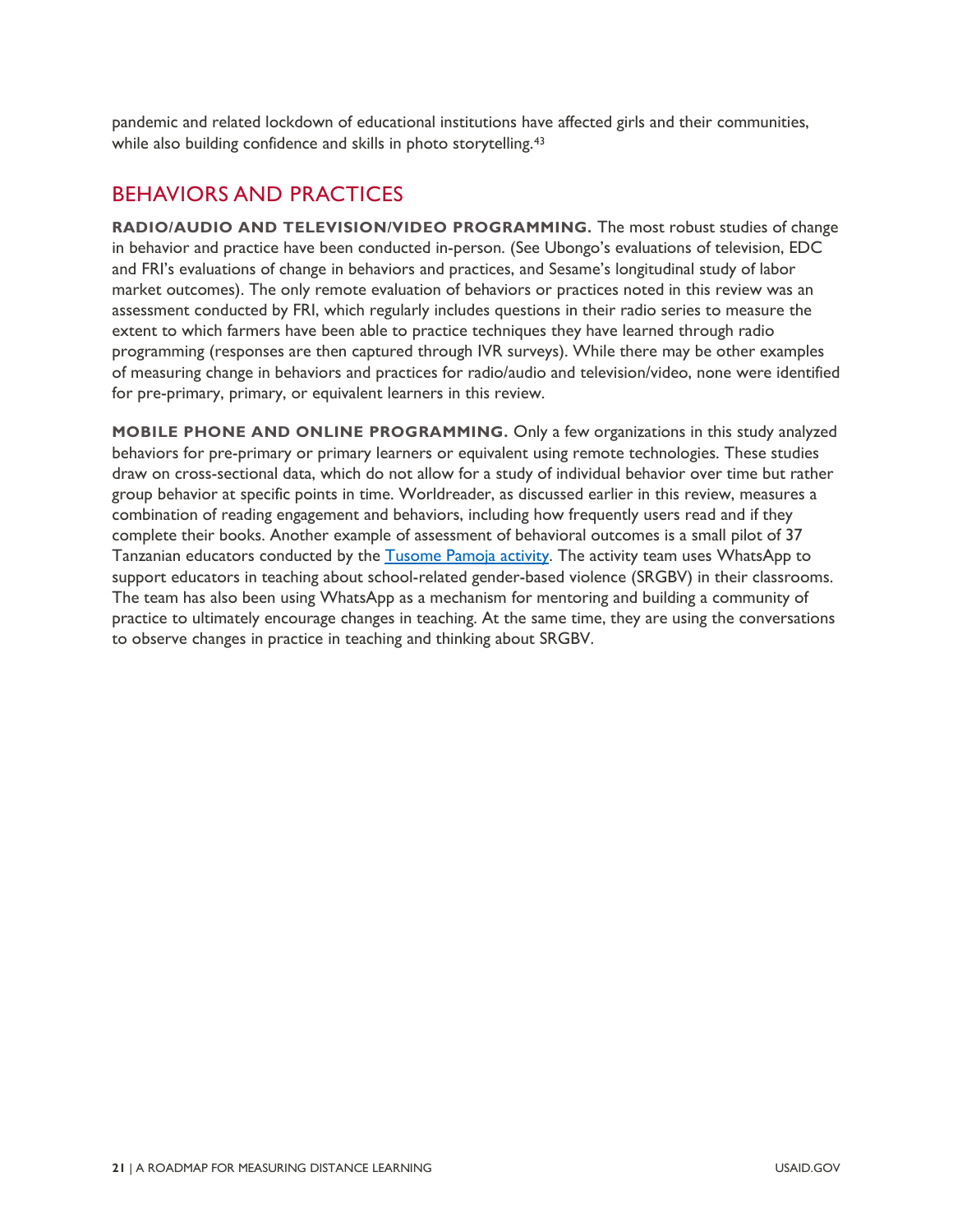### STEP 3: DETERMINE HOW DATA WILL BE COLLECTED (IN PERSON OR REMOTELY)

Text Box 11

#### **Step 3 Guiding Questions for Implementation**

- Should data be collected in person or remotely?
- What key considerations—safety of teams, access to technology, infrastructure, feasibility of capturing reach, engagement, and outcomes—should be considered?
- What equity considerations should be taken into account (e.g., geographical reach, socioeconomic status, gender, disability)?
- What technologies should be used (e.g., paper, mobile phone, tablet, computer)?

As discussed in Step 2, data collection conducted in person or through mailed or distributed paperbased surveys (correspondence) has the longest precedent for measuring reach, engagement, and outcomes of distance learning. Technology has only been used for remote data collection in the past few decades as mobile phone and Internet access has grown. For example, GeoPoll, a leader in mobile phone surveying, was only established in 2012. Consequently, the literature on the efficacy of distance learning as measured through in-person methods (e.g., tests, surveys, interviews, and observations) is stronger and more conclusive than the literature on distance learning measured remotely. However, this is changing, especially in the context of COVID-19 and in other crises and conflict settings where inperson data collection is either not safe or not possible. There are now a number of well-constructed studies on measuring reach and engagement, and, to a lesser extent, outcomes. In order to reach a greater number of participants, to collect data faster, and to reduce costs, a combination of remote data collection and in-person approaches are recommended, as laid out in the section below.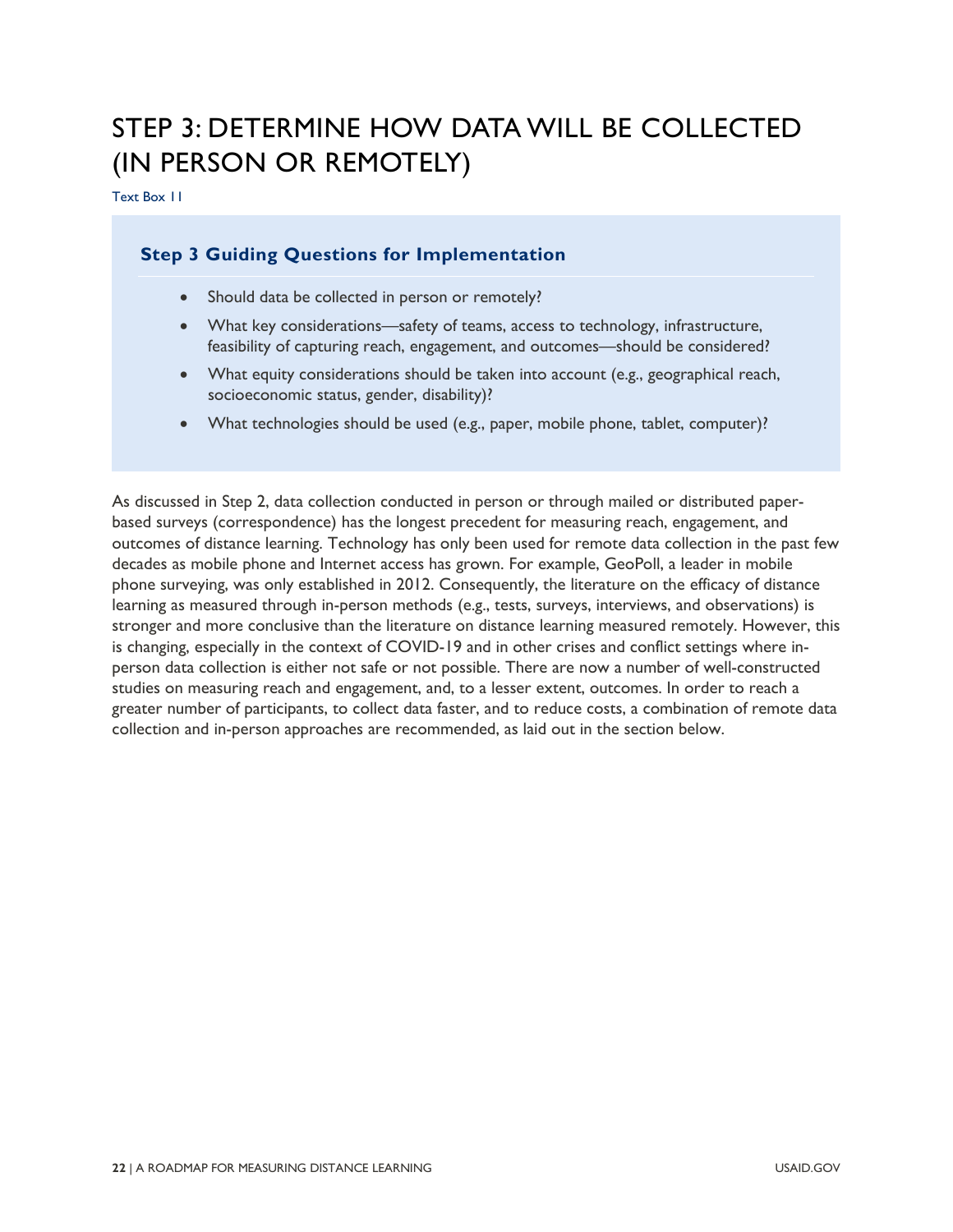#### **Recommendations for Determining how the Data will be Collected (inperson or remotely)**

- 1. **Use an integrated (in-person and remote) approach to data collection.** Be clear how the data will be used, whether for formative or summative purposes. Collect summative outcome data in-person when it is feasible (for reasons of reliability, validity, precision, confidentiality, and building rapport). Use remote methods to collect more frequent and systematic reach and engagement data to allow for real-time data collection and to ensure the data are used formatively to inform teaching, learning, and program management. Remote data collection should also be used when in-person data collection is not safe or feasible.
- 2. **Collect mobile phone numbers of caregivers and families at the beginning of an intervention or school year.** This enables remote data collection to reach as many participants as possible and aids data collection in the event of a sudden pivot.
- 3. **Create MEL platforms for basic phones or support families in acquiring smartphones to ensure marginalized individuals and households can be included in distance learning and data collection activities.** Consider subsidizing rather than distributing free mobile phones so users assume ownership of the device. This avoids having to build in costs and resources for managing replacement, repairs, and upgrades.<sup>[44](#page-83-4)</sup>
- 4. **Assume that others are listening in during remote data collection.** When collecting remote data orally via a phone call survey, plan as if a caregiver, spouse, or other family member is listening along with the learner. In a study in India of selfemployed women, 65 percent of women had their phones on speakerphone, so it was not appropriate to ask questions that should not be heard by other family members.[45](#page-83-5)

#### DECIDING WHETHER DATA COLLECTION SHOULD BE IN-PERSON OR REMOTE

While the studies included in this review revealed the potential for, and importance of, expanding remote data collection approaches, they also reiterated four reasons why in-person data collection is still the preferred means of measuring distance learning outcomes. One exception may be online learning, where quantitative measures can be captured through online quizzes, tests, and other assessments, or where video or audio conferencing can be used to facilitate oral assessments. In-person data collection of outcomes is preferable in order to:

**Reach the most marginalized communities**, which tend to have less access to technology devices, software, and infrastructure (electricity and connectivity). These include geographically remote learners, families living in poverty, women, and persons with disabilities. People in Need Nepal indicated that 25 percent of the girls they worked with in their in-person intervention were not reachable by mobile phone, and, therefore, the organization had no way of monitoring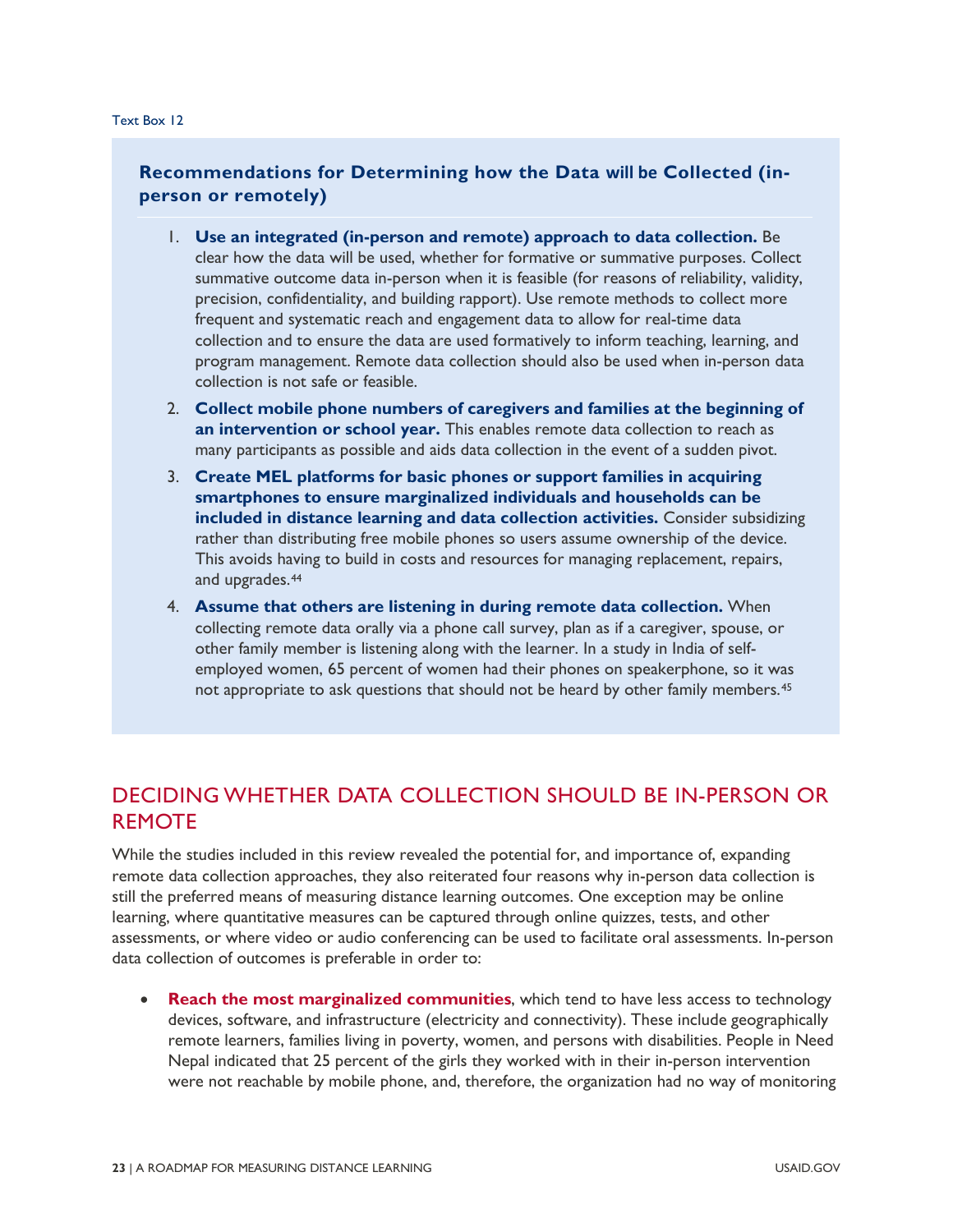these girls' socioemotional and physical well-being, content knowledge retention, and engagement following the pivot to distance learning during COVID-19.

- **Account for a range of technological literacy, reading levels, and language proficiencies**. Distance learning programming can favor users with stronger technological and reading skills, those in higher grades, and those who are proficient in the language(s) being used in the distance learning programming and assessment if not considered in the design. For example, Rising Academies in Liberia found that learners who did not speak Standard English had a harder time engaging in SMS messaging and assessments when Standard English was used versus when Liberian English was used.
- **Control for environmental factors.** Mitigating interference of a caregiver or sibling, noise and distractions, and safety when data are collected remotely can be difficult, which can affect the reliability, validity, and accuracy of the data. Young 1ove attempted to control for such factors and analyzed reliability and test-retest (a statistical test) for in-person and remote administration. However, they used the data predominantly for formative purposes (e.g., informing activity design and teaching and learning). When conducting in-person assessment, it may be possible to take step to mitigate threats to reliability and validity. This is more difficult during remote data collection.
- **Establish a level of trust and familiarity between data providers (learners, educators, and caregivers) and the data collectors**. In-person assessments allow for observation of behaviors, and can be particularly important when asking questions about socioemotional well-being and environmental safety. It is often easier to ensure the well-being and safety of participants when collecting data in-person. Unfortunately, none of the studies included in this review studied learners' and educators' well-being and experience with inperson data collected compared to remote data collection.

**Key considerations for remote data collection.** The decision to collect data remotely or in person depends on the factors described below:



**Safety and socioemotional well-being** of learners, educators, caregivers, and data collectors are paramount. In contexts such as the COVID-19 pandemic, disease outbreaks like Ebola, and some ongoing conflicts, remote data collection may be the safest option. However, in circumstances where technology is limited, data collection may need to occur partially or fully in-person, with careful attention to safety (e.g., maintaining social distancing and/or providing personal protective equipment). Physical and socioemotional well-being is placed as the first consideration, as the principle of doing no harm comes before all other considerations.



**Access to technology** and means of charging technology, particularly mobile phones, is required for all but paper-based data collection. For audio, video, and mobile programming, almost all data are collected via mobile phones, as phone coverage is much higher in most contexts than Internet availability. Gathering data on who has mobile phone access before starting data collection is essential.



**Infrastructure**, such as access to reliable electricity, Internet, and phone service is a crucial consideration, as is the technology device used and the method selected.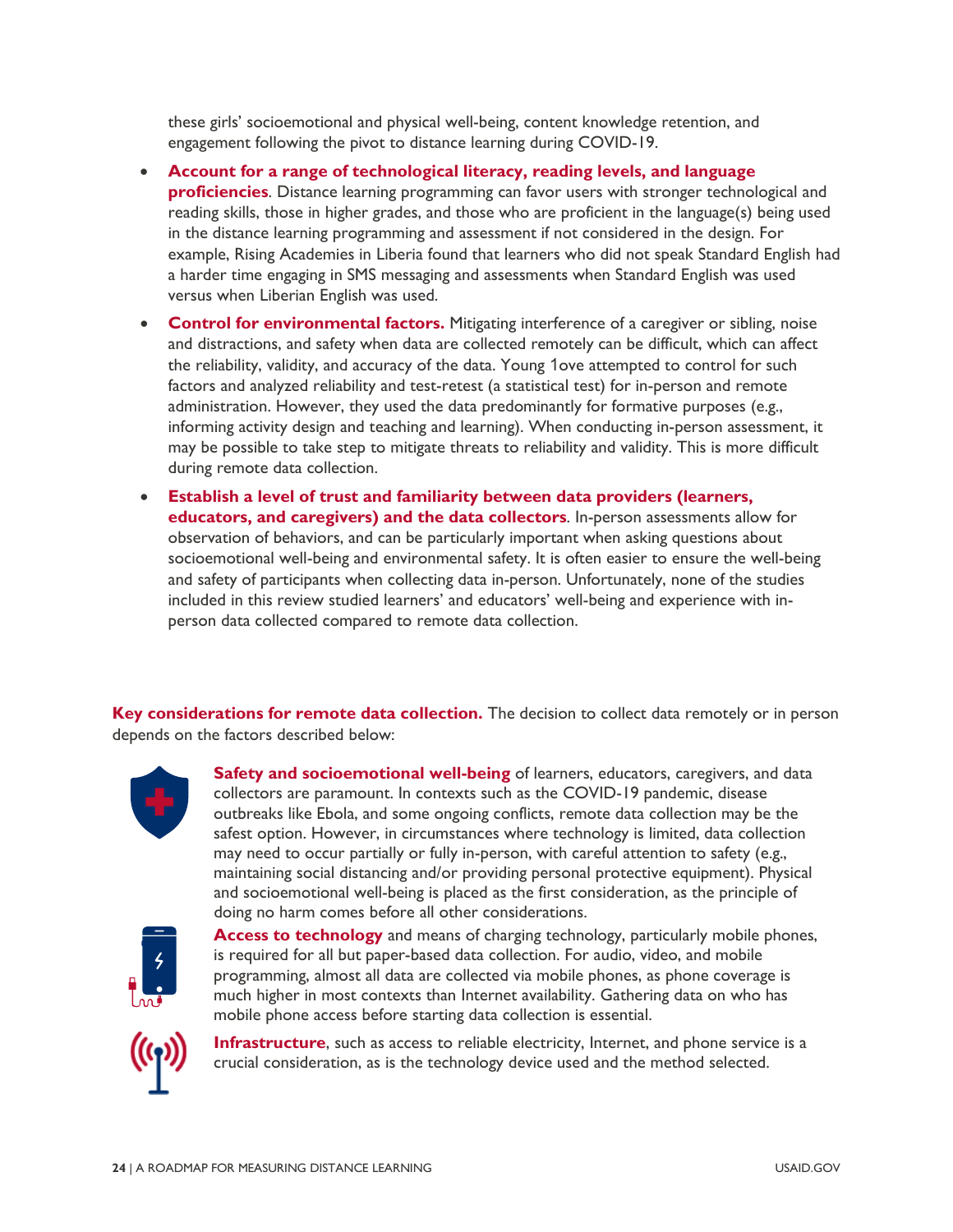

**Feasibility of capturing reach, engagement, and outcomes remotely**. The few educational initiatives that have assessed distance learning outcomes remotely for preprimary or primary level learners in the Global South caution that the data should be used for low-stakes formative assessments as opposed to high-stakes summative assessments.

Text Box 13

#### **Equity Considerations**

One of the biggest challenges with remote data collection is identifying who is not being reached. Even though approximately 80 percent of people in the Global South own mobile phones, the most marginalized individuals and communities are often excluded during remote assessments.[46](#page-83-6) For example, FRI found that women were often the least represented among beneficiaries using a call-in line to provide feedback on the reach of the FRI radio programming, or on their engagement with the content. This was in part because they were less likely to have their own phone and/or because they did not have the time to wait on hold to provide their perspective. While the program did not provide phones to users, they did create a separate callin line for women. This reduced their waiting time.

People with disabilities are also commonly excluded in remote data collection either because data collection methods are not accessible or do not offer reasonable accommodations (e.g., phone-based surveys, interviews in contexts where video relay is nonexistent). When methods are accessible (e.g., using accessible software for surveys, mailing paper surveys in accessible formats) the required technologies and ancillary devices are often not available to individuals with disabilities to make use of the software. As discussed under Step 4, when deciding on remote versus in-person data collection, it is critical to keep Universal Design for Learning (UDL) principles in mind and choose options that are inclusive of marginalized users.

Across all the findings, the most marginalized are commonly excluded during remote data collection for a variety of reasons: a) they lack the mobile phone or technology device and connectivity, b) if they are using a family or community member's phone, they have limited time and access to the phone (e.g., the owner may not accept the call or may limit the times when the learner can use it), c) the phone calls may be placed on speaker and so the information is not confidential, or d) the participant may be coached by a family member. See [Step 4](#page-32-0) for further discussion.

#### SELECTING REMOTE DATA COLLECTION TECHNOLOGIES

Mobile phones are currently the most frequently used technology for collecting reach, engagement, and outcome-level data. At a minimum, all mobile phones, whether basic, feature, or smartphones, can send and receive phone calls and SMS messages for short questionnaires, surveys, and interviews. Feature and smartphones open up the possibility of video calls, photo messages, backend app/website analytics, and more. Data collectors may consider using a wider range of technologies to collect and input data, including computers, tablets, mobile phones, and, when necessary, paper. In all cases, a needs assessment of which technologies beneficiaries and data collectors have access to must be conducted *before* selecting devices to use for data collection. This, in turn, will inform the types of data that can be collected and the methods and approaches that can be used to measure, as discussed further in Step 4.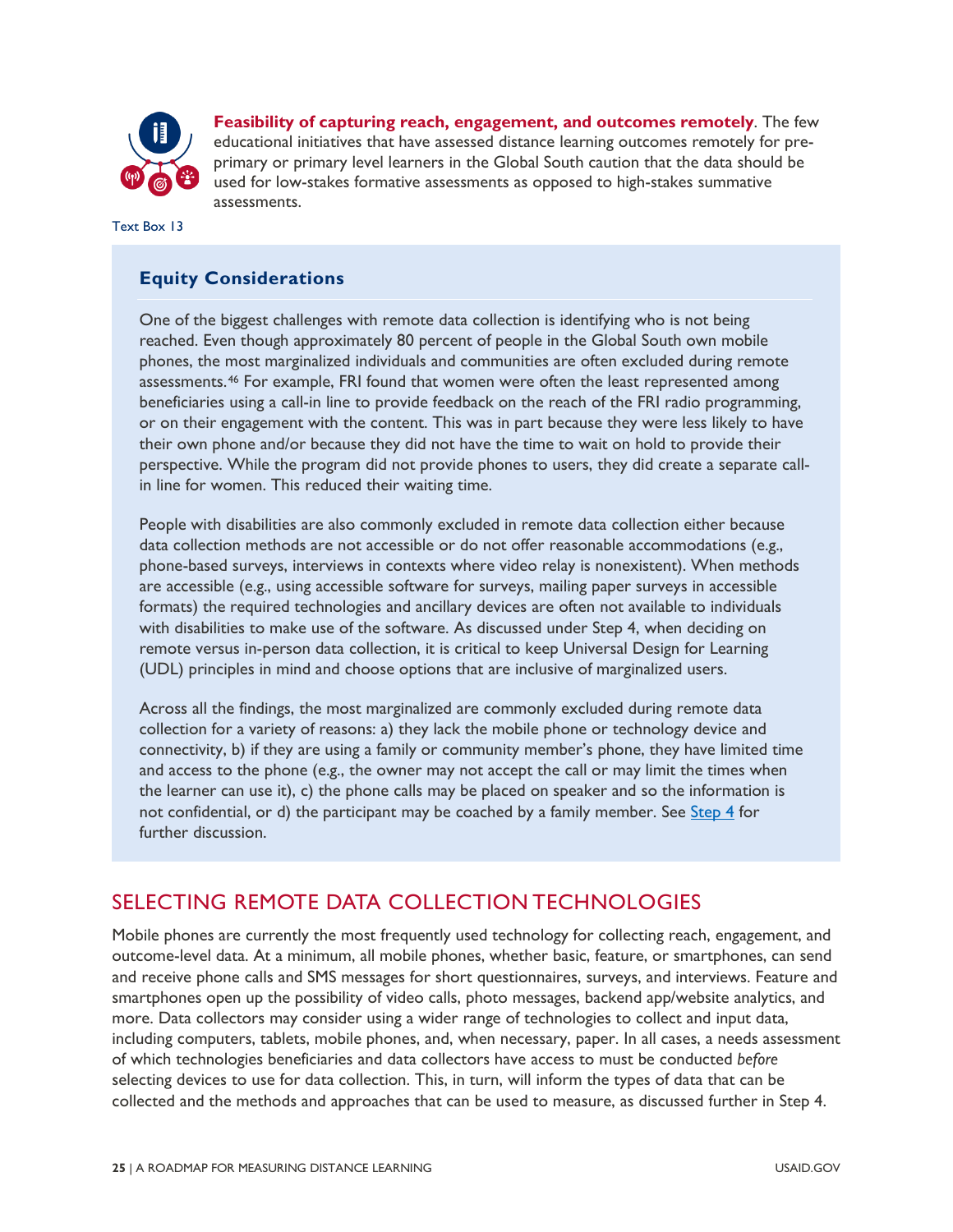The decision tree below walks users through the different decision points for determining which technology to use for collecting data, whether in-person or remotely.

Figure 4: Decision tree for determining data collection technology

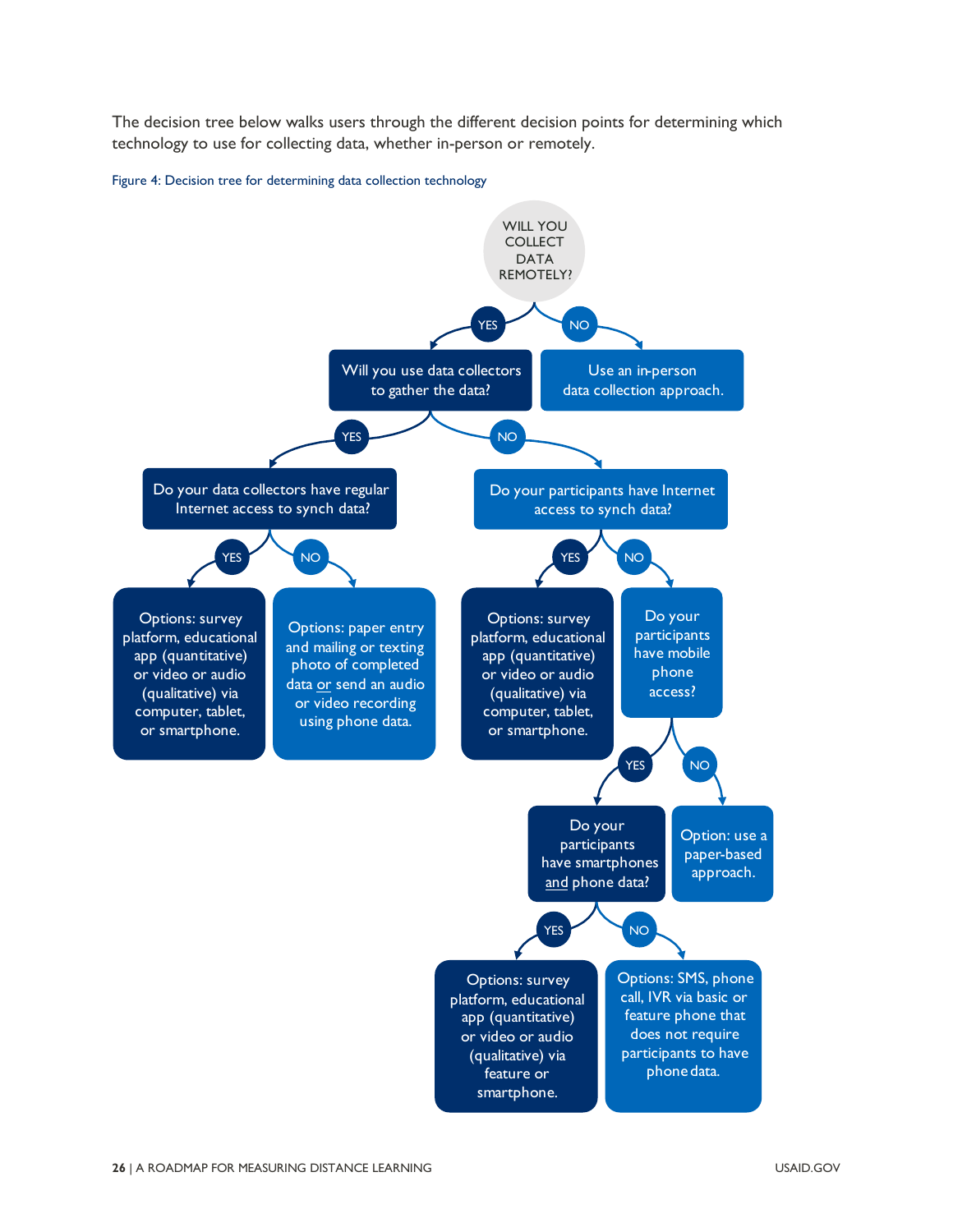While the decision tree outlines how to choose appropriate remote data collection technologies, integration of in-person and remote strategies is recommended where feasible. Remote technologies allow reach and engagement data to be collected and analyzed in real-time. They can also engage participants who may not be able to attend in-person data collection activities (e.g., a young, nursing mother who cannot travel to a learning center with her newborn). However, the strongest evidence from evaluations and the consensus across interviews is that measuring outcomes in-person is still critical and effective, as in-person evaluations allow for rapport building, validity testing, controlling for interferences and disruptions, and does not rely on access to technology. A number of the MEL practices analyzed indicate that using a combination of in-person and remote techniques enables a balance of obtaining real-time data with deep and meaningful assessment in both emergencies and nonemergencies[.47](#page-83-7) For example, a distance learning initiative may collect data on reach through an SMS audience survey, level of engagement through phone interviews or a social media group, and outcome metrics of knowledge, attitudes, and behaviors through an in-person assessment where data are entered into a tablet software and later synched to a central database when an Internet connection is available.

### <span id="page-32-0"></span>STEP 4: DETERMINE THE METHODS AND APPROACHES FOR MEASUREMENT (QUANTITATIVE AND QUALITATIVE)

Text Box 14

#### **Step 4 Guiding Questions for Implementation**

- What quantitative and qualitative methods can be used to measure distance learning?
- What technologies (e.g., paper, mobile phone, tablet, computer) and interfaces (e.g., SMS, survey software) are used to gather the data?
- What sampling strategies (e.g., census, representative, purposive) can be used?
- What kinds of equity analyses should be considered?
- What is the strength of the evidence for these evaluative approaches and where is there a need for more evidence?

A wide range of quantitative and qualitative methods can be used to measure distance learning reach, engagement, and outcomes. Quantitative methods—surveys, questionnaires, and tests—are the most frequently used, but qualitative methods, such as interviews and focus group discussions (FGDs) can also be used. Participatory and arts-based research methods (e.g., photography, videos, drawings, theater) are less frequently used but can capture important data on learner, educator, and caregiver perspectives and experiences.[48](#page-83-8)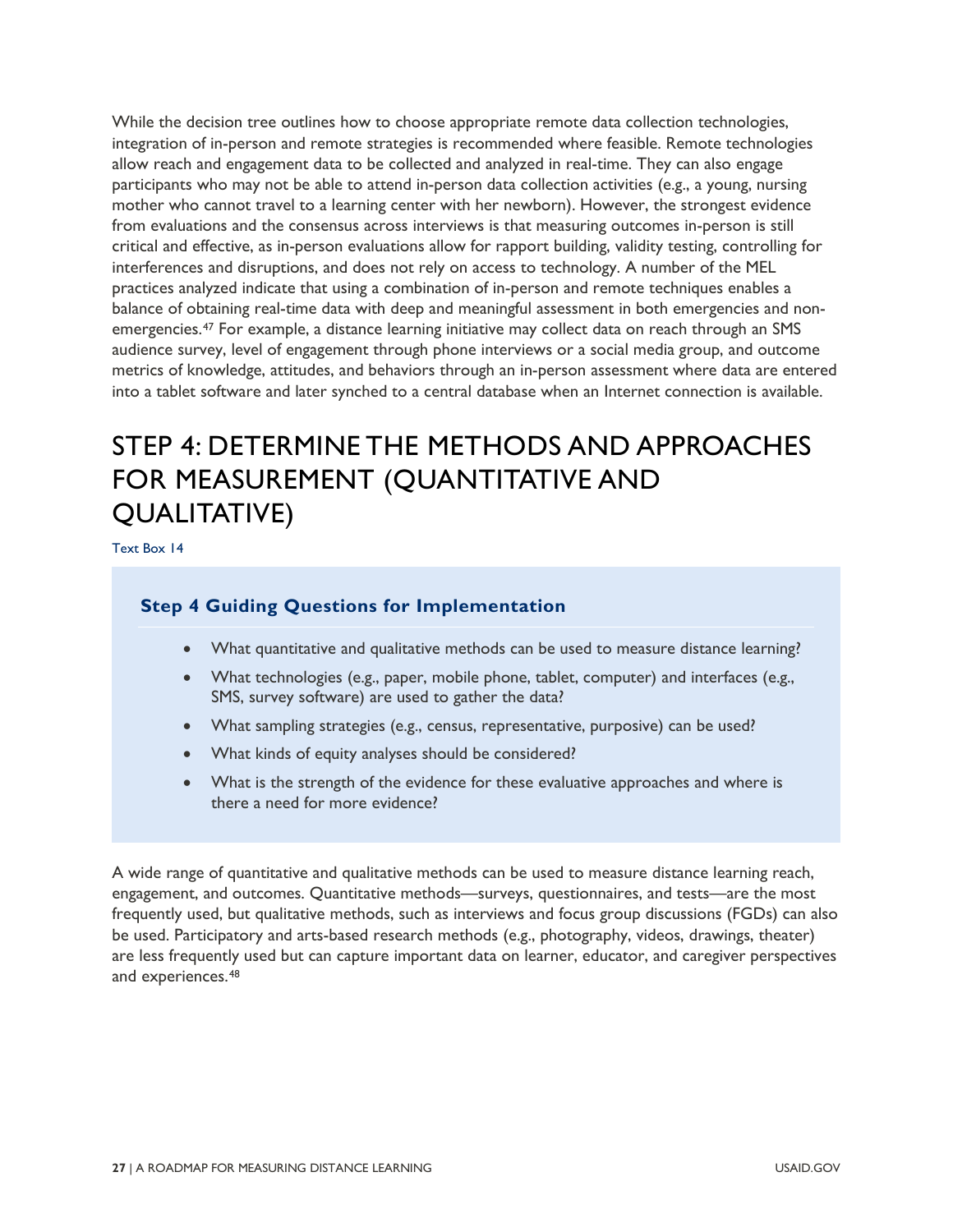#### **Recommendations for Determining the Methods and Approaches of Measurement**

- 1. **Use mixed methods to collect data,** including a combination of surveys, interviews, FGDs, and other methods to better capture different aspects of reach, engagement, and outcomes, and to capture any unintended outcomes. Likewise, use multiple interfaces (e.g., IVR, SMS, phone surveys) to be more accessible, and design them to be short and engaging.
- 2. **Match the evaluation purpose to who is collecting the data.** When conducting formative evaluation or assessment, involve the educators, social mobilizers, and facilitators in the process, as they often know the learners best and are typically known to caregivers. While data collectors may be desirable for summative evaluations where reliability and validity are critical, as well as to provide anonymity, for formative assessments, having the people who are using the data be the collectors can be beneficial. Regardless of who is collecting the data, communicate with participants about why the data are being collected, how they will be used, and how participants' privacy will be protected, even for formative data that does not go through a formal institutional review board process.
- 3. **Treat language as a right and a resource.[49](#page-83-9)** Know what the first languages of the participants are (both spoken and signed), and account for multilingualism in the design. For example, the person collecting the data should use a participant's first language for explaining directions and allow the participant to answer in this first language if the intent is not to measure language acquisition in another language. If an evaluation is conducted in a language other than the participants' first language, this will affect the data and the inclusivity of the participant in the process. To the extent possible, SMS messages, IVR systems, and surveys should also be developed in local languages.
- 4. **Acknowledge that even simple assessments may feel like a big deal to a learner or caregiver.** No matter how well the person collecting the data may explain the intent, caregivers want their children to succeed and may influence their answers. Find culturally and socially acceptable ways to allow participants to speak for themselves, whether this involves planning simultaneous activities for the caregiver or designing the assessment for both caregiver and child to have a role. In cases of marginalized youth populations, familiarity with the person collecting the data may play into whether the family allows the youth to speak in private. In the case of young, married girls in Nepal, conversations were designed with the expectation that they would be overheard.[50](#page-83-10)
- 5. **Ensure data collection efforts are not further marginalizing participants.** The most marginalized learners, educators, and caregivers often have the most limited access to technology and are often excluded from mobile phone data collection. Design M&E strategies to be inclusive and equitable according to the principles of UDL. For example, for rural youth without access to phones, data collectors may need to do inperson, socially-distanced monitoring and evaluation. For people with low literacy levels and with disabilities, evaluations should be designed to be conducted in plain language and in formats that are accessible depending on the needs of the participants.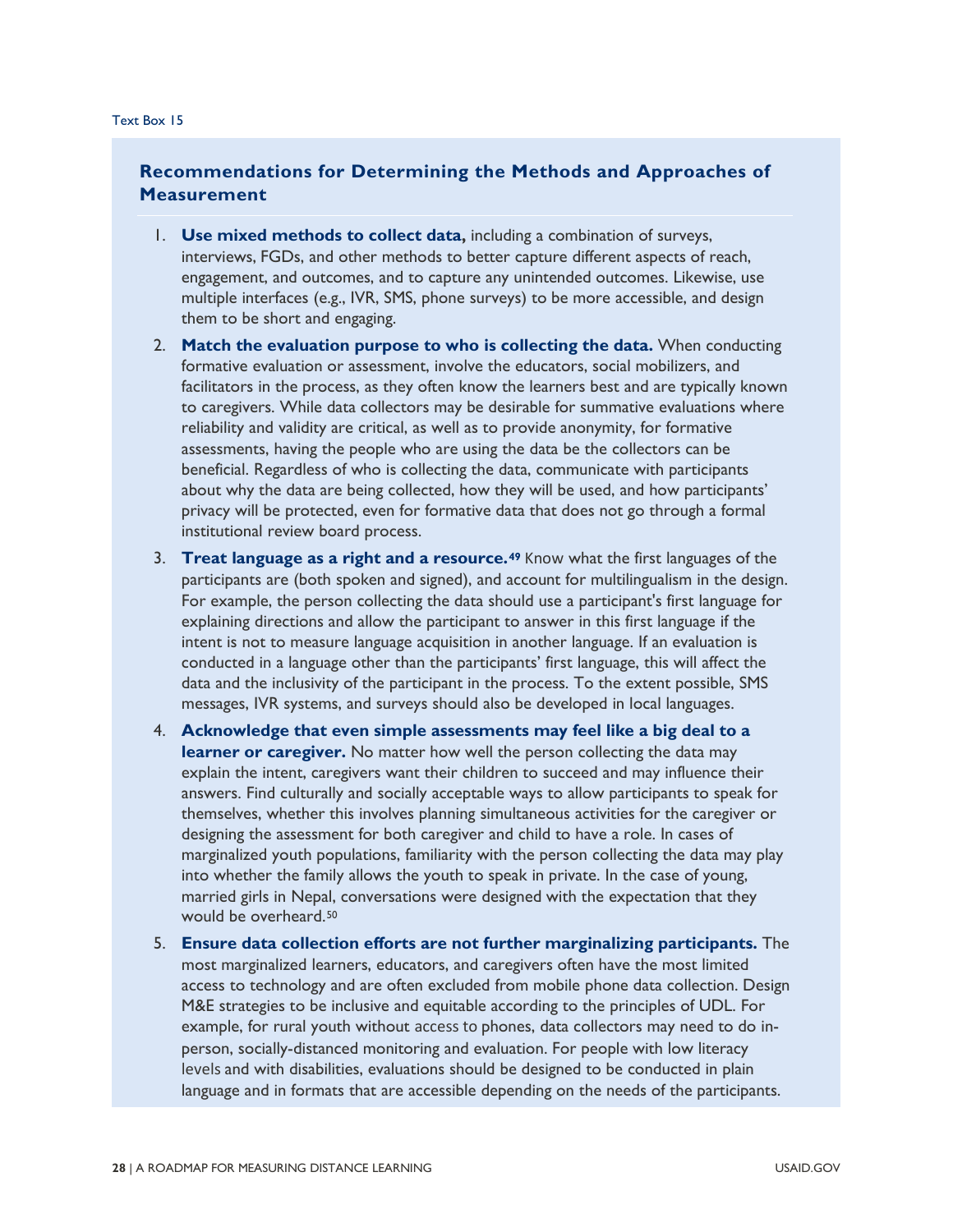- 6. **Give the data back to the participants**. Ensure that there is a feedback loop in place for all participants to receive a summary of the findings.
- 7. **Plan early and plan ethically.** Distance learning is often designed to reach the most marginalized communities. Planning early and ethically helps to ensure that monitoring and evaluating are inclusive as well as protective.

[Table 3](#page-35-0) outlines the common quantitative and qualitative methods used in monitoring and evaluating distance learning. The table shows the domains of measurement, sampling frame, and associated technologies for each method, all of which are discussed in detail following the table.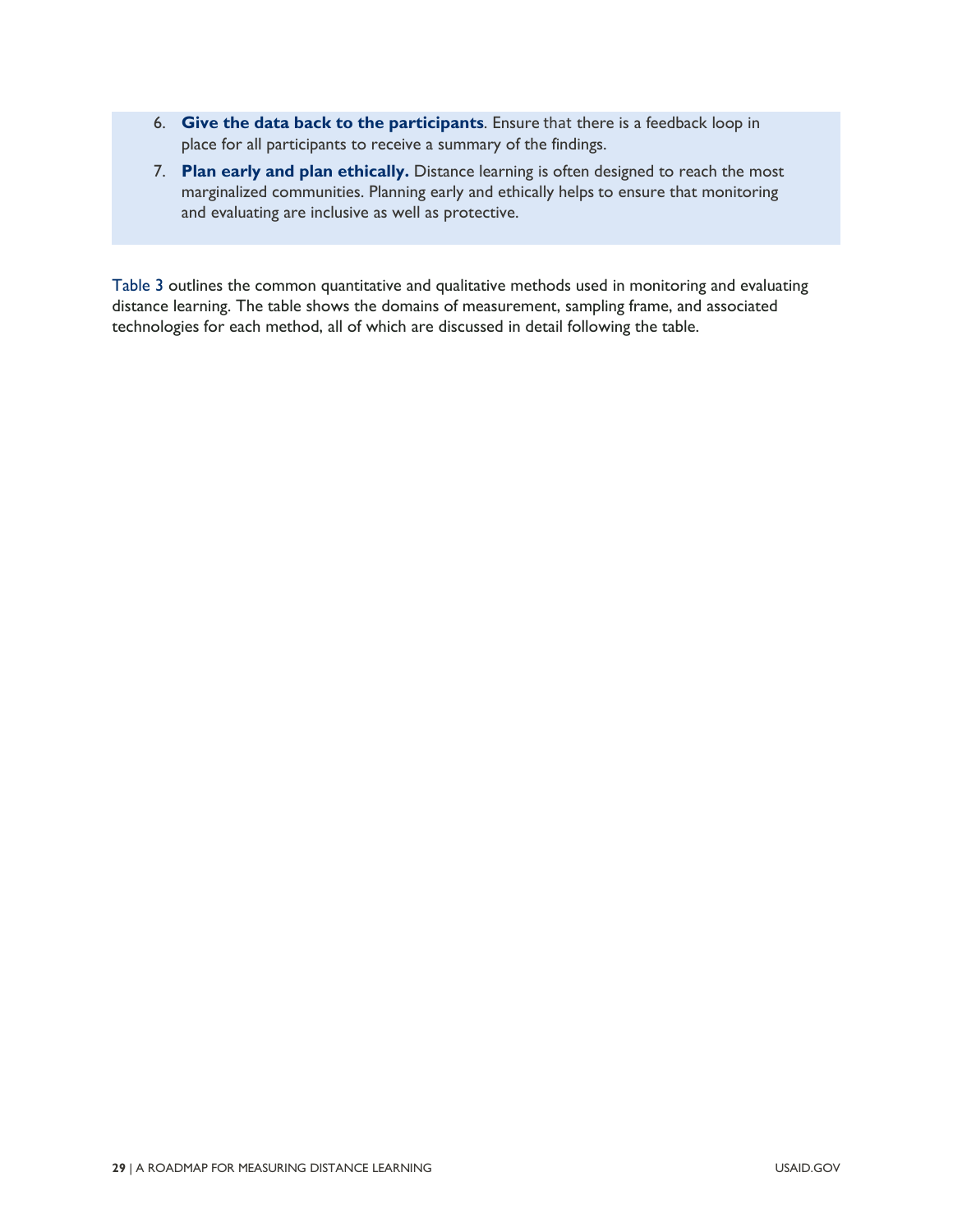#### Table 3: Methods used in measuring distance learning

<span id="page-35-0"></span>

| <b>METHODS</b>                                                           | <b>DESCRIPTION</b>                                                                                                                                                                                                 | <b>DOMAINS</b>                                                                            | <b>SAMPLE</b>                                             | <b>TECHNOLOGIES</b>                                                                                                                            |
|--------------------------------------------------------------------------|--------------------------------------------------------------------------------------------------------------------------------------------------------------------------------------------------------------------|-------------------------------------------------------------------------------------------|-----------------------------------------------------------|------------------------------------------------------------------------------------------------------------------------------------------------|
| Quantitative                                                             |                                                                                                                                                                                                                    |                                                                                           |                                                           |                                                                                                                                                |
| Survey                                                                   | A quantitative measure that captures data<br>through close-ended questions that are used<br>to collect and analyze data and show trends<br>in a targeted population.                                               | Reach<br>Engagement<br>Outcomes (knowledge, skills,<br>attitudes, or behaviors)           | Purposive or<br>representative                            | Paper (mail)<br>Phone (IVR, SMS, phone call)<br><b>Tablet</b><br>Computer                                                                      |
| Questionnaire                                                            | A questionnaire is like a survey but usually<br>shorter in questions and for a general<br>population.                                                                                                              | Reach<br>Engagement<br>Outcomes (knowledge)                                               | Census (all<br>users),<br>purposive, or<br>representative | Paper (mail)<br>Phone (IVR, SMS, phone call)<br>Tablet<br>Computer                                                                             |
| Test                                                                     | A tool, technique, or method that is<br>intended to measure learners' knowledge or<br>their ability to complete a particular task.<br>Testing is a form of assessment. <sup>5</sup>                                | <b>Outcomes</b><br>(knowledge or skills)                                                  | Representative                                            | Paper<br>Phone (phone call, video conference)<br><b>Tablet</b><br>Computer                                                                     |
| Analytics                                                                | Digital analytics encompasses the collection,<br>measurement, analysis, visualization, and<br>interpretation of digital data, illustrating user<br>behavior on websites, mobile sites, and<br>mobile applications. | Reach<br>Engagement                                                                       | Census                                                    | Radio/TV (meters at stations)<br>Phone (backend app access)<br>Tablet (backend app/website access)<br>Computer (backend app/website<br>access) |
| Qualitative                                                              |                                                                                                                                                                                                                    |                                                                                           |                                                           |                                                                                                                                                |
| Interview                                                                | Structured conversation with an individual<br>that includes open-ended questions and<br>probes to yield in-depth responses.                                                                                        | Reach<br>Engagement<br><b>Outcomes</b><br>(knowledge, skills, attitudes,<br>or behaviors) | Purposive or<br>representative                            | Phone (phone call, video conference)<br>Tablet (video conference)<br>Computer (video conference)                                               |
| Group<br>Interview or<br><b>Focus Group</b>                              | Structured conversation with a small group,<br>includes open-ended questions and probes<br>to yield in-depth responses.                                                                                            | Reach<br>Engagement<br><b>Outcomes</b><br>(knowledge, skills, attitudes,<br>or behaviors) | Purposive                                                 | Phone (phone call)<br><b>Tablet</b><br>Computer                                                                                                |
| Participatory<br>and Arts-<br><b>Based</b><br>Research<br><b>Methods</b> | Participatory approaches are developed<br>together with participants. Arts-based<br>methods include photography, video, visual<br>art, theater, dance, and music.                                                  | Engagement<br>Outcomes (knowledge, skills,<br>attitudes, or behaviors)                    | Purposive or<br>representative                            | Paper<br>Phone (MMS, video or audio record)<br><b>Tablet</b><br>Computer                                                                       |
| <b>Quantitative and Qualitative</b>                                      |                                                                                                                                                                                                                    |                                                                                           |                                                           |                                                                                                                                                |
| <b>Observations</b>                                                      | Observable human interactions through<br>activities, behaviors, actions, conversations,<br>etc.                                                                                                                    | <b>Engagement</b><br>Outcomes (knowledge, skills,<br>attitudes, or behaviors)             | Purposive or<br>representative                            | Phone (video call or recording)<br>Tablet (video call or recording)<br>Computer (video call or recording)                                      |
| Document<br>Review<br>(quantitative<br>or qualitative)                   | Review of relevant documents including<br>records, policies, reports, publications,<br>correspondence, and artifacts.                                                                                              | Reach<br>Engagement<br><b>Outcomes</b>                                                    | Purposive or<br>representative                            | Paper<br>Digital                                                                                                                               |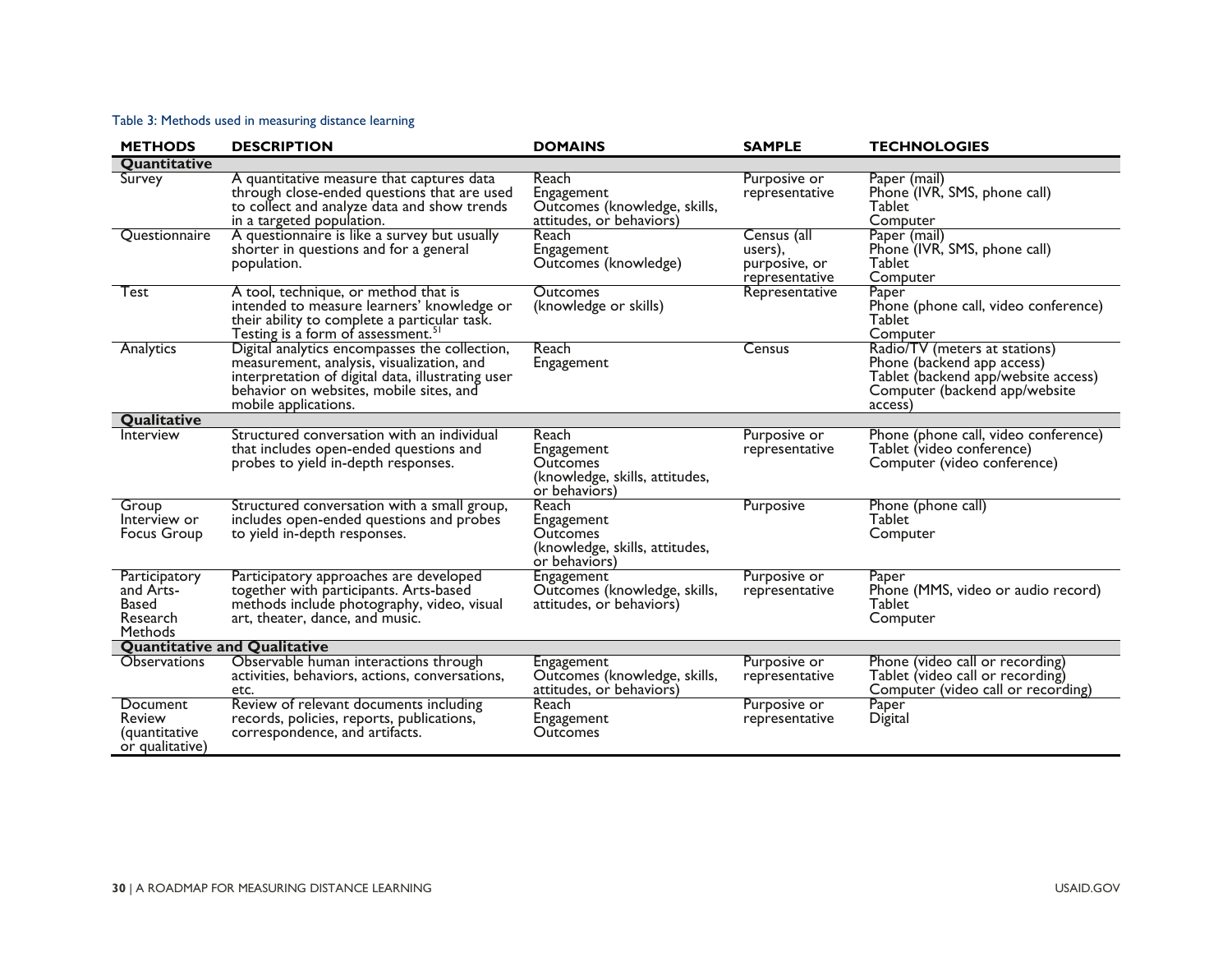### METHODS, TECHNOLOGIES, AND INTERFACES



**Paper** has been used for data collection for the longest time and continues to be useful in areas with limited or no electricity and/or Internet. Surveys and questionnaires can be printed on paper or programmed into survey software that is synched with a cloud-based database.[52](#page-83-0) Survey software can be used online or downloaded to a phone, tablet, or computer for offline use, and then synched when the Internet is available. Surveys can then be administered on a mobile phone, tablet, or computer where

electricity and connectivity are accessible. Data can either be entered by data collectors as they ask participants the questions on a phone call or by participants themselves if they have the requisite literacy level and ability to write, eliminating the need for an additional data entry step. Regardless of who enters the data, implementers and researchers recommend keeping surveys to 20 minutes or less to keep people engaged, limit potential interruptions, and account for poor phone or Internet connectivity.



Short surveys can also be administered on any type of phone (basic, feature, or smartphone) through **SMS messages, Computer-Assisted Telephone Interviewing (CATI), and Interactive Voice Response (IVR) systems.** SMS messages are received by the participant, and they use the number keypad to answer the questions. Through CATI, "interviewers use specialized software to dial phone numbers, record the answers they are given, and read the next question based on any

skip logic that is included."[53](#page-83-1) **IVR systems** use prerecorded messages to walk users through a series of information and questions. SMS, CATI, and IVR surveys should be kept to under 20 questions maximum to promote completion. Surveys can also be integrated into radio or video programs, educational apps, or online module content directly, as described under Step 2. Organizations are increasingly using IVR systems because they have the potential for being more inclusive of low vision and low literacy users. However, IVR systems are limited in what they can ask, are most accessible in major languages, and require an E1 or T1 line or other infrastructure that enables multiple callers at once.<sup>[54](#page-83-2)</sup>



While surveys can capture a broader range of data, **analytics** are useful for automatically capturing reach and engagement data from educational apps, websites, and offline-capable programs that can sync with the Internet when it is available.<sup>55</sup> In theory, the Internet protocol (IP) address automatically tracks the geographical location as well as the Internet provider. When users open an educational app or

website to access educational programming, the administrators of this app or site can track unique page views, activity (e.g., what content is accessed), and engagement (e.g., length and duration of use). As long as users do not reject cookies or tracking data from being collected, this opens a range of reach and engagement data that can be captured.



A number of organizations interviewed considered developing **educational apps** as a remote way to capture reach, engagement, and outcome information with backend analytics; only Ubongo and Worldreader already had extensive experience with this endeavor. The Ubongo team raised several important considerations beyond the challenge of reaching only mobile phone owners. Educational apps require certain operating systems and memory space, and often the cheaper smartphones cannot

accommodate these apps. Users may also have to register their information to be able to access the app through Play Store, Google Play, Apple Store, or other proprietary software. This requires that an educator, caregiver, or another family member have an email address and sufficient technological and reading literacy to download apps. Ubongo found that families that did not have an email user used a mobile phone repair kiosk to help them download the apps, but subsequently, the apps were registered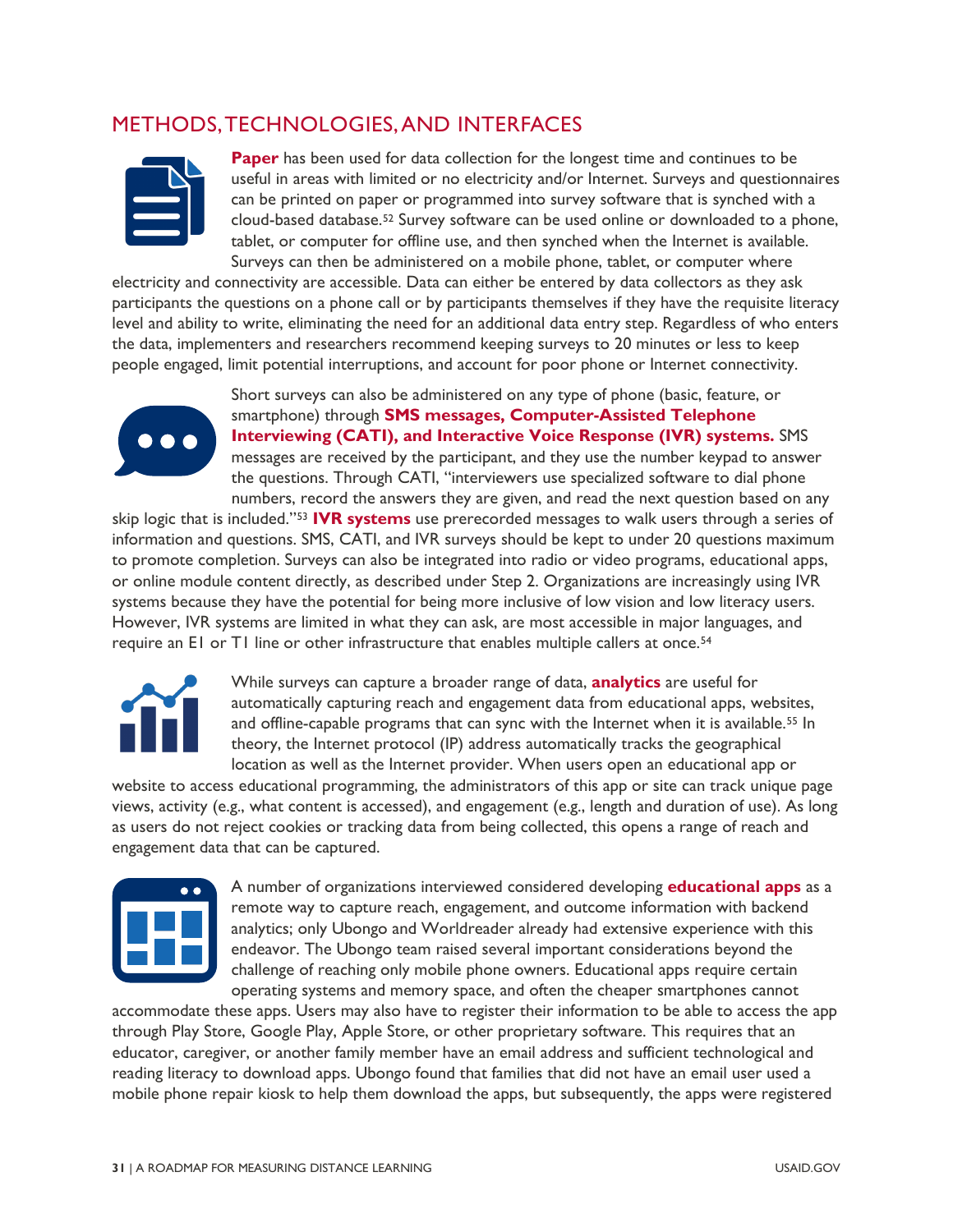in the name of the repair person and not the actual user. Another challenge that emerged was geographical tracking through IP addresses. The geographical location detection may not be accurate in countries in the Global South that rely on website hosts and providers from the Global North. For example, an education team in the Democratic Republic of Congo trying to map the IP addresses of users found that the users' IP addresses were showing up in Europe (Gaëlle Simon, personal communication, September 22, 2020).<sup>[56](#page-83-4)</sup> Furthermore, if apps are not all accessed through one login, users must register for each new app. Worldreader has circumvented this issue by partnering with Opera Mini, which is the primary browser loaded on feature phones in sub-Saharan Africa. When users click on "free books" in the Opera Mini browser, they are taken directly to the Worldreader app.

If users access an app offline, the data analytics will vary. For example, Ubongo, with one of their more popular apps, is able to capture some basic reach data (how long users accessed the content and when) but not necessarily all of the built-in outcome functions. Therefore, while this is an emerging interface with great promise, until more people across the Global South have the requisite technology devices, technological literacy, and connectivity, this option serves a very small proportion of the communities that distance learning efforts are trying to reach. These same challenges and considerations can be applied to online LMSs.



Qualitative data from interviews, FGDs, and live observations can be collected via **phone calls** or **video calls** on a phone, tablet, or computer. Data from recorded observations and arts-based research methods (e.g., video and audio recordings and photographs—see the Worldreader case study in  $Annex D$ ) can be gathered through **multimedia messaging services** (**MMS) messages** and/or Wi-Fi-based messaging services such as WhatsApp. MMS systems are more advanced than basic SMS, which

only allows for text messaging. Qualitative data on paper, such as drawings and documents for review, can also be sent as picture messages over MMS or WhatsApp.



Evaluative approaches can be **mixed-methods or multi-modal** (i.e., employing some or all of the methods and interfaces discussed in this review). Mixed-methods (quantitative and qualitative) MEL approaches capture different kinds of data, triangulate data, and better evaluate equity as well as unintended reach, engagement, and outcomes. Multi-modal, or using different interfaces, expands the reach of who can participate in data collection. For example, in the case of surveys, participants with low

reading levels or low vision may be better served by IVR and CATI, but SMS messaging is more accessible to participants who are hard of hearing.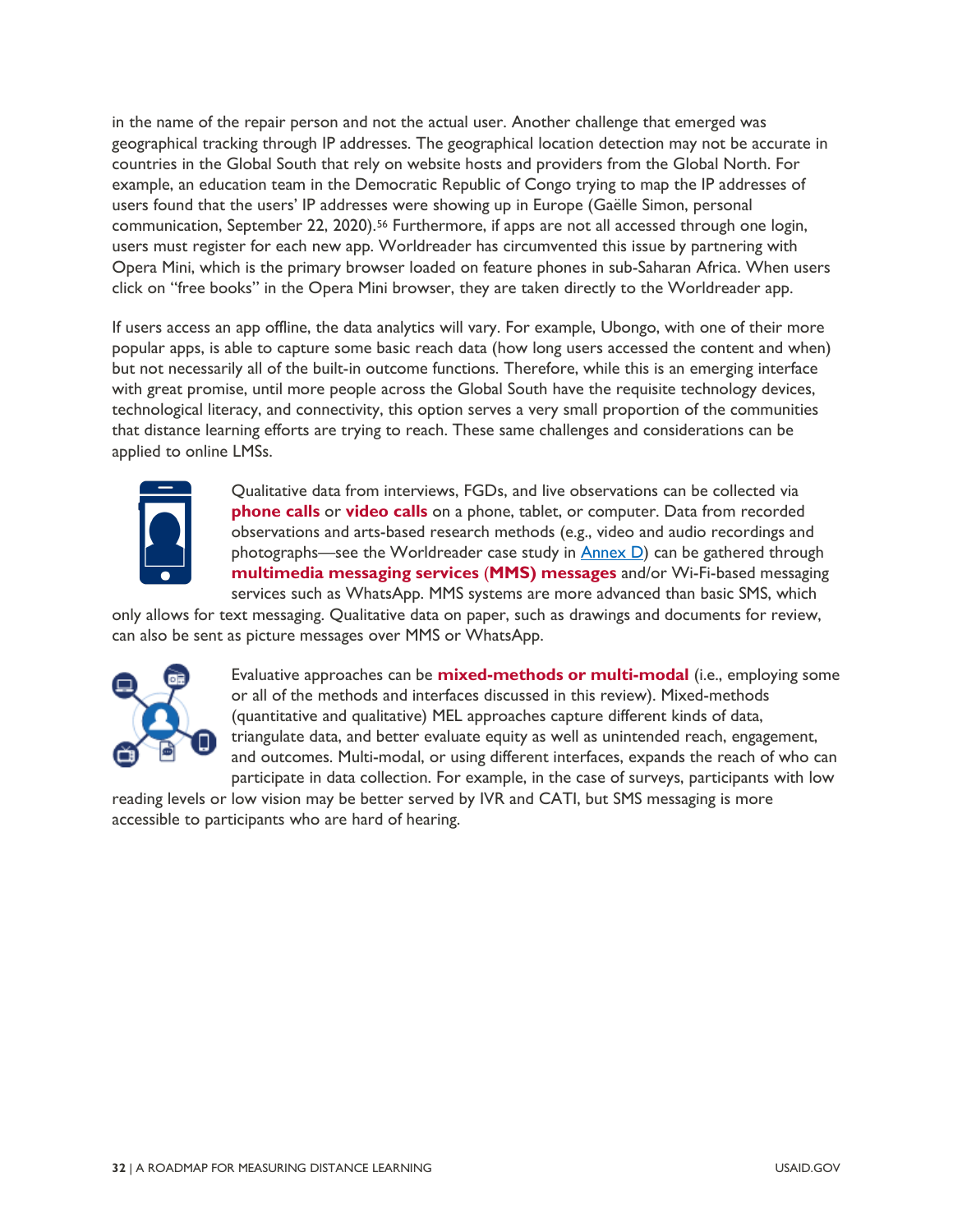### **Principles of Phone-Based Learning Assessments**

Young 1ove developed the following set of principles for conducting phone-based assessments.

Protect children and participants (do no harm).

- 1. Test the reliability and validity of summative assessments.
- 2. Keep instructions simple and use practice items to ensure that respondents understand them.
- 3. Some assessments will be more conducive to phones than others.
- 4. Keep assessments short.
- 5. Track the speed of responses.
- 6. Experiment with how to get people to pick up the phone.
- 7. Establish rapport with adult phone owners and youth respondents.

### SAMPLING

There are three different sampling techniques covered in this review:

- **Census** samples are used to collect data on or from all participants in an initiative or the population exposed or, in the case of radio and television, reached. Not everyone will respond to phone calls, messages, or give permission for tracking, but they are included in the sampling frame.
- **Representative**, also known as probability, samples are a subset of the total population (e.g., participants in an intervention, targeted viewers, or listeners). Participants are randomly selected using statistical methods and following procedures that ensure different segments of the population have equal probabilities of being chosen to be in the sample.<sup>57</sup>
- **Purposive** samples are also used to gather data from a subset of the total population but are not randomly selected. Rather, the researcher uses their knowledge of the learners, educators, and caregivers to select specific participants per the research or evaluation questions. Purposive sampling can help with equity and inclusion, as researchers can target participants who might otherwise be excluded from data collection.

With all three types of sampling, it is necessary to have information on all participants in advance, including sufficient demographic data to know who is being reached and not reached. The most robust way to collect data on demographics is through in-person household surveys, though these are often costly and time-consuming. While the widely used household survey, Demographic and Health Survey, is in the process of being developed for a remote data collection system, at the time of this review no remote household surveys have been fully implemented into practice.<sup>[58](#page-83-6)</sup>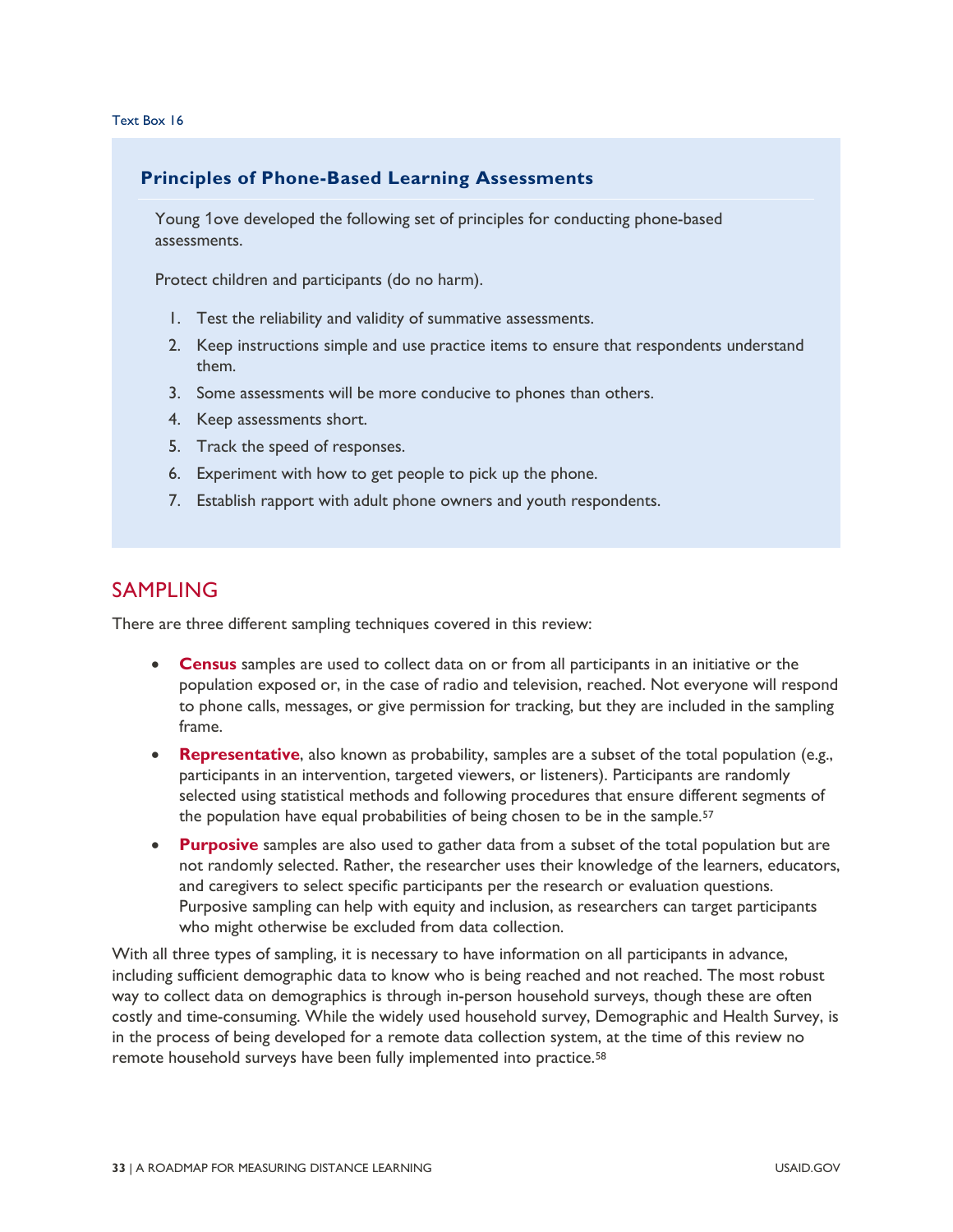For representative, quantitative samples, define the target learner population and, if feasible, construct a sampling frame with as many demographic data about individuals and households as possible. It is essential to consider which sub-populations within the representative sampling frame are marginalized and may be difficult to reach. When determining the sampling frame, it is important to stratify to ensure these marginalized sub-populations are included in data collection and analysis and analyses can be reported by different marginalized groups.

### HOW INTERFACES ARE USED

In addition to technology choices regarding paper-based formats, mobile phones, tablets, and computers, there are many interface options to be considered. [Table 4](#page-40-0) outlines the major categories of software as well as the data requirements, considerations, and strength of the evidence for their use. The strongest evaluative evidence that currently exists is for paper-based, in-person data collection, and backend data analytics programmed into apps and websites. Moderate to strong evidence exists for survey software, which has been increasingly deployed over the past decade. Messaging services and IVR are more recent technologies but are quite promising for collecting reach and engagement data. They also accommodate participants with low reading levels and low vision. The strength of evidence is based on the definitions in the USAID *[Landscape Report on Early Literacy](https://allchildrenreading.org/wp-content/uploads/2019/07/USAID-Landscape-Report-on-Early-Grade-Literacy.pdf)* (2016) (see [Annex C](#page-59-0) for the definitions).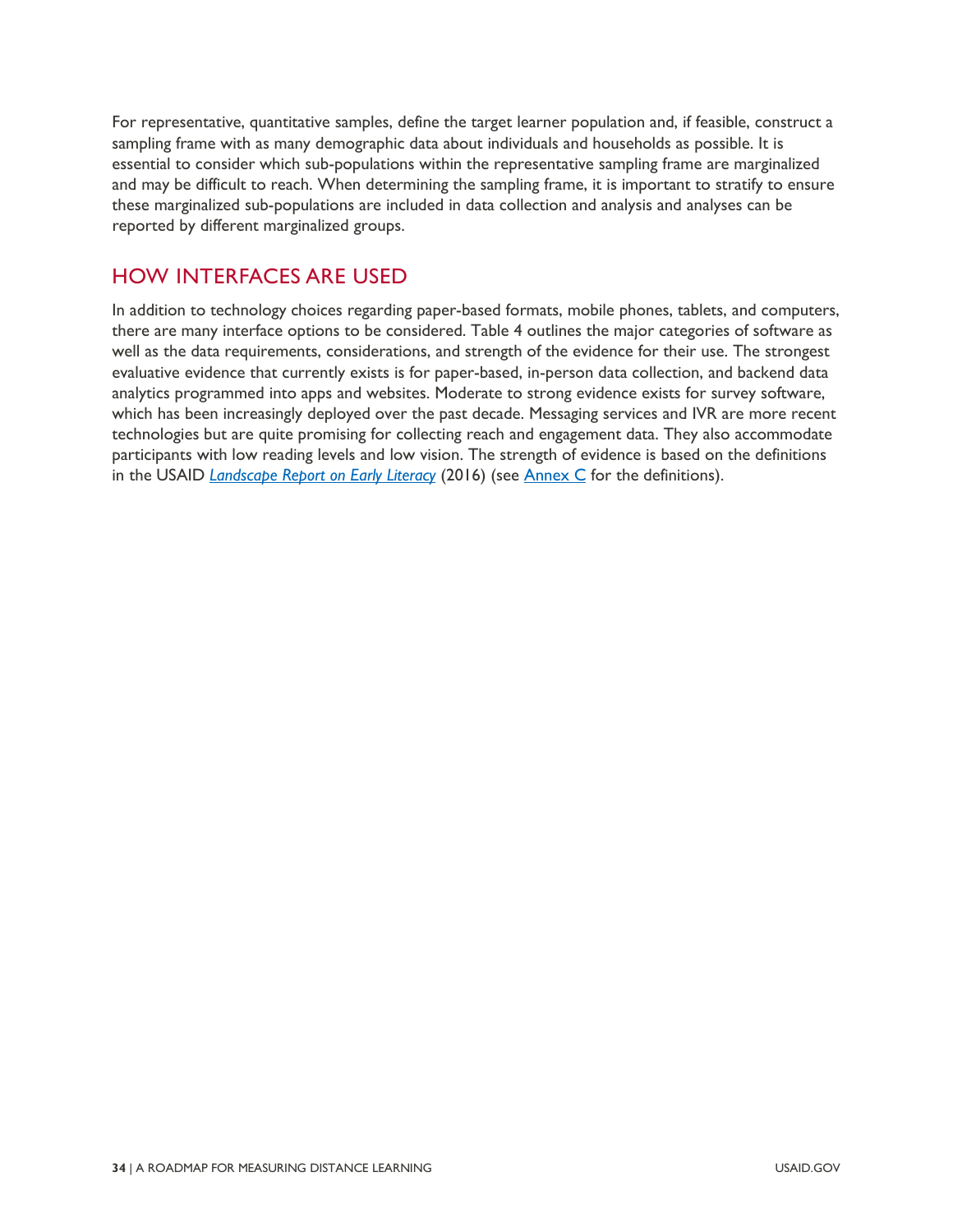#### Table 4: Interfaces by considerations and strength of evidence

<span id="page-40-0"></span>

|                | <b>INTERFACE</b>                                                                                         | <b>TECHNOLOGY</b><br><b>FOR</b><br><b>COLLECTING</b><br><b>DATA</b> | <b>MOBILE OR</b><br><b>INTERNET DATA</b>                                            | <b>CONSIDERATIONS</b>                                                                                                                                                                | <b>STRENGTH OF EVIDENCE</b>                                                          |
|----------------|----------------------------------------------------------------------------------------------------------|---------------------------------------------------------------------|-------------------------------------------------------------------------------------|--------------------------------------------------------------------------------------------------------------------------------------------------------------------------------------|--------------------------------------------------------------------------------------|
|                | Paper                                                                                                    | Paper<br>Oral<br>*Data can be<br>entered into                       | None (for participant)                                                              | Can serve areas with limited Internet and<br>electricity<br>Can be a challenge to distribute in remote<br>areas when in-person contact is not                                        | Strong<br>In-person, paper-based assessment has<br>been widely used and evaluated    |
|                |                                                                                                          | paper, mobile,<br>tablet, or<br>computer by<br>data collector       |                                                                                     | feasible<br>Visually impaired and low literacy users<br>require text to be read orally                                                                                               |                                                                                      |
| $\overline{2}$ | <b>Survey Softwares</b><br>(Tangerine, KoBo<br>Toolbox, Survey<br>to Go, Survey<br>Monkey,<br>Qualtrics) | Mobile<br><b>Tablet</b><br>Computer                                 | $2-3G$<br>Downloaded through<br>app and used offline                                | Visually impaired and low literacy users<br>require text to be read orally<br>Knowledge of how to complete a survey if<br>participants (not data collectors) are doing<br>data entry | Moderate-Strong<br>Remote surveys increasingly used and<br>evaluated                 |
| $\overline{3}$ | SMS (Short<br>Message Service)<br>MMS (Multimedia<br>Messaging Service)                                  | Mobile                                                              | Phone data for SMS<br>and MMS, Internet<br>connection or phone<br>data for WhatsApp | Visually impaired and low literacy users<br>require text to be read orally                                                                                                           | <b>Emerging</b><br>Increasingly used, but limited in<br>evaluation evidence          |
| $\overline{4}$ | Computer-<br>Assisted<br>Telephone<br>Interviewing<br>(CATI)                                             | Mobile                                                              | Phone call                                                                          | Hearing-impaired users would require<br>text-based access                                                                                                                            | Emerging<br>Increasingly used, but limited in<br>evaluation evidence (for education) |
| 5              | Interactive Voice<br>Response (IVR)                                                                      | Mobile<br>(pre-<br>recorded)                                        | Phone data                                                                          | Hearing-impaired users would require<br>text-based access                                                                                                                            | Emerging<br>Increasingly used, but limited in<br>evaluation evidence (for education) |
| $6\phantom{a}$ | Cookies.<br>Analytics, and<br>Logfiles                                                                   | <b>Phone Tablet</b><br>Computer                                     | $2-3G$<br>Downloaded through<br>App and offline                                     | Visually impaired and low literacy users<br>require text to be read orally<br>Ethical considerations of tracking data<br>without full awareness of users                             | Strong (for smartphones, tablets, and<br>computers)<br>Emerging (for basic phones)   |
|                |                                                                                                          |                                                                     |                                                                                     | Clearing the cache or changing browser<br>settings causes all the cookies to be lost                                                                                                 |                                                                                      |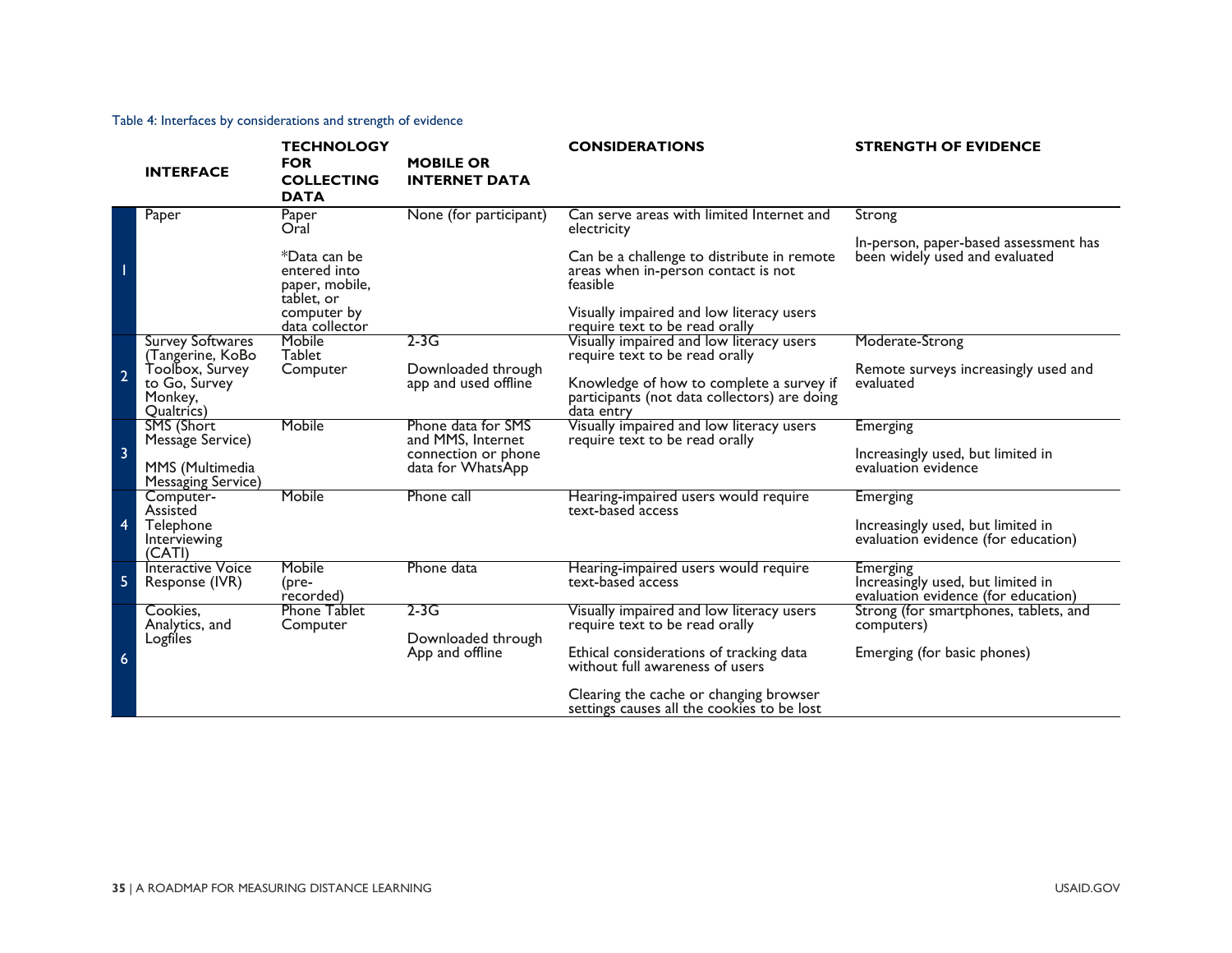### FEEDBACK LOOPS AND COMMUNITIES OF PRACTICE FOR TROUBLESHOOTING TEACHING, LEARNING, AND TECHNOLOGY

When learning suddenly pivots from in-person to remote teaching and learning, educators, learners, and caregivers are often left without adequate resources to successfully take up distance learning. A number of interfaces, outlined below, have been developed to support users in this process. The list below is not exclusive. In addition to those mentioned, Facebook, Instagram, Snapchat, and TikTok are widely used as feedback loops, and new options are continually being developed. These practices help facilitate better data collection practices.

**IVR SUPPORT SYSTEM.** The Education Initiative Plus in Northern Nigeria uses an IVR system to provide health messaging, psychosocial support, caregiver support, and 200 basic literacy lessons. The system automatically collects data on who called in (reach), measures satisfaction with the lessons (reach/engagement), and provides an opportunity to request a coaching phone call for extra help. When caregivers request assistance through the IVR system, they are automatically sent an SMS with phone numbers for several coaches. Simultaneously, a coach receives a message that a caregiver has requested help. This two-pronged approach means that either the caregiver or the coach can initiate a help call.

**CALL-IN LINES.** EdTech Hub has been working with BRAC and the Swedish Committee for Afghanistan (Svenska Afghanistankommittén) to pilot a free call-in line between 50 educators and their existing learners. These phone calls cover socioemotional and well-being support and encourage learners to tune into radio and television programming.<sup>59</sup>

**WHATSAPP GROUPS.** Young 1ove used WhatsApp groups to train data collectors for remote data collection by sending voice notes, video clips, and pictures, as well as answering questions. In addition to training data collectors, some teacher training has also been moved to WhatsApp. RTI has been working with educators in Tanzania to improve SEL competencies in educational institutions using PowerPoint, video recordings, and asking and answering questions. Now that educational institutions have reopened in Tanzania, the WhatsApp group is being used to answer educators' questions and collect preliminary data on their classroom experiences. Worldreader set up WhatsApp groups with library partners including the Kenyan National Library. The librarians used the groups to share examples of resources, such as training tips and pictures of activities being conducted in the libraries. They also supported each other with solutions to technical issues they came across and shared stories of outreach to community partners.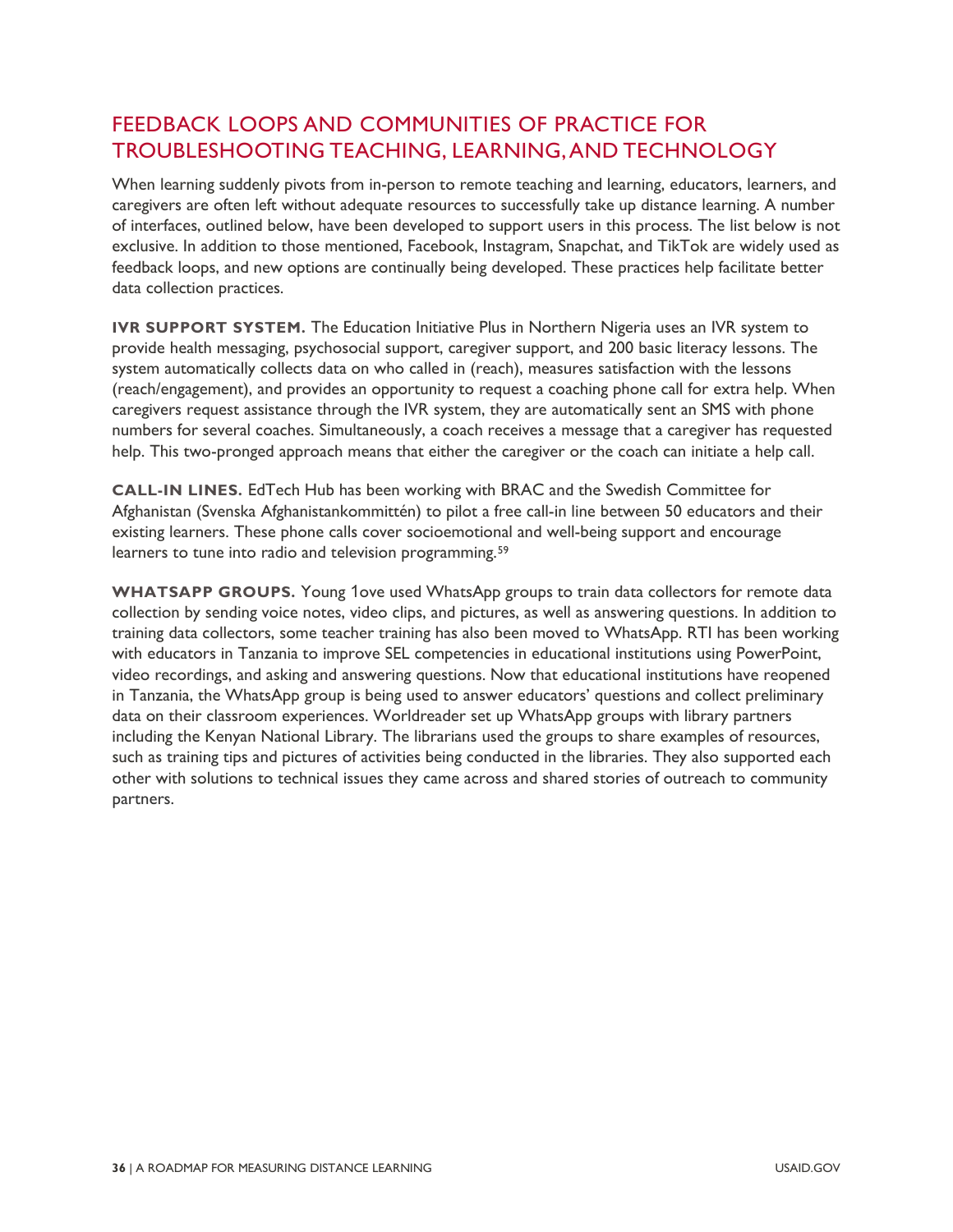# **CONCLUSION**

This review provides guidance for teams in the process of designing and planning how to measure distance learning reach, engagement, and outcomes. A comprehensive MEL approach to measuring distance learning includes long-term and short-term strategies. Distance learning can be used to enhance in-person education, extend learning to those not reached through formal education systems, and provide children, youth, and adults with critical skills and knowledge.

This review is structured around three domains of measuring distance learning: reach, engagement, and outcomes. Comprehensive MEL strategies for distance learning should follow the roadmap. This review focuses specifically on the first four steps.



#### Roadmap for measuring distance learning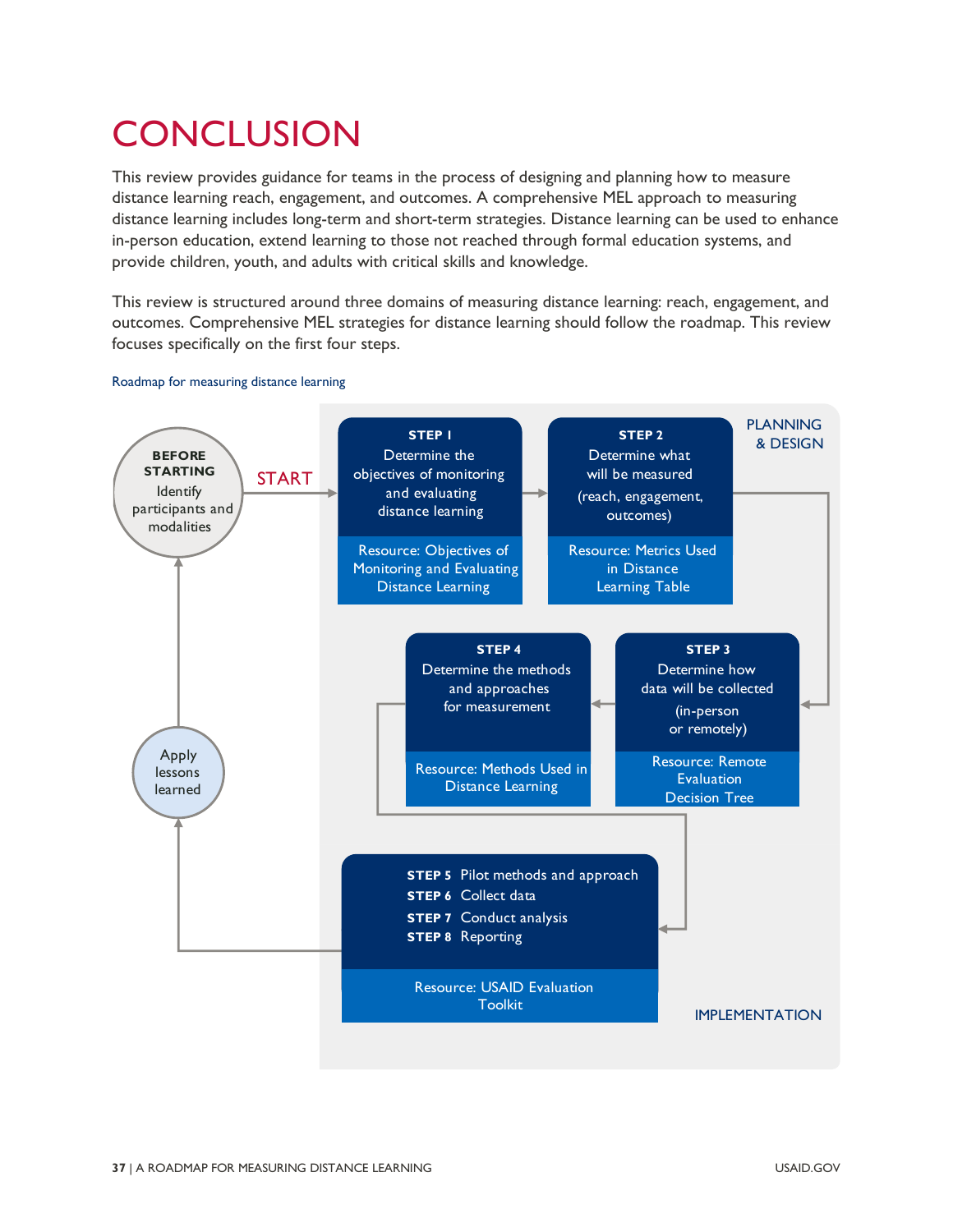#### **Step 1: Determine the Objectives of Monitoring and Evaluating Distance Learning**

As distance learning modalities are planned and designed, the objectives of monitoring and evaluating distance learning must be determined. This includes deciding if an assessment is for *formative* purposes to inform program content, teaching and learning, or program management—or *summative* purposes to draw conclusions on change in knowledge, skills, attitudes, and behaviors.

#### **Step 2: Determine What Will Be Measured (Reach, Engagement, and Outcomes)**

Measuring reach, engagement, and outcomes is important for understanding the effectiveness of distance learning, but this review reveals that the actual metrics for gathering this data can vary greatly by modality and population.

#### **Step 3: Determine How Data Will Be Collected (In-Person or Remotely)**

In-person data collection has been the precedent for measuring the efficacy and quality of distance learning, and is still the preferred approach for measuring distance learning outcomes. However, Ebola, COVID-19, natural disasters, and other emergencies have pushed teams to think of new and innovative methods for capturing data remotely.

#### **Step 4: Determine the Methods and Approaches for Measurement**

The methods, technology, and data collection interfaces must be determined at the onset of planning to ensure the content reaches intended audiences, is captivating, and helps learners and educators achieve greater socioemotional and physical well-being, skills, and knowledge.

In all four steps, ethics in data collection need to take priority. All data collection teams interviewed for this review, as well as documents analyzed, emphasized the principle of protecting participants and doing no harm.

This review presents three overarching recommendations for teams developing MEL strategies for distance learning.

- **1. Integrate in-person and remote approaches, use multi-modal interfaces, and employ mixed methods to measure distance learning.** Reach and engagement can be increasingly measured remotely, using either mobile phone surveys or calls (especially for radio/audio and television/video programming) or through pre-programmed analytics in mobile phone apps and online learning management systems (LMSs). In-person data collection is still preferable for measuring outcomes as it allows for controlling reliability, validity, and precision, as well as ensuring ethics and confidentiality. In addition to a mix of in-person and remote approaches, using multi-modal interfaces (e.g., phone calls and SMS surveys), and mixed methods (e.g., interviews, surveys, and photographs) can help increase who is being reached, potentially capture unintended (shadow) audiences, and promote better analyses.
- **2. Encourage innovative solutions to measure reach, engagement, and outcomes during a quick pivot to distance learning, while also developing high-quality MEL strategies for the longer term.** As the case studies and interviews for this review revealed, teams around the world are using creative solutions to collect critical data during sudden learning institution closures. However, best practices in measuring distance learning require intentional and long-term planning. The guidance in this review helps teams address short-term MEL needs while working toward long-term MEL strategies.
- **3. Design equitable monitoring and evaluation approaches and conduct systematic equity analyses of distance learning initiatives.** Distance learning has the potential to include marginalized learners, but it can also create digital and learning divides and exclude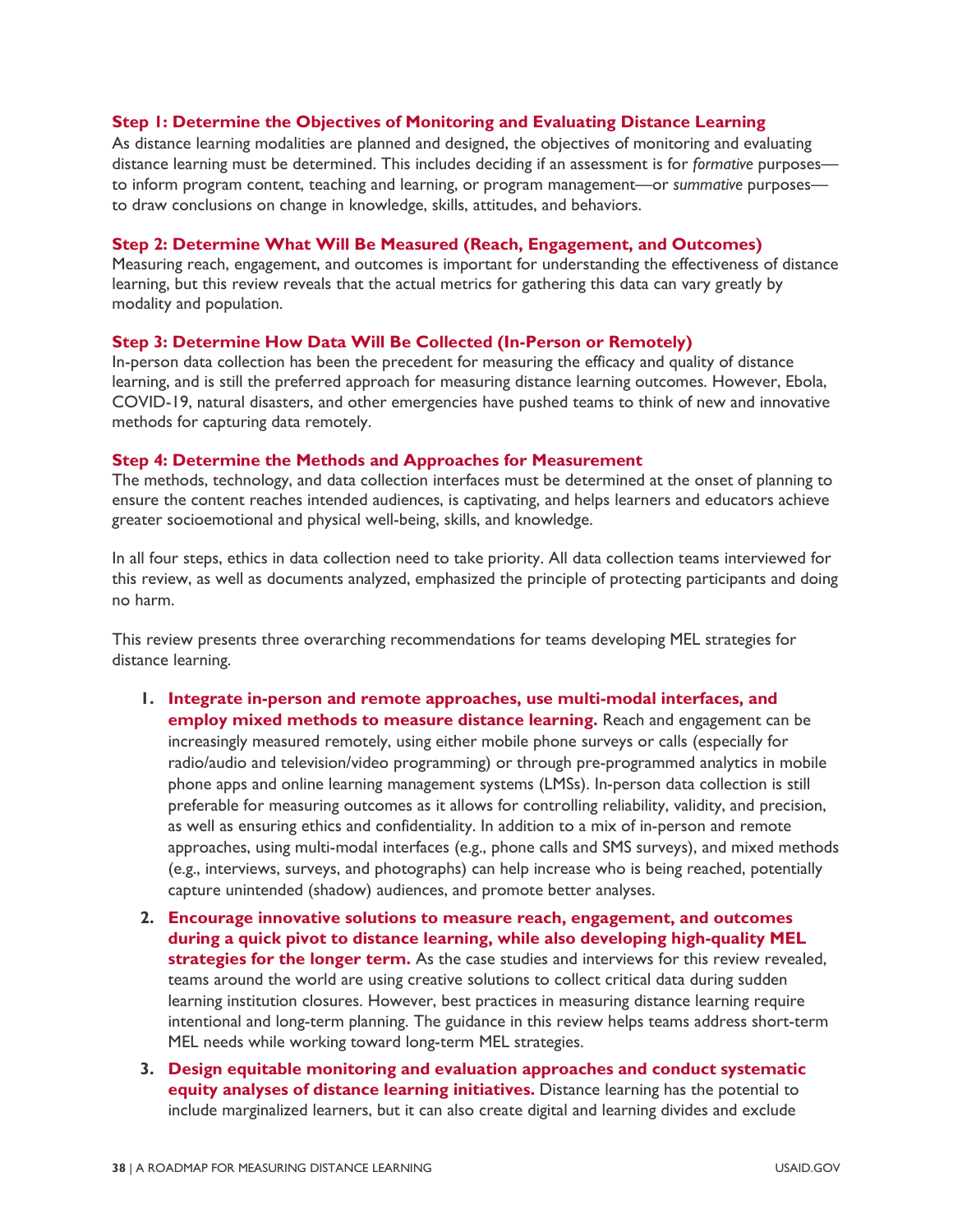learners who do not have access to technological infrastructure and devices or programming and content. Evaluative approaches to distance learning must attempt to measure and analyze where marginalized individuals and groups are being systematically included or excluded through distance learning programming as well as in-person and remote data collection. Measuring reach and engagement through remote methods can be more time- and cost-efficient than in-person tracking and provide real-time data, but strategies to ensure that marginalized individuals and groups who cannot be reached through mobile phones and other remote data collection approaches must be put in place.

Distance learning is now, more than ever, a part of the education landscape. As the international education community continues to learn lessons about monitoring and evaluating distance learning, implementing teams will continue to refine how they measure reach, engagement, and outcomes. It is important that initiatives achieve reach and engagement before expecting them to attain outcomes. It is also of paramount importance to build measures to identify who is not being reached and why in order to design or redesign content and programming to be fully inclusive. This review and roadmap contribute to efforts to build more comprehensive distance learning MEL strategies that support shortand long-term improvements in the quality and impact of distance learning worldwide.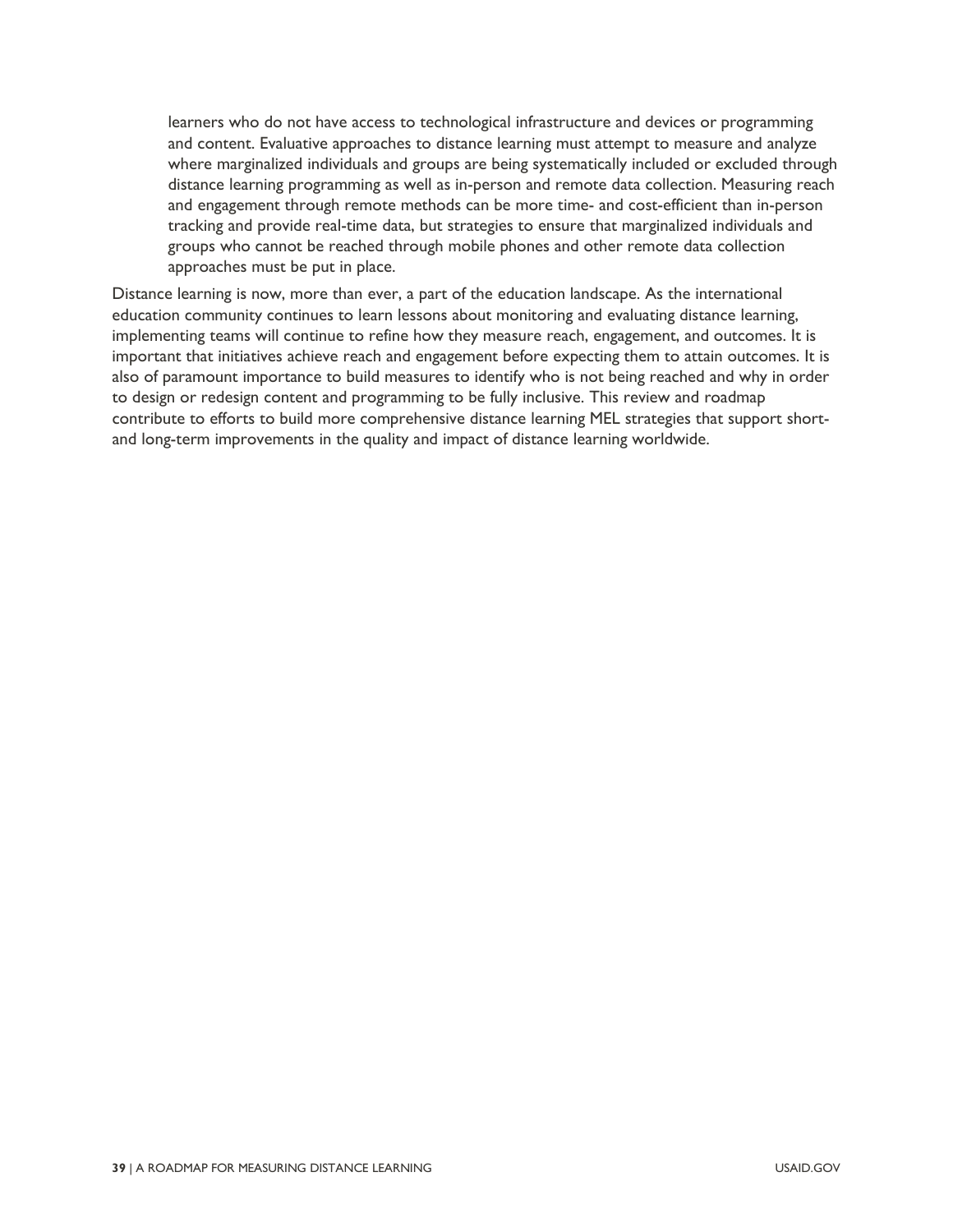# EVALUATIONS REVIEWED

## RADIO EVALUATIONS REVIEWED

Barnett Sarah, Jetske Van Dijk, Abdulai Swaray, Tamba Amara, and Patricia Young. "Redesigning an education project for child friendly radio: a multisectoral collaboration to promote children's health, education, and human rights after a humanitarian crisis in Sierra Leone." *BMJ,* 2018; 363:k4667. <https://doi.org/10.1136/bmj.k4667>

Bosch, Adrea, Lisa Hartenberger Toby, and Abdul Rahman Alhamzy. "In a world of exploding possibilities in distance learning, don't forget about the light bulb." *Quarterly Review of Distance Education*, 16, no. 2 (2017): 129-138.

Carfax Projects and AET International*. Final evaluation report: evaluation of Africa Educational Trust's Speak Up II in South Sudan.* Carfax Projects, 2019.

Christina, Rachel and Nathalie Louge. *Expanding access to early childhood development using interactive audio instruction*. World Bank Group and Education Development Center, 2015.

Creative Associates International, Inc. *An Evaluation of the FQEL Education Program in Guinea*. Prepared for the United States Agency for International Development, 2002.

Deloitte. *Evaluation of Meena Radio Programme*. UNICEF, 2015.

Dock, Alan., and John Helwig, eds. *Interactive Radio Instruction: Impact, sustainability, and future directions.* Washington, DC: World Bank and United States Agency for International Development, and Education Development Center, Inc., 1999.

Early Childhood and Family Education Activity (EDIFAM). *Proyecto IRI en El Salvador: Una Propuesta Aplicada a la Educacion Inicial y Parvularia.* Prepared for the United States Agency for International Development, 2005.

Education Development Center. *Final report of the Somali Interactive Radio Instruction Program*. Prepared for the United States Agency for International Development. Education Development Center. n.d.

Education Development Center. *Literacy, Language, and Learning initiative (L3): national fluency and mathematics assessment of Rwandan schools.* Prepared for the United States Agency for International Development. Education Development Center, 2017.

Evans, Norma, and Daniel Pier. *Interactive radio usage and its impact on grades 1 and 2 teachers and students – midterm study of the Appui Technique aux Educateurs et Communautes (ATEC) Program, Madagascar.* Education Development Center, 2008.

Farm Radio International*. Final report: Her Farm Radio in Ethiopia, Malawi, Tanzania and Uganda. Prepared for the International Fund for Agricultural Development.* Ottawa, Ontario: Farm Radio International, 2017a.

Farm Radio International. *GeoPoll technical report: Farm Radio International Uganda - Listenership of Bushenyi FM radio in Bushenyi and Kasese.* Farm Radio International, 2017b.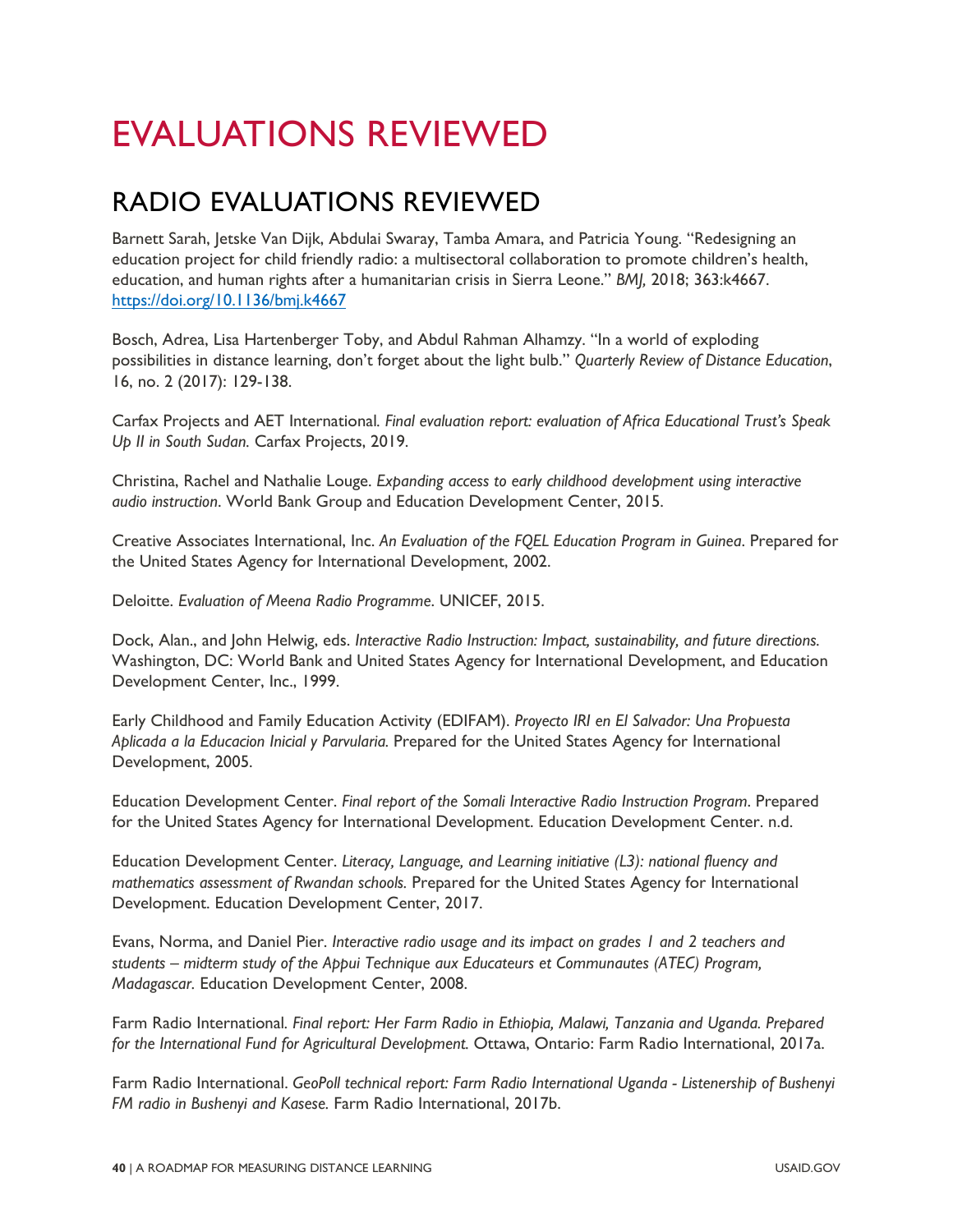Gilberds, Heather, Adena Brown, and Mark Leclair. *Interactive Radio program report: an integrated approach to addressing the issue of youth depression in Malawi and Tanzania.* Farm Radio International, 2016.

GlobalEdTechHub. "Over the last 2 months, we've been working with @BRACworld & @SAK\_Sweden to test a free telephone helpline connecting students and teachers in rural #Afghanistan Here are 6 things we've learnt from our #MVP - testing the concept with 50 teachers + their existing students." Twitter, July 23, 2020. <https://twitter.com/GlobalEdTechHub/status/1286282087348174849>

Hartenberger, Lisa and Andrea Bosch. *Making Interactive Radio Instruction even better for girls: the data, the scripts and the potential.* United States Agency for International Development, 1996.

Ho, Jennifer and Hetal Thukral. *Tuned in to student success: assessing the impact of Interactive Radio Instruction for the hardest to reach.* Washington, DC: Education Development Center, 2009.

Leigh, Stuart. *Changing times in South Africa: remodeling interactive learning.* LearnTech case study series no. 8. Prepared for the United States Agency for International Development. Washington, D.C.: Education Development Center, 1995.

Leigh, Stuart and Andrew Epstein. *South Sudan Interactive Radio Instruction performance evaluation report.*  Prepared for the United States Agency for International Development. Washington, DC: Management Systems International, 2012. [https://www.eccnetwork.net/resources/south-sudan-interactive-radio](https://www.eccnetwork.net/resources/south-sudan-interactive-radio-instruction-performance-evaluation-report)[instruction-performance-evaluation-report](https://www.eccnetwork.net/resources/south-sudan-interactive-radio-instruction-performance-evaluation-report) 

Leigh, Stuart and Frances P. Cash. "Effectiveness and Methodology of Interactive Radio Instruction." In *Interactive Radio Instruction: Impact, Sustainability, and Future Directions* by Alan Dock and John Helwig, eds., 27-35. Education and Technology Technical Notes Series 4, no. 1 (1999). The World Bank and the United States Agency for International Development.

Letshabo, Kathleen. *Somali Interactive Radio Instruction Program (SIRP) – Grade 1 Evaluation 2006/2007*. Education Development Center, Inc, 2007.

Letshabo, Kathleen. Multiple reports. *Learning at Taonga Market – Evaluation of Interactive Radio Instruction*. Grades 1, 2, and 3. Education Development Center, Inc., 2000-2007.

Midling, Michael, Louise Filion, Emmanuel M. David-Gnahoui, Mbarou Gassama-Mbaye, Amadou T. Diallo, and Abdoul K. Diallo. *Program evaluation for USAID/Guinea basic education program portfolio.*  Prepared for the United States Agency for International Development. Arlington, VA: DevTech Systems, Inc., 2006.

Morris, Emily, Abraham Faki Othman, James Mitchell, and Miriam Philip. *Radio Instruction to Strengthen Education (RISE) in Zanzibar. Learning gains assessment in Zanzibar: more than child's play. Prepared for the United States Agency for International Development.* Washington, DC: Education Development Center, 2009.<https://www.sciencedirect.com/science/article/abs/pii/S0193397313000026>

Naslund-Hadley, Emma, Juan Manuel Hernandez-Agramonte, and Susan Parker. "Math in my school: improving basic math skills in Paraguay." Innovations for Poverty Action, 2015.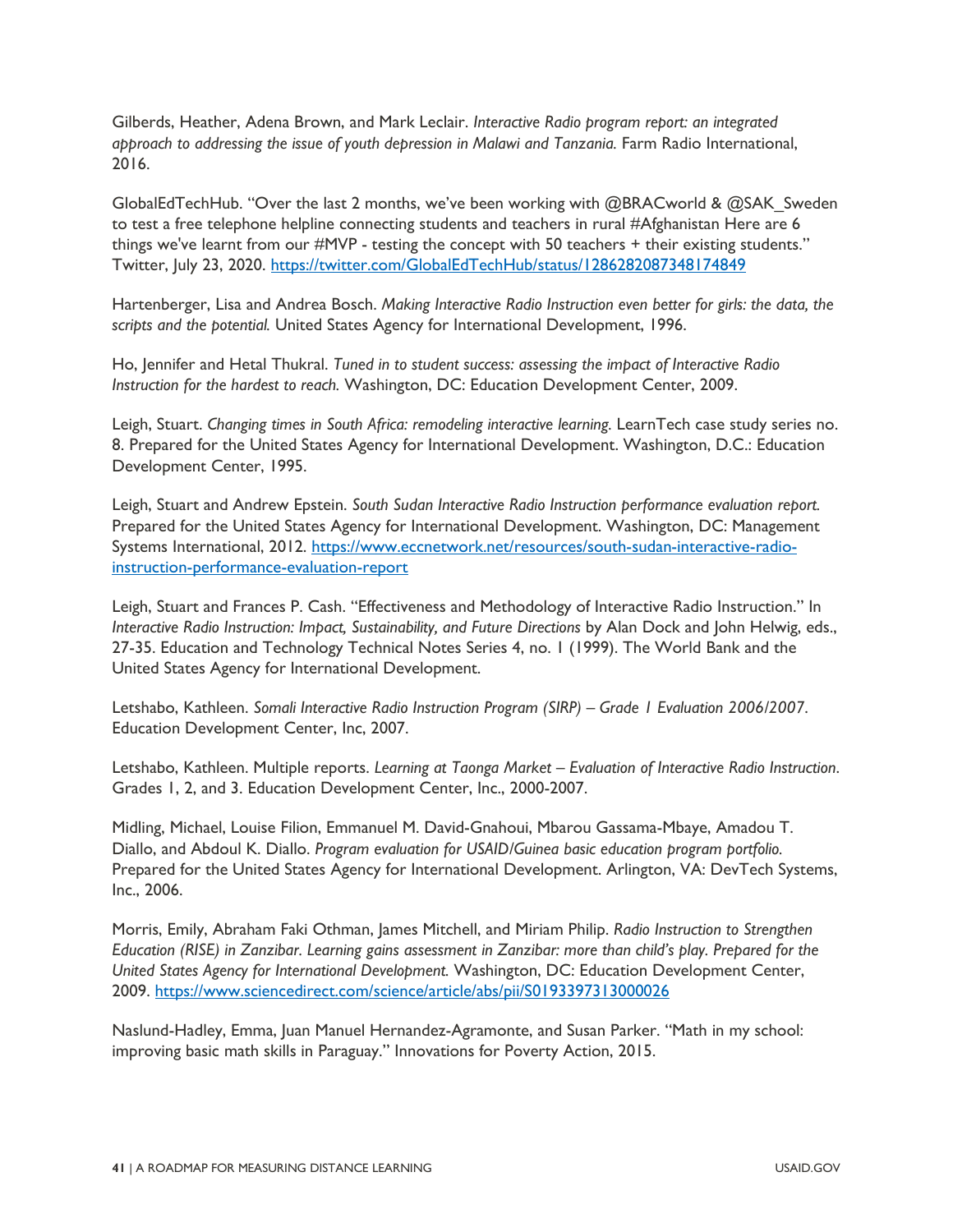Naslund-Hadley, Emma, S. W. Parker, and Juan Manuel Hernandez-Agramonte. "Fostering early math comprehension: experimental evidence from Paraguay." *Global Education Review* 1, no. 4 (2014): 135-154. <https://www.edc.org/fostering-early-math-comprehension-experimental-evidence-paraguay>

Royer, James. *EDA/Edikasyon a Distans pou Ayiti Project – Final Report for the 2003-2004 Project.* Education Development Center, Inc., 2004.

Royer, James. Multiple reports. *Pakistan Education Sector Reform Assessment Program – IRI Student Assessment Report.* Education Development Center, Inc., 2004-2006.

Ruiz, Richard. "Orientations in language planning." *NABE Journal* 8, no. 2 (1984): 15-34.

Rumie. "Social Impact." Rumie. n.d.<https://rumie.org/impact>

Sarrassat Sophie, Nicholas Meda, Hermann Badolo, Moctar Ouedraogo, Henri Some, Robert Bambara, Joanna Murray et al. "Effect of a mass radio campaign on family behaviours and child survival in Burkina Faso: a repeated cross-sectional, cluster-randomised trial." *The Lancet Global Health* 6 no. 3 (2018): E330- E341. [https://www.thelancet.com/journals/langlo/article/PIIS2214-109X\(18\)30004-4/fulltext](https://www.thelancet.com/journals/langlo/article/PIIS2214-109X(18)30004-4/fulltext) 

Simpson, Robert. *Can Interactive Radio Instruction turn post-conflict educational challenges into opportunities? A case study of the 'Speak Up!" English language programme, South Sudan.* Liverpool School of Tropical Medicine, 2013.

South Sudan Interactive Radio Instruction Program and Directorate of Alternative Education, MoE. *Effectiveness of primary four Interactive Radio Instruction in Southern Sudan, Summative Evaluation*. 2011.

Thrukal, Hetal. "Examining the impact of teacher practice on student learning in Interactive Radio Instruction (IRI) classrooms: lessons from New Delhi and Rajasthan (India)." PhD diss., University of Maryland, College Park, 2016.

Tilson, Thomas, D. T. Jamison, M. Fryer, P. Godoy-Kain, and M. Imhoof. "The cost effectiveness of Interactive Radio Instruction for improving primary school instruction in Honduras, Bolivia and Lesotho." Paper presented at the CIES Annual Conference in Pittsburgh, Pennsylvania, March 15, 1991.

## VIDEO AND TELEVISION EVALUATIONS REVIEWED

Akhter, Nasreen. "Evaluation of educational television programs for distance learning." *The Turkish Online Journal of Educational Technology* 10, no. 4: 188-194.

Alade, Fashina., and Amy I. Nathanson. "What preschoolers bring to the show: the relation between viewer characteristics and children's learning from educational television." *Media Psychology* 19 (2016): 406-430.

Bayan Academy for Social Entrepreneurship and Human Resource Development, Inc. *Impact evaluation of Puno Ng Buhay program videos on environment*. Prepared for Knowledge Channel Foundation, Inc., 2014.

Baydar, Nazli, Cigdem Kagitcibasi, Aylin C. Kuntay, and Fatos Goksen. "Effects of an educational television program on preschoolers: variability in benefits." *Journal of Applied Developmental Psychology* 29 (2008): 349-360.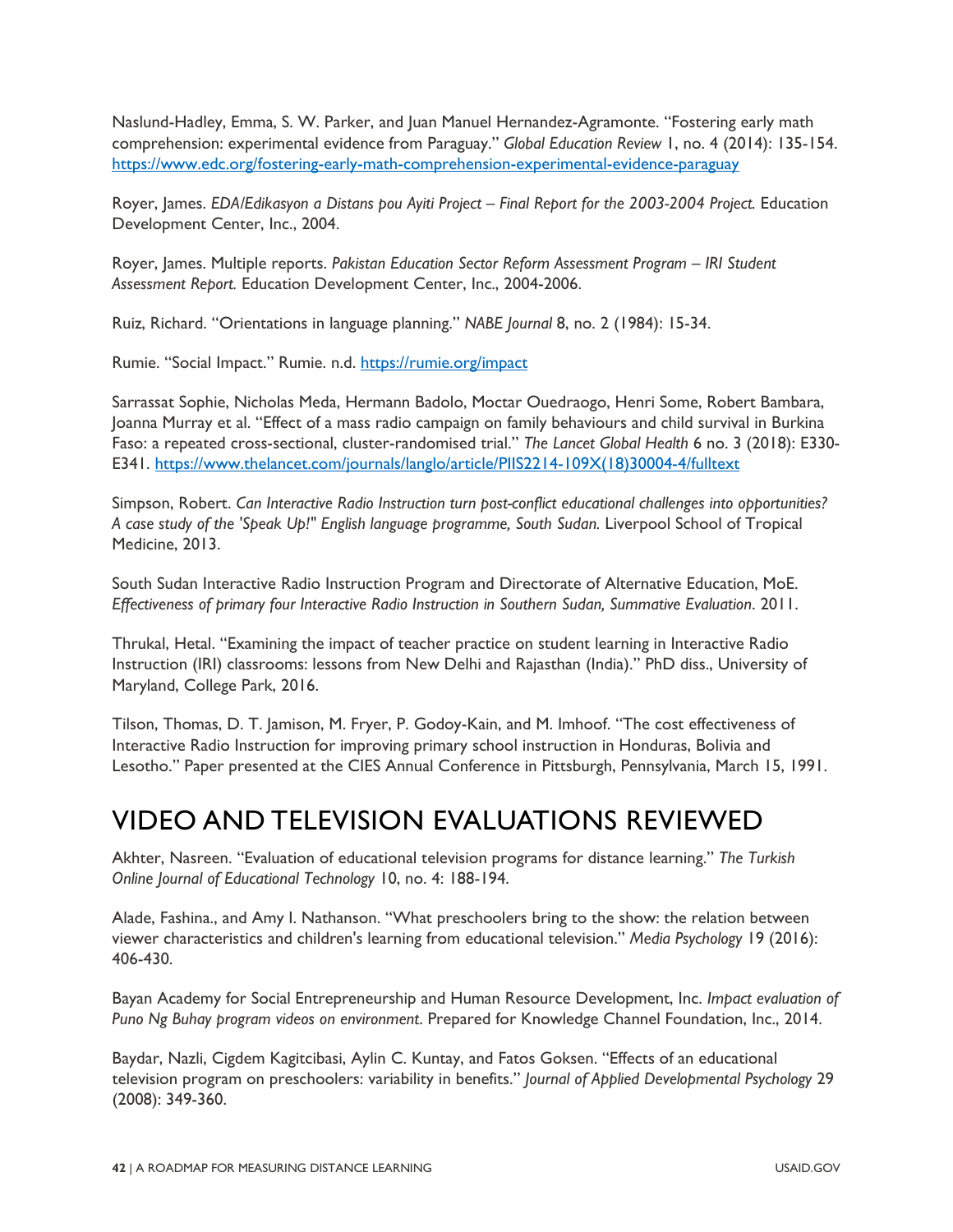Bogatz, Gerry Ann, and Sameul Ball. *The second year of Sesame Street: a continuing evaluation*. Volume 1. Princeton, NJ: Educational Testing Service, 1971.

Borzekowski, Dina L. G. "A quasi-experiment examining the impact of educational cartoons on Tanzanian children." *Journal of Applied Developmental Psychology* 54 (2018): 53-59.

Borzekowski, Dina L. G. and Holly K. Henry. "The impact of Jalan Sesama on the educational and healthy development of Indonesian preschool children: an experimental study." *International Journal of Behavioral Development* 35, no. 2 (2010): 169-179.

Borzekowski, Dina L. G., Agnes Lucy Lando, Sara H. Olsen, and Lauren Giffen. "The impact of an educational media intervention to support children's early learning in Rwanda." *International Journal of Early Childhood*, 51 (2019): 109-126.<https://doi.org/10.1007/s13158-019-00237-4>

Borzekowski, Dina L. G., and Jacob E. Macha. "The role of Kilimani Sesame in the healthy development of Tanzanian preschool children." *Journal of Applied Developmental Psychology* 31 (2010): 298-305.

Borzekowski, Dina L. G., L. E. Kauffman, E. A. Dura, M. Chale, and C. B. Bauer. *Examining the impact of Akili and Me's new content on Tanzanian children*. Prepared for UBONGO and the Human Development Innovation Fund. College Park, MD: University of Marylandl, 2020.

Broadbent, Emma, Leonora Dowley, and Muniratu Issifu. "Interactive distance instruction in girls' education: evidence from Varkey Foundation Ghana's Making Ghanaian Girls Great! project." Conference on Girls' Education in Africa: Paper Submission, 2017.

Chesterton, Paul. *Evaluation of the Meena Communication Initiative.* UNICEF Regional Office for South Asia Kathmandu, 2014.

Cruz, Priscila, Flavia Goulart, Christina Kwauk, and Jenny Perlman Robinson. *Media center: innovating with distance learning in Amazonas, Brazil.* Center for Universal Education at Brookings, 2016.

Ince, Deborah. "'Tsehai Loves Learning' speaks to young readers in Ethiopia." USAID Frontlines, 2014. [https://2012-2017.usaid.gov/news-information/frontlines/afghanistan/tsehai-loves-learning-speaks-young](https://2012-2017.usaid.gov/news-information/frontlines/afghanistan/tsehai-loves-learning-speaks-young-readers-ethiopia)[readers-ethiopia](https://2012-2017.usaid.gov/news-information/frontlines/afghanistan/tsehai-loves-learning-speaks-young-readers-ethiopia)

Johnston, Jamie, and Christopher Ksoll. "Effectiveness of interactive satellite-transmitted instruction: experimental evidence from Ghanaian primary schools." CEPA Working Paper No. 17-08. Stanford Center for Education Policy Analysis, 2017.<http://cepa.stanford.edu/wp17-08>

Kearney, Melissa S. and Phillip B. Levine. "Early childhood education by television: Lessons from Sesame Street." *American Economic Journal: Applied Economic 2019,* 11, no. 1 (2019): 318-350.

Mapa, Dennis S. *Impact study for the Proficient Measures for Quality Education (PMQE) Project of the Knowledge Center.* University of the Philippines Diliman, 2008.

Mapa, Dennis S., and Kristine Joy Briones. *Evaluation of the impact of presence of Knowledge Channel on students' perception in ten (10) selected schools supported by the British Embassy in the Philippines*. UP Statistical Center Research Foundation, Inc., 2007.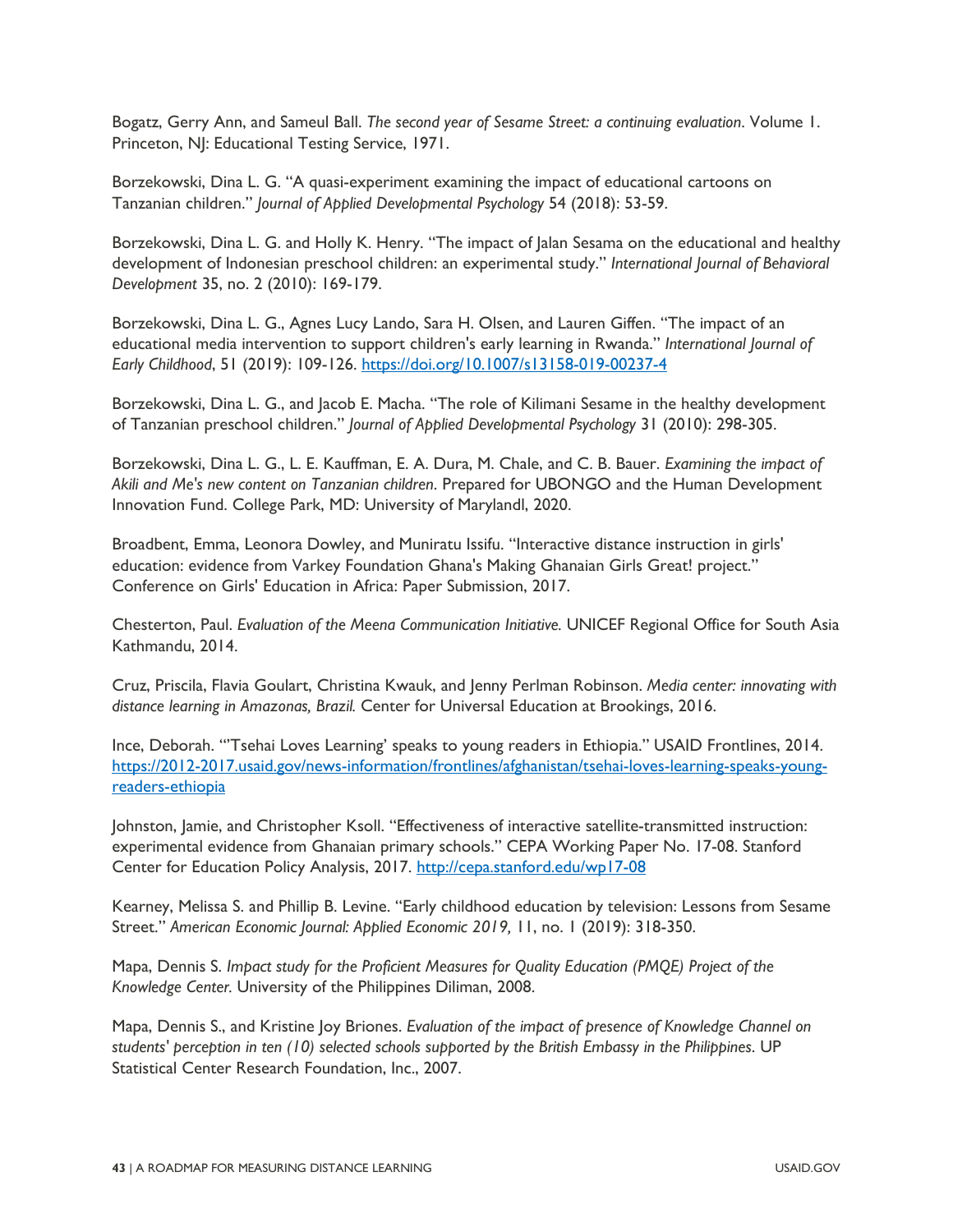Mapa, Dennis S., Kristine Briones, and Albert Kirby A. Tardeo. *Outcome assessment study of Knowledge Channel's Television Education for the Advancement of Muslim Mindanaeo (TEAM-M) project*. UP Statistical Center Research Foundation, Inc., 2008.

Mares, Marie-Louise and Zhongdang Pan. "Effects of Sesame Street: a meta-analysis of children's learning in 15 countries." *Journal of Applied Developmental Psychology* 34 (2013): 140-151. <https://doi.org/10.1016/j.appdev.2013.01.001>

Parmanik, Rupali, Shakti Prakash, and Gayan Prakash. "An empirical 'KAP' study of students' DD-gyan Darshan Channel programmes: District Gautam Buddha Nagar." *Global Journal of Enterprise Information System* 2, no. 2 (2010): 89-93.

Patrinos, Harry, Joseph Shapiro, and Jorge Moreno. *Education for all: compensating for disadvantage in Mexico*. The World Bank, 2004.

Tadesse, Michael Emru. *Tsehai Loves Learning: an exemplary practice from Ethiopia promoting child rights to education.* 2018. https://www.researchgate.net/publication/336799697 Tsehai Loves Learning An Exemplary Practice f [rom\\_Ethiopia\\_Promoting\\_Child\\_Right\\_to\\_Education](https://www.researchgate.net/publication/336799697_Tsehai_Loves_Learning_An_Exemplary_Practice_from_Ethiopia_Promoting_Child_Right_to_Education)

Wang, Hua, and Arvind Singhal. "Audience-centered discourses in communication and social change: the 'Voicebook' of Main Kuch Bhi Kar Sakti Hoon, an entertainment-education initiative in India*." Journal of Multicultural Discourses*, 13, no. 2 (2018): 176-191.<https://doi.org/10.1080/17447143.2018.1481857>

Zaidi, Mosharraf and Umar Nadeem. "Pakistan: tackling Covid-19 in education." Tabadlab, 2020. [https://www.tabadlab.com/publications/covid-19-response-briefing/pakistan-tackling-covid-19-in](https://www.tabadlab.com/publications/covid-19-response-briefing/pakistan-tackling-covid-19-in-education/)[education/](https://www.tabadlab.com/publications/covid-19-response-briefing/pakistan-tackling-covid-19-in-education/) 

## MOBILE PHONE EVALUATIONS REVIEWED

Aker, Jenny C., Christopher Ksoll, and Travis J. Lybbert. "Can mobile phones improve learning? Evidence from a field experiment in Niger." *American Economic Journal: Applied Economics* 4 no. 4 (2012): 94-120.

Angirst, N., P. Bergman, D. K. Evans, S. Hares, M. C. H. Jukes, and T. Letsomo. *Practical lessons for phonebased assessments of learning*. BMJ Global Health, 2020.

Angrist, Noam, Peter Bergman, Caton Brewster, and Moitshepi Matsheng. "Stemming learning loss during the pandemic: a rapid randomized trial of a low-tech intervention in Botswana." Centre for the Study of African Economics Working Paper WPS/2020-13, 2020.

Butgereit, Laurie. *Math on MXit: using MXit as a Medium for Mathematics Education*. Meraka Institute, 2007.<http://hdl.handle.net/10204/1614>

EdTechHub. "Afghanistan Helpline Sandbox: Sprint One Review". *EdTechHub,* 2020*.* 

EdTechHub. "Afghanistan Helpline Sandbox - Sprint 2 Review". *EdTechHub,* 2020*.* 

GlobalEdTechHub. "Over the last 2 months, we've been working with @BRACworld & @SAK\_Sweden to test a free telephone helpline connecting students and teachers in rural #Afghanistan Here are 6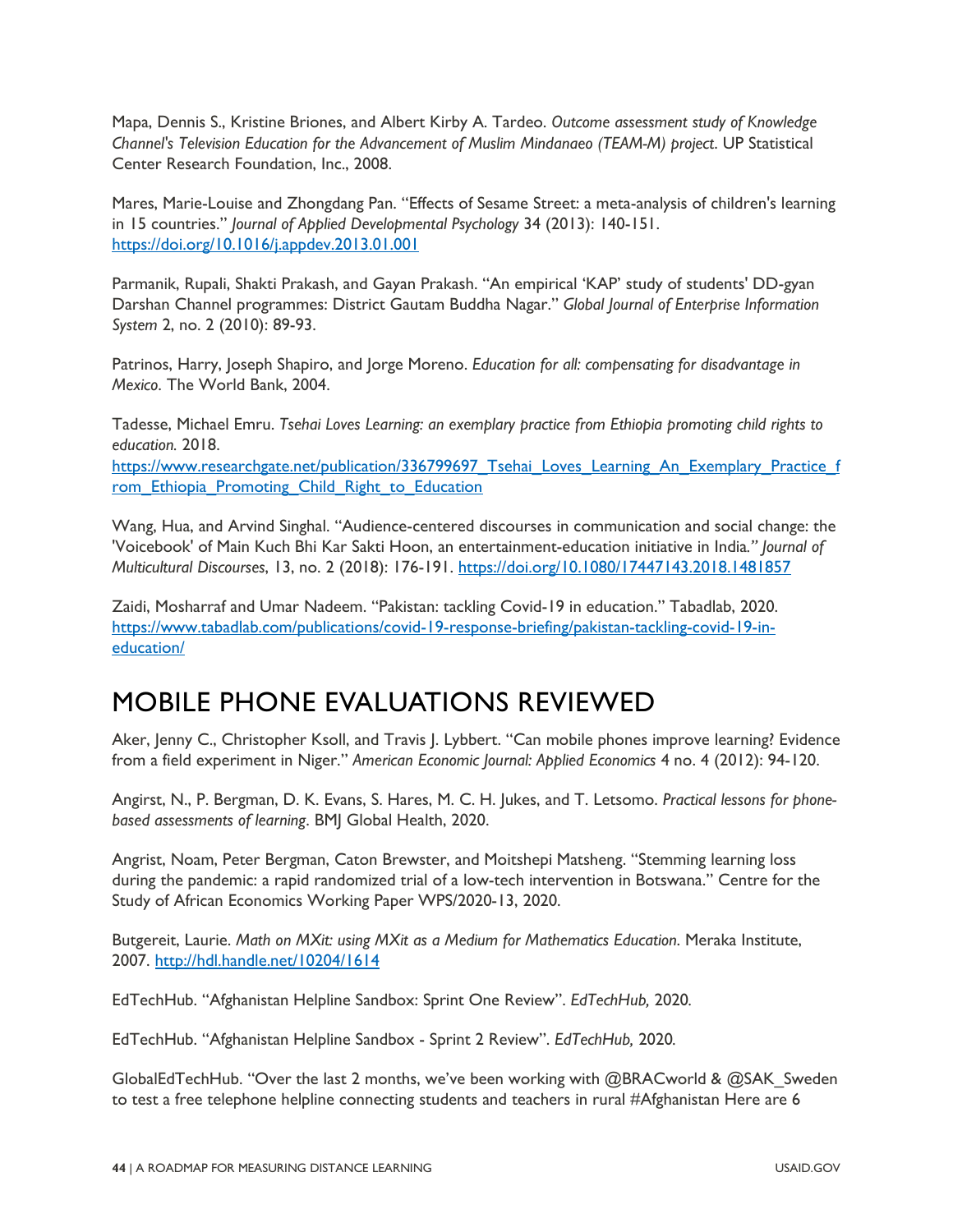things we've learnt from our #MVP - testing the concept with 50 teachers + their existing students." Twitter, July 23, 2020. <https://twitter.com/GlobalEdTechHub/status/1286282087348174849>

Gultig, John. *African Storybook Initiative External 'accountability' evaluation: 2013 – 2016.* African Storybook Initiative, 2017. https://www.saide.org.za/documents/2017\_03\_29\_ASb\_accountability\_evaluation.pdf

Hanemann, Ulrike, ed. *Mobile-based post literacy programme, Pakistan*. UNESCO Institute for Lifelong Learning, 2013. [https://uil.unesco.org/case-study/effective-practices-database-litbase-0/mobile-based-post](https://uil.unesco.org/case-study/effective-practices-database-litbase-0/mobile-based-post-literacy-programme-pakistan)[literacy-programme-pakistan](https://uil.unesco.org/case-study/effective-practices-database-litbase-0/mobile-based-post-literacy-programme-pakistan) 

Jantjies, Mmaki and Mike Joy. "Teaching through mobile technology: a reflection from high school studies in South Africa." In *Handbook of Research on Instructional Systems and Educational Technology*, ed., Terry T. Kidd and Lonnie R. Morris, Hershey, PA: IGI Global, 2017, 299-312.<http://wrap.warwick.ac.uk/91929/>

Kaleebu, Nasiib, Alison Gee, Nick Maybanks, Richard Jones, Marshall Jauk, and Amanda H. A. Watson. "SMS story: Early results of an innovative education trial." *Contemporary PNG Studies: DWU Research Journal* 19 (2013): 50-62.

Kam, Matthew, Anuj Kumar, Shirley Jain, Akhil Mathur, and John Canny. *Improving literacy in rural India: cellphone games in an after-school program.* 2008.

Pouezevara, Sarah and Simon King. *MobiLiteracy-Uganda program. Phase 1: Endline Report*. Prepared for Urban Planet. RTI International. 2014.

Raftree, Linda. *Landscape review: mobiles for Youth Workforce Development.* Prepared for The Mastercard Foundation. Rockville, MD: JBS International, 2013.

Ramos, Angelo Juan O., Felix Liberero, Jerome P. Triñona, and Adelina I. Ranga. "Using a ubiquitous technology for m-Learning in Asia: Project MIND in the Philippines." 2nd International Conference on e-Learning, 2007.

Roberts, Nicky. and Riitta Vänskä. "Challenging assumptions: mobile learning for mathematics project in South Africa." *Distance Education* 32, no. 2 (2011): 243-259. <http://dx.doi.org/10.1080/01587919.2011.584850>

Roberts, Nicky, Garth Spencer-Smith, and Neil Butcher. *An implementation evaluation of the ukuFUNda virtual school.* Johannesburg: Kelello, 2016.

https://www.researchgate.net/publication/318902728 An\_implementation\_evaluation\_of\_the\_ukuFUNd a virtual school

School-to-School International. *Your child, reading, and you*. Prepared for All Children Reading: A Grand Challenge for Development. School-to-School International, 2017.

## ONLINE AND COMPUTER EVALUATIONS REVIEWED

Hennessy, Sarah, Kenneth Ruthven, and Sue Brindley. "Teacher perspectives on integrating ICT into subject teaching: commitment, constraints, caution, and change." *Journal of Curriculum Studies* 37, no. 2 (2005): 155-192.<https://doi.org/10.1080/0022027032000276961>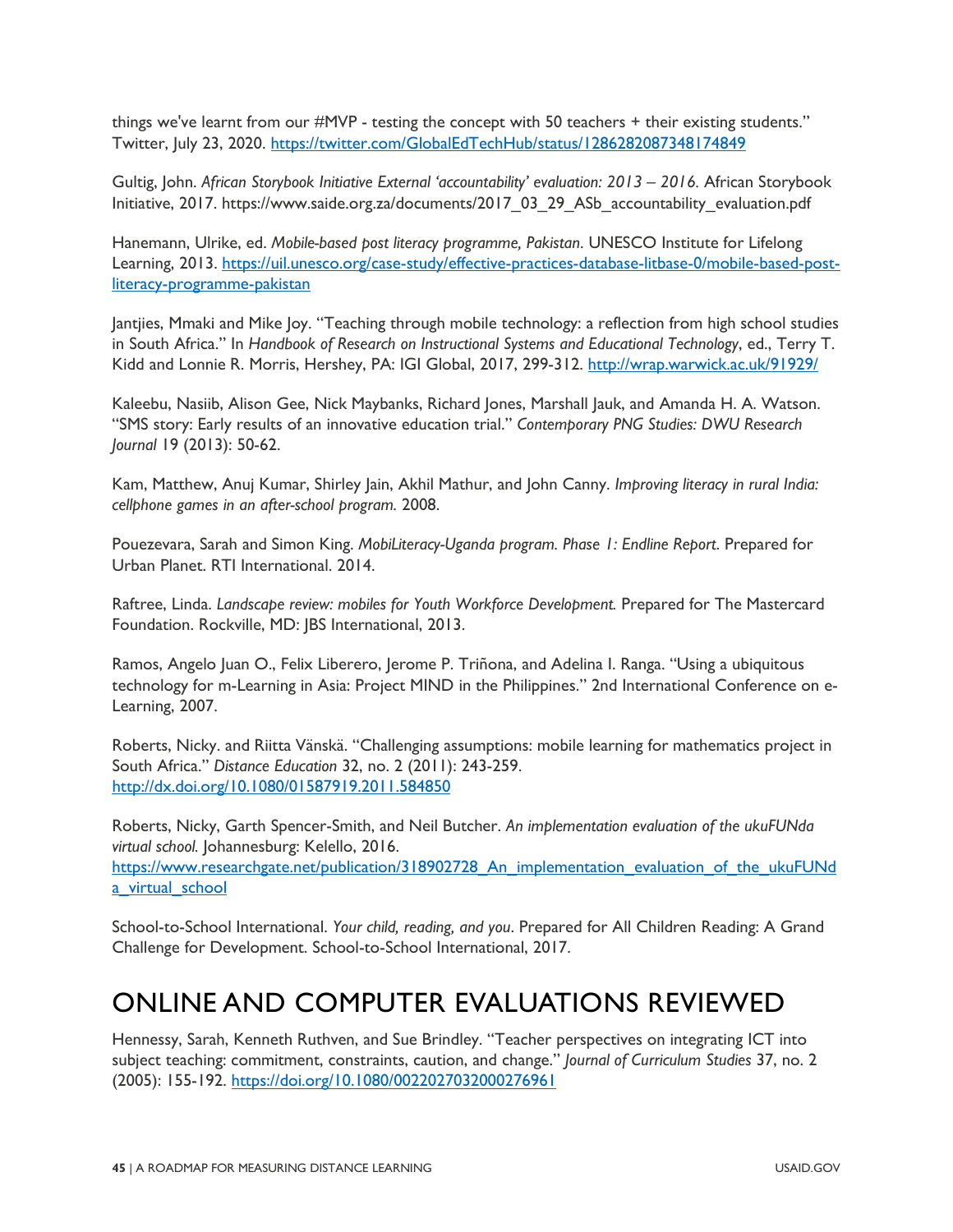Jugee, Sarvesh, and Mohammad Santally. "The tablet PC Initiative in Mauritius: a situational analysis." *International* e-*Journal of Advances in Education* 2, no. 4 (2016): 14–22.

Moon, Chris J., Allison Kavanagh, Jackie Jeffrey, and Joseph N. Gebbels. "Social entrepreneurship and disruptive innovation: evaluating the use of Rumie's free educational software in seven developing economies.' European Conference on Innovation and Entrepreneurship Education 2016. 2017.

Piper, Benjamin, Evelyn Jepkemei, Dunston Kwayumba, and Kennedy Kibukho. "Kenya's ICT policy in practice: the effectiveness of tablets and e-reader in improving student outcomes." *Forum for International Research in Education* 2, no. 1 (2015): 3-18.<http://dx.doi.org/10.18275/fire201502011025>

Scoular, Claire, Esther Care, and Nafisa Awwal. "An approach to scoring collaboration in online game environments." *The Electronic Journal of e-Learning* 15, no. 4 (2017): 335-342.

Wanjiru, Benson, Miheso O'Connor, and S. Ndethiu. "Effects of mathematical vocabulary instruction on students' achievement in mathematics in secondary schools of Murang'a county, Kenya." Paper presented at the 4th International Conference on Education, Nairobi, Kenya, 2015.

## OTHER EVALUATIONS AND SOURCES REVIEWED

Please see endnotes for a complete list of all sources cited in the text.

Almasri, Nada, Luay Tahat, Sawsan Skaf, and Aman Al Masri. "A digital platform for supervised selfdirected learning in emergencies: the case of the Syrian crisis." *Technology, Pedagogy, and Education* 28, no. 1 (2019): 91-113.<https://doi.org/10.1080/1475939X.2019.1568293>

Ampofo, Samuel Yaw, Benjamin Bizimana, John Mbuthi, Irenee Ndayambaje, Norbert Ogeta, and John Aluko Orodho. "Information communication technology penetration and its impact on education: lessons of experience from selected Africa countries of Ghana, Kenya, and Rwanda." *Journal of Information Engineering and Applications* 4, no. 11 (2014): 84-96.

Amporo, Angelica Towne and Hawah Nabbuye. "Taking distance learning 'offline': Lessons learned from navigating the digital divide during COVID-19." *Brookings* (blog), August 7, 2020. [https://www.brookings.edu/blog/education-plus-development/2020/08/07/taking-distance-learning-offline](https://www.brookings.edu/blog/education-plus-development/2020/08/07/taking-distance-learning-offline-lessons-learned-from-navigating-the-digital-divide-during-covid-19/)[lessons-learned-from-navigating-the-digital-divide-during-covid-19/](https://www.brookings.edu/blog/education-plus-development/2020/08/07/taking-distance-learning-offline-lessons-learned-from-navigating-the-digital-divide-during-covid-19/) 

Amuko, Sheila. "Pedagogical practices in integration of ICT in teaching and learning mathematics, in secondary schools in Nairobi County, Kenya." *ISOR Journal of Mathematics* 11, no. 5 (2015): 20-23.

Asadullah, Niaz. "COVID-19, schooling, and learning." PowerPoint. 2020. [https://bigd.bracu.ac.bd/wp](https://bigd.bracu.ac.bd/wp-content/uploads/2020/06/COVID-19-Schooling-and-Learning_June-25-2020.pdf)content/uploads/2020/06/COVID-19-Schooling-and-Learning June-25-2020.pdf

Asego, Chris. "Eneza Education: Meet the entrepreneurs." Eneza Education, 2013.

Barakabitze, Alcardo Alex. "The context of education initiative, importance and inhibitors of ICTs towards improving teaching and learning in Tanzania: a critical literature review." *Information and Knowledge Management* 4, no. 10 (2014): 83-97.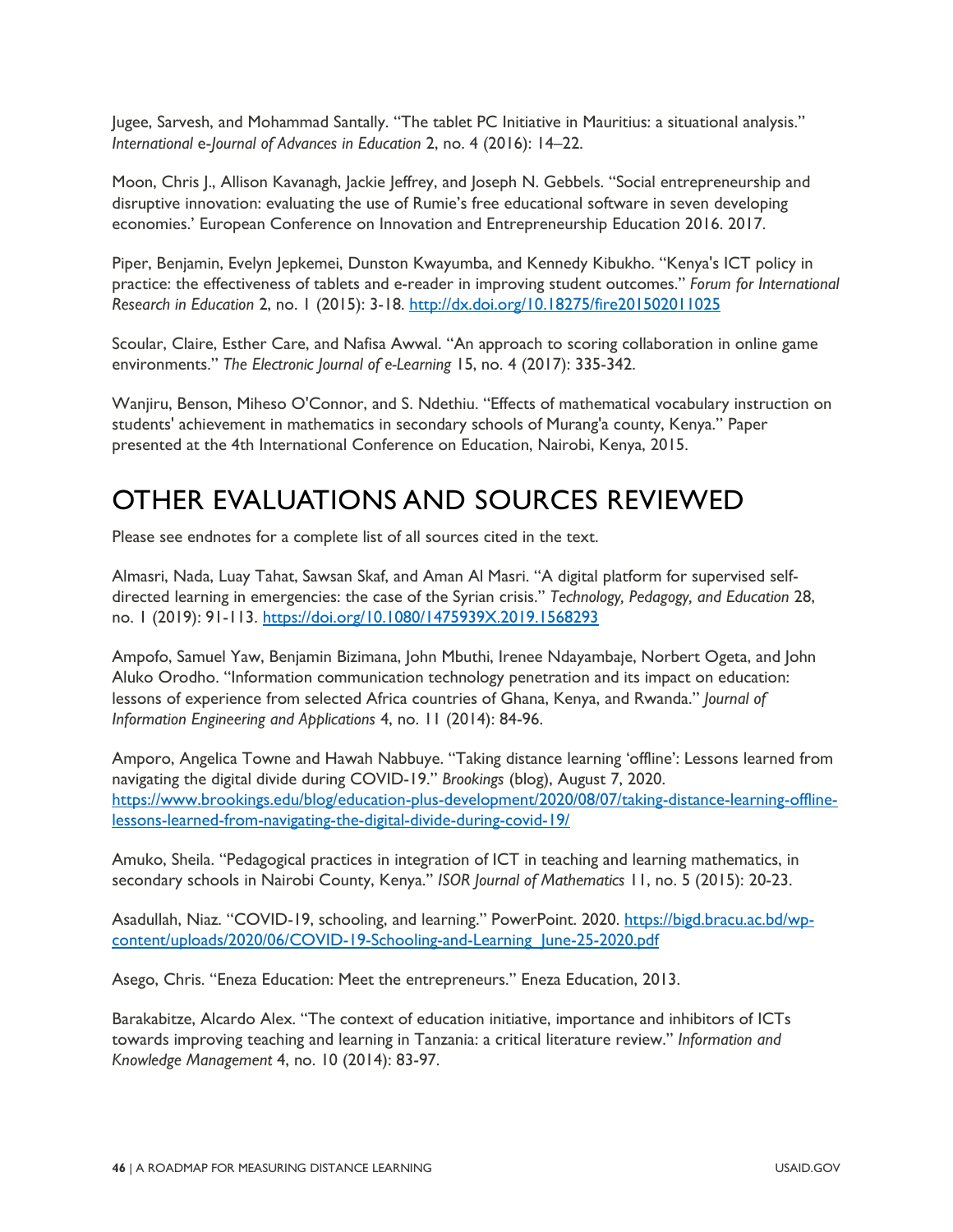Barry, Barbara and Landon Newby. *Use of technology in emergency and post-crisis situations*. Global Education Cluster Working Group and IIEP-UNESCO, 2012.

Boulay, Marc, J. Douglas Storey, and Suruchi Sood. "Indirect exposure to a family planning mass media campaign in Nepal." *Journal of Health Communication* 7 (2002): 379-399.

Brinkel, Johanna, Jürgen May, R. Krumkamp, M. Lamshoft, Benno Kreuels, Ellis Owusu-Dabo, Aliyu Mohammed, Phyllis Dako-Gyeke, Alexander Krämer, Julius N. Fobil. "Mobile phone-based interactive voice response as a tool for improving access to healthcare in remote areas in Ghana - an evaluation of user experiences." *Tropical Medicine and International Health* 22 no. 5 (2017): 622-630.

Broadband Commission for Sustainable Development. *The state of broadband 2018: Broadband catalyzing sustainable development*. Broadband Commission for Sustainable Development, 2018.

Brown, Lydia X. Z. "How to center disability in the tech response to COVID-19." *Brookings* (blog), July 20, 2020. [https://www.brookings.edu/techstream/how-to-center-disability-in-the-tech-response-to-covid-](https://www.brookings.edu/techstream/how-to-center-disability-in-the-tech-response-to-covid-19/?utm_campaign=brookings-comm&utm_medium=email&utm_content=91771230&utm_source=hs_email)[19/?utm\\_campaign=brookings](https://www.brookings.edu/techstream/how-to-center-disability-in-the-tech-response-to-covid-19/?utm_campaign=brookings-comm&utm_medium=email&utm_content=91771230&utm_source=hs_email)[comm&utm\\_medium=email&utm\\_content=91771230&utm\\_source=hs\\_email](https://www.brookings.edu/techstream/how-to-center-disability-in-the-tech-response-to-covid-19/?utm_campaign=brookings-comm&utm_medium=email&utm_content=91771230&utm_source=hs_email)

Buabeng-Andoh, Charles. "Factors influencing teachers' adoption and integration of information and communication technology into teaching: a review of the literature." *International Journal of Education and Development using Information and Communication Technology* 8, no. 1 (2012): 136-155.

Bukhari, Maqsud Alam. *Broadcast media in distance education.* UNESCO, 1997.

Burde, Dana, Ozen Guven, Heddy Lahmann, and Khaled Al-Abbadi. *What works to promote children's educational access, quality of learning, and wellbeing in conflict-affected contexts*. Department for International Development, London, UK, 2015.

Burns, Mary. *Distance education for teacher training: modes, models and methods.* Education Development Center, 2011.

Burns, Mary. *Technology teaching and learning: Research, experience, & global lessons learned*. Prepared for the United States Agency for International Development. Education Development Center, 2012. <https://www.edc.org/technology-teaching-and-learning-research-experience-and-global-lessons-learned>

Burns, Mary. (Unpublished). "For want of a good theory: Considerations for technology integration in well-resourced schools."

Carlson, Sam. *Using technology to deliver educational services to children and youth in environments affected by crisis and/or conflict*. Washington, DC: United States Agency for International Development, 2013.

CISCO. *Cisco visual networking index: global mobile data traffic forecast update, 2016–2021.* Cisco white paper, 2017.

Chemonics. "ACCELERE! 1 Project." *Chemonics.* n.d. [https://chemonics.com/projects/accelerating-access](https://chemonics.com/projects/accelerating-access-learning-democratic-republic-congo/)[learning-democratic-republic-congo/](https://chemonics.com/projects/accelerating-access-learning-democratic-republic-congo/)

Cho, Hyunyi and Charles T. Salmon. "Unintended effects of health communication campaigns*." Journal of Communication* 57 (2007): 293-317.<https://doi.org/10.1111/j.1460-2466.2007.00344.x>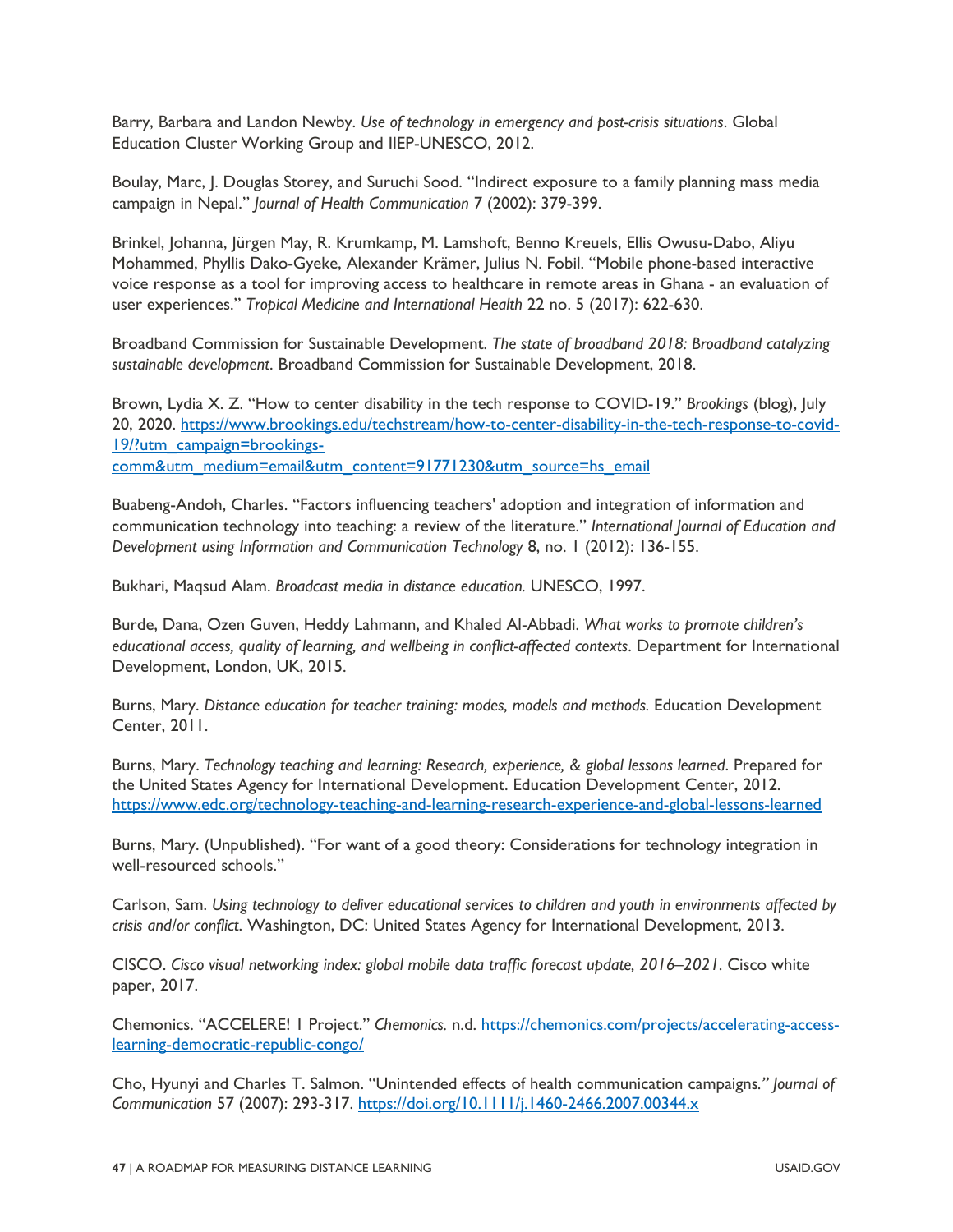Corkrey, Ross and Lynne Parkinson. "Interactive voice response: review of studies 1989-2000." *Behavior Research Methods, Instruments, & Computers* 34, no. 3 (2002): 342-353.

David, Raluca, Arnaldo Pellini, Katy Jordan, and Toby Phillips. Education during the COVID-19 crisis: Opportunities and constraints of using EdTech in low-income countries. *The EdTech Hub,* 2020. <https://edtechhub.org/coronavirus/edtech-low-income-countries/>

Economist, The. "In much of sub-Saharan Africa, mobile phones are more common than access to electricity." *The Economist*, November 8,2017. [https://www.economist.com/graphic-detail/2017/11/08/in](https://www.economist.com/graphic-detail/2017/11/08/in-much-of-sub-saharan-africa-mobile-phones-are-more-common-than-access-to-electricity)[much-of-sub-saharan-africa-mobile-phones-are-more-common-than-access-to-electricity](https://www.economist.com/graphic-detail/2017/11/08/in-much-of-sub-saharan-africa-mobile-phones-are-more-common-than-access-to-electricity)

Evans, David. "Teach literacy by text message. Really." *World Bank Blogs*, July 7, 2014. <https://blogs.worldbank.org/impactevaluations/teach-literacy-text-message-really>

Evans, David. "Can monitoring teachers and students - with no incentive or punishment attached improve test scores? Yes." *World Bank Blogs*, September 23, 2015. [https://blogs.worldbank.org/impactevaluations/can-monitoring-teachers-and-students-no-incentive-or](https://blogs.worldbank.org/impactevaluations/can-monitoring-teachers-and-students-no-incentive-or-punishment-attached-improve-test-scores-yes)[punishment-attached-improve-test-scores-yes](https://blogs.worldbank.org/impactevaluations/can-monitoring-teachers-and-students-no-incentive-or-punishment-attached-improve-test-scores-yes)

Fuchs, Thomas and Ludger Woessmann. "Computers and student learning: bivariate and multivariate evidence on the availability and use of computers at home and at school." Ifo Institute for Economic Research at the University of Munich, Working Paper No. 8, 2005.

GeoPoll. n.d.<https://www.geopoll.com/>

Global Center for the Development of the Whole Child. "Radio Distance Learning." University of Notre Dame. n.d.<https://iei.nd.edu/gc-dwc/strong-beginnings-radio>

Hallgarten, Joe. "Evidence on efforts to mitigate the negative educational impact of past disease outbreaks." K4D Helpdesk, 2020.

https://opendocs.ids.ac.uk/opendocs/bitstream/handle/20.500.12413/15202/793 mitigating education eff [ects\\_of\\_disease\\_outbreaks.pdf?sequence=6&isAllowed=y](https://opendocs.ids.ac.uk/opendocs/bitstream/handle/20.500.12413/15202/793_mitigating_education_effects_of_disease_outbreaks.pdf?sequence=6&isAllowed=y)

Hayes, Anne, Norma Moran, and Ann Turnbull. *Universal Design for Learning to Help All Children Read: Promoting Literacy for Learners with Disabilities*. REACH and the Global Reading Network. Chevy Chase: MD: University Research Co. LLC, 2019.

Hoyt, Brian. "Haiti's Private Schools." *World Bank Blogs* (blog). *World Bank,* January 22, 2010. [https://blogs.worldbank.org/psd/haitis-private](https://blogs.worldbank.org/psd/haitis-private-schools%23:%7E:text=The%20country%20has%20a%20total,private%2C%20fee-based%20schools.)[schools#:~:text=The%20country%20has%20a%20total,private%2C%20fee%2Dbased%20schools](https://blogs.worldbank.org/psd/haitis-private-schools%23:%7E:text=The%20country%20has%20a%20total,private%2C%20fee-based%20schools.)

Kabir, Fatima S. and Abdullahi Kadage Tukur. "ICTS and educational development: the utilization of mobile phones in distance education in Nigeria." *Turkish Online Journal of Distance Education* 18 no. 1 (2017): 63-76.<https://doi.org/10.17718/tojde.285716>

Karsenti, Thierry, Toby Harper-Merrett, Djeneba Traoré, Moses Mbangwana, K. Touré. *The PanAfrica research agenda on the pedagogical integration of ICTs.* OECD World Forum, 2009. Khan, Salman. "I started Khan Academy. We can still avoid an education catastrophe." *The New York Times,* August 13, 2020.<https://www.nytimes.com/2020/08/13/opinion/coronavirus-school-digital.html>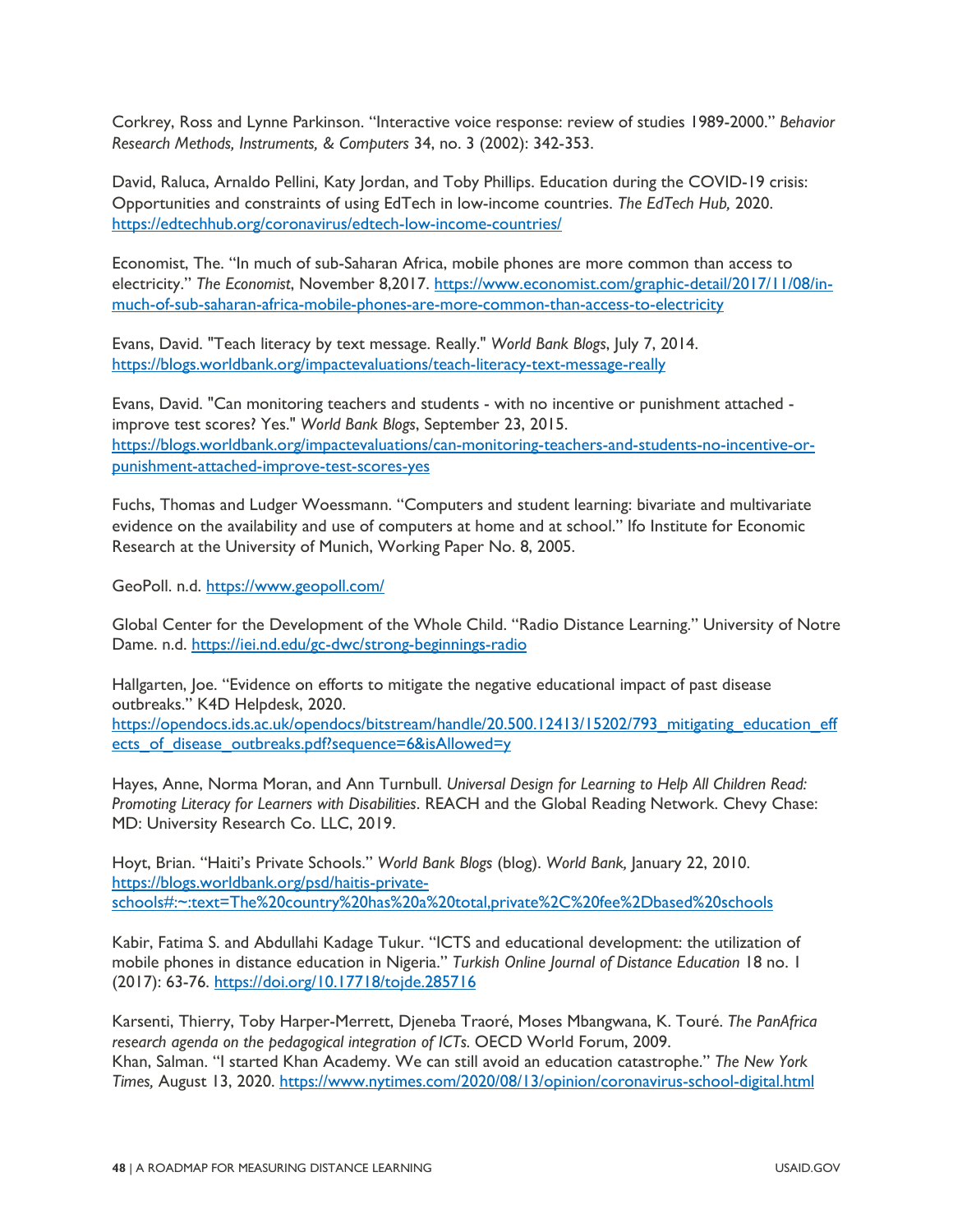Kim, Young-Suk Grace, Helen N. Boyle, Stephanie Simmons Zuilkowski, and Pooja Nakamura. *Landscape report on early grade literacy.* Washington, DC: USAID, 2016.

Lewis, Kent and Simon Thacker. *ICT and the education of refugees: A stocktaking of innovative approaches in the MENA region.* SABER-ICT Technical Paper Series, No. 17. Washington, DC: World Bank, 2016. <https://openknowledge.worldbank.org/handle/10986/26522>

Mader, Jackie. "Can simple text messages for parents boost reading scores for kids?" The Hechinger Report. 2020. [https://hechingerreport.org/can-simple-text-messages-for-parents-boost-reading-scores](https://hechingerreport.org/can-simple-text-messages-for-parents-boost-reading-scores-for-kids/?utm_source=The+Hechinger+Report&utm_campaign=3047a2b627-weekly_2020_07_28_02_14&utm_medium=email&utm_term=0_d3ee4c3e04-3047a2b627-322583341)[for-kids/?utm\\_source=The+Hechinger+Report&utm\\_campaign=3047a2b627](https://hechingerreport.org/can-simple-text-messages-for-parents-boost-reading-scores-for-kids/?utm_source=The+Hechinger+Report&utm_campaign=3047a2b627-weekly_2020_07_28_02_14&utm_medium=email&utm_term=0_d3ee4c3e04-3047a2b627-322583341) [weekly\\_2020\\_07\\_28\\_02\\_14&utm\\_medium=email&utm\\_term=0\\_d3ee4c3e04-3047a2b627-322583341](https://hechingerreport.org/can-simple-text-messages-for-parents-boost-reading-scores-for-kids/?utm_source=The+Hechinger+Report&utm_campaign=3047a2b627-weekly_2020_07_28_02_14&utm_medium=email&utm_term=0_d3ee4c3e04-3047a2b627-322583341)

Małachowska, Agnieszka, N. Jones, B. Abu Hamad, T. Al Abbadi, W. Al Almaireh, S. Alheiwidi, K. Bani Odeh, et. al. *GAGE virtual research toolkit: qualitative research with young people on their COVID-19 experiences.* London: Gender & Adolescence: Global Evidence 2020.

Marchant, Eleanor R. *Interactive Voice Response and radio for peacebuilding: a macro view of the literature and experiences from the field* (CGCS Report). Center for Global Communication Studies, 2016.

McBurnie, Chris and Björn Haßler. "Is there learning continuity during the COVID-19 pandemic?" Six lessons. Open Development & Education (blog), July 12, 2020. [https://opendeved.net/2020/07/12/is](https://opendeved.net/2020/07/12/is-there-learning-continuity/)[there-learning-continuity/](https://opendeved.net/2020/07/12/is-there-learning-continuity/)

Ministry of Federal Education and Professional Training, Government of Pakistan. "Teleschool." *Government of Pakistan,* 2020*.*  <http://mofept.gov.pk/Detail/ZjcxNzllM2QtMmIwNC00ZjhiLWE5NTgtNmM5MzM1MjM0OWQw>

Morris, Emily and Anna Farrell. *Delivering Distance Learning in Emergencies: A Review of the Evidence and Best Practice.* Prepared for USAID. EnCompass LLC and MSI, 2020.

Nielsen. "Nielsen Audio." *Nielsen.* n.d.<https://www.nielsen.com/us/en/solutions/capabilities/audio/>

NISSEM. "Responding to COVID-19 in the Bahamas: interview with Marcellus C. Taylor." UKFIET (blog), July 30, 2020. [https://www.ukfiet.org/2020/responding-to-covid-19-in-the-bahamas-interview](https://www.ukfiet.org/2020/responding-to-covid-19-in-the-bahamas-interview-with-marcellus-c-taylor/)[with-marcellus-c-taylor/](https://www.ukfiet.org/2020/responding-to-covid-19-in-the-bahamas-interview-with-marcellus-c-taylor/)

OECD. *Students, computers and learning: making the connection*. PISA, OECD Publishing, 2015. Powers, Shawn and Kaliope Azzi-Huck. "The impact of Ebola on education in Sierra Leone." *World Bank Blogs* May 4, 2016.<https://blogs.worldbank.org/education/impact-ebola-education-sierra-leone>

Randolph, Elizabeth. "Co-creation of teaching activities during COVID-19." *RTI Shared* (blog), May 19, 2020.<https://shared.rti.org/content/co-creation-teaching-activities-during-covid-19>

Rising Academy Network. (Unpublished). "Rising on air: insights from Sierra Leone. Rising Academy Network."

Room to Read. *2018 research, monitoring, & evaluation report: literacy program*. Room to Read, 2018.

Rothman, Emily F., Timothy Heeren, Michael Winter, David Dorfman, Allyson Baughman, and Gregory Stuart. "Collecting self-reported data on dating abuse perpetration from a sample of primarily black and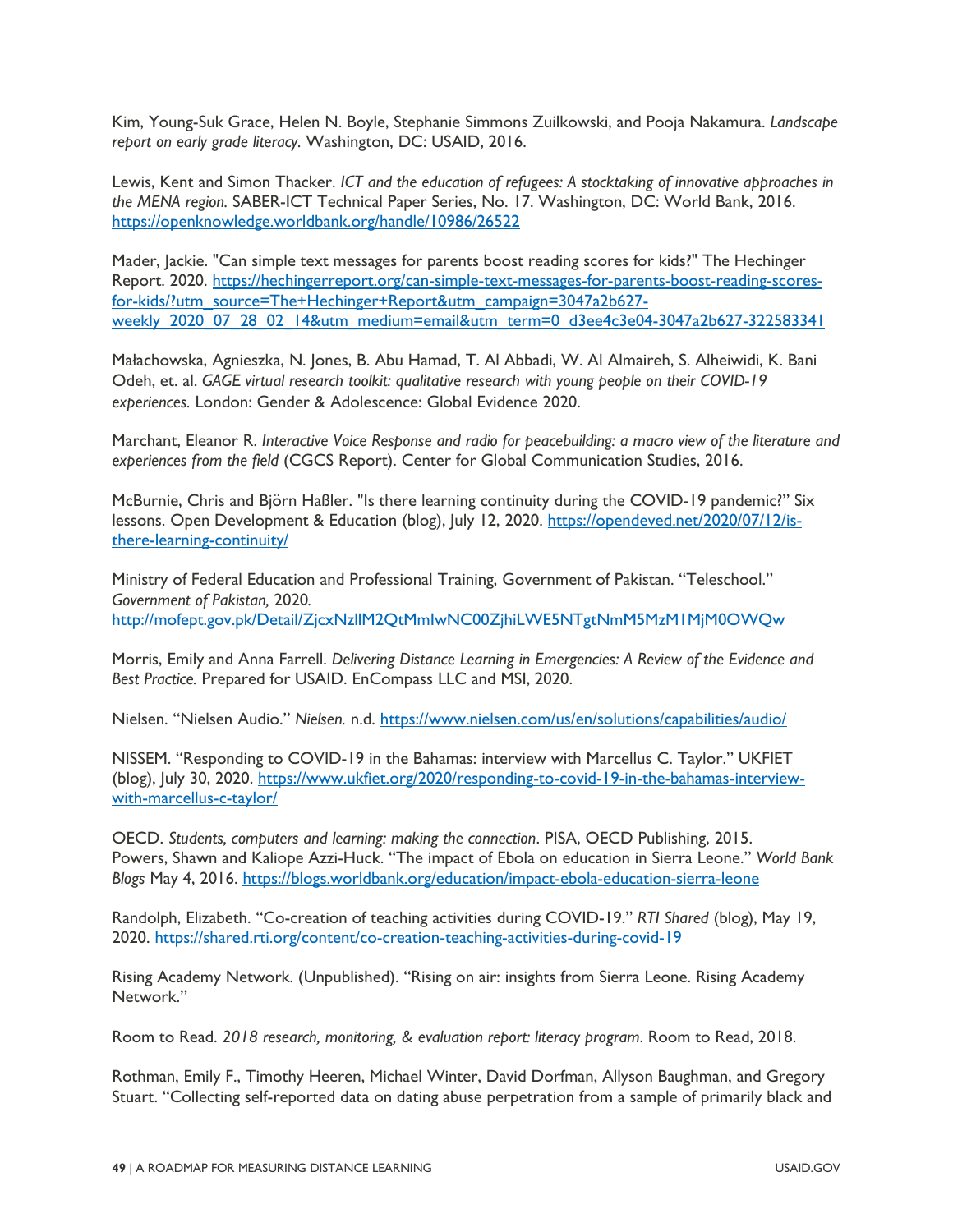hispanic, urban-residing, young adults: A comparison of timeline followback interview and interactive voice response methods." *Journal of Interpersonal Violence* 35, no. 1-2 (2020): 100-126. <https://doi.org/10.1177%2F0886260516681154>

RTI International. "Tangerine - Mobile learning assessments made easy." RTI International. n.d. <https://www.rti.org/impact/tangerine-mobile-learning-assessments-made-easy>

Shivshanker, Anjuli, Elena Walls, Saima Malik, Rebecca Pagel, and Chris Ying. *Guidance for USAID Education Sector Implementing Partners: monitoring, evaluation, and learning during the COVID-19 pandemic.*  United States Agency for International Development, 2020.

Smith, Tovia. "More states opting to 'Robo-Grade' student essays by computer." *NPR,* June 30, 2018. [https://www.npr.org/2018/06/30/624373367/more-states-opting-to-robo-grade-student-essays-by](https://www.npr.org/2018/06/30/624373367/more-states-opting-to-robo-grade-student-essays-by-computer)**computer** 

Strigel, C. "Supporting assessment and family outreaching & considering access, user engagement, and content in making the right technology choice for your audience." *Basic Education Coalition, EdTech Working Group Webinar,* April 27, 2020. [https://shared.rti.org/content/virtual-assessment-and-making](https://shared.rti.org/content/virtual-assessment-and-making-right-technology-choices-presentation)[right-technology-choices-presentation](https://shared.rti.org/content/virtual-assessment-and-making-right-technology-choices-presentation)

Strigel, Carmen. "Looking beyond school closures: considering teacher wellbeing and support." *RTI Shared* (blog), July 21, 2020.<https://taleemghar.punjab.gov.pk/#tg-b03>

Stritzke, Werner, Justine Dandy, Kevin Durkin, and Stephen Houghton. "Use of Interactive Voice Response (IVR) technology in health research with children." *Behavior Research Methods*, 37 no. 1 (2005): 119-126.<https://doi.org/10.3758%2FBF03206405>

Taleem Ghar. *Taleem Ghar*. n.d.<https://taleemghar.punjab.gov.pk/#tg-b03>

Tauson, Michaelle and Luke Stannard. *EdTech for learning in emergencies and displaced settings: a rigorous review and narrative synthesis.* Save the Children, 2018.

Tourangeau, Roger, Darby Miller Steiger, and David Wilson. "Self-administered questions by telephone: evaluating interactive voice response." *Public Opinion Quarterly* 66 (2002): 265-278. <https://doi.org/10.1086/340029>

Trucano, Michael. "The Matthew Effect in educational technology." *World Bank Blogs*, June 7, 2013. <https://blogs.worldbank.org/edutech/matthew-effect-educational-technology>

Trucano, Michael. "Evaluating the Khan Academy." *World Bank Blogs,* June 6, 2014. <https://blogs.worldbank.org/edutech/evaluating-khan-academy>

UBONGO Kids. *UBONGO*. n.[d.https://ubongokids.com/apps/](https://ubongokids.com/apps/) 

UBONGO Kids. "Kibena and the Math Rats." *UBONGO* n.d [http://ubongokids.com/math\\_rats/](http://ubongokids.com/math_rats/)

UNESCO. Global Education Monitoring Report 2020: Inclusion and education: all means all. Paris, UNESCO. 2020.<https://en.unesco.org/gem-report/report/2020/inclusion>

USAID. *USAID Evaluation Policy.* Washington, DC: USAID, 2011.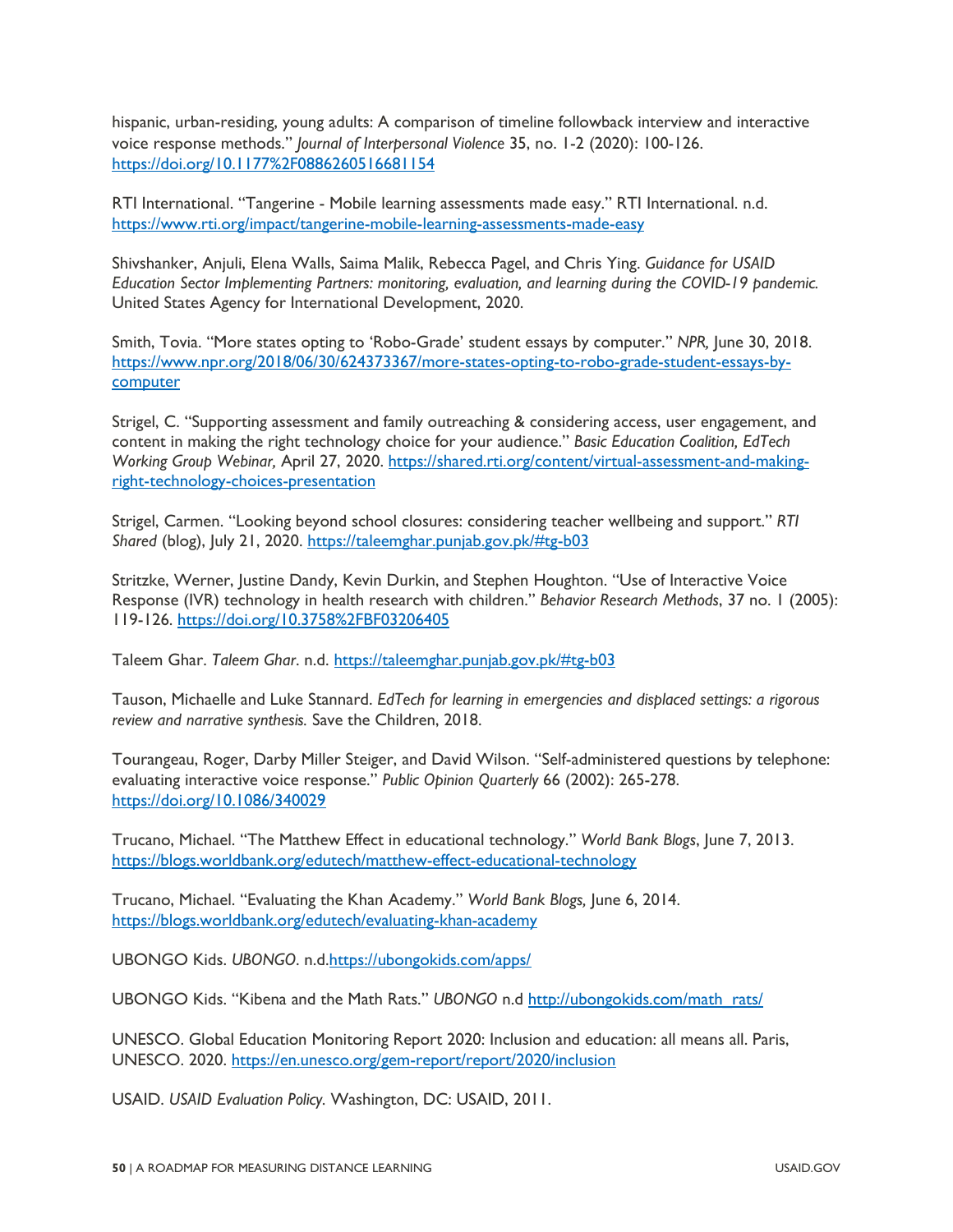USAID. "Introduction to Gender-Responsive Teaching Methods." PowerPoint. Washington. DC: United States Agency for International Development, 2018.

USAID Learning Lab. "CLA Toolkit." *USAID.* n.d.<https://usaidlearninglab.org/qrg/understanding-cla-0>

USAID Learning Lab. "The USAID Program Cycle." *USAID.* n.d. [https://usaidlearninglab.org/program](https://usaidlearninglab.org/program-cycle-overview-page)[cycle-overview-page](https://usaidlearninglab.org/program-cycle-overview-page)

Wang, Hua. and Arvind Singhal. "Audience-centered discourses in communication and social change: the 'Voicebook' of Main Kuch Bhi Kar Sakti Hoon, an entertainment-education initiative in India." *Journal of Multicultural Discourses* 13, no. 2 (2018): 176-191. https://doi.org/10.1080/17447143.2018.1481857

Watson, Joe. "Learning through television in low-income contexts: mitigating the impact of coronavirus (COVID-19)." *The EdTech Hub* (blog), March 31, 2020. [https://edtechhub.org/2020/03/31/learning](https://edtechhub.org/2020/03/31/learning-through-television-in-low-income-contexts-mitigating-the-impact-of-covid-19/)[through-television-in-low-income-contexts-mitigating-the-impact-of-covid-19/](https://edtechhub.org/2020/03/31/learning-through-television-in-low-income-contexts-mitigating-the-impact-of-covid-19/)

World Bank. "How countries are using edtech (including online learning, radio, television, texting) to support access to remote learning during the COVID-10 pandemic." The World Bank, 2020a. [https://www.worldbank.org/en/topic/edutech/brief/how-countries-are-using-edtech-to-support-remote](https://www.worldbank.org/en/topic/edutech/brief/how-countries-are-using-edtech-to-support-remote-learning-during-the-covid-19-pandemic)[learning-during-the-covid-19-pandemic](https://www.worldbank.org/en/topic/edutech/brief/how-countries-are-using-edtech-to-support-remote-learning-during-the-covid-19-pandemic)

World Bank. "Remote learning and COVID-19." The World Bank, 2020b.

World Bank. "Remote learning, distance education and online learning during the COVID19 pandemic: a resource list by the World Bank's EdTech Team." The World Bank, 2020c.

World Bank. "Remote learning, EdTech, & COVID-19." The World Bank, 2020d. <https://www.worldbank.org/en/topic/edutech/brief/edtech-covid-19>

Worldreader. *2019 Annual Report.* Worldreader, 2019. [https://www.worldreader.org/2019-annual](https://www.worldreader.org/2019-annual-report/)[report/](https://www.worldreader.org/2019-annual-report/)

Worldreader. "BookSmart." *Worldreader.* n.d. [https://www.worldreader.org/our](https://www.worldreader.org/our-work/technology/booksmart/)[work/technology/booksmart/](https://www.worldreader.org/our-work/technology/booksmart/)

Young 1ove. *Young 1ove.* n.d.<https://www.young1ove.org/tarl>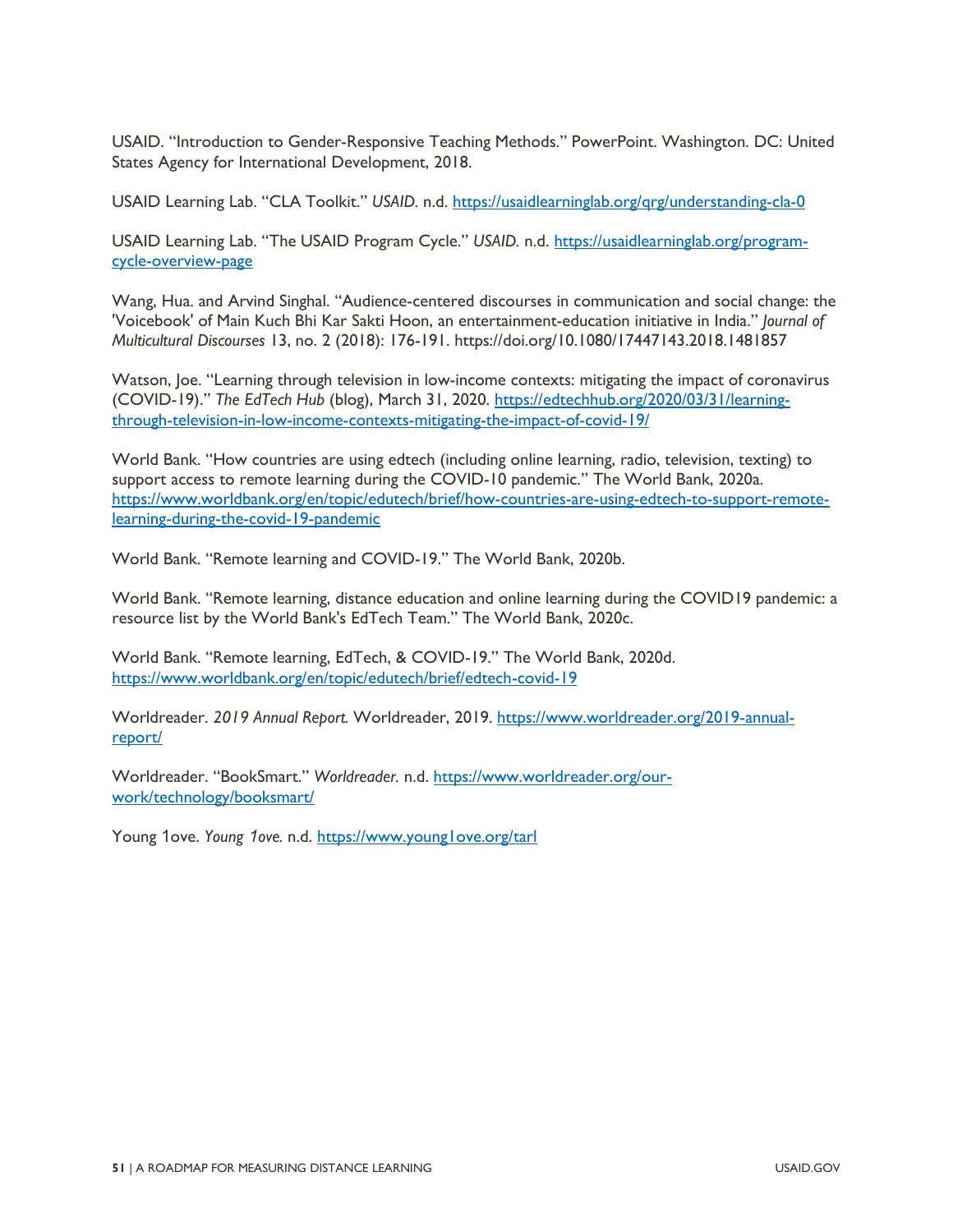# ANNEXES

## ANNEX A: EVIDENCE BASE

All studies or evaluations were analyzed according to their methodological design (e.g., comparison group design, non-comparison group design), sampling, and methods utilized (e.g., surveys, interviews, tests).

| Program/Project Evaluations by Instructional Modality |  |  |  |
|-------------------------------------------------------|--|--|--|
|-------------------------------------------------------|--|--|--|

| <b>MODALITY</b>              | # OF REFERENCES | # OF COUNTRIES | % OF REFERENCES<br><b>IN EIE CONTEXTS</b> | % OF EXTERNAL<br><b>EVALUATIONS</b> |
|------------------------------|-----------------|----------------|-------------------------------------------|-------------------------------------|
| Radio                        | 33              | 24             | 42%                                       | 46%                                 |
| Video                        | 24              | 22             | 21%                                       | 83%                                 |
| Phone                        | 21              | 48             | 29%                                       | 43%                                 |
| Online                       | 10              | 29             | 10%                                       | 90%                                 |
| Not specific to<br>a program | - 22            | N/A            | N/A                                       | N/A                                 |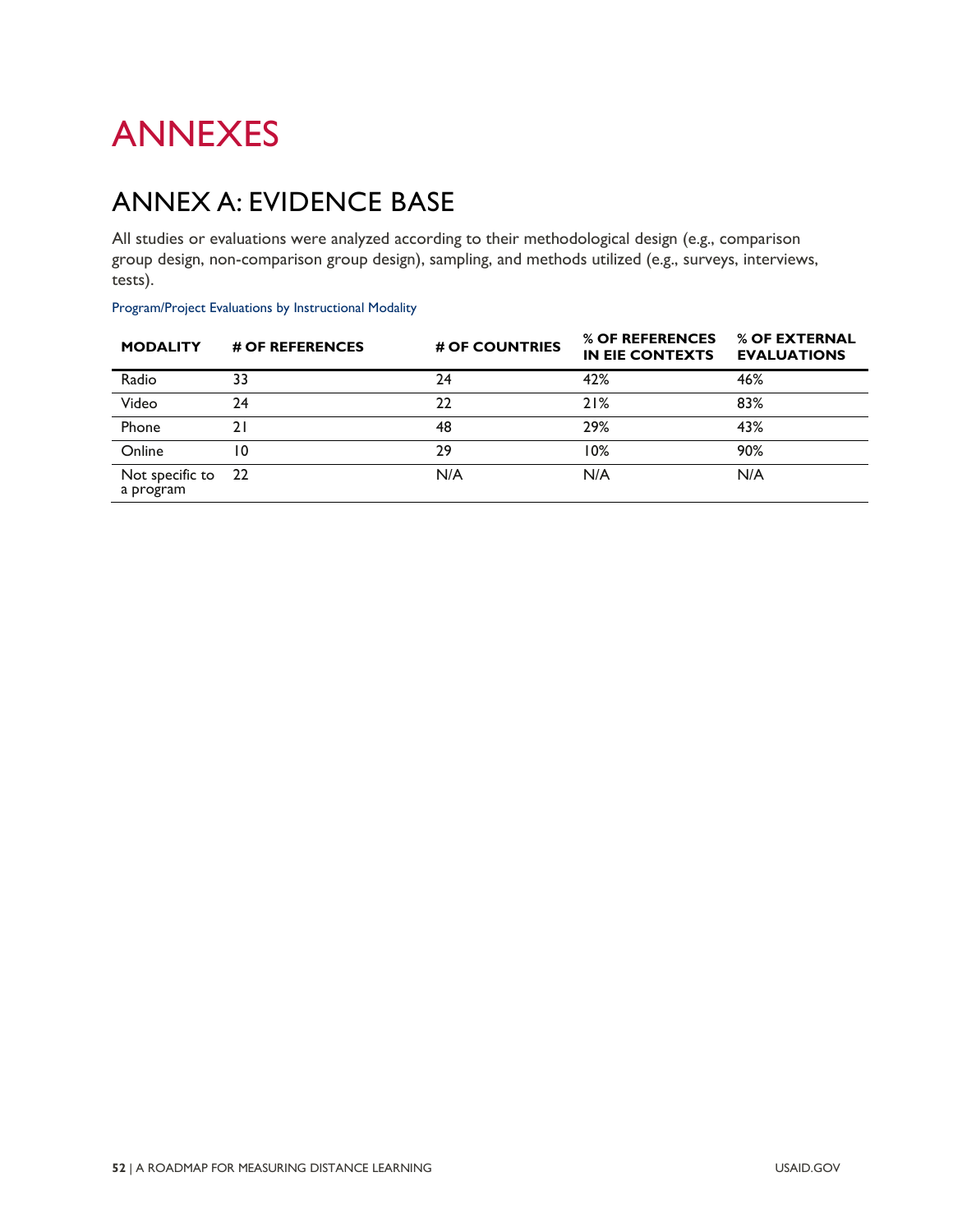## ANNEX B: EXAMPLES OF FORMATIVE AND SUMMATIVE EVALUATIONS

### **FORMATIVE EVALUATION:**

| Needs assessment or landscape<br>analysis       | Assessing the context, needs of the community and users, and existing<br>efforts and data (descriptive).                                                                                                                                                                                                                                                                                                                                                                                                      |  |
|-------------------------------------------------|---------------------------------------------------------------------------------------------------------------------------------------------------------------------------------------------------------------------------------------------------------------------------------------------------------------------------------------------------------------------------------------------------------------------------------------------------------------------------------------------------------------|--|
| Formative evaluation of a component             | Assessing whether a specific component of programming is relevant,<br>responsive, and engaging (normative).                                                                                                                                                                                                                                                                                                                                                                                                   |  |
| Process or performance evaluation               | Assessing the process of program or technology delivery, quality and<br>satisfaction with implementation, and progress towards achieving<br>overarching objectives and goals (normative).                                                                                                                                                                                                                                                                                                                     |  |
| <b>SUMMATIVE EVALUATION:</b>                    |                                                                                                                                                                                                                                                                                                                                                                                                                                                                                                               |  |
| Outcome                                         | Measures the extent to which an intervention has led to intended<br>outcomes. See USAID's Evaluation Policy on outcome evaluation.                                                                                                                                                                                                                                                                                                                                                                            |  |
| Impact                                          | Measures the extent to which an intervention has caused intended<br>outcomes (per <i>USAID's Evaluation Policy</i> , impact evaluations must be<br>quasi-experimental or experimental in design, ideally with a comparison<br>group).                                                                                                                                                                                                                                                                         |  |
| Cost-effectiveness and cost-benefit<br>analysis | "Cost-efficiency analysis compares the costs of an intervention to the<br>outputs derived from that intervention. Such analysis is useful when<br>choosing among alternative delivery models for a given output. For<br>instance, cost-efficiency analysis would reveal how much it costs per<br>teacher per year if the intervention provides professional coaching through<br>different delivery modes, or to compare unit costs of books produced using<br>different procurement processes." <sup>60</sup> |  |
| Secondary analysis                              | Re-examines existing data to investigate new questions using approaches<br>and questions not explored previously.                                                                                                                                                                                                                                                                                                                                                                                             |  |
| Meta-analysis                                   | Analyses the outcomes or impacts across several evaluations and<br>interventions per an overarching evaluation question.                                                                                                                                                                                                                                                                                                                                                                                      |  |

*Meta-analysis and secondary analysis definitions adapted from [Trochim n.d.](https://conjointly.com/kb/introduction-to-evaluation/)[61](#page-84-2)*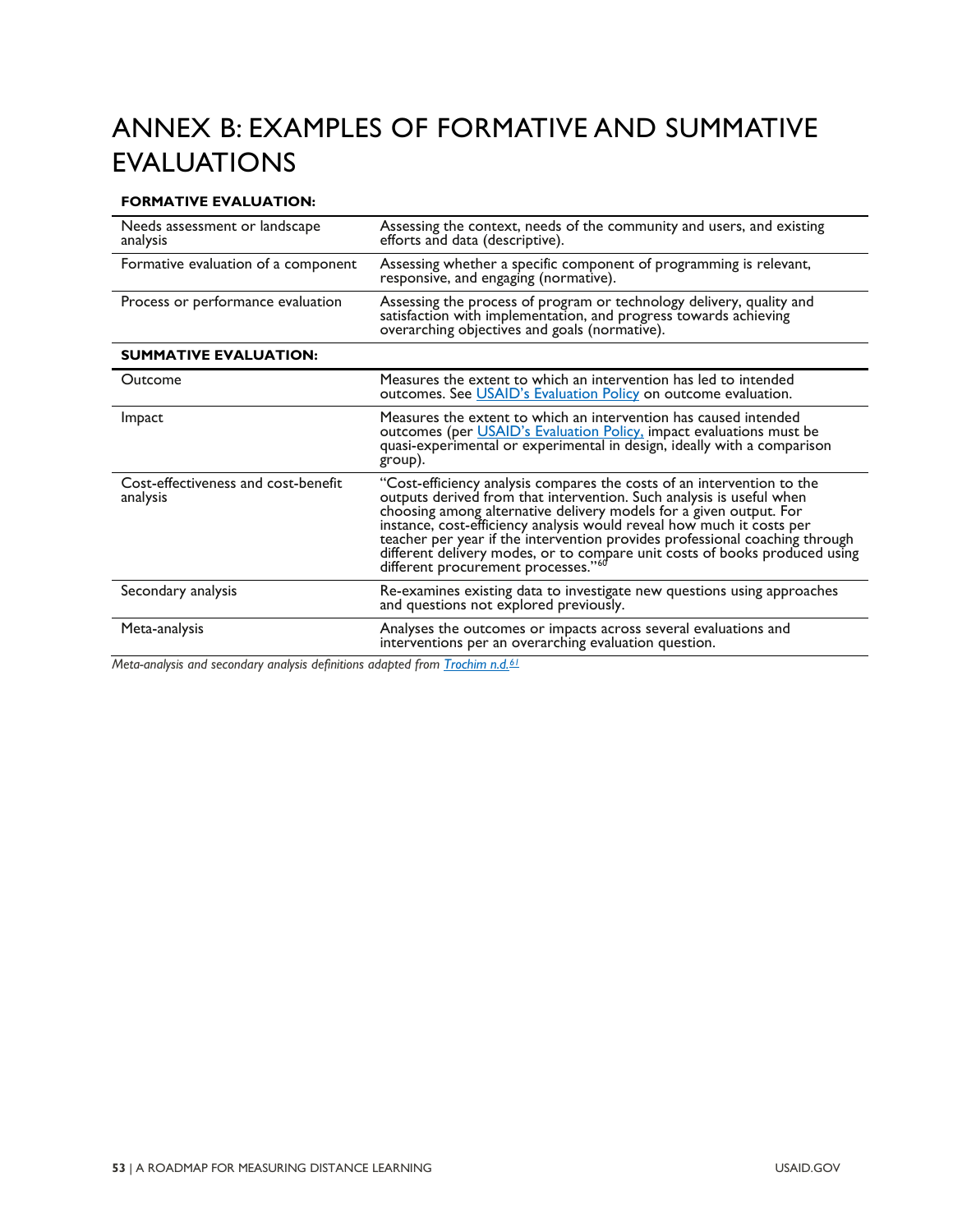## <span id="page-59-0"></span>ANNEX C: DEFINITIONS OF THE STRENGTH OF EVIDENCE

Strength of the body of evidence was adapted from the definitions in USAID's *[Landscape Report on Early](https://allchildrenreading.org/wp-content/uploads/2019/07/USAID-Landscape-Report-on-Early-Grade-Literacy.pdf)  [Literacy](https://allchildrenreading.org/wp-content/uploads/2019/07/USAID-Landscape-Report-on-Early-Grade-Literacy.pdf)* (2016). Note that USAID also has an *Assessing [the Quality of Education Evaluations Tool](https://www.edu-links.org/resources/assessing-quality-education-evaluations-tool)* (2017) that can be used for individual evaluation tools and evaluation designs.

#### **STRENGTH OF EVIDENCE**

| Strong            | Quantitative data are consistent/reliable, precise/accurate, and allow for<br>clear conclusions to be drawn (including but not limited to establishing<br>correlation or causality). Strong qualitative data are backed by theoretical evidence and allow for an in-depth look at key literacy acquisition domains.                                                                                                                    |
|-------------------|----------------------------------------------------------------------------------------------------------------------------------------------------------------------------------------------------------------------------------------------------------------------------------------------------------------------------------------------------------------------------------------------------------------------------------------|
| Moderate          | Although data exists, for quantitative data there are no strong causal<br>conclusions that can be drawn, and the consistency/reliability and<br>precision/accuracy of measures is not enough to draw clear conclusions.<br>Moderate evidence for qualitative data is informed to some extent by<br>theoretical evidence, but there is a lack of depth and complexity to the<br>data, which makes it hard to come to clear conclusions. |
| Limited / No Data | There is either no data available, or no analyses can be made.                                                                                                                                                                                                                                                                                                                                                                         |
| Emerging          | There is very little data collected and/or the quality of the data is low. For<br>quantitative data, no correlations or associations can be made, and data are<br>limited to descriptive information. For qualitative data, there is no clear<br>underlying theoretical evidence to support the data.                                                                                                                                  |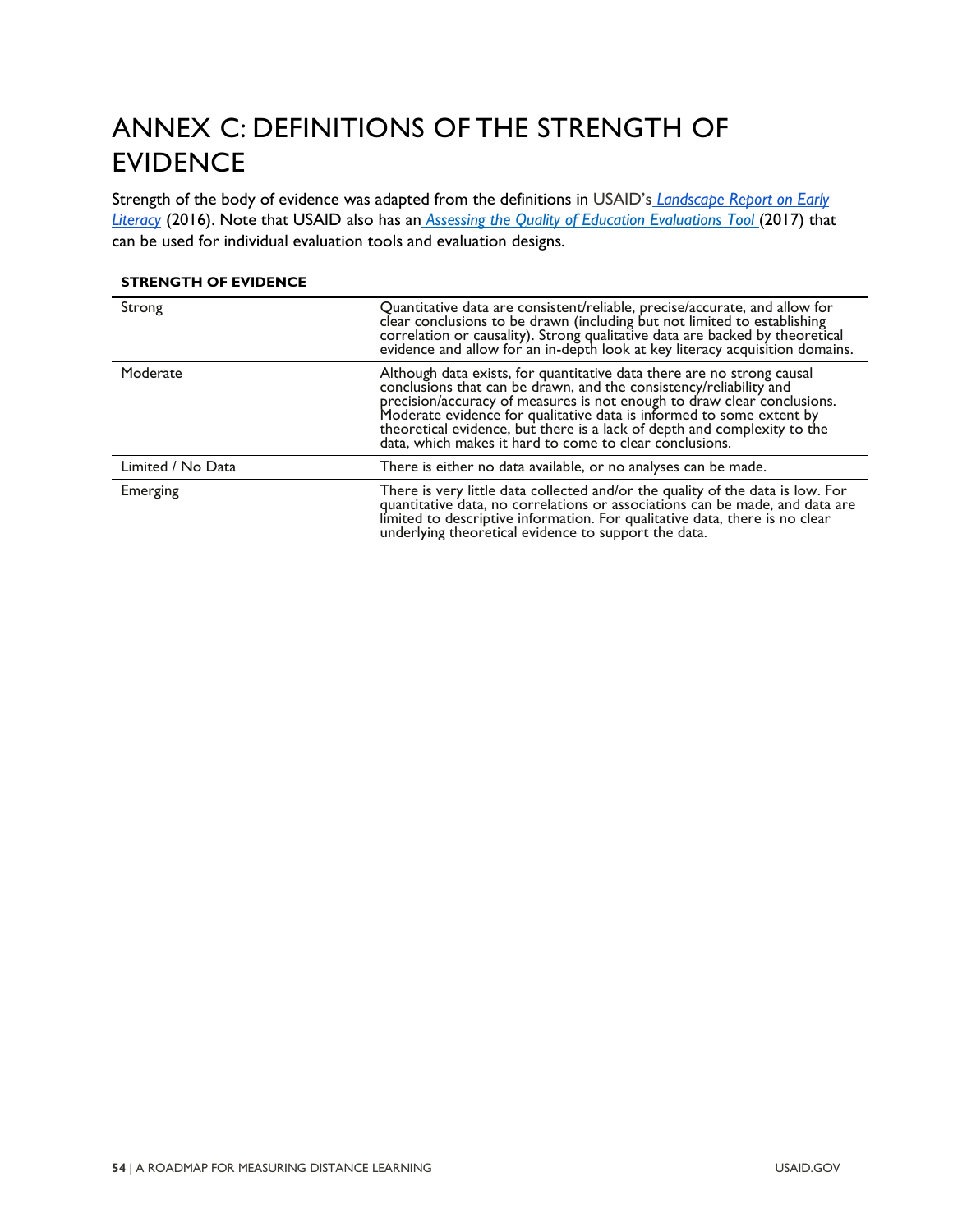## <span id="page-60-0"></span>ANNEX D: CASE STUDIES

| <b>CASE</b>                                                                                                                                  | <b>IMPLEMENTER</b>                                       | <b>DISTANCE LEARNING</b><br><b>MODALITIES</b> | <b>MEASURES</b>                        |
|----------------------------------------------------------------------------------------------------------------------------------------------|----------------------------------------------------------|-----------------------------------------------|----------------------------------------|
| <b>Measuring Well-being of Girls in Eight</b><br><b>Countries During COVID-19</b>                                                            | Room to Read                                             | Mobile                                        | Reach<br>Engagement<br><b>Outcomes</b> |
| <b>GeoPoll Phone Surveys</b>                                                                                                                 | <b>GeoPoll</b>                                           | Radio<br><b>Television</b><br>Print<br>Online | Reach<br>Engagement<br><b>Outcomes</b> |
| Mobile Phone Monitoring of Adolescent Girls'<br><b>Well-being in Nepal</b>                                                                   | People in Need                                           | Mobile                                        | Reach<br>Engagement<br><b>Outcomes</b> |
| Monitoring Reach and Engagement through<br>Phone Surveys and Sharing through Dashboard                                                       | <b>EDC</b>                                               | Radio                                         | Reach<br>Engagement                    |
| <b>Monitoring Engagement and Literacy</b><br>Outcomes through Phone Call Surveys in Haiti                                                    | Alliance for Catholic<br>Education                       | Radio<br>Paper                                | Reach<br>Engagement<br><b>Outcomes</b> |
| <b>Measuring Reach and Engagement through</b><br><b>Analytics on a Reading App</b>                                                           | Worldreader                                              | Mobile<br>Online                              | Reach<br>Engagement                    |
| <b>Measuring Formative Numeracy Outcomes</b><br>through Phone Surveys                                                                        | Young 1ove                                               | Mobile                                        | Reach<br>Engagement<br><b>Outcomes</b> |
| Measuring Reach, Engagement, Knowledge,<br>and Practices of Radio Programs Through a<br>Multi-Modal Interface                                | Farm Radio<br>International                              | Radio                                         | Reach<br>Engagement<br><b>Outcomes</b> |
| <b>Measuring Formative Literacy and Health</b><br>Outcomes through Phone Surveys in the DRC                                                  | Chemonics                                                | Radio                                         | Reach<br>Engagement<br><b>Outcomes</b> |
| <b>Integration of Software on Monitoring Plus</b><br><b>Video Access in Pakistan</b>                                                         | Government of<br>Pakistan and<br>Government of<br>Punjab | Television/video                              | In.<br>development                     |
| <b>Capturing Reach, Engagement, and Outcomes</b><br>for Radio, Television, and Educational Apps: A<br>Multi-modal and Mixed-Methods Approach | Ubongo                                                   | Radio<br>Television/radio<br>Mobile<br>Paper  | Reach<br>Engagement<br><b>Outcomes</b> |
| Monitoring and Supporting Teachers During<br>Distance Learning in Tanzania                                                                   | <b>RTI</b>                                               | Mobile                                        | Engagement<br><b>Outcomes</b>          |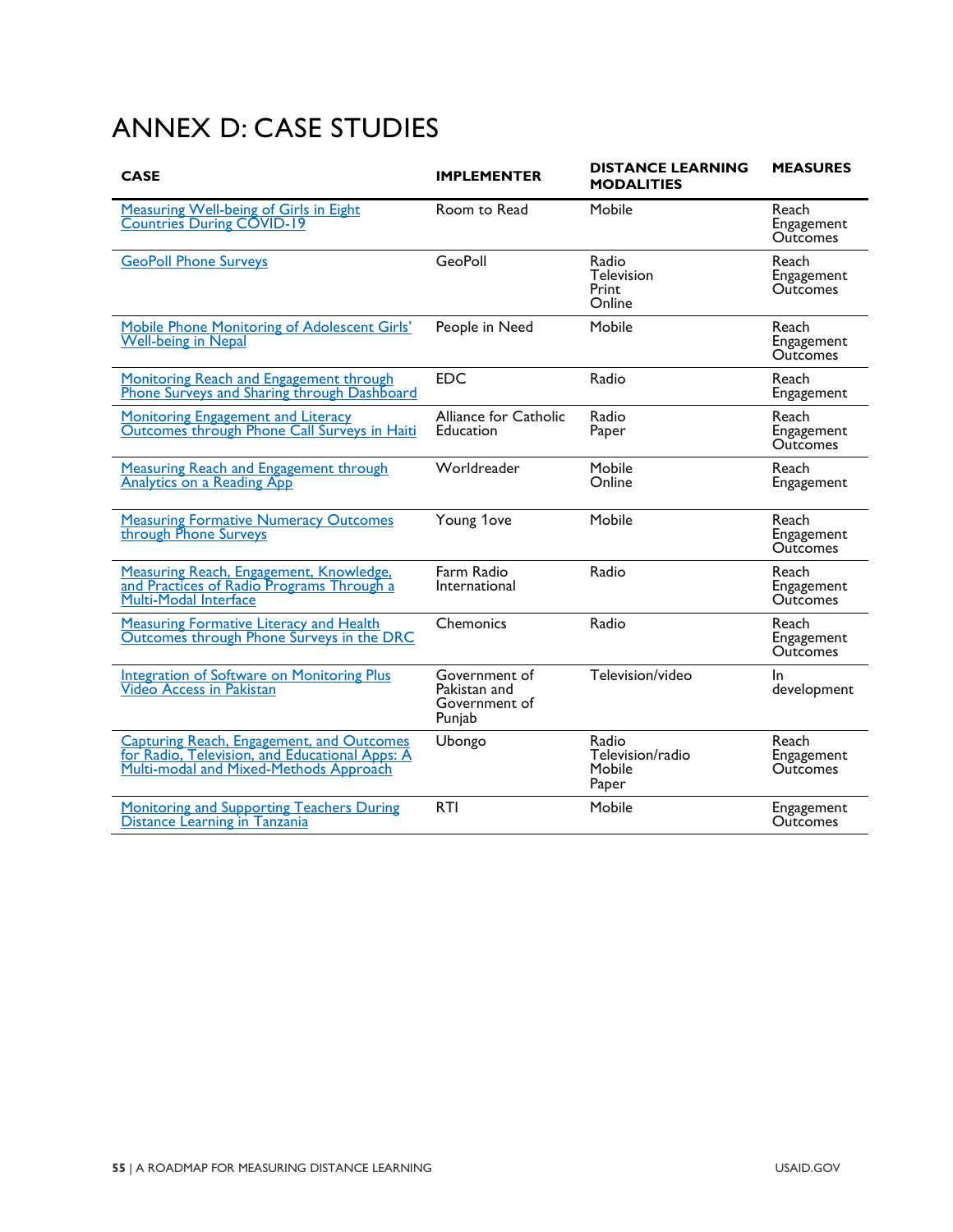## <span id="page-61-0"></span>MEASURING WELL-BEING OF GIRLS IN EIGHT COUNTRIES DURING COVID-19

| <b>Initiative: Girls' Education</b><br>Program                 | <b>Implementers:</b> Room to Read                                  | Location/s: Bangladesh,<br>Cambodia, India, Laos, Nepal,<br>Sri Lanka, Tanzania, Vietnam |
|----------------------------------------------------------------|--------------------------------------------------------------------|------------------------------------------------------------------------------------------|
| Distance learning modality(s):<br>Mobile phone, limited online | <b>Technology for collecting data: Mobile</b><br>phones, computers | Interface for collecting<br>data: Phone call or video call,<br>voice survey              |

Program description: Room to Read's Girls' Education Program works with 11-18 year-old girls across eight countries (Bangladesh, Cambodia, India, Laos, Nepal, Sri Lanka, Tanzania, Vietnam) on a life skills and mentoring curriculum that covers topics like self-confidence, expressing and managing emotions, empathy, self-control, decision-making, perseverance, communication, creative problem-solving, and relationship building. Social mobilizers,<br>who are trained women from local communities that facilitate the programming, lead classes and in-person delivered on the school premises, either during school hours or after class. The program also has a robust family, school, and community engagement component. Girls are part of a cohort that stays together over the course of<br>the 6-7-year program.

In response to COVID-19, Room to Read has had to pivot to remote mentoring as well as shifting to collecting data remotely, predominantly through short phone check-ins (questionnaires). Through June 2020, social mobilizers represents 70 percent of girls who participate in the in-person mentoring program (weighted average across countries). The remote mentoring sessions are primarily taking place via mobile phone, with video calls being the preferred method if the girls have access to a smartphone. A smaller proportion of girls are accessing remote mentoring using a computer.

M&E approach: Historically, Room to Read has used a risk and response protocol with four indicators to assess, as early as possible, the risk of a girl dropping out of school. The indicators used to flag potential pushout program meetings. Room to Read also conducts an extensive household survey when participants enter the program—which includes collecting household contact information.

Currently, social mobilizers are integrating a one-minute, three-question survey into their mentoring calls. Each mentoring/monitoring call is approximately 15 minutes long. The three survey questions are: "Are you current

Intended data use: Data have typically been collected on a weekly basis, and girls who are identified as being at risk of dropping out are promptly flagged for additional support and intervention by the social mobilizer. T also inform programmatic offerings, helps social mobilizers prioritize girls who have expressed concerns regarding their ability to return to school, and provides important insights into how the COVID-19 crisis is affecting adolescent girls in developing countries.

**Measuring reach:** How many girls were contacted by social mobilizers.

**Measuring engagement:** How girls answered the three survey questions.

**Measuring outcomes:** Socioemotional well-being of girls during the COVID-19 pandemic.

Equity and inclusion considerations and findings: Approximately 30 percent of the girls have not yet been reached via mobile phone. This is likely due to lack of access to a phone, particularly in rural areas. It is also w

**Lessons learned:** Mobile access is critical.

**References:**

[2018 Research, Monitoring & Evaluation Report: Girls' Education Program](https://www.roomtoread.org/media/kdvp5jzn/room-to-read-2018-girls-education-rme-report.pdf)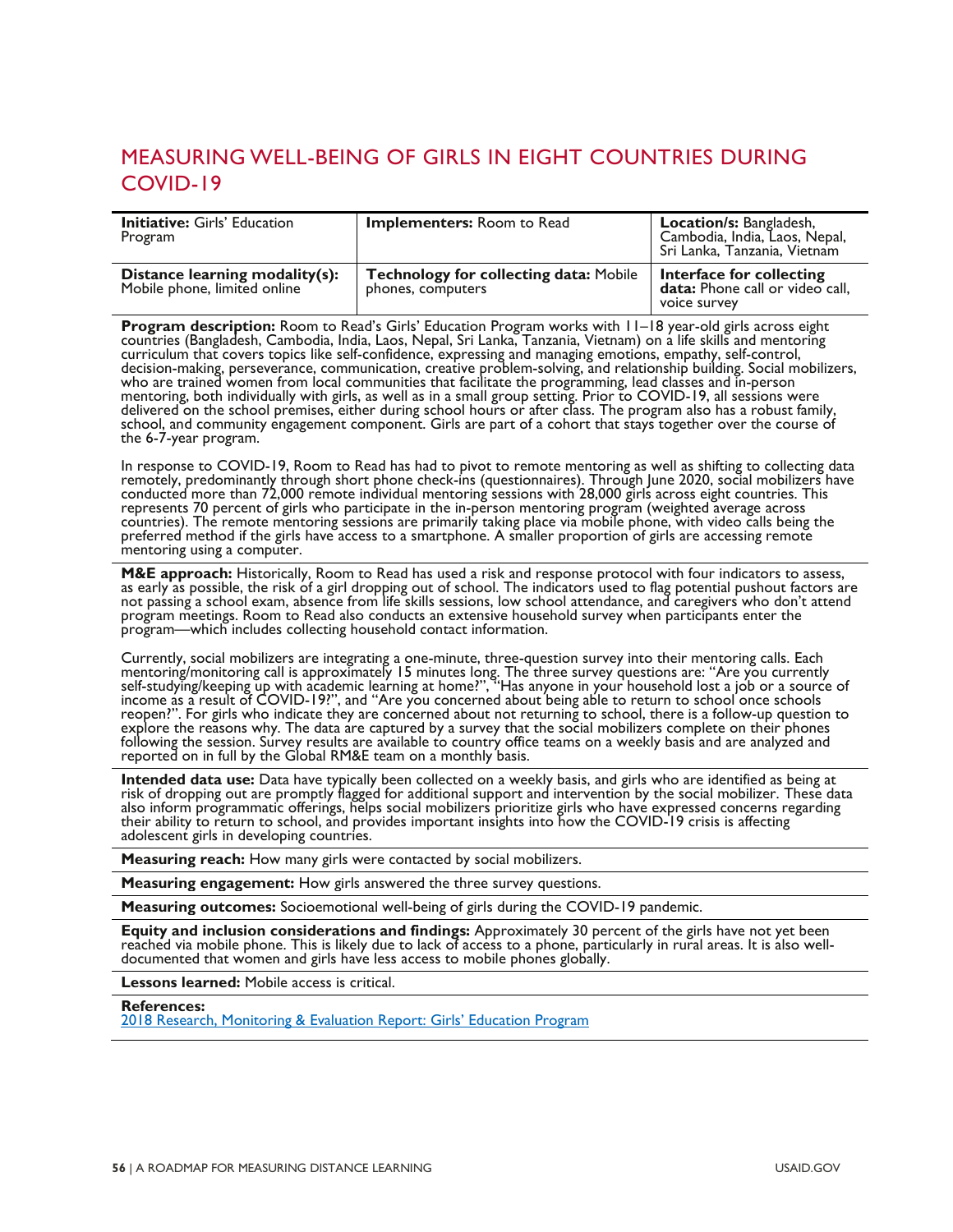## <span id="page-62-1"></span><span id="page-62-0"></span>GEOPOLL PHONE SURVEYS

| <b>Implementers: GeoPoll</b>                                                                                                                                                                                                                                                                                                                                                                                                                                                                                                                                                                                                                                                                                                                                                                                                                                                                                                                                                                                                                                                                                          |       | <b>Location/s:</b> 72 countries in Africa, the Middle East, and<br>the Caribbean |                                                                                        |  |
|-----------------------------------------------------------------------------------------------------------------------------------------------------------------------------------------------------------------------------------------------------------------------------------------------------------------------------------------------------------------------------------------------------------------------------------------------------------------------------------------------------------------------------------------------------------------------------------------------------------------------------------------------------------------------------------------------------------------------------------------------------------------------------------------------------------------------------------------------------------------------------------------------------------------------------------------------------------------------------------------------------------------------------------------------------------------------------------------------------------------------|-------|----------------------------------------------------------------------------------|----------------------------------------------------------------------------------------|--|
| Distance learning modality(s):<br>Measures radio, TV, print/online                                                                                                                                                                                                                                                                                                                                                                                                                                                                                                                                                                                                                                                                                                                                                                                                                                                                                                                                                                                                                                                    | phone | Technology for collecting data: Mobile                                           | Interface for collecting<br>data: Text message (SMS),<br>voice surveys, and mobile app |  |
| <b>Program description:</b> "GeoPoll is a mobile survey platform and leading global survey provider, reaching a growing network of over 300 million mobile phone subscribers in emerging markets." <sup>52</sup> GeoPoll works in and is incr<br>phone owners, therefore excluding non-mobile phone holders. In their methodology, GeoPoll invites all mobile<br>phone users to participate in their GeoPoll Audience Measurement interface (SMS messages, voice surveys, and<br>mobile app). <sup>62</sup> Through daily surveys and electronic diaries, their data informs media houses, agencies, and<br>companies on radio or television access (e.g., how they access, with whom they listen or watch), behavior (e.g., peak<br>listening times, popular stations, preferred content), and preferences (e.g., programing they like the best).<br>Respondents are randomly assigned to one of four different time blocks each day. Every four hours, GeoPoll surveys<br>participants about their activities in the preceding four hours. Survey questions can be general or tailored to an<br>initiative's needs. |       |                                                                                  |                                                                                        |  |
| <b>Intended data use:</b> Predominantly for measuring reach and engagement for marketing, but increasingly used for<br>simple evaluative purposes (basic outcome measures).                                                                                                                                                                                                                                                                                                                                                                                                                                                                                                                                                                                                                                                                                                                                                                                                                                                                                                                                           |       |                                                                                  |                                                                                        |  |
| Measuring reach: Questions are tailored to programs, but might include: Who accesses, when they access, how<br>they access (e.g., technology and station), whether they watched with others, and other customized questions.                                                                                                                                                                                                                                                                                                                                                                                                                                                                                                                                                                                                                                                                                                                                                                                                                                                                                          |       |                                                                                  |                                                                                        |  |
| Measuring engagement: How many programs watched, what parts were interesting, recall of programming or<br>characters, how engaging they thought the programs were.                                                                                                                                                                                                                                                                                                                                                                                                                                                                                                                                                                                                                                                                                                                                                                                                                                                                                                                                                    |       |                                                                                  |                                                                                        |  |
| <b>Measuring outcomes:</b> Basic knowledge acquired, attitudes or beliefs, behaviors.                                                                                                                                                                                                                                                                                                                                                                                                                                                                                                                                                                                                                                                                                                                                                                                                                                                                                                                                                                                                                                 |       |                                                                                  |                                                                                        |  |
| Equity and inclusion considerations and findings: Collects gender and geography; measures registered mobile<br>phone holders only, so does not measure those without phones or other data.                                                                                                                                                                                                                                                                                                                                                                                                                                                                                                                                                                                                                                                                                                                                                                                                                                                                                                                            |       |                                                                                  |                                                                                        |  |
| Challenges and other considerations: Expensive and requires substantial financial resources. Frequent data<br>useful for marking programs or can be tailored to need.                                                                                                                                                                                                                                                                                                                                                                                                                                                                                                                                                                                                                                                                                                                                                                                                                                                                                                                                                 |       |                                                                                  |                                                                                        |  |
| <b>References:</b><br><b>GeoPoll Audience Measurement (GAM) Methodology and Interface Overview</b><br><b>GeoPoll website</b>                                                                                                                                                                                                                                                                                                                                                                                                                                                                                                                                                                                                                                                                                                                                                                                                                                                                                                                                                                                          |       |                                                                                  |                                                                                        |  |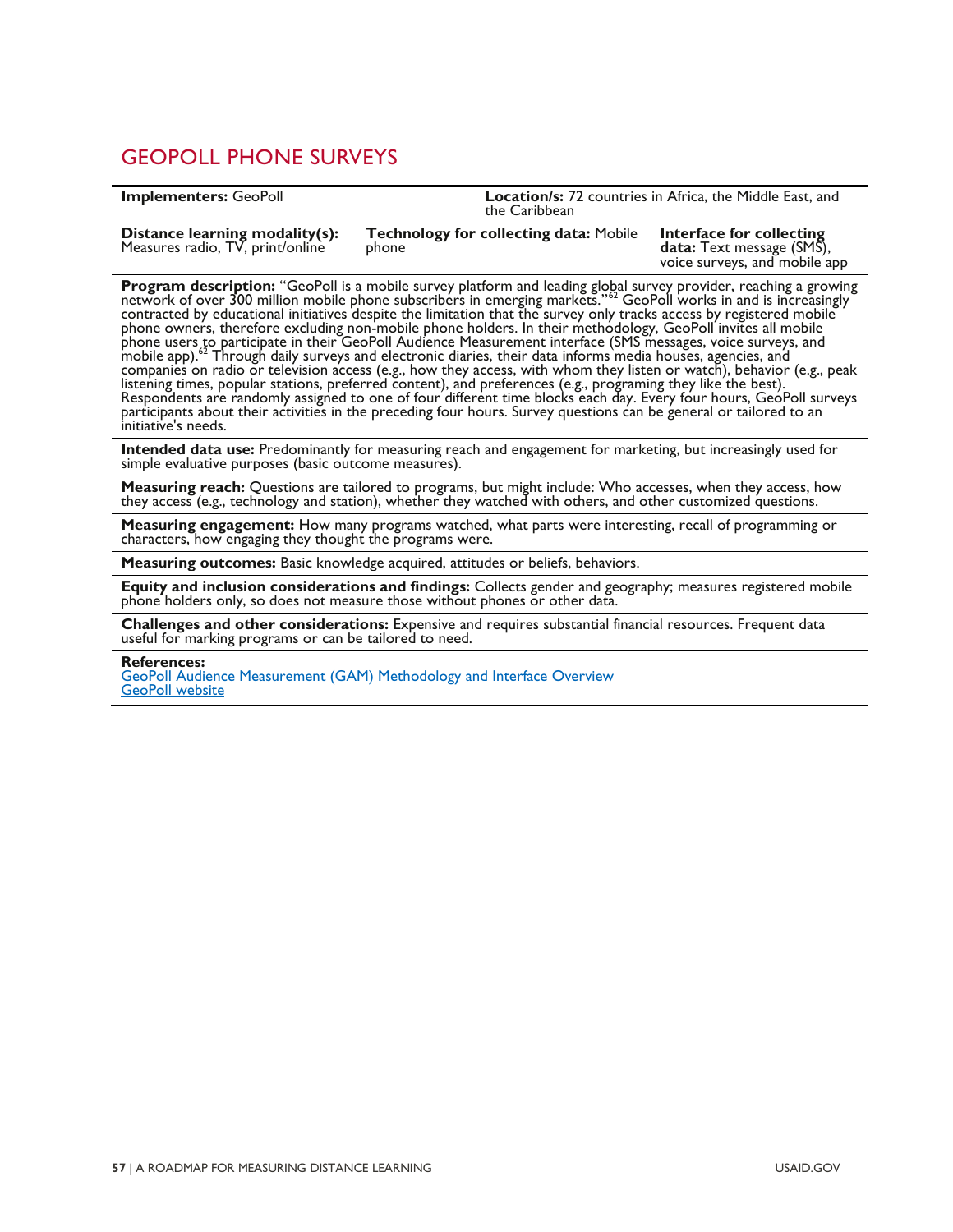## <span id="page-63-0"></span>MOBILE PHONE MONITORING OF ADOLESCENT GIRLS' WELL-BEING IN NEPAL

| <b>Initiative:</b> Aarambha- Her Turn                                           | <b>Implementers: People in Need</b>                            | <b>Location/s:</b> Nepal (southern)                  |
|---------------------------------------------------------------------------------|----------------------------------------------------------------|------------------------------------------------------|
| Distance learning modality(s):<br>In-person, pivoted to phone call<br>mentoring | <b>Technology for collecting data: Mobile</b><br><b>phones</b> | Interface for collecting<br><b>data:</b> Phone calls |

**Program description:** Our Turn works with married adolescent girls (aged 12-19) who have left school before or after marriage. This accelerated training program covers the grade 1-5 national curriculum in a 10-month progr bealth, increase their resilience to violence and ability to negotiate important life decisions such as childbearing and girls' lives by equipping them with essential life skills, numeracy and literacy, to improve their an spacing. The project is based on a model where empowerment is based on three pillars: access to information, skills and agency, and self-value." This in-person program shifted to 20-minute mentoring sessions and check-ins 1 to 2 times a week. The program was only in the first year when COVID-19 affected their classes.

M&E approach: Paper-based data collection until COVID-19, then pivoted to check-ins via mobile phone to<br>collect formative data that monitors reach, engagement, learning, and socioemotional and physical well-being.<br>Facilita girls to triangulate the information they are receiving in the reports.

**Intended data use:** To ensure girls' socioemotional and physical well-being and to provide resources as needed.<br>To help understand whether remote mentoring is working. To check in on learning taking place.

**Measuring reach:** Which girls can be reached through mobile phone (75 percent of girls could be reached) and<br>the reasons other girls are not accessible (e.g., no phone in home or at neighbors, migrated for work). Who has<br> phone, but "real access" is whether they can use for the full mentoring sessions without interruptions.

**Measuring engagement:** Whether the girls are getting time to study.

**Measuring outcomes:** Learning of content knowledge takes place through formative assessments conducted over the phone. Socioemotional and physical well-being are monitored through phone calls.

Equity and inclusion considerations and findings: While all the participants have been marginalized—young<br>mothers in marriages, with little to no school, and from economically and geographical marginalized communities—<br>the Because the girls are generally living with their in-laws and do not own their own phones, their conversations are often put on speakerphone and overheard by others. Building trust with the entire family has been critical to allowing girls' participation. The facilitators are from the community and speak the languages of the girls.

**Challenges and other considerations:** Because the girls do not own their phones in most cases, they are borrowing from a family member or neighbor and are frequently interrupted during calls or cut short. Girls have children in many cases and are also caregiving. Most of the project team members (central office) do not speak local<br>languages and therefore spot checks are linguistically challenging because the girls often do not speak N

**Lessons learned:** While maintaining learning has been a challenge, some of the girls have said that they appreciate the bi-weekly calls, which are easier for them to attend than in-person sessions. As when classes are in-

#### **References:** [Our Turn website](https://www.clovekvtisni.cz/en/what-we-do/humanitarian-aid-and-development/nepal/social-inclusion-and-protection)

**58** | A ROADMAP FOR MEASURING DISTANCE LEARNING USAID.GOV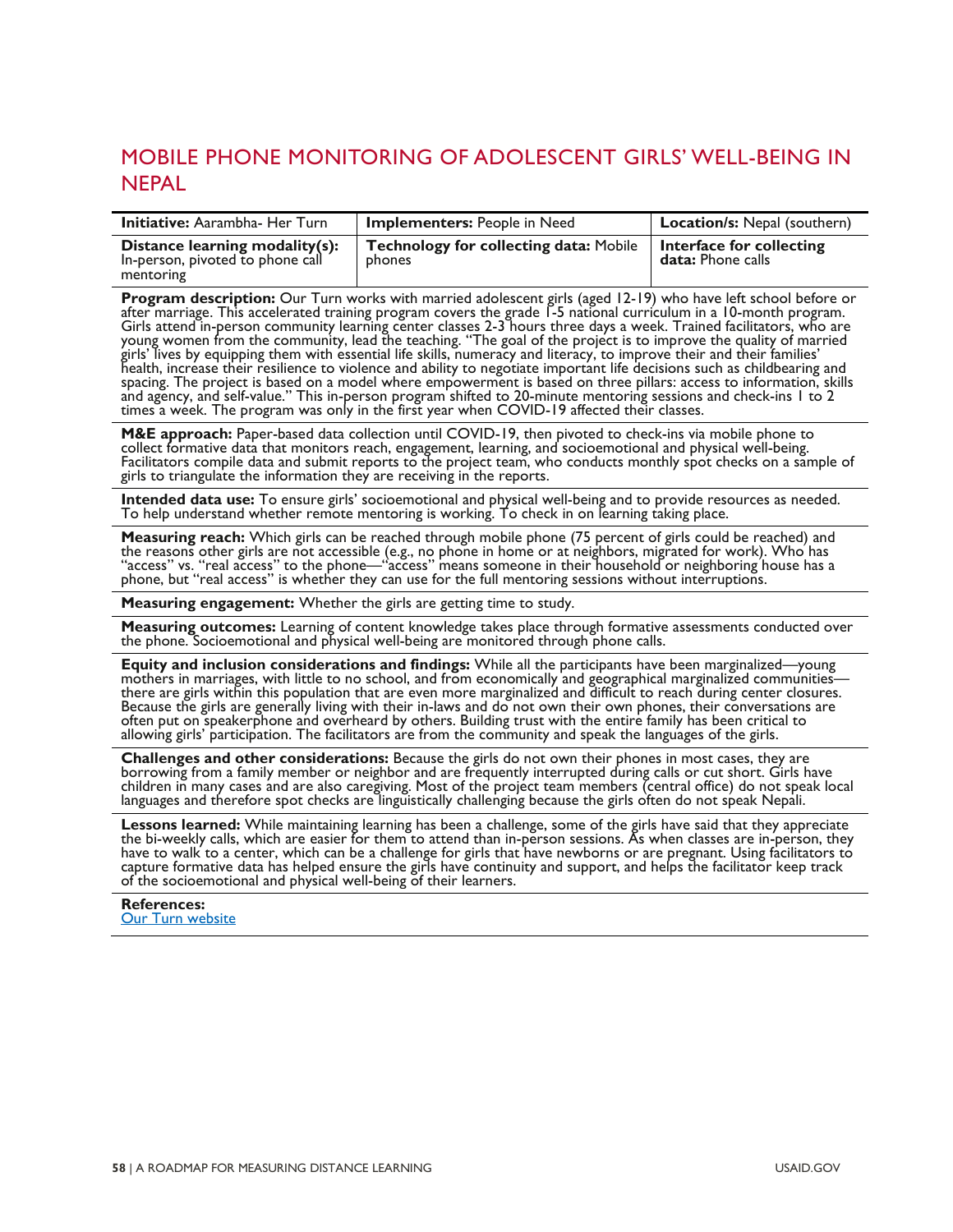## <span id="page-64-0"></span>MONITORING REACH AND ENGAGEMENT THROUGH PHONE SURVEYS AND SHARING THROUGH DASHBOARD

| <b>Initiative: M&amp;E Dashboard</b> | <b>Implementers: Education Development</b><br>Center (EDC) | <b>Location/s: 6 countries</b><br>(DRC, Honduras, Liberia, Mali,<br>Rwanda, Zambia) |
|--------------------------------------|------------------------------------------------------------|-------------------------------------------------------------------------------------|
| Distance learning modality(s):       | <b>Technology for collecting data: Mobile</b>              | Interface for collecting                                                            |
| Radio                                | phone                                                      | <b>data:</b> Phone call                                                             |

**Program description:** Education Development Center (EDC) "pioneered the use of radio to bring curriculum and teacher training to classrooms in some of the world's least-developed countries. Throughout Africa and South Ame encompassed under the more general term Interactive Audio Instruction (IAI), as evolving technology has allowed different forms of delivering these audio programs, including CD players and MP3 players. IAI, which only requires<br>an audio device and an adult facilitator, reaches large numbers of teachers and learners who are isolated b and poor infrastructure. It can be used in almost any setting, from formal classrooms to community learning centers to outdoor venues."

"EDC uses Interactive Audio Instruction to deliver education to students, train teachers, and mobilize communities in some [of](#page-84-4) the hardest-to-rea[ch places in th](http://covid19research.edc.org/)e world, establishing sustainable systems with consistently positive<br>results."<sup>33</sup> EDC has launched a <u>Dashboard</u> to share monitoring data collected, including reach and engageme

**M&E approach:** EDC has piloted many different approaches to monitoring and evaluating their IAI/IRI<br>programming. They are currently collecting remote data in Mali, Liberia, and Zambia. While the majority of EDC's<br>evaluati mobile phone surveys, using existing phone number lists for participants (captured before COVID-19 pandemic or<br>obtained through parent teacher associations, school management committees, and community mobilization obtained through parent teacher associations, school management committees, and community mobilization<br>facilitators'). They are using data collectors to capture these data. In Northern Nigeria, they have also piloted IVR technology to provide audio and support. Reach and engagement data for IVR can be measured by spoken or texted response rates to questions following the recording.

**Intended data use:** Survey data are used primarily to provide project management and stakeholders with information to help shape short-, medium-, and long-term responses to challenges to receiving distance learning. EDC is also conducting complexity aware monitoring to inform the design of both the distance education programs and the plans for returning to school in-person (e.g., questions on the COVID-19 survey on knowledge of prevention behaviors, access to basic services, concerns about health, livelihoods and resiliency).

**Measuring reach:** Questions include: access to technology and lessons (type of technology and connectivity), awareness of radio programs, stations where radio is heard, frequency heard, who children hear lessons with, receipt of learning materials.

**Measuring engagement:** Engagement measures include who supports educational activities at home, how many hours a week caregivers spend supporting educational activities, more or less time in educational activities post-CO

**Measuring outcomes:** Not collecting remotely. These are embedded in to IAI/IRI curricula and assessed in-person in contexts where that is possible.

**Equity and inclusion considerations and findings:** EDC disaggregates all data by gender, and integrates girl and boy characters and those with disabilities into the programs.

**Challenges and other considerations:** Piloted learning assessments over the phone during Ebola but with<br>limited success—there were too many distractions and confounding factors. In Zambia, the team had to rely on PTA<br>phon was also an issue.

Lessons learned: EDC has many lessons learned through implementing IAI during Ebola and in crises and conflict<br>settings. They have not been able to capture learning outcomes remotely but have focused on capturing reach and

#### **References:**

[EDC website on Interactive Audio Instruction](http://idd.edc.org/our_work/interactive-radio-instruction-iri) [Audio Now!: Responding to COVID-19](https://www.edc.org/audio-now)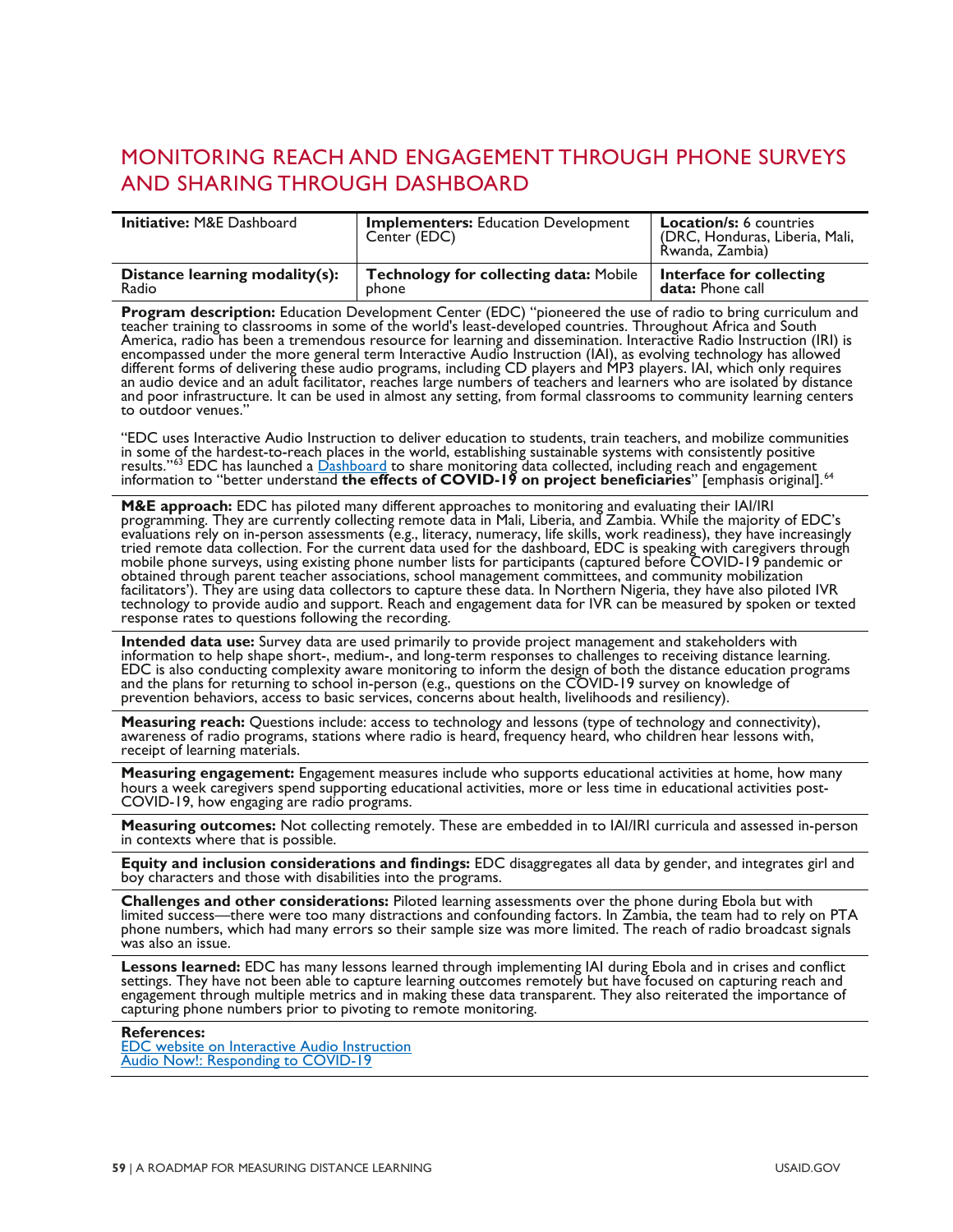## <span id="page-65-0"></span>MONITORING ENGAGEMENT AND LITERACY OUTCOMES THROUGH PHONE CALL SURVEYS IN HAITI

| <b>Initiative:</b> Read Haiti  | <b>Implementers: Alliance for Catholic</b><br>Education | <b>Location/s: Haiti</b> |
|--------------------------------|---------------------------------------------------------|--------------------------|
| Distance learning modality(s): | Technology for collecting data: Paper,                  | Interface for collecting |
| Radio, paper                   | survey software                                         | <b>data:</b> Phone calls |

**Program description:** After nation-wide school closures due to civil protests, the COVID-19 pandemic meant<br>that a majority of school children in Haiti could effectively miss an entire academic year. Recognizing radio as t most democratic and effective means of disseminating learning materials, the University of Notre Dame's Alliance for Catholic Education (ACE) Haiti and Global Center for the Development of the Whole Child's Read Haiti (Ayiti Li) program responded to school closures in Haiti by creating [three radio programs—](https://iei.nd.edu/gc-dwc/strong-beginnings-radio)a literacy program for first and<br>second grade students, a reading/sto[ry](https://iei.nd.edu/gc-dwc/strong-beginnings-radio) hour, and a pre-primary social and emotional (SEL) and parent engag an anonymous foundation, the team distributed supplementary worksheets, locally-purchased radios, and solar panels to 15,200 students within five departments across the country.

M&E approach: To monitor and evaluate the Haitian Creole and French literacy radio education program, the Read Haiti team remotely trained program supervisors (assessors) to collect data through monitoring phone calls. With a subset of students throughout Read Haiti's network of 340 schools, assessors conducted pre- and post-tests at the beginning and end of the literacy radio education program to measure learning outcomes. In addition, assessors conducted weekly monitoring calls to track engagement and progress.

Data were originally intended to be gathered digitally through tablets that program supervisors normally use during<br>the course of the school year. However, due to a lack of connectivity, ability of assessors to sync their challenges with firmware/system updates, the team changed course. Assessors recorded data on a paper form,<br>thereafter sending a photo of the paper form on a weekly basis to the person managing data entry. Data entry tables were then sent to the remote monitoring and evaluation team for data validation and analysis. To foster better<br>communication among all teams included in this study, assessors used region-specific WhatsApp groups to ask<br>que

The team obtained caregiver phone numbers from schools before closures, and consequently were able to get in<br>touch with caregivers quickly before the radio program was set into motion. When the radios, solar panels, and supplementary learning materials were distributed (in-person with appropriate PPE and other safety measures), the team took the opportunity to provide caregivers with an overview of the program content, broadcast times and respective community radio stations, and guidance to remain healthy during this global pandemic.

Intended data use: The data collected from over 1,200 learners will be used in aggregate to formatively assess<br>change in learning outcomes over the first of its kind, 12-week literacy radio education program in Haiti. This primarily inform program management and help the team understand the efficacy of radio education for distance<br>learning. These results will be used to understand how and if the radio program should be improved or expanded for subsequent iterations and in response to future school closures.

**Measuring reach:** The program was able to measure reach during weekly monitoring calls when they asked if a child has watched the program. However, they were unable to measure reach for those children and families for whom they do not have contact information.

Measuring engagement: Each week throughout the program, learners received a 2-3-minute monitoring call in which an assessor gathered information on whether the child listened to the week's episode and whether they could describe the main topic of that week's lessons. To collect these data, assessors called the caregivers' phone numbers<br>at an agreed upon hour and asked to speak to the child.

**Measuring outcomes:** The pre- and post-tests were adapted from a formative assessment called ALiK (Ayiti Li Kreyòl), normally used by program supervisors and teachers during the school year. In this adapted ALiK assessmen recognize letters/sounds, grade-appropriate vocabulary, and respond to comprehension questions after listening to two stories. To collect these data, assessors called the caregivers' phone numbers at an agreed upon hour and asked to speak to the child.

**Equity and inclusion considerations and findings:** Not all phone numbers that schools had on file were accurate, which raises challenges for measuring reach. Without being able to contact every family, there is no accurate way to know who wasn't reached by this program.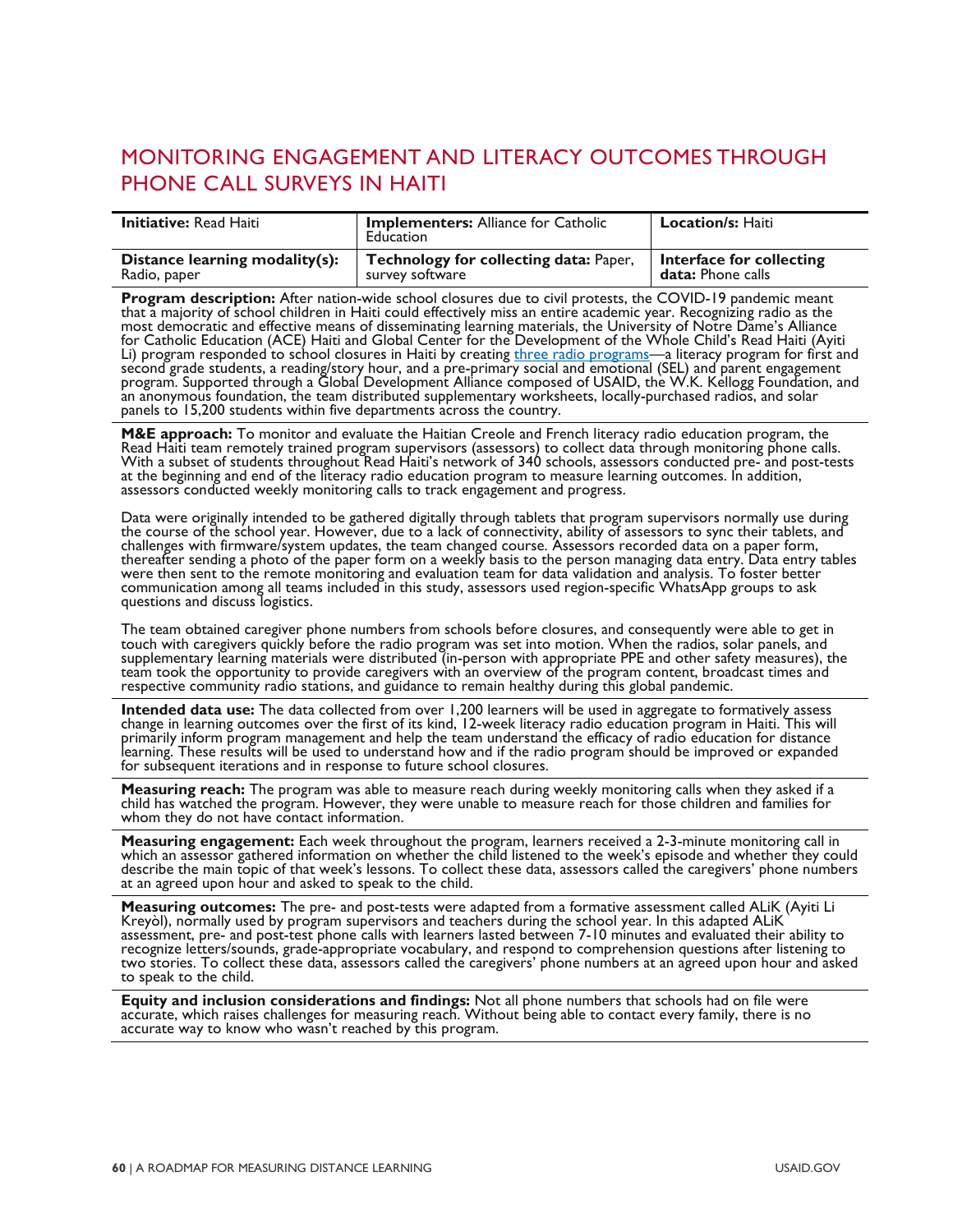## MONITORING ENGAGEMENT AND LITERACY OUTCOMES THROUGH PHONE CALL SURVEYS IN HAITI

**Lessons learned:** In an early iteration of this program, data were collected from parents via phone before<br>materials were distributed. This led to frustration from parents, who felt they hadn't received enough from the program to warrant the amount of phone calls they were receiving. In light of this, the program now distributes<br>materials before collecting any data.

In the future it will be important to train assessors to set up a regular time for connecting with a parent during the initial phone call to ensure they are not calling at inconvenient times.

**References:** [Strong Beginnings: Radio Haiti website](https://iei.nd.edu/gc-dwc/strong-beginnings-radio)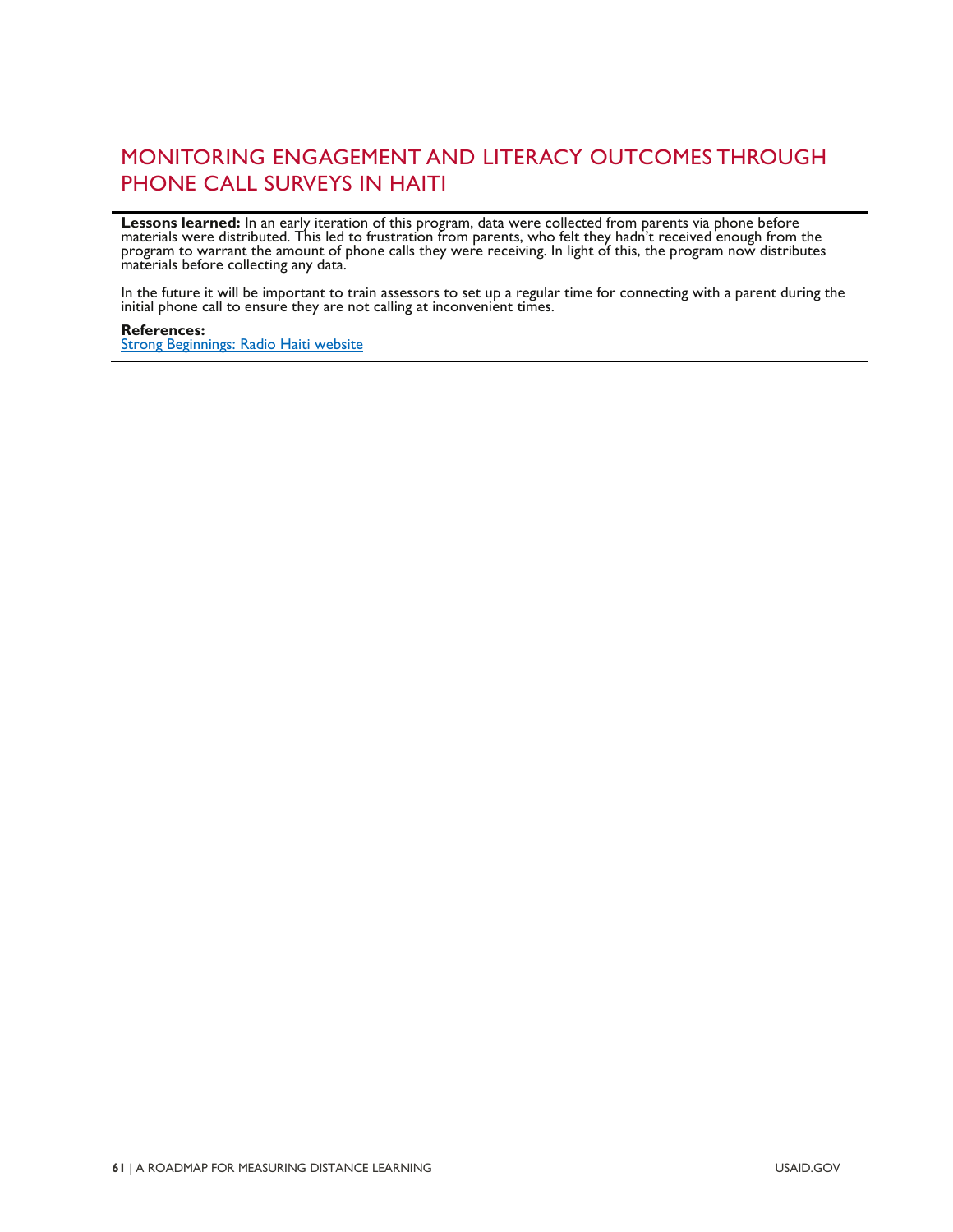## <span id="page-67-0"></span>MEASURING REACH AND ENGAGEMENT THROUGH ANALYTICS ON A READING APP

| <b>Initiative:</b> Keep Children Reading,<br>BookSmart App/Worldreader<br>App/Digital Library | <b>Implementers: Worldreader</b>              | Location/s: Ghana, Kenya,<br>South Africa, India, Jordan, and<br>Peru (BookSmart app) |
|-----------------------------------------------------------------------------------------------|-----------------------------------------------|---------------------------------------------------------------------------------------|
| Distance learning modality(s):                                                                | <b>Technology for collecting data: Mobile</b> | Interface for collecting                                                              |
| Mobile/online educational app                                                                 | phone, tablet                                 | data: Analytics                                                                       |

**Program description:** Worldreader released their BookSmart app in 2019. BookSmart comes in two forms, a<br>preloaded tablet for schools and mobile (Android and web apps) for home use. The targeted readers are age 3-12. Books are always free to the end user and are currently available in five languages: Arabic, English, Hindi, Spanish,<br>and Kiswahili. Worldreader also has a free digital library for older audiences used in 47+ countries. Al and Kiswahili. Worldreader also has a free digital library for older audiences used in 47+ countries. All books on the apps can be downloaded for offline reading.

With the onset of COVID-19, Worldreader implemented their Keep Children Reading initiative with the launch of<br>its BookSmart app. Since March of 2020, more than 466,000 families have been reached and more than 109,000 are<br>a

**M&E approach:** Worldreader uses analytics to assess location data, book views, book completions, time on page,<br>and overall time spent reading per day. Tracking is programmed into both apps and the online version of the di library to automatically collect data about reach and engagement.

**Intended data use:** BookSmart has a partner dashboard to inform teachers about student reading progress, popular materials, student reading levels, and reading time on task.

**Measuring reach:** Geographic location.

**Measuring engagement:** Time reading, frequency of reading, book engagement, books read, popular content by title, category and reading level.

**Measuring outcomes:** Worldreader's data science modeling allows them to track reading speeds along with the above engagement measurements as a proxy for learning, and Worldreader is building out a more sophisticated solution that will allow it to align more succinctly with EGRA.

**Equity and inclusion considerations and findings:** Readers need mobile phone or tablet access, so the app is<br>not accessible to people without technology. However, statistics show that there are fewer and fewer communities without a semi-smart feature phone. In addition to Android, Worldreader supports affordable phone platforms like<br>KaiOS to address digital inequity. The apps can function fully offline, further supporting digital equity con

**Challenges and other considerations:** Tracking learning outcomes remains a goal, but has not yet been<br>implemented. Data storage is also a challenge. Worldreader aggregates approximately a million rows of data per day,<br>whi

Lessons learned: Building reading models based on machine learning requires a managing a huge amount of data<br>and reliable data storage. Worldreader collects over IM rows of reading data per day, which is stored in a comple custom-designed, cloud-hosted database system.

The content insights are highly reliant on well-structured and organized book metadata. In order to track books<br>read by category and reading level, Worldreader's book metadata needs to be kept up to date and follow a clear

Mobile phones can be leveraged to influence reading through push notifications, messaging apps and text-messaging<br>reminders. During the 14-day reading challenge in June, those participating in the 'read a book a day'' chal

**References:**

<span id="page-67-1"></span>[App Program and Monitoring Outline WR](https://drive.google.com/file/d/1z-IFgG6K0Th-3PYPfk9FFdVhzH4B0X8c/view) [Worldreader 2019 Annual Report](https://www.worldreader.org/2019-annual-report/) [BookSmart website](https://www.worldreader.org/our-work/technology/booksmart/)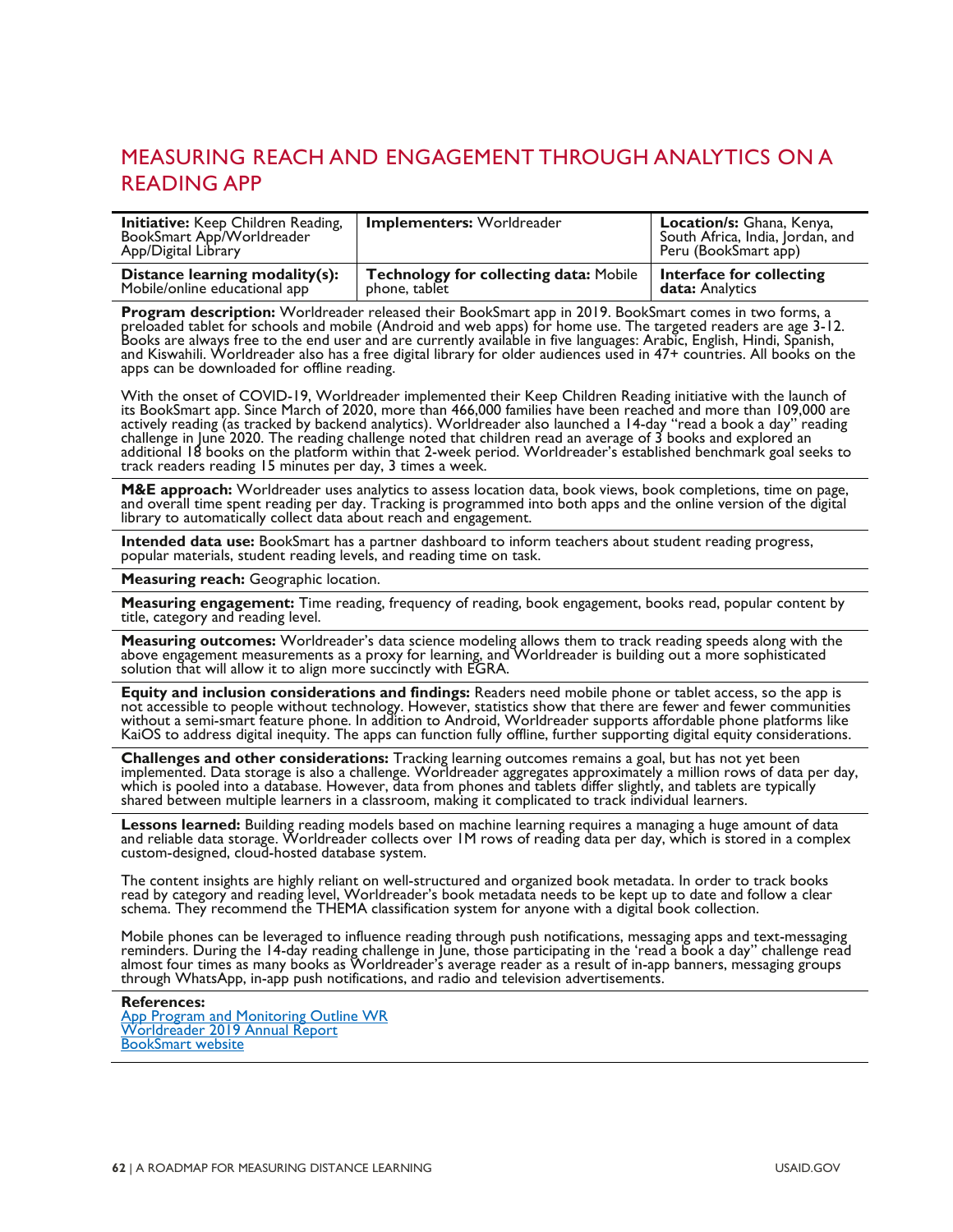## MEASURING FORMATIVE NUMERACY OUTCOMES THROUGH PHONE SURVEYS

| <b>Initiative: "Low-Tech" Remote</b><br>Learning Support | <b>Implementers:</b> Young 1ove               | <b>Location/s: Botswana</b> |
|----------------------------------------------------------|-----------------------------------------------|-----------------------------|
| Distance learning modality(s):                           | <b>Technology for collecting data: Mobile</b> | Interface for collecting    |
| Mobile phone                                             | <b>phone</b>                                  | data: SMS, phone calls      |

**Program Description:** Prior to the COVID-19 pandemic, Young 1ove had been implementing an education program called "Teaching at the Right Level" in over 20 percent of primary schools in Botswana in partnership with the Mi collected over 7,500 phone numbers in these schools to enable them to provide remote learning support during the<br>school closure.

While schools are not in session during COVID-19, Young 1ove is using a combination of SMS messages to send weekly math problems to caregivers and phone calls to learners to provide math coaching and assessment. Caregivers also speak with the coaches to learn how to help their learners with the daily math problems. The intent is to prevent knowledge loss in numeracy skills as well as build knowledge of basic foundational skills.

<span id="page-68-0"></span>The intervention was launched as a rapid randomized trial and is one of the first to produce experimental evidence<br>on minimizing the fallout of the pandemic on learning. Two papers are available on lessons learned on measu

M&E approach: Young 1ove is using mobile phone surveys (phone calls) for their M&E. They speak with the<br>caregivers, then ask them to allow the learners to speak with a data collector (Young 1ove staff member/facilitator).

**Intended data use:** Helps the program development team tailor content and programming to levels and ensures the SMS interventions are using the right literacy levels. Informs the program management team on what is working<br>and what is not working. Learning data inform students' learning levels and identifies any learning loss, re gains.

**Measuring reach:** Who is getting the SMS and phone calls (by basic demographics).

**Measuring engagement:** Engagement on numeracy activities, number of hours the caregiver spends in educational activities with their child, and parent perceptions of their child, and parent perceptions of their child's lea

**Measuring outcomes:** Numeracy gains. The assessment is based on the Annual Status of Education Report (ASER) numeracy assessment. The 11 questions were administered over the phone to 4,500 youth who provided phone numeracy assessment. The 11 questions were administered over the phone to 4,500 youth who provided phone<br>numbers. Using an experimental design, a third of participants were randomly assigned to a control group, a third received an SMS intervention with daily math problems, and a third received SMS + phone calls. The study discerned "53 reductions in innumeracy from phone calls and SMS test, and 34 percent reductions in innumeracy using SMS texts only"<sup>66</sup> among children grades 3-5. Young 1ove conducted rel[iabi](#page-68-0)lity tests (comparing in-person reliability to<br>testing reliability) and are currently conducting further tests. They time the tests and ask students to

**Equity and inclusion considerations and findings:** The test is administered in English, but the explanations can<br>be given in Setswana. Data collectors have basic demographic data (e.g., gender, age).

**Challenges and other considerations:** Numeracy might be easier to capture than literacy. They are trying to ensure that literacy levels do not confound the results on the numeracy.

**Lessons learned:** Young 1ove collected 7500 phone numbers in the week before schools closed. This made the pivot to distance learning easier for learners, caregivers, and data collectors. They have experimented with ways to encourage caregivers not to interfere with their children's testing by limiting the answering time frame to two minutes per question.

#### **References:**

[Teaching at the Right Level - Young](https://www.young1ove.org/tarl) 1ove website

Practical Lessons for Phone-Based Assessments of Learning<sup>[67](#page-84-8)</sup>

Stemming Learning Loss During the Pandemic: A Rapid Randomized Trial of a Low-Tech Intervention in Botswana<sup>[68](#page-84-9)</sup>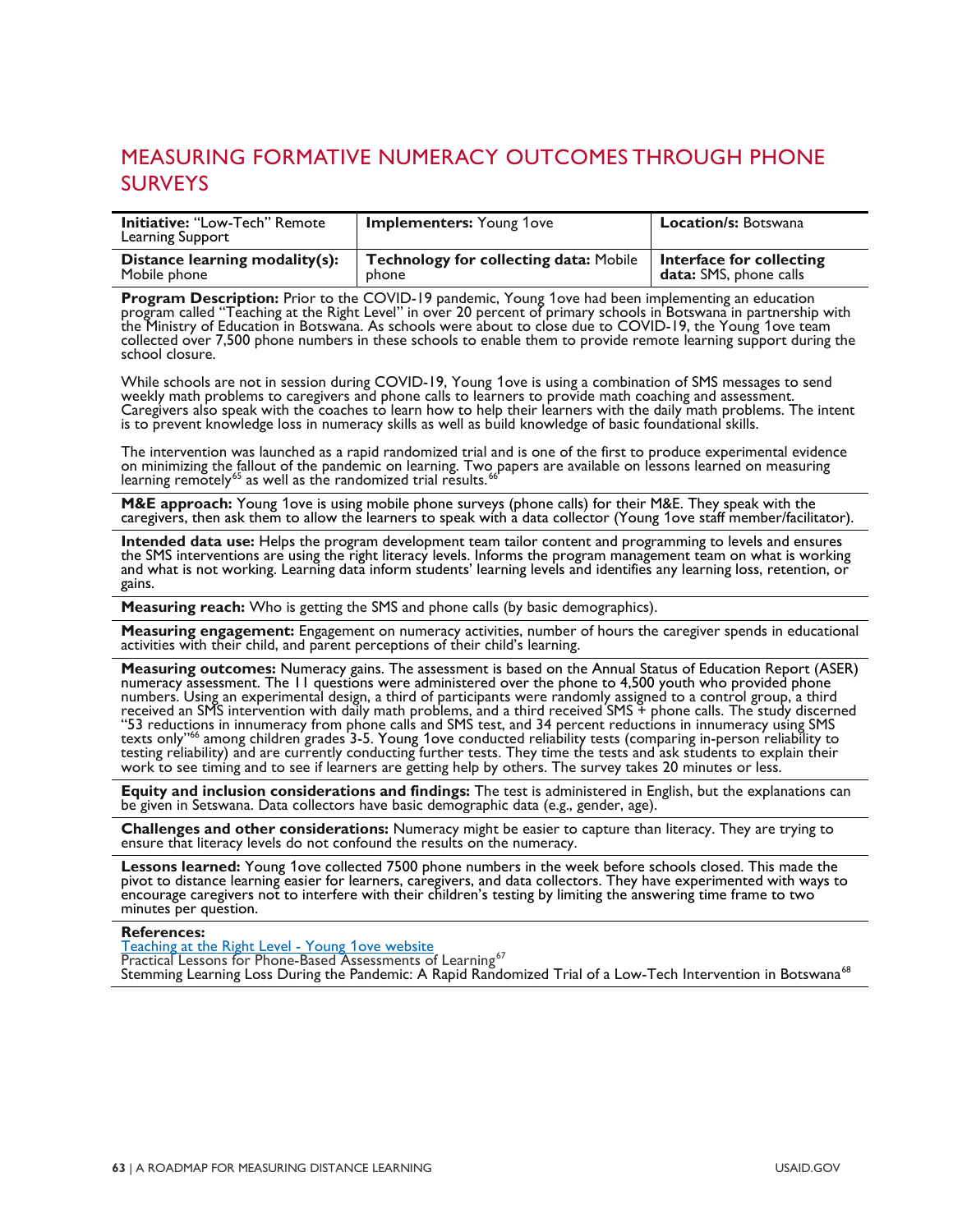## <span id="page-69-0"></span>MEASURING REACH, ENGAGEMENT, KNOWLEDGE, AND PRACTICES OF RADIO PROGRAMS THROUGH A MULTI-MODAL INTERFACE

| <b>Implementers:</b> Farm Radio International (with radio |  | <b>Location/s:</b> II countries in Africa (provide resources |                                                                           |
|-----------------------------------------------------------|--|--------------------------------------------------------------|---------------------------------------------------------------------------|
| stations and many partners).                              |  | across the continent)                                        |                                                                           |
| Distance learning modality(s):<br>Radio                   |  | <b>Technology for collecting data: Phone</b>                 | Interface for collecting<br>data: IVR, SMS, Facebook,<br>Phone calls, MMS |

**Program description:** Farm Radio International partners with radio stations in rural communities across Afri[ca](#page-84-10) to provide local radio stations with resources (training and support) and radio innovations (pioneer digital s of their projects, Her Farm Radio in Ethiopia, Malawi, Tanzania and Uganda (targets female farmers) and Integrated<br>Approach to Addressing the Issue of Youth Depression in Malawi and Tanzania were studied for this review.

**M&E approach:** FRI has an integrated M&E approach that is designed from the [sta](#page-84-11)rt of their projects and uses a<br>number of representative sample approaches through two-stage cluster sampling.<sup>70</sup> As a general practice, FRI integrates listener interactions into all of their series. In each episode, listeners "flash" (call and hang up) a broadcast number, and an IVR system automatically calls the user back and walks them through a`sequence of questions. These<br>questions cover reach, engagement, knowledge (e.g., something covered in the program), and an opportunity to Geographical Information System data, census data, and formulas to estimate how far different radio stations reach. They then use the map and census data to capture who is actually accessing the program. In the past, they have used<br>SMS but have moved away from this because of the cost and required reading literacy, but they still use SM announcing programs through reminders. FRI also uses GeoPoll Surveys for a few of their projects to capture reach,<br>engagement, and outcome measures.

Intended data use: Data are used to inform program management, radio program and materials development, and<br>to help ensure activities and capacity are transferred to partnering radio stations. They also use data to measure behaviors in this review).

**Measuring reach:** Time listened, station where episode heard, which episodes are heard.

**Measuring engagement:** How many programs are listened to, what parts were interesting, recall of programming or characters, how engaging they thought the programs were.

Measuring outcomes: Basic knowledge acquired, attitudes or beliefs (e.g., gendered norms), behaviors/practice<br>(e.g., applied learned knowledge), and myths and experiences stories (through WhatsApp or Facebook depending).

**Equity and inclusion considerations and findings:** FRI intentionally targets rural, small-holder farmer, and women farmers. They ensure women are central characters and guests on programs, and that content is gender-<br>responsive. FRI collects gender and geography data and measures registered mobile phone holders; they do not measure those without phones or other data. They created a special call-in line for women as they found that<br>women could not spend long times waiting on the phone per call-ins.

**Challenges and other considerations:** Requires substantial financial resources. Requires IVR infrastructure (EI or T1 lines) that countries do not always have, requires working with the telecoms and governments or finding

Lessons learned: FRI has shifted interface as technology shifts. They have experimented with different kinds of<br>technology and still collect in-person data to account for communities that cannot be reached through mobile p

**References:**<br>**Farm Radio International website** 

Interactive Radio program report: An Integrated Approach to Addressing the Issue of Youth Depression in Malawi<br>and Tanzania<br>Final Report: Her Farm Radio in Ethiopia, Malawi, Tanzania and Uganda

GeoPoll Technical Expert: Farm Radio International Uganda – Listenership of Bushenyi FM Radio in Bushenyi and<br>Kasese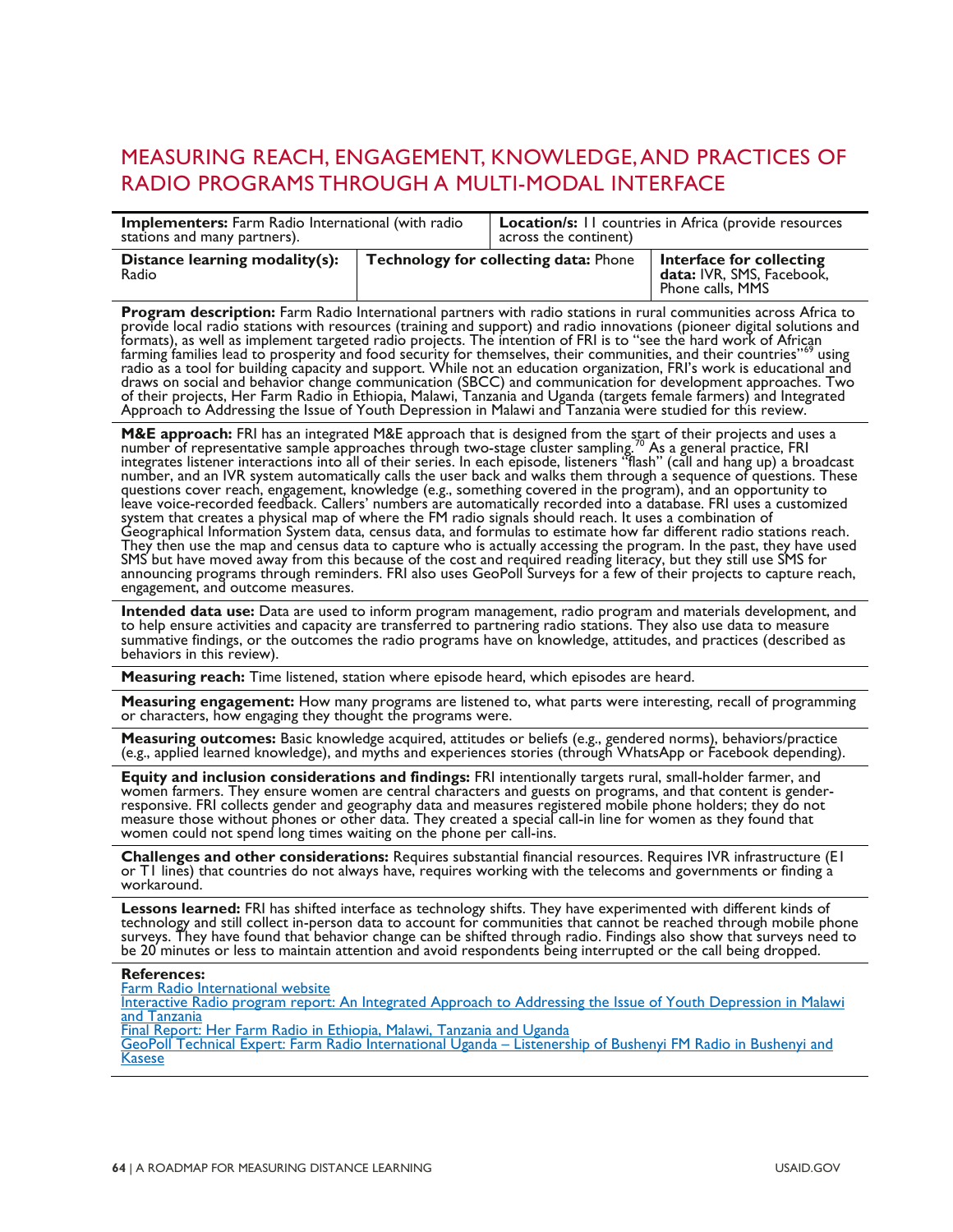## <span id="page-70-0"></span>MONITORING LITERACY AND HEALTH THROUGH PHONE SURVEYS IN THE DRC

| <b>Initiative: Accelere!  </b>          | <b>Implementers: Chemonics</b>                         | <b>Location/s: DRC</b>                                                                          |
|-----------------------------------------|--------------------------------------------------------|-------------------------------------------------------------------------------------------------|
| Distance learning modality(s):<br>Radio | <b>Technology for collecting data: Mobile</b><br>phone | Interface for collecting<br>data: Mobile phone, voice<br>survey, SurveyCTO (survey<br>software) |

**Program description:** Accelere! I was developed to meet two main goals in the DRC's national education<br>strategy: increasing children's access to education and ensuring that all children master fundamental reading skills b the end of Grade 2. The program was located in 1,578 formal and nonformal private structures, and was set to wrap-up in 2020, just as COVID-19 broke out. Over 112,00 formal and nonformal learners in grades 1 and 2 and<br>nonformal equivalency programs were targeted by Accelere! 1 in person.

To pivot, Accelere! I moved to interactive radio instruction with content on literacy and health topics relevant to<br>the COVID-19 pandemic (e.g., handwashing, social distancing). The radio programming is offered in Kiswahil

**M&E approach:** Chemonics developed a rapid sampling cycle, with phone survey data being collected on Fridays, analyzed over the weekend, and shared back out to project management and staff the following Wednesday. Data were collected by reading mobilizers who were program contractors and had existing relationships with partner<br>schools. Reading mobilizers called caregivers and asked to speak to learners to gather literacy and health knowl data based on the week's radio programming.

**Intended data use:** Improving radio programming.

**Measuring reach:** Who listened in specific geographic areas (Kinshasa and Haut Katanga, North Kivu), who knows<br>where (what frequency) and when (what time) to listen.

**Measuring engagement:** Listenership, why learners and caregivers did not listen.

**Measuring outcomes:** Basic phonemic, syllabic, and word level knowledge; Health knowledge around COVID-19 safety.

Equity and inclusion considerations and findings: Families needed radio access to listen to the programming<br>and mobile phone access to participate in M&E. Over 90 percent of families indicated that they had cell phone<br>acce

**Challenges and other considerations:** A number of challenges arose with the pivot to distance learning and<br>remote M&E. With the radio programming, there were interruptions for news bulletins and a broken transmitter<br>which are linguistic differences between the spoken language and the standard version of the language of instruction. M&E<br>activities were made more difficult by caregivers working outside the home and having the only mobile phon activities were made more difficult by caregivers working outside the home and having the only mobile phone with<br>them. Chemonics also noted that it was difficult to reach caregivers and learners after the programs because caregivers sometimes departed immediately or soon after the program to support their livelihoods.

**Lessons learned:** One way that learners and caregivers overcame the lack of radio/electricity was to send learners to a nonformal school to participate in small socially distanced listening groups of 10 learners or less, or to listen to programming via mobile phone.

Reading mobilizers and Chemonics had access to caregiver phone numbers from schools. These data were collected long before the COVID-19 pandemic and significantly aided M&E efforts. ACCELERE! I has also extended the data collection period to Saturday, allowing field agents to reach caregivers upon their return home in the early eve

**References:**<br>Radio Program and Monitoring Outline Chemonics DRC [Accelerating Access and Learning in the Democratic Republic of the Congo](https://chemonics.com/projects/accelerating-access-learning-democratic-republic-congo/)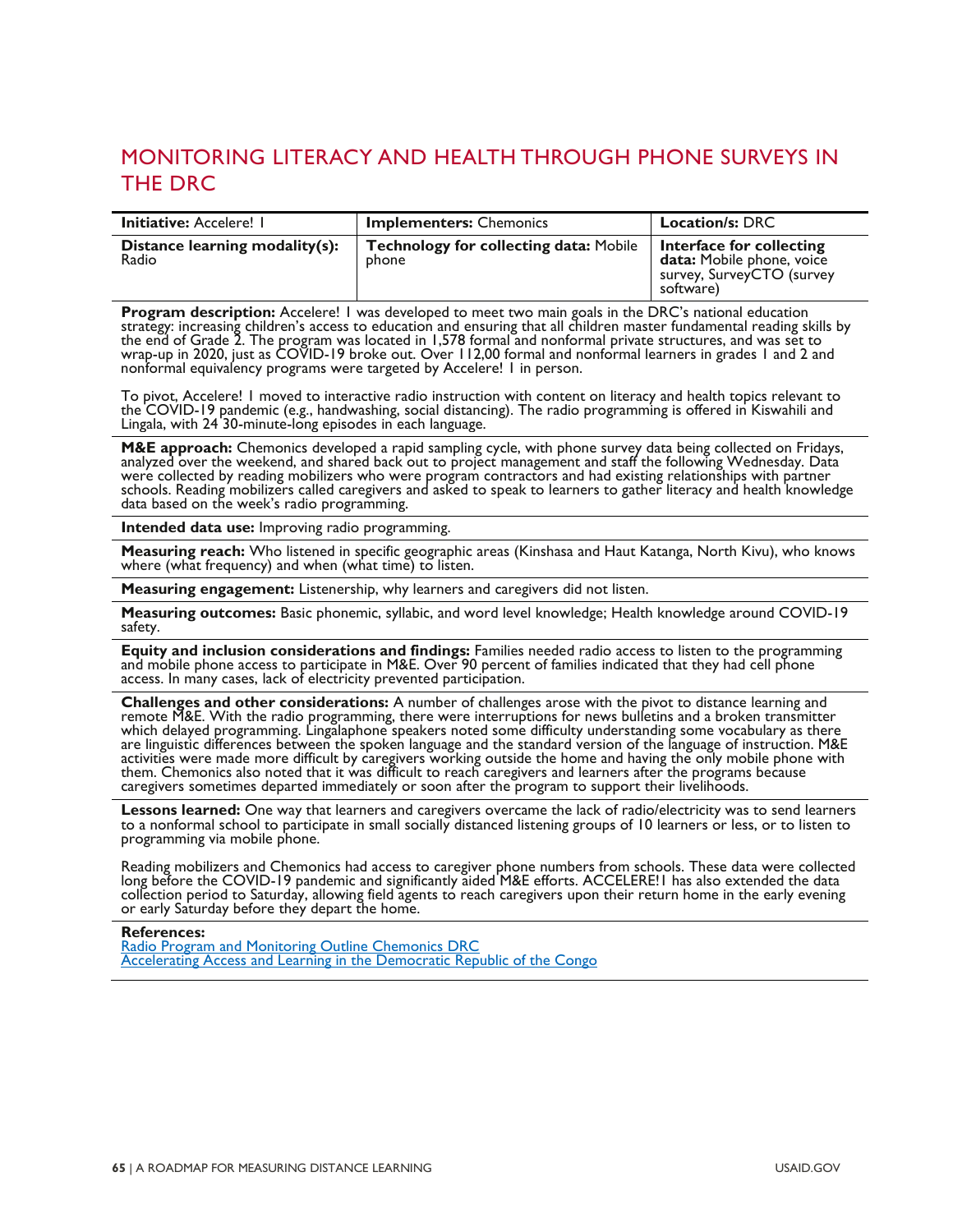## <span id="page-71-0"></span>INTEGRATION OF SOFTWARE ON MONITORING PLUS VIDEO ACCESS IN PAKISTAN

| <b>Initiative:</b> Teleschool and Taleem<br>Ghar | <b>Implementers:</b> Government of Pakistan<br>and Government of Punjab | <b>Location/s: Pakistan</b> |
|--------------------------------------------------|-------------------------------------------------------------------------|-----------------------------|
| Distance learning modality(s):                   | <b>Technology for collecting data: Mobile</b>                           | Interface for collecting    |
| Video/television, mobile                         | $phone^*$                                                               | data: $SMS*$                |

**Program description:** In Pakistan, the governments reacted quickly to the closure of Pakistani schools due to<br>COVID-19. In less than two weeks, the national Government of Pakistan launched the Teleschool initiative, while the regional Government of Punjab implemented Taleem Ghar. These programs air animated education videos on cable television every day from 8 a.m. to 6 p.m., covering math, science, and English for grades 1-12. Learners can also access Taleem Ghar videos through computer or smartphone application.

The content for this programming was sourced through partnerships and drawn from the existing curriculum, with some videos having been previously developed for use in the classroom. Television access has been prioritized as television has higher penetration than computers or smartphones in Pakistan.

M&E approach: To increase engagement and to monitor learning, an interactive SMS feature to be incorporated<br>into this television programming has been proposed. If implemented, learners would see a keyword and code appear on screen at the end of a video lesson. They would send the keyword to the code via SMS and receive a lesson summary, tips and tricks related to the lesson, or an assessment. For an assessment, learners would receive a question with response options. They would respond via SMS with an option number and receive another question, until the assessment was complete.

\*This evaluation method has been proposed by [Tabadlab.](https://www.tabadlab.com/wp-content/uploads/2020/04/Tabadlab-Covid-19-Response-Briefing-01-Education-April-17-2020.pdf)

**Intended data use:** The results of this assessment could be shared with the learner, the teacher, or the school.

**Measuring reach:** Proposed, but not implemented at time of review.

**Measuring engagement:** Proposed, but not implemented at time of review.

**Measuring outcomes:** Proposed, but not implemented at time of review.

Equity and inclusion considerations and findings: Television was chosen as the primary modality for this<br>program after determining that it allowed for the greater access. This program was designed to reach urban, peri-<br>urb

**Challenges and other considerations:** While this program was designed to have the highest possible reach, television is still not accessible in some rural areas.

Lessons learned: This program was implemented quickly in response to schools closing and prioritized an<br>accessible, cost-efficient, and scalable model. While this program is sustainable in the short-term, it will need to b further developed to include more interactive tools in order to be sustainable in the long-term and allow for robust monitoring.

#### **References:**

[EdTechHub Brief on Pakistan COVID-19 Educational Response](https://docs.edtechhub.org/lib/9TKV7H6E/download/DM9EEMBH/HDR017%20Pakistan%20Topic%20Brief_%20Providing%20Distance%20Learning%20to%20Hard-to-reach%20Children%20in%20Urban%20Slums%20and%20Remote%20Areas%20%28DOI_%2010.5281_zenodo.3885606%29.pdf) [Pakistan: Tacking COVID-19 in Education](https://www.tabadlab.com/wp-content/uploads/2020/04/Tabadlab-Covid-19-Response-Briefing-01-Education-April-17-2020.pdf) [Government of Pakistan, Teleschool](http://mofept.gov.pk/Detail/ZjcxNzllM2QtMmIwNC00ZjhiLWE5NTgtNmM5MzM1MjM0OWQw) **[Taleem Ghar Website](https://taleemghar.punjab.gov.pk/#tg-b03)**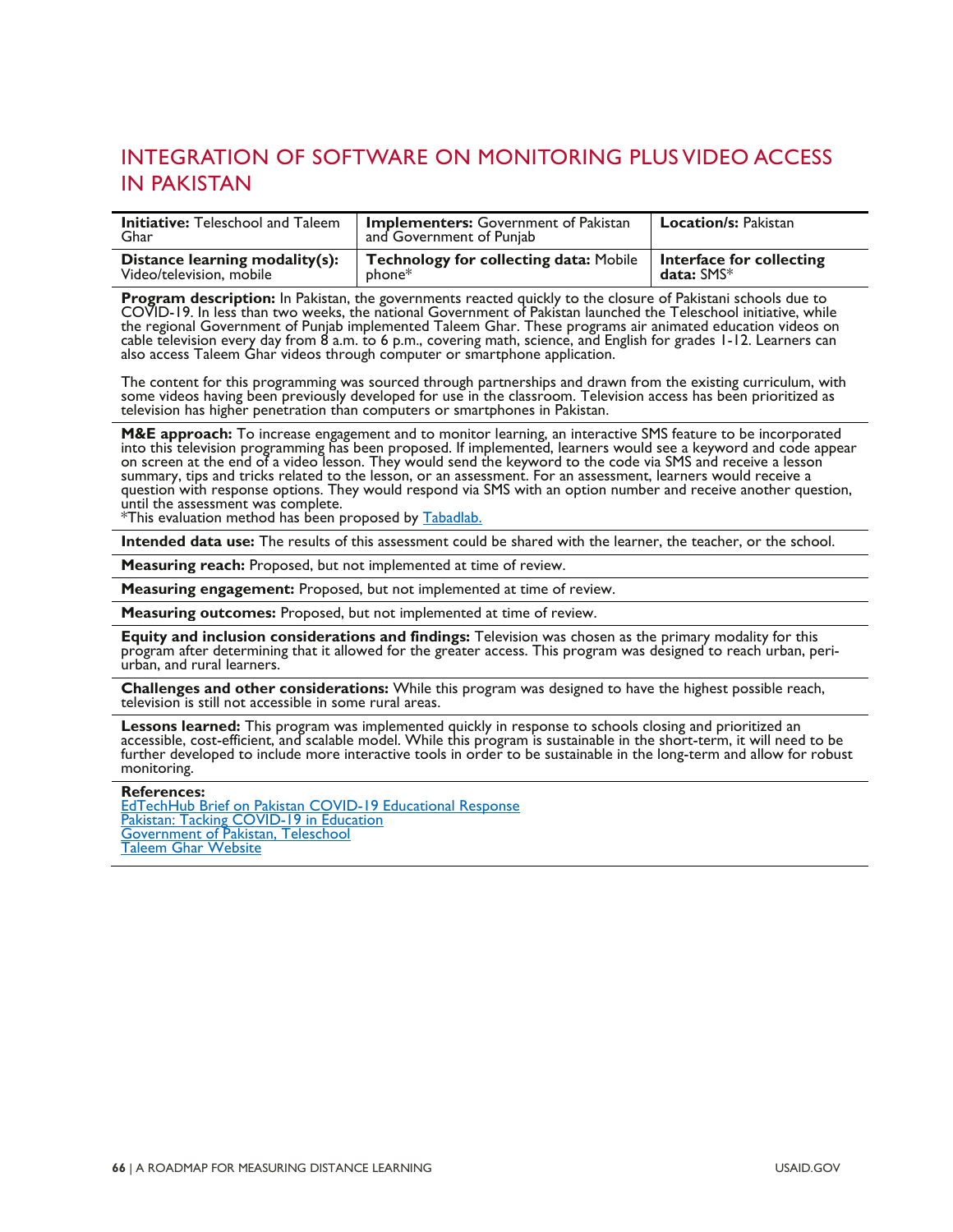### CAPTURING REACH, ENGAGEMENT, AND OUTCOMES FOR RADIO, TELEVISION, AND EDUCATIONAL APPS: A MULTI-MODAL AND MIXED-METHODS APPROACH

| Initiative: Ubongo                                                                     | <b>Implementers: Ubongo</b>                        | <b>Location/s:</b> Works in 18<br>countries in Africa (started in<br>Tanzania) with team in 8<br>countries |
|----------------------------------------------------------------------------------------|----------------------------------------------------|------------------------------------------------------------------------------------------------------------|
| Distance learning modality(s):<br>Radio, Television/video, mobile<br>phone apps, paper | Technology for collecting data:<br>Primarily phone | Interface for collecting<br><b>data:</b> Phone calls, SMS, digital<br>analytics (plus in-person)           |

**Program description:** Ubongo is an education-entertainment program that produces radio programs, animated<br>videos, and mobile applications that aim to improve school readiness and learning outcomes for children and promote social and behavioral change for viewers. They "leverage the power of entertainment, the reach of mass media, and the connectivity of mobile devices, to deliver effective, localized learning to African families at low cost and massive scale. As Afrića's leading edutainment company, we create fun, localized and multi-platform educational<br>media that reaches millions of families through accessible technologies. Our programs significantly improv readiness and learning outcomes for kids, and also promote social and behavioral change for kids, caregivers and educators.'

**M&E approach:** Ubongo collects data on different types of reach, engagement, and outcome data. They use a<br>series of in-person methods for assessing engagement and outcomes: in-person interviews, FGDs, observations of children and caregivers watching programs, and in-person eye tracking studies where they record children viewing<br>programs and then code these videos. They also use GeoPoll for weekly mobile survey data on viewership and listenership and have used a number of nationally representative surveys (i.e. IBSO, 60 Decibels) to capture more<br>data on demographics of households in the viewership and listenership. A researcher conducted a cost-efficie

**Intended data use:** The data Ubongo collects are used for formative and summative purposes. Internally, the observations, FGDs, and interviews helps gather formative data to guide program development and revision. They also use data for program management and deciding where to broadcast and what types of programming to create.<br>In-person data are also used to measure change in knowledge, foundational skills (e.g., numeracy and literacy), social behavior change.

Measuring reach: Ubongo uses data from GeoPoll surveys for analyzing viewership and listenership at a national-<br>scale–they use GeoPoll in five countries: Tanzania, Kenya, Uganda, Rwanda, and Ghana. Other countries, such as Ubongo also collects data on reach by conducting phone surveys with adults. Interviewers ask parents if their child has watched or listened to the program in the last week. These data can be cross-checked by surveying children on<br>character recognition.

**Measuring engagement:** Ubongo has measured engagement through SMS surveys. At the end of the program, a<br>phone number is shared on television screen or over the radio, and viewers/listeners are encouraged to sign-up by<br>sen their frequency of viewing/listening, what characters they remember (which is correlated with outcomes), through which channels they access the programs, and whether caregivers are watching with children.

In addition to television and radio, Ubongo videos are also available on YouTube. Though only a small subset of Ubongo's audience views their content through YouTube, it provides an opportunity to collect rich engagement data. The analytics YouTube provides offers information on audience retention, including when viewers stop<br>watching.

**Measuring outcomes:** Most of Ubongo's measurement of learning outcomes has occurred in-person through 45 minute in-person interviews. Remotely, they have asked caregivers in SMS surveys if they think their children have<br>Iearned from Ubongo programs, but this is just a perceived learning outcome. They are currently exploring o methods of measuring learning outcomes remotely. They have worked with research partners including the University of Maryland School of Public Health and Uwezo Tanzania for in-person data collection.

**Equity and inclusion considerations and findings:** In some countries, Ubongo has been able to collaborate with and add questions to nationally representative house-to-house surveys (such as those conducted by IPSOS). The Ubongo programming. For example, they can disaggregate viewership and listenership by household income. Ubongo looks at gender data of viewers, as well as looks carefully at issues of gender and inclusion in their materials.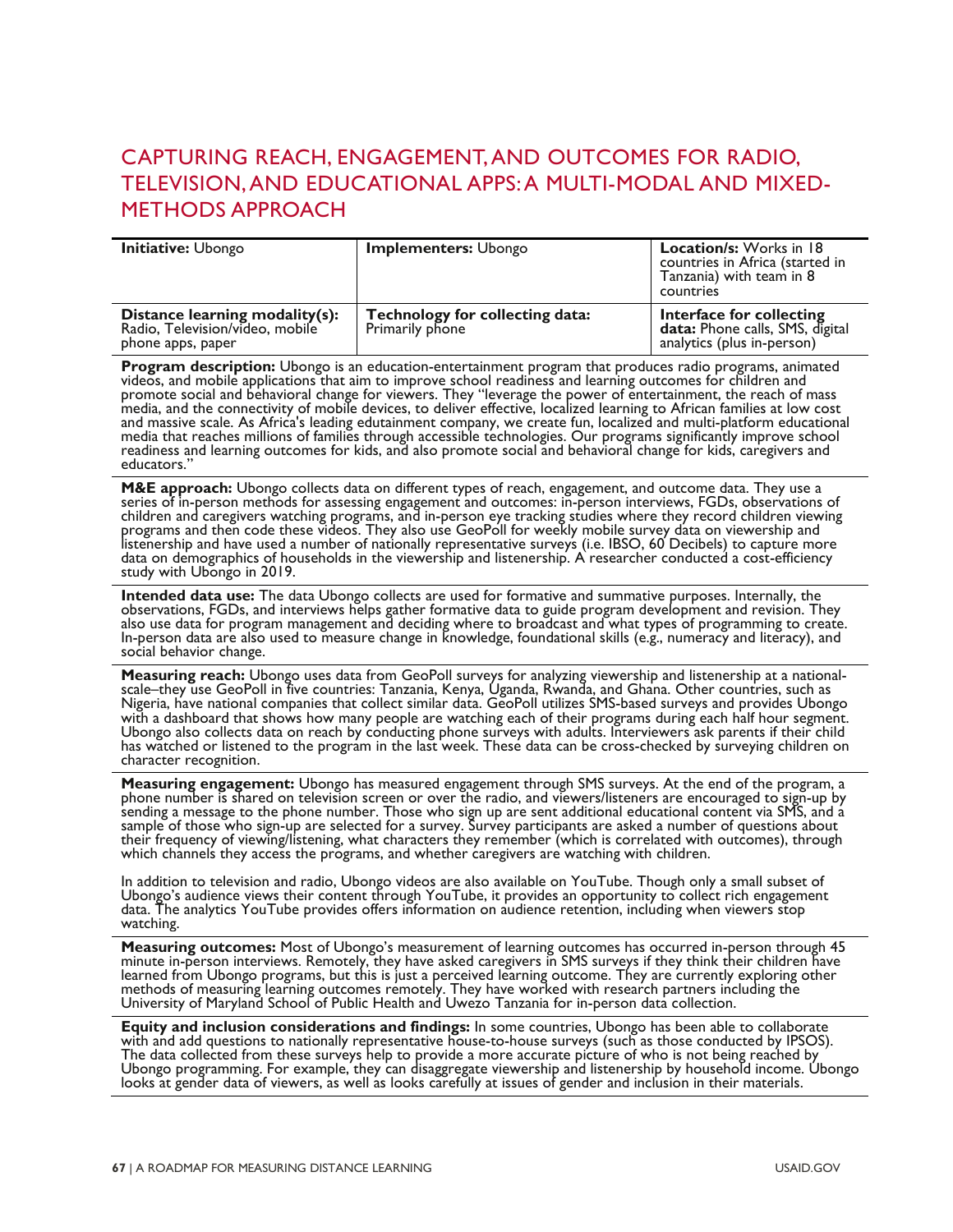#### CAPTURING REACH, ENGAGEMENT, AND OUTCOMES FOR RADIO, TELEVISION, AND EDUCATIONAL APPS: A MULTI-MODAL AND MIXED-METHODS APPROACH

**Challenges and other considerations:** Like with other organizations using mobile phone surveys to measure<br>reach, there here are challenges. For example, SMS polls are only polling adults; a child is watching or listening caregivers often underestimate reach. In one example, 13 percent of caregivers said their child watched or listened<br>to Ubongo programs, but 50 percent of children could name characters from the programs.

Ubongo has faced challenges with conducting longitudinal surveys on learning outcomes due to a high exposure rate<br>to Ubongo programming among respondents, preventing a reliable comparison group.

There is the potential to collect meaningful analytics on engagement and learning outcomes from mobile applications. However, Ubongo has not been able to capture such analytics due to a number of challenges. First, most of Ubongo's target audience has basic smartphones, which do not allow for big apps with a complex backend. Additionally, to increase accessibility, Ubongo's apps are designed to work completely offline. While the apps can send data back when they are synched to the Internet, while offline they only collect data on how many times the<br>app was opened and for how long. Finally, collecting specific data on learning outcomes from children via mob analytics requires that parents register through the app and consent to the data collection. Ubongo does require this for one of their apps and has found that it acts as a barrier to entry; this app has significantly fewer uses.

Lessons learned: Due to high exposure rates preventing reliable comparison groups, Ubongo is considering other<br>measures beyond exposure. Ubongo has tried multi-modal M&E using a mixed-methods, multiple technologies, and<br>di

#### **References:**

[Ubongo Website](https://www.ubongo.org/)

A Quasi-Experiment Examining the Impact of Educational Cartoons on Tanzanian Children<sup>[71](#page-84-0)</sup> The Impact of an Educational Media Intervention to Support Children's Early Learning in Rwanda $^{72}$  $^{72}$  $^{72}$ Examining the Impact of Akili and Me's New Content on Tanzanian Children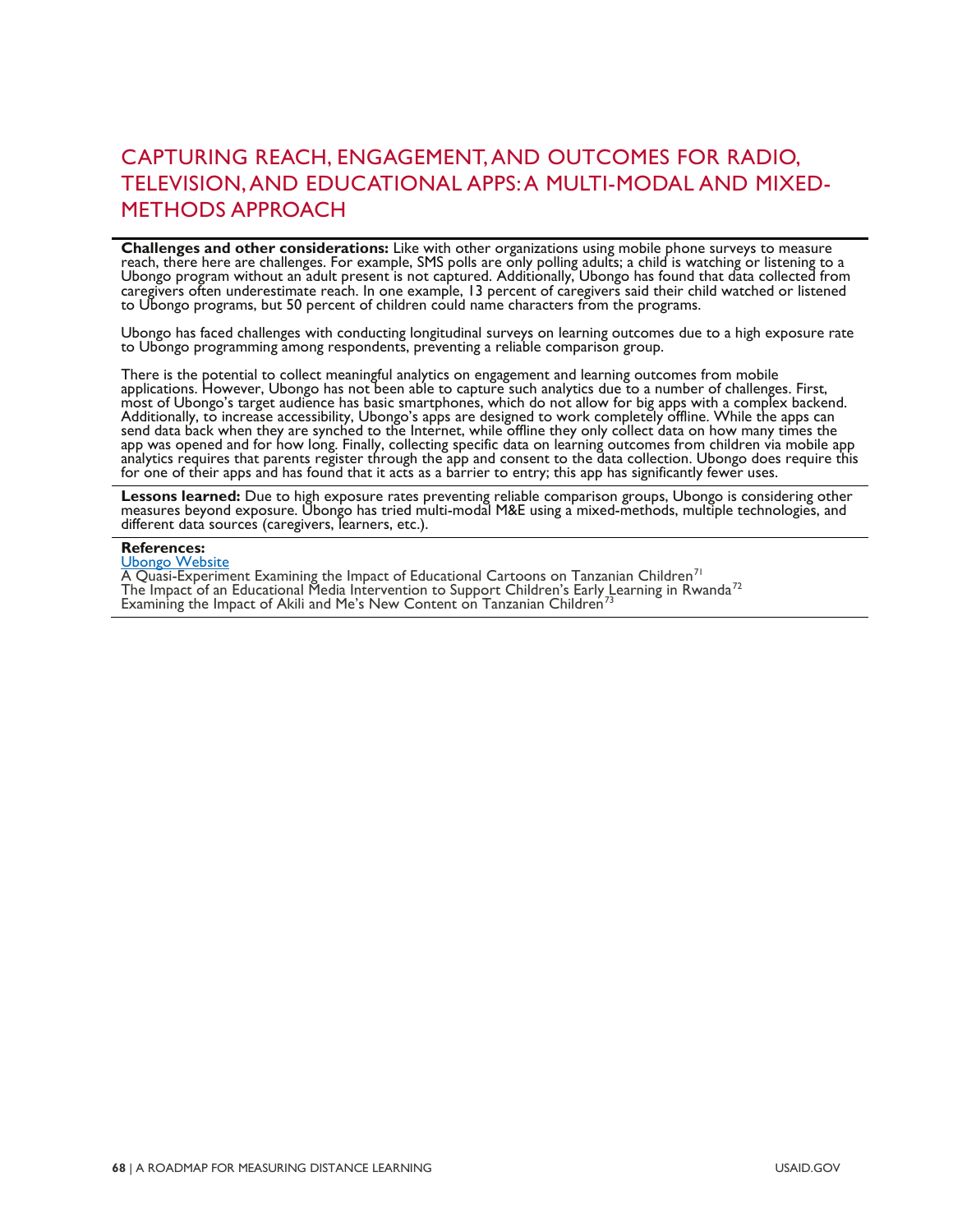## MONITORING AND SUPPORTING TEACHERS DURING DISTANCE LEARNING IN TANZANIA

| <b>Initiative:</b> Tusome Pamoja               | <b>Implementers: RTI</b>                                                                                     | <b>Location/s:</b> Tanzania       |
|------------------------------------------------|--------------------------------------------------------------------------------------------------------------|-----------------------------------|
| Distance learning modality(s):<br>Mobile phone | <b>Technology for collecting data: Mobile</b><br>phone (connected to Cell-Ed's Learner<br>Management System) | Interface for collecting<br>data: |

**Program description:** In Tanzania, RTI designed a proof of concept focused on improving SEL competencies for both teachers and students in order to create more positive school climates with reduced violence and improved l teachers on discrete classroom and teacher-based activities that they could do to support a positive school and classroom climates and SEL. However, when schools closed due to COVID-19, the team transitioned to an extended and virtual co-creation activity that more specifically addressed teacher concerns with the content (e.g., what will and will not work in their classrooms, teacher confidence in discussing and implementing certain with students).

At first, the team used WhatsApp to continue working with teachers virtually to address their concerns from co-<br>creation and to continue refining activities. Then the team partnered with Cell-Ed, a mobile learning platform teachers could flag specific issues and concerns. All teacher responses were stored directly in the LMS for further data analysis. Cell-Ed's LMS also tracked teacher participation, which allowed the team to see which teachers were progressing and to reach out to, on an individual basis, the teachers who had fallen behind with the content.

When schools re-opened on June 29th, teachers were in the middle of the virtual Cell-Ed-delivered content. Having already established this system of communicating with teachers, the Tanzania team was able to continue worki learned during lockdown and flag issues as they occurred in the classroom. The team was able to respond to these issues via the LMS and support on-the-ground.

The Tusome Pamoja team also held WhatsApp conference calls with teachers to share feedback on the teachers' responses to the lesson questions.

**M&E approach:** Transitioning to a remote, mobile program provided a unique opportunity for monitoring not<br>generally available for in-person training; the team was able to continually revise and enhance the content of this virtual co-creation based on teacher feedback. Additionally, the Cell-Ed LMS allows real-time monitoring of teacher<br>participation and produces reports on engagement and lesson question responses.

**Measuring reach:** Not necessary with small pilot.

**Measuring engagement:** Participation in Cell-Ed's WhatsApp content post training.

**Measuring outcomes:** Now that in-person school has resumed in Tanzania, the team at RTI is collecting self-<br>reported data on teacher attitudinal and behavioral change in the classroom via short questions sent to teachers<br>

Lessons learned: This experience reflects RTI's broader focus on teacher well-being, teacher support, and teacher<br>training within distance learning environments. They emphasize that, in addition to monitoring student outco virtual instruction, and frequency of interaction with students.

Technology such as Tangerine, RTI's mobile assessment and coaching application, can be used to facilitate teacher cost Android tablets. RTI has already used this application for teacher training in Malawi, where training content<br>originally delivered through IVR was uploaded into Tangerine for teachers to revisit as needed. Tangerine's family outreach. As teachers record their interaction with a student or family in Tangerine, the application can alert teachers to a family or child they haven't spoken to in a while. Tangerine:Teach can also assist teachers in collecting,<br>analyzing, and using results from continuous curriculum-based assessments, allowing teachers to remai

#### **References:**

[Looking Beyond School Closures: Considering Teacher Well-being and Support](https://shared.rti.org/content/looking-beyond-school-closures-considering-teacher-well-being-and-support) [Virtual Assessment and Making the Right Technology Choices](https://shared.rti.org/content/virtual-assessment-and-making-right-technology-choices-presentation) [Co-Creation of Teaching Activities During COVID-19](https://shared.rti.org/content/co-creation-teaching-activities-during-covid-19)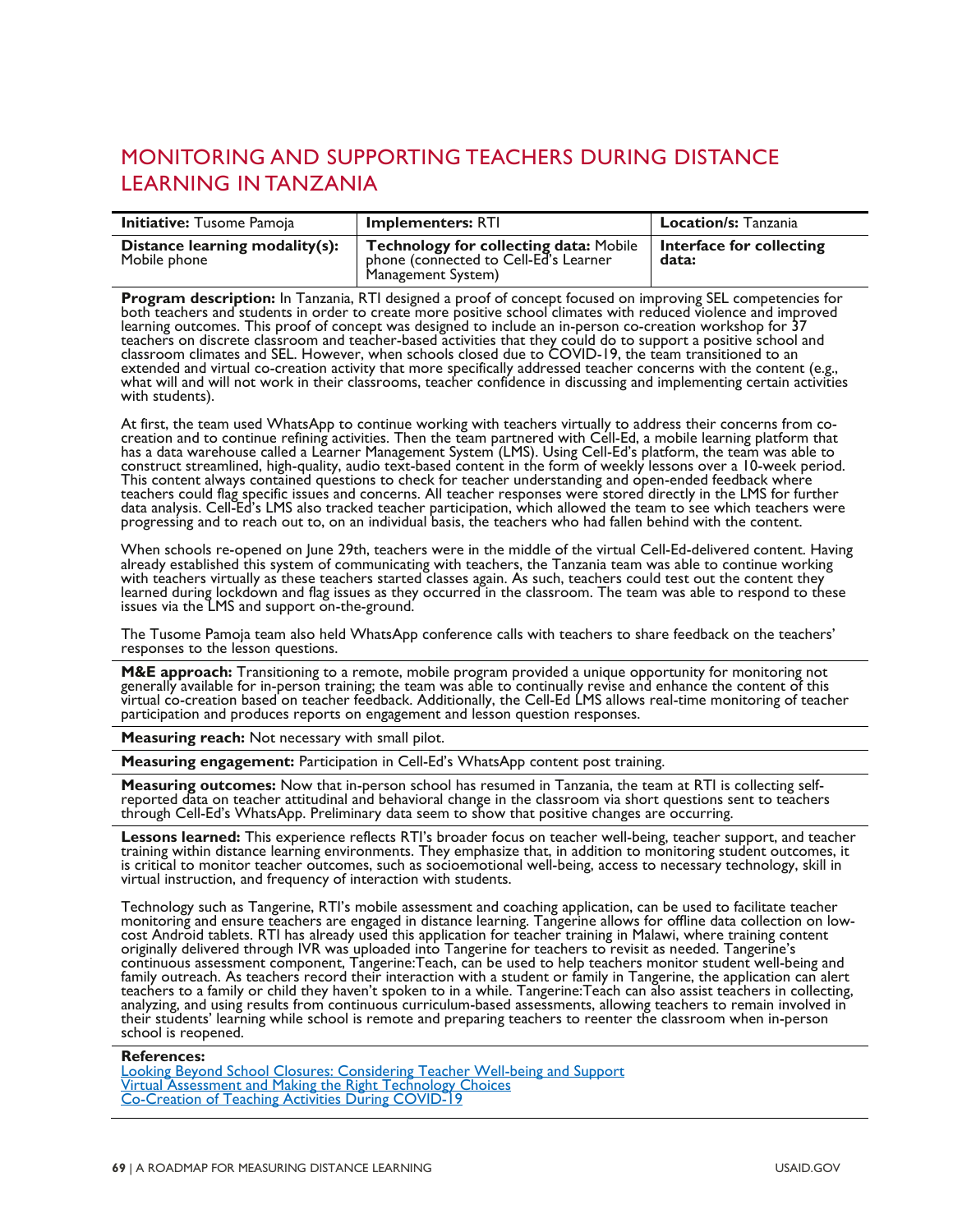## ANNEX E: KEY TERMS

Terms around distance learning are in constant negotiation. The definitions below pertain to this review but may be defined differently in other circumstances.

| Asynchronous distance teaching and learning | Occurs at different times AND in different places<br>(e.g., recording lectures and having learners respond<br>with questions and comments on a discussion board<br>on their own time). (Great Schools Partnership<br>2014a).                                                                                                                                                                                                                                                                                                                                   |
|---------------------------------------------|----------------------------------------------------------------------------------------------------------------------------------------------------------------------------------------------------------------------------------------------------------------------------------------------------------------------------------------------------------------------------------------------------------------------------------------------------------------------------------------------------------------------------------------------------------------|
| <b>Basic phone</b>                          | "A wireless handheld device that allows users to<br>make and receive calls[also] capable of sending and<br>receiving text messages. As these devices evolved,<br>they became smaller and more features were added,<br>such as multimedia messaging service (MMS), which<br>allowed users to send and receive images."74                                                                                                                                                                                                                                        |
| Computer-Assisted Telephone Interviewing    | "In the CATI research mode, interviewers make<br>calls themselves, and they are the ones noting down<br>the respondents' answers and reading the next<br>question from a script. CATI interviewers use<br>specialized software to dial phone numbers, record<br>the answers they are given, and read the next<br>question based on any skip logic that is included."75                                                                                                                                                                                         |
| Cookies tracking                            | "A computer 'cookie' isa term for a packet of data<br>that a computer receives and then sends back<br>without changing or altering it When you visit a<br>website, the website sends the cookie to your<br>computer. Your computer stores it in a file located<br>inside your web browser."76 Cookies allow for<br>automatic tracking and data collection.                                                                                                                                                                                                     |
| Distance learning (or distance education)   | Teaching and learning where educators and learners<br>are in separate physical spaces. Distance learning can<br>occur through one of four modalities: audio/radio,<br>video/television, mobile phone, and/or online<br>learning platforms. Printed texts (e.g., teachers'<br>guides and student materials) often accompany these<br>modalities and could be a fifth modality in cases<br>where technology is not (or cannot be) used for<br>teaching and learning (e.g., correspondence learning).<br>Distance learning can be synchronous or<br>asynchronous. |
| Feature phone                               | "A feature phone is a type of mobile phone that has<br>more features than a standard cellphone but is not<br>equivalent to a smartphoneTypically, a feature                                                                                                                                                                                                                                                                                                                                                                                                    |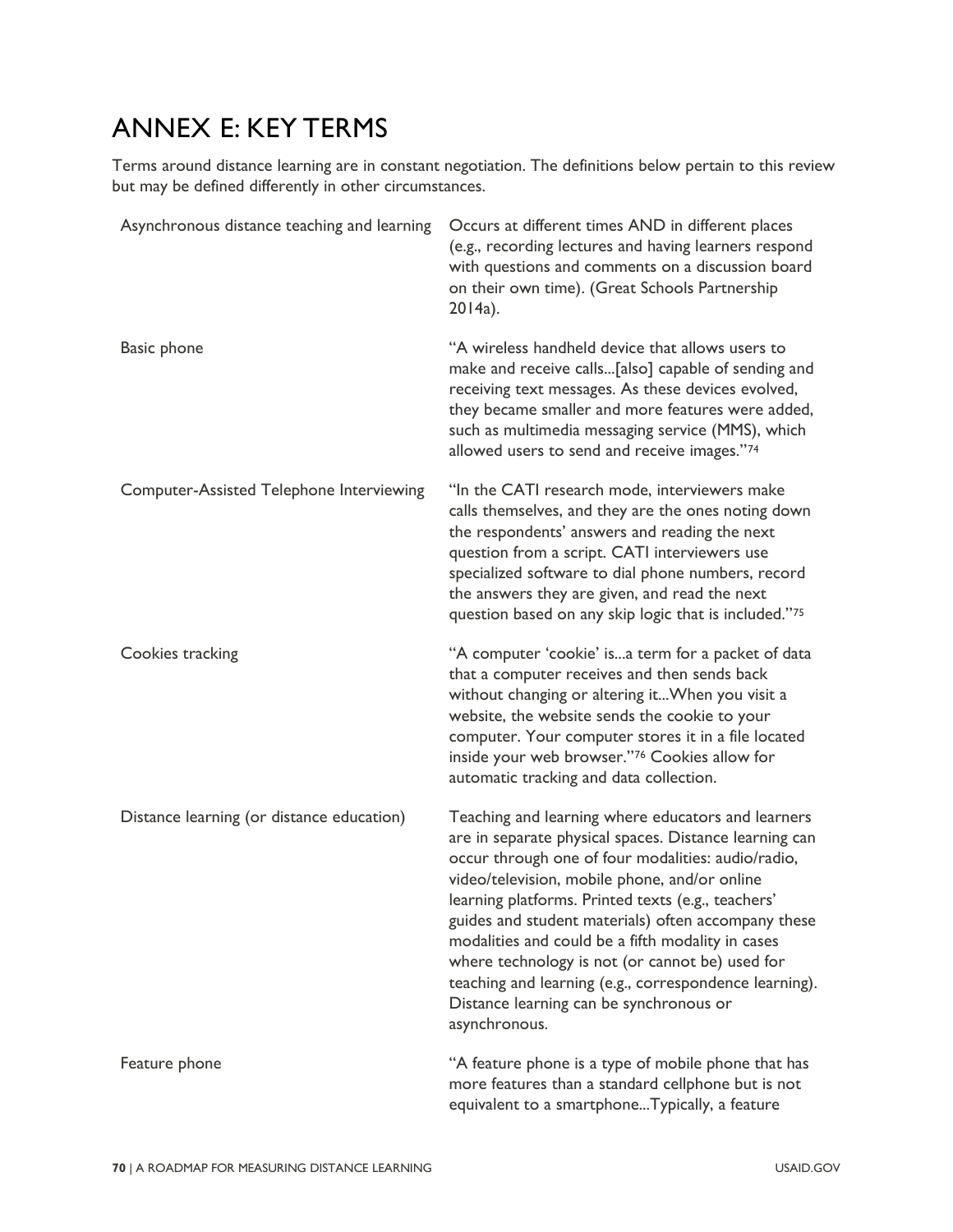|                                     | phone has the basic characteristics of a mobile<br>phone and has capabilities such as a portable media<br>player, digital camera, personal organizer and<br>Internet access. <sup>77"</sup>                                                                                                                                                                                                                                                                                                                                                                                                                                                                                                                                                   |
|-------------------------------------|-----------------------------------------------------------------------------------------------------------------------------------------------------------------------------------------------------------------------------------------------------------------------------------------------------------------------------------------------------------------------------------------------------------------------------------------------------------------------------------------------------------------------------------------------------------------------------------------------------------------------------------------------------------------------------------------------------------------------------------------------|
| Inclusive education                 | "Having one system of education for all students, at<br>all levels (early childhood, primary, secondary, and<br>post-secondary), with the provision of supports to<br>meet the individual needs of students. Inclusive<br>education focuses on the full and effective<br>participation, accessibility, attendance, and<br>achievement of all students, especially those who,<br>for different reasons, are excluded or at risk of being<br>marginalized."78                                                                                                                                                                                                                                                                                   |
| Interactive audio/radio instruction | Interactive audio instruction (IAI) is a distance<br>education approach that uses interactive pedagogies<br>to engage listeners in active and quality teaching and<br>learning through pre-recorded audio programs.<br>Audio lessons guide educators and learners<br>"through activities, games, and exercises that teach<br>carefully organized knowledge and skills."79<br>Programs draw on songs, stories, and culturally<br>based knowledge and content. Audio programs can<br>either be digitized and listened to on an audio device<br>(IAI) or broadcast through radio (IRI). IAI can be<br>used with learners and educators in a range formal<br>and nonformal settings to "improve educational<br>quality and teaching practices."80 |
| Interactive Voice Response (IVR)    | "Interactive Voice Response (IVR) is an automated<br>telephony system technology that interacts with the<br>callers, gathers the required information, and routes<br>the calls to the particular appropriate<br>recipientConversations are either pre-recorded or<br>generated audio which assist, direct, or route calls<br>automatically without a live operator. Within these<br>interactions, clients can communicate by using either<br>the touch-tone keypad selection or voice telephone<br>input. The responses take the form of voice, call-<br>back or any other related media." <sup>81</sup>                                                                                                                                      |
| (User) Interface                    | "User interface (UI) is a broad term for any system,<br>either physical or software based, that allows a user<br>to connect with a given technology."82                                                                                                                                                                                                                                                                                                                                                                                                                                                                                                                                                                                       |
| Learning management system          | "Learning management systems (LMS) are software<br>platforms for instructors to manage and organize<br>educational courses online and provide students a<br>single location for all course materialLMSs are                                                                                                                                                                                                                                                                                                                                                                                                                                                                                                                                   |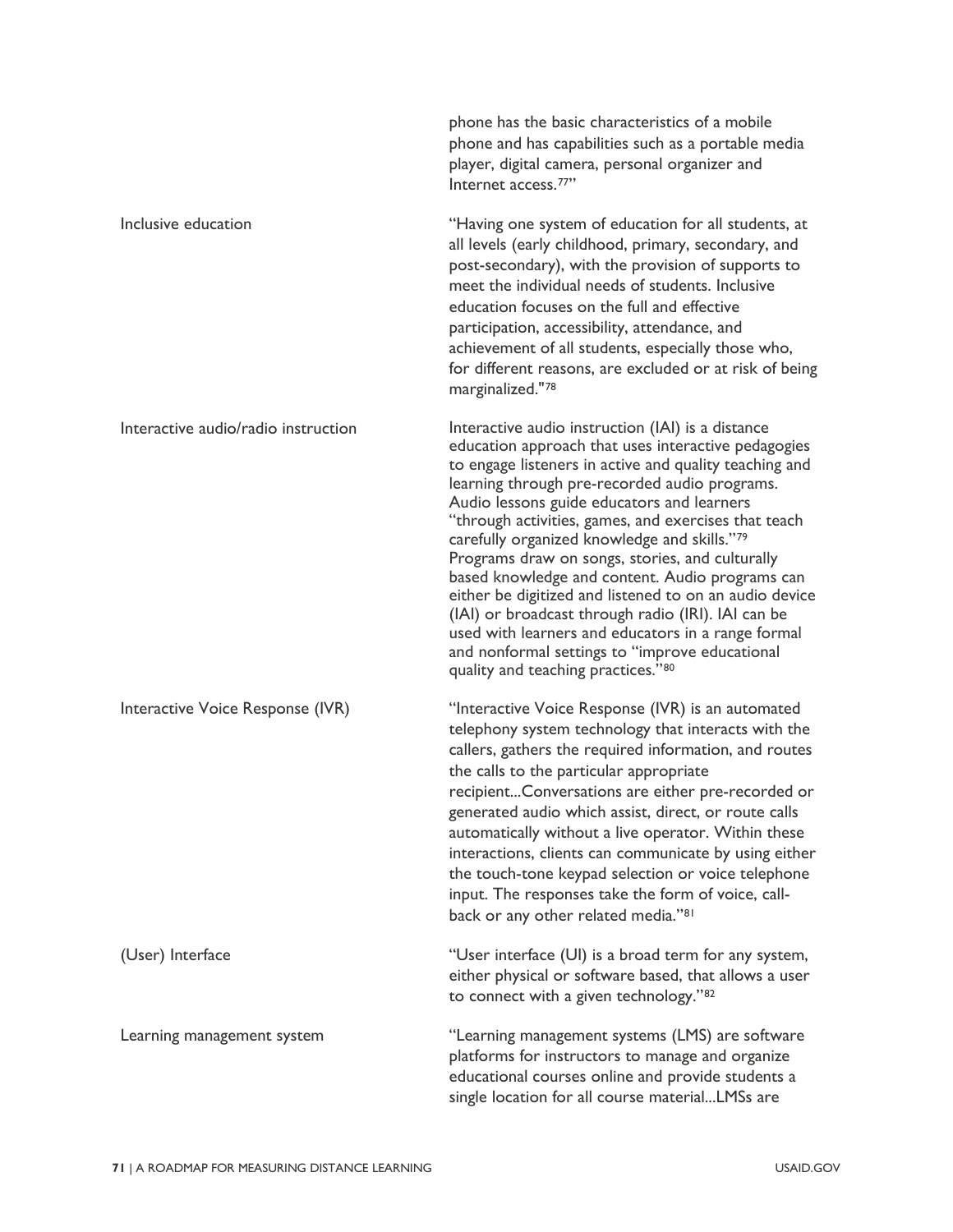|                                                                                                 | composed of a document management component<br>and communication capability, allowing teachers to<br>upload course files such as rubrics, assignments,<br>calendars, and gradebooks, as well as communicate<br>with students via chat rooms or forums. Many LMSs<br>may also offer online assessment functionality, such<br>as quizzes and tests, or offer features that integrate<br>multimedia components such as videos and photos.<br>Students can use LMSs to submit assignments, and<br>many platforms allow instructors to grade<br>assignments within the platform."83 |
|-------------------------------------------------------------------------------------------------|--------------------------------------------------------------------------------------------------------------------------------------------------------------------------------------------------------------------------------------------------------------------------------------------------------------------------------------------------------------------------------------------------------------------------------------------------------------------------------------------------------------------------------------------------------------------------------|
| Learning outcomes                                                                               | "Learning outcomes are statements that describe<br>the knowledge or skills students should acquire by<br>the end of a particular assignment, class, course, or<br>program, and help students understand why that<br>knowledge and those skills will be useful to them.<br>They focus on the context and potential applications<br>of knowledge and skills, help students connect<br>learning in various contexts, and help guide<br>assessment and evaluation."84                                                                                                              |
| Log file (customized for education app)                                                         | "A log file is a file that keeps a registry of events,<br>processes, messages, and communication between<br>various communicating software applications and the<br>operating system. Log files are present in executable<br>software, operating systems, and programs whereby<br>all the messages and process details are recorded.<br>Every executable file produces a log file where all<br>activities are noted."85                                                                                                                                                         |
| Messaging services:<br><b>SMS (Short Message Service)</b><br>MMS (Multimedia Messaging Service) | Text and multimedia messaging technologies. "SMS<br>stands for Short Message Serviceit is one of the<br>oldest texting technologies. It is also the most<br>widespread and frequently used. MMS stands for<br>Multimedia Messaging Service. It was built using the<br>same technology as SMS to allow SMS users to send<br>multimedia content. It's most popularly used to send<br>pictures, but can also be used to send audio, phone<br>contacts, and video files."86                                                                                                        |
| Massive Open Online Courses (MOOCS)                                                             | An online distance education mechanism (platform)<br>where teaching and learning is global (e.g., a general<br>class on monitoring and evaluation). Some MOOC<br>providers (e.g., Coursera, Udemy) offer a certificate<br>or credit for a cost. They can be taught<br>asynchronously, with active teacher monitoring, or<br>be completely automated.                                                                                                                                                                                                                           |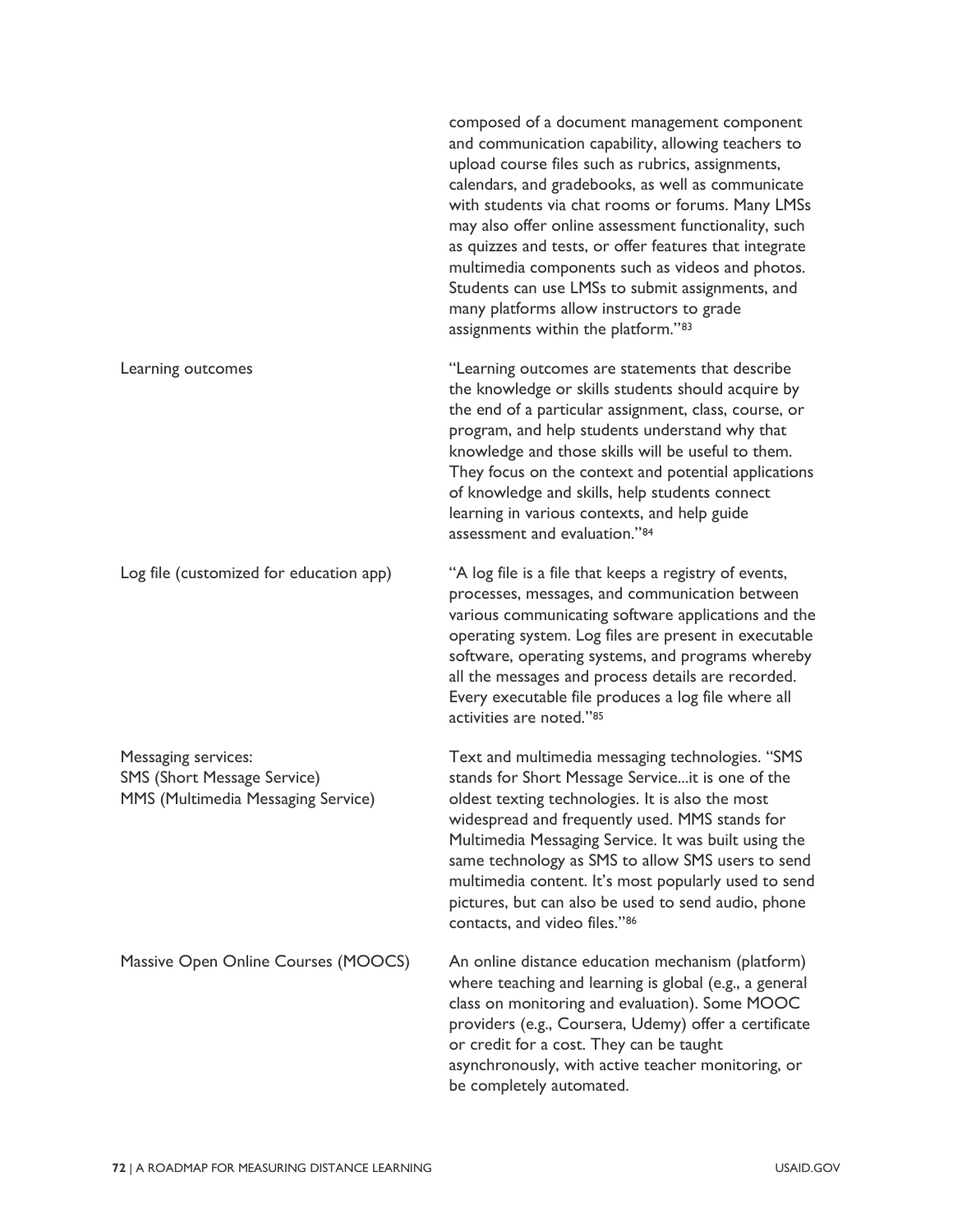| Nonformal education                        | "Non-formal education takes place both within and<br>outside educational institutions and caters to people<br>of all ages. It does not always lead to certification.<br>Non-formal education programmes are<br>characterized by their variety, flexibility, and ability<br>to respond quickly to new educational needs of<br>children or adults. They are often designed for<br>specific groups of learners such as those who are<br>too old for their grade level, those who do not<br>attend formal school, and adults. Curricula may be<br>based on formal education or on new approaches.<br>Examples include accelerated 'catch-up' learning,<br>after-school programmes and literacy- and<br>numeracy-focused programmes. Non-formal<br>education may lead to late entry into formal<br>education programmes, in which case it is<br>sometimes called 'second chance' education."87 |
|--------------------------------------------|-------------------------------------------------------------------------------------------------------------------------------------------------------------------------------------------------------------------------------------------------------------------------------------------------------------------------------------------------------------------------------------------------------------------------------------------------------------------------------------------------------------------------------------------------------------------------------------------------------------------------------------------------------------------------------------------------------------------------------------------------------------------------------------------------------------------------------------------------------------------------------------------|
| Online education                           | A distance learning modality that refers to teaching<br>and learning that occurs via the Internet. Online<br>education (or online learning) can be used to<br>supplement in-person education (e.g., learners<br>follow along on tablets during a guided reading<br>exercise) or be the primary mode of delivery in<br>distance learning settings (also called online distance<br>education). Online learning can be asynchronous<br>(where learners control time and pace) or<br>synchronous (where teaching and learning happens<br>simultaneously in real time either in an online space<br>or through a concurrent broadcast).                                                                                                                                                                                                                                                         |
| Smart phone                                | "A smartphone is a mobile phone with highly<br>advanced features. A typical smartphone has a high-<br>resolution touch screen display, WiFi connectivity,<br>Web browsing capabilities, and the ability to accept<br>sophisticated applications."88                                                                                                                                                                                                                                                                                                                                                                                                                                                                                                                                                                                                                                       |
| Survey software                            | "An application used to collect feedback from a<br>targeted sample through a computer-assisted<br>method, which comes in different ways. At its core<br>survey software solutions help you design, send, and<br>analyze surveys, usually via the Internet and using<br>drag-and-drop tools and automated functionality."89<br>For example, Tangerine, KoBo Toolbox, Survey to<br>Go, Survey Monkey, and Qualtrics.                                                                                                                                                                                                                                                                                                                                                                                                                                                                        |
| Synchronous distance teaching and learning | Occurs simultaneously, but not in the same physical<br>space. It often refers to online learning that happens<br>in real time via digital, video, audio, or online forums                                                                                                                                                                                                                                                                                                                                                                                                                                                                                                                                                                                                                                                                                                                 |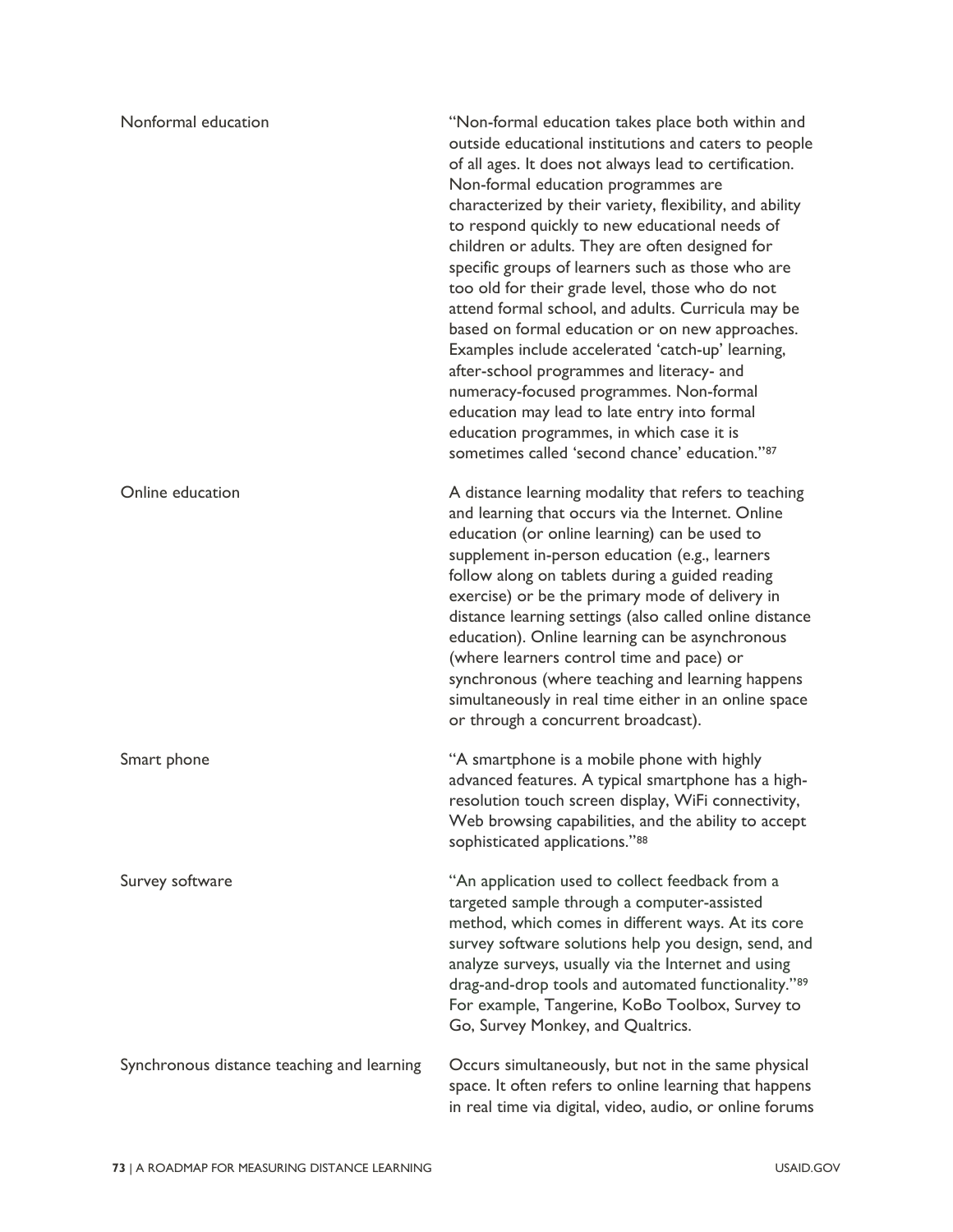Partnership 2014b) Universal Design for Learning (UDL) "Universal design for learning (UDL) is a set of principles for designing curriculum that provides all individuals with equal opportunities to learn. UDL is designed to serve all learners, regardless of ability, disability, age, gender, or cultural and linguistic background. UDL provides a blueprint for designing goals, methods, materials, and assessments to reach all students including those with diverse needs. UDL is an approach to instruction that prioritizes meeting the needs of learners with disabilities."[90](#page-84-19)

(e.g., class discussion on Zoom). (Great Schools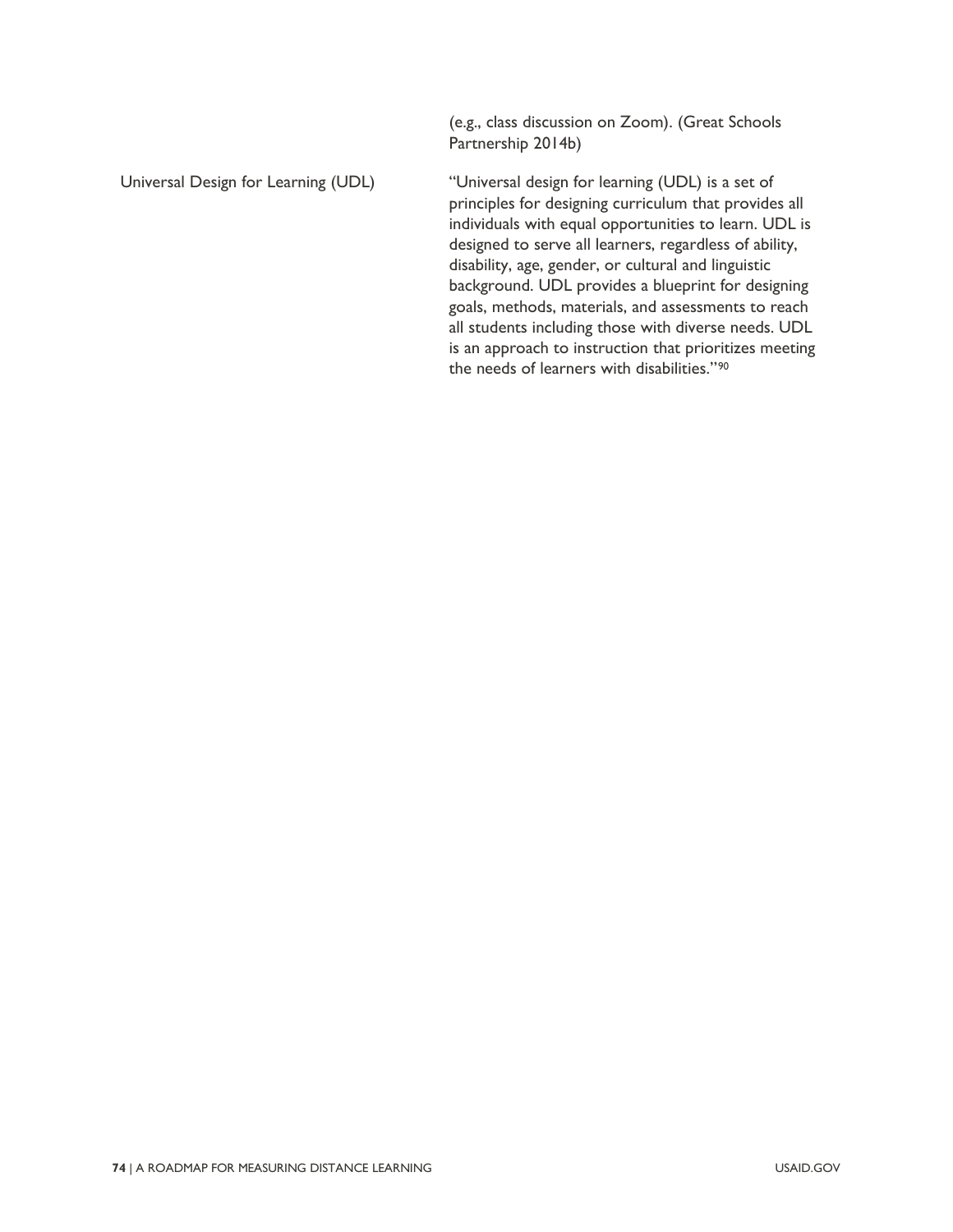# ENDNOTES

 $^2$  The scope of this review was pre-primary and primary school level (or equivalency) learners. While the guidance can be applied to secondary and tertiary level learners, there is notably more research on mobile phone and online learning modalities at the secondary and tertiary levels than is covered in this review.

<sup>3</sup> USAID's Education Policy (2018) defines Inclusive Education as having one system of education for all learners, at all levels (early childhood, primary, secondary, and tertiary), with the provision of supports to meet the individual needs of learners. Inclusive education focuses on the full and effective access, attendance, participation, and achievement of all learners, especially those who, for different reasons, are excluded or at risk of being marginalized.

<sup>4</sup> Outcomes include learning outcomes, such as acquisition of knowledge and skills, as well as changes in attitudes, behaviors, and practices.

<sup>5</sup> Hempel, Kevin and Nathan Fiala*. Measuring Success of Youth Livelihoods Interventions: A Practical Guide Monitoring and*  Evaluation. The World Bank, 2012. http://documents.worldbank.org/curated/en/204611468320058537/Measuring-<br>success-of-youth-livelihood-interventions-a-practical-guide-to-monitoring-and-evaluation

<sup>6</sup> See [Education Reporting Toolkit](https://www.edu-links.org/indicators) and Guidance For USAID Education Sector Implementing Partners: Monitoring, [Evaluation, And Learning During The COVID-19 Pandemic](https://www.edu-links.org/resources/guidance-usaid-education-sector-implementing-partners-monitoring-evaluation-and-learning) for more information

 $<sup>7</sup>$  Though not discussed in this report, cost metrics are also important to measure alongside program planning and</sup> development and are thus included in Table 1.

<sup>8</sup> According to the USAID, the term "social and emotional skills" is used in the context of formal and non-formal education programming and the term "soft skills" is used in the context of workforce development programs and higher education.

<sup>9</sup> Users encompass all learners, educators, and others who use the programming and materials. Intended users are those designated as beneficiaries and target audiences of the programming, while unintended users are those who access and use the programming but were not identified as direct beneficiaries in the design.

 $10$  Simpson, Robert. "Can Interactive Radio Instruction turn post-conflict educational challenges into opportunities? A case study of the 'Speak Up!" English language programme, South Sudan." Liverpool

School of Tropical Medicine, 2013.

<sup>11</sup> Education Development Center (EDC). Final report of the Somali Interactive Radio Instruction Program. Prepared for the United States Agency for International Development. Education Development Center. n.d.

https://pdf.usaid.gov/pdf\_docs/pdact951.pdf<br><sup>12</sup> Education Development Center (EDC). *Final report of the Somali Interactive Radio Instruction Program.* 

<sup>13</sup> Anzalone, Stephen, and Andrea Bosch. "Improving education quality through Interactive Radio Instruction." Africa Region Human Development Working Paper Series No. 52. Washington, DC: The World Bank, 2006.

<sup>14</sup> Education Development Center (EDC). *Final report of the Somali Interactive Radio Instruction Program.* 

<sup>15</sup> Education Development Center (EDC). Radio Instruction to Strengthen Education (RISE) Tanzania. Final Report. *Prepared* for the United States Agency for International Development. Dar es Salaam, Tanzania: Education Development Center. 2010.

<sup>16</sup> Leigh, Stuart, and Andrew Epstein. *South Sudan Interactive Radio Instruction performance evaluation report.* Prepared for the United States Agency for International Development. Washington, DC: Management Systems International, 2012. [https://www.eccnetwork.net/resources/south-sudan-interactive-radio-instruction-performance-evaluation](https://www.eccnetwork.net/resources/south-sudan-interactive-radio-instruction-performance-evaluation-report)report<br><sup>17</sup> Socio-Economic Data Centre Limited. *Extent of listenership to Southern Sudan interactive radio instruction programs.* 

Prepared for the United States Agency for International Development. Education Development Center, 2011. [https://pdf.usaid.gov/pdf\\_docs/PNAEC248.pdf](https://pdf.usaid.gov/pdf_docs/PNAEC248.pdf) 18 See *Best Practices in Generating Data on Learners with Disabilities.*

<sup>&</sup>lt;sup>1</sup> Programming in this review refers to the audio, video, phone, or online content, plus any accompanying materials per the design.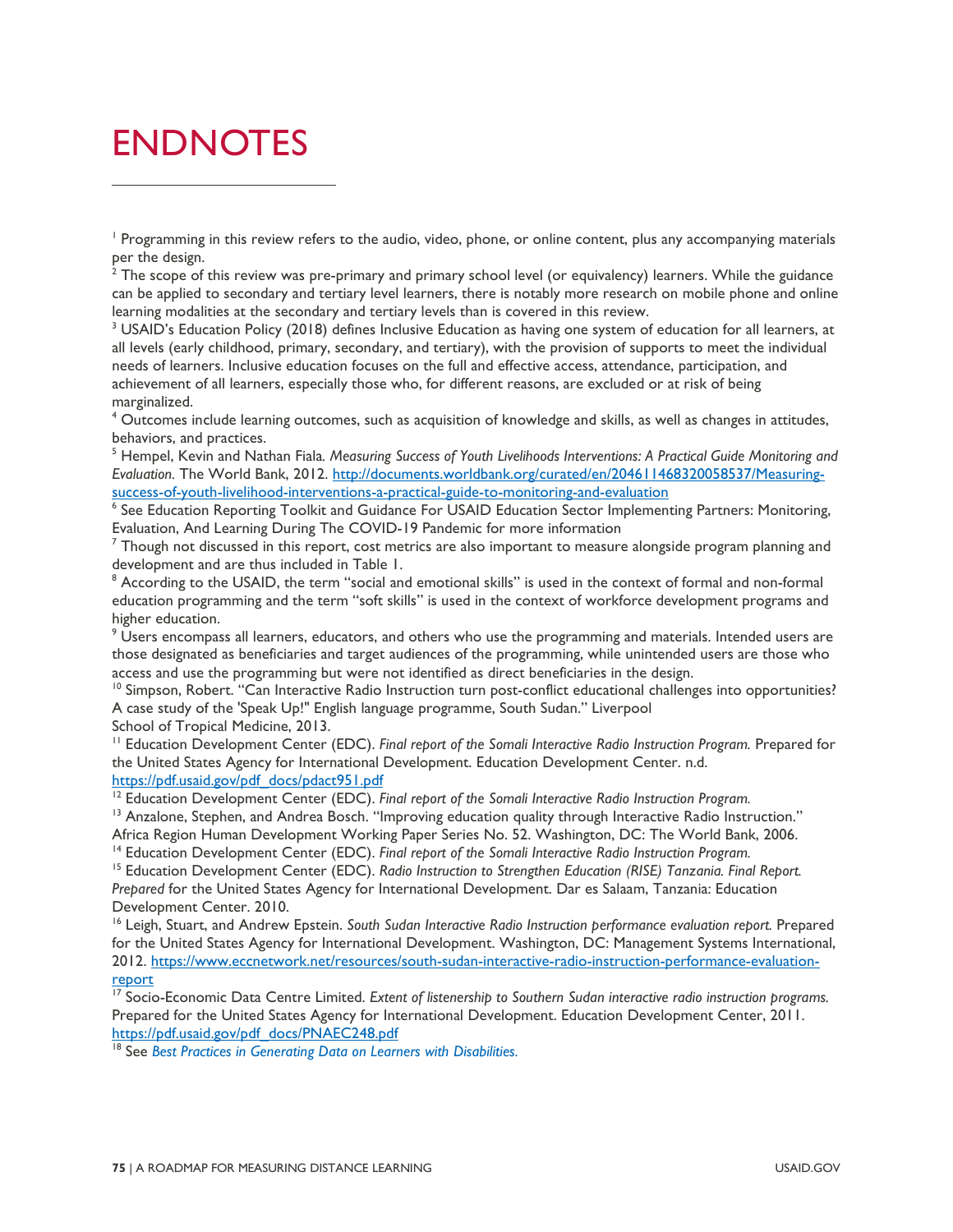<sup>19</sup> As described in USAID's *Distance Learning Toolkit*, a national or regional needs assessment of radio, television, mobile phone, and Internet coverage should be conducted before determining which distance learning modalities to implement.

<sup>20</sup> See USAID's [Delivering Distance Learning in Emergencies: A Review of Evidence and Best Practice](https://www.edu-links.org/resources/delivering-distance-learning-emergencies) for more details.

<sup>21</sup> Dahya, Negin. *Education in conflict and crisis: how can technology make a difference? A landscape review.* Bonn, Germany: Deutsche Gesellschaft für Internationale Zusammenarbeit (GIZ), 2016.

<https://www.eccnetwork.net/resources/education-conflict-and-crisis>22 Anzalone, Stephen, and Andrea Bosch. "<br><sup>22</sup> Anzalone, Stephen, and Andrea Bosch. "Improving education quality through Interactive Radio Instruction." Africa Region Human Development Working Paper Series No. 52. Washington, DC: The World Bank, 2006. <sup>23</sup> Burns, Mary. *Distance education for teacher training: modes, models and methods.* Education Development Center,

2011.

[http://idd.edc.org/sites/idd.edc.org/files/Distance%20Education%20for%20Teacher%20Training%20by%20Mary%20B](http://idd.edc.org/sites/idd.edc.org/files/Distance%20Education%20for%20Teacher%20Training%20by%20Mary%20Burns%20EDC.pdf) urns%20EDC.pdf<br><sup>24</sup> Christina, Rachel and Nathalie Louge. *Expanding access to early childhood development using interactive audio* 

*instruction.* World Bank Group and Education Development Center, 2015.

http://idd.edc.org/sites/idd.edc.org/files/Expanding%20Access%20to%20ECD%20Using%20IAI%20-%20Summary.pdf<br><sup>25</sup> See UNESCO's Handbook on Facilitating Flexible Learning During Educational Disruption: The Chinese Experience in *Maintaining Undisrupted Learning in COVID-19 Outbreak* for additional examples of age-appropriate programming.

<sup>26</sup> Anzalone, Stephen, and Andrea Bosch. "Improving education quality through Interactive Radio Instruction." Africa Region Human Development Working Paper Series No. 52. Washington, DC: The World Bank, 2006.

<sup>27</sup> Borzekowski, Dina L. G. "A quasi-experiment examining the impact of educational cartoons on Tanzanian children." Journal of Applied Developmental Psychology, 54 (2018): 53-59.

<sup>28</sup> Borzekowski, Dina L. G., L. E. Kauffman, E. A. Dura, M. Chale, and C. B. Bauer. *Examining the impact of Akili and Me's new content on Tanzanian children.* Prepared for UBONGO and the Human Development Innovation Fund. College Park, MD: University of Maryland, 2020.

<sup>29</sup> Inclusive Development Partners (IDP). *Formative Evaluation of the Soma Nami Radio Program on Inclusive Education.* Internal Program Document for Tusome Pamoja, 2020.

<sup>30</sup> Interestingly, Young 1ove found that caregivers struggled to accurately identify learners' numeracy skills and level.

<sup>31</sup> While this review is focused on evidence for preschool and primary school-age learners and interventions, language is intentionally inclusive of nonformal out-of-school youth and adult learners.

<sup>32</sup> DeJaeghere, Joan, Emily Morris, and Richard Bamattre. "Moving beyond employment and earnings: reframing how youth livelihoods and wellbeing are evaluated in East Africa." Journal of Youth Studies 23, no. 5 (2019): 667-685. https://doi.org/10.1080/13676261.2019.1636013<br><sup>33</sup> Xie, Xinyan, Qi Xue, and Yu Zhou. "Mental health status among children in home confinement during the

coronavirus disease 2019 outbreak in Hubei Province, China." JAMA Pediatri. 174, no. 9 (2020): 898-900.

<sup>34</sup> Bruce, Giles. "Youth suicides were rising before COVID-19. How should we support kids now?" Center for Health Journalism, May 14, 2020. [https://www.centerforhealthjournalism.org/2020/05/13/youth-suicides-were-](https://www.centerforhealthjournalism.org/2020/05/13/youth-suicides-were-rising-covid-19-how-should-we-support-kids-now)

rising-covid-19-how-should-we-support-kids-now<br><sup>35</sup> Mitra, Esha. "India didn't prioritize mental health before COVID-19. Now it's paying the price." CNN,

September 7, 2020.<https://www.cnn.com/2020/09/06/india/india-mental-health-dst-intl-hnk/index.html>36 Adigwe, Joseph. C. "Ethnicity, test anxiety and science achievement in Nigerian students." International Journal of Science Education, 19, no. 7 (1997): 773-780.

<sup>37</sup> Heissel, Jennifer A., Emma K. Adam, Jennifer L. Doleac, David N. Figlio, and Jonathan Meer. "Testing, stress, and performance: How students respond physiologically to high-stakes testing." Education Finance and Policy, (2018) 1- 50.

38 Morris, Emily. "Performing Graduates, Dropouts, and Pushouts: The Gendered Scripts and Aspirations of Secondary School Students in Zanzibar." PhD diss., University of Minnesota, Twin Cities, 2018.

<sup>39</sup> Sedere, Upali M. *Towards a Stress Free Education: International Perspective.* Online Submission. 2010.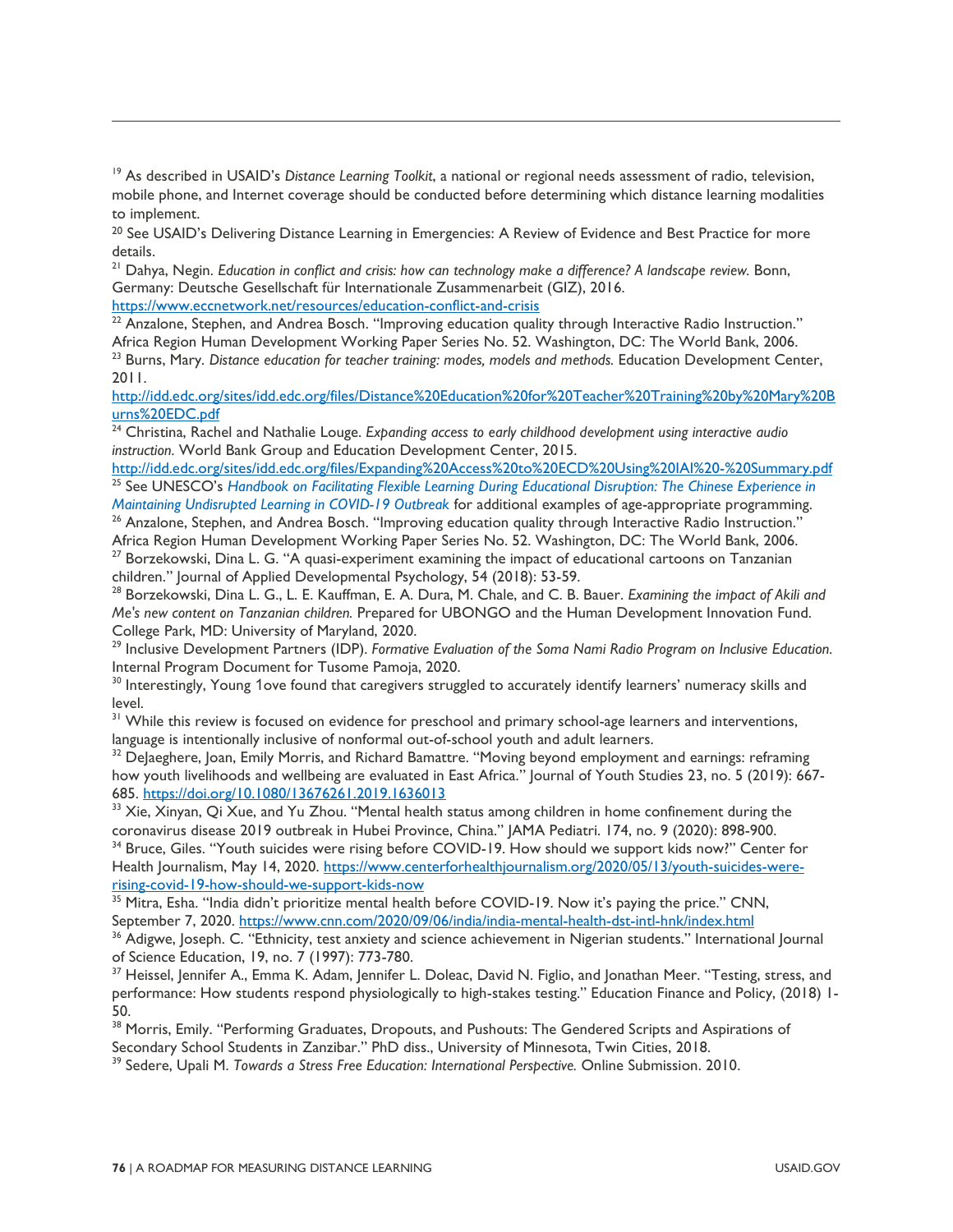<sup>40</sup> Watson, Joe. "The relationship between educational television and mathematics capabilities in Tanzania." PhD diss., University of Cambridge, 2019.

[https://www.repository.cam.ac.uk/bitstream/handle/1810/307624/Watson\\_Thesis\\_PhD.pdf?sequence=4&isAllowed](https://www.repository.cam.ac.uk/bitstream/handle/1810/307624/Watson_Thesis_PhD.pdf?sequence=4&isAllowed=y)

 $\frac{y}{41}$  Essay grading software exists but is costly and can have serious technical and ethical flaws (Smith 2018).

 $42$  Note that this was an in-person study of youth well-being, but the main delivery of content was through distance learning interventions.

<sup>43</sup> Danjuma, Malti. "Girls Documenting Covid-19 Experiences." YouthhubAfrica, July 23, 2020.

<sup>44</sup> Vota, Wayan. "Stop Giving Away Smartphones!" ICTworks (blog), September 15, 2016.

https://www.ictworks.org/stop-giving-away-smartphones/#.X2uJWmhKiUI<br><sup>45</sup> Alvi, Muzna, Shweta Gupta, Ruth Meinzen-Dick, and Claudia Ringler. "Phone surveys to understand gendered impacts of COVID-19: a cautionary note" (blog). CGIAR Research Program on Policies, Institutions, and Markets. IFPRI, July 14, 2020. [https://pim.cgiar.org/2020/07/14/phone-surveys-to-understand-gendered-impacts-of-covid-19](https://pim.cgiar.org/2020/07/14/phone-surveys-to-understand-gendered-impacts-of-covid-19-a-cautionary-note/) [a-cautionary-note/](https://pim.cgiar.org/2020/07/14/phone-surveys-to-understand-gendered-impacts-of-covid-19-a-cautionary-note/) 46 World Bank. *World Development Report 2016: Digital Dividends. Overview booklet.* Washington, DC: World Bank.

License: Creative Commons Attribution CC BY 3.0 IGO, 2016.

http://documents1.worldbank.org/curated/en/961621467994698644/pdf/102724-WDR-WDR2016Overview-<br>ENGLISH-WebResBox-394840B-OUO-9.pdf

 $\frac{47}{17}$  If collecting data during times of emergency, such as COVID-19, it is important to follow USAID and countrylevel guidance for how to do this safely (see [Guidance for USAID Education Sector Implementing Partners:](https://www.edu-links.org/sites/default/files/media/file/Guidance_MELDuringCOVID19_Jun20_final.pdf)  [Monitoring, Evaluation, and Learning \(MEL\) During the COVID-19 Pandemic\)](https://www.edu-links.org/sites/default/files/media/file/Guidance_MELDuringCOVID19_Jun20_final.pdf).

 $48$  YouthHubAfrica referenced in Step 2 used photograph diaries collected by adolescent girls in Nigeria during Covid-19, and Gender and Adolescence Global Evidence (GAGE) documented photo and audio diaries in their GAGE Virtual Research Toolkit: Qualitative Research with Young People on their Covid-19 Experiences (2020). The GAGE Toolkit offers guidance and best practices for collecting a range of qualitative data remotely with youth*.*

<sup>49</sup> Ruiz, Richard. "Orientations in language planning." NABE Journal 8, no. 2 (1984): 15-34.

<sup>50</sup> People in Need. People in Need Czech Republic. n.d. https://www.clovekvtisni.cz/en/what-we-do/humanitarian-aid-<br>and-development/nepal/social-inclusion-and-protection

<sup>51</sup> Rhalmi, Mohammed. "Definition of testing, assessment, and evaluation." My English Papers (blog) November 26, 2019. https://www.myenglishpages.com/blog/definition-of-testing-assessment-and-<br>evaluation/#:~:text=Simply%20put%2C%20a%20test%20refers.such%20as%20validity%20and%20reliability

 $\frac{52}{2}$  Alliance for Catholic Education's Read Haiti used phone calls, paper-based data entry, and photo messages to collect and return information on a 12-week interactive radio program. Data collectors received paper survey materials from a supervisor wearing PPE, called learners and caregivers to conduct the survey, and took pictures of the completed surveys to text to the central office.

<sup>53</sup> Elliott, Roxana. "Interactive Voice Response vs. Computer Assisted Telephone Interviewing for survey research" (blog). Geopoll, October 3, 2019. [https://www.geopoll.com/blog/interactive-voice-response-vs-computer-assisted](https://www.geopoll.com/blog/interactive-voice-response-vs-computer-assisted-telephone-interviewing-research/)telephone-interviewing-research/<br><sup>54</sup> As FRI described, not all countries have this E1 or T1 infrastructure. If IVR systems do not have sufficient call-in

capacity, they are only accessible to people who own their mobile phone and can wait long periods on the line (as described earlier).

<sup>55</sup> The Worldreader BookSmartApp and Rumie tablets capture reach and engagement data using analytics. The apps are typically pre-loaded on a smartphone or tablet or accessed on a computer. They log users' locations (and age and gender for registered Worldreader users) in addition to the content they engage with and the frequency of engagement. Rumie tablets have been used in 30 countries to provide educational videos, activities, games, and books (Moon et al. 2017, Rumie n.d).

<sup>56</sup> Gaëlle Simon, personal communication, September 22, 2020<br><sup>57</sup> See Trochim for more details on sampling https://conjointly.com/kb/sampling-statistical-terms/

<sup>58</sup> Population Association of America. "Data collection during the pandemic: challenges and opportunities." Webinar, August 18, 2020.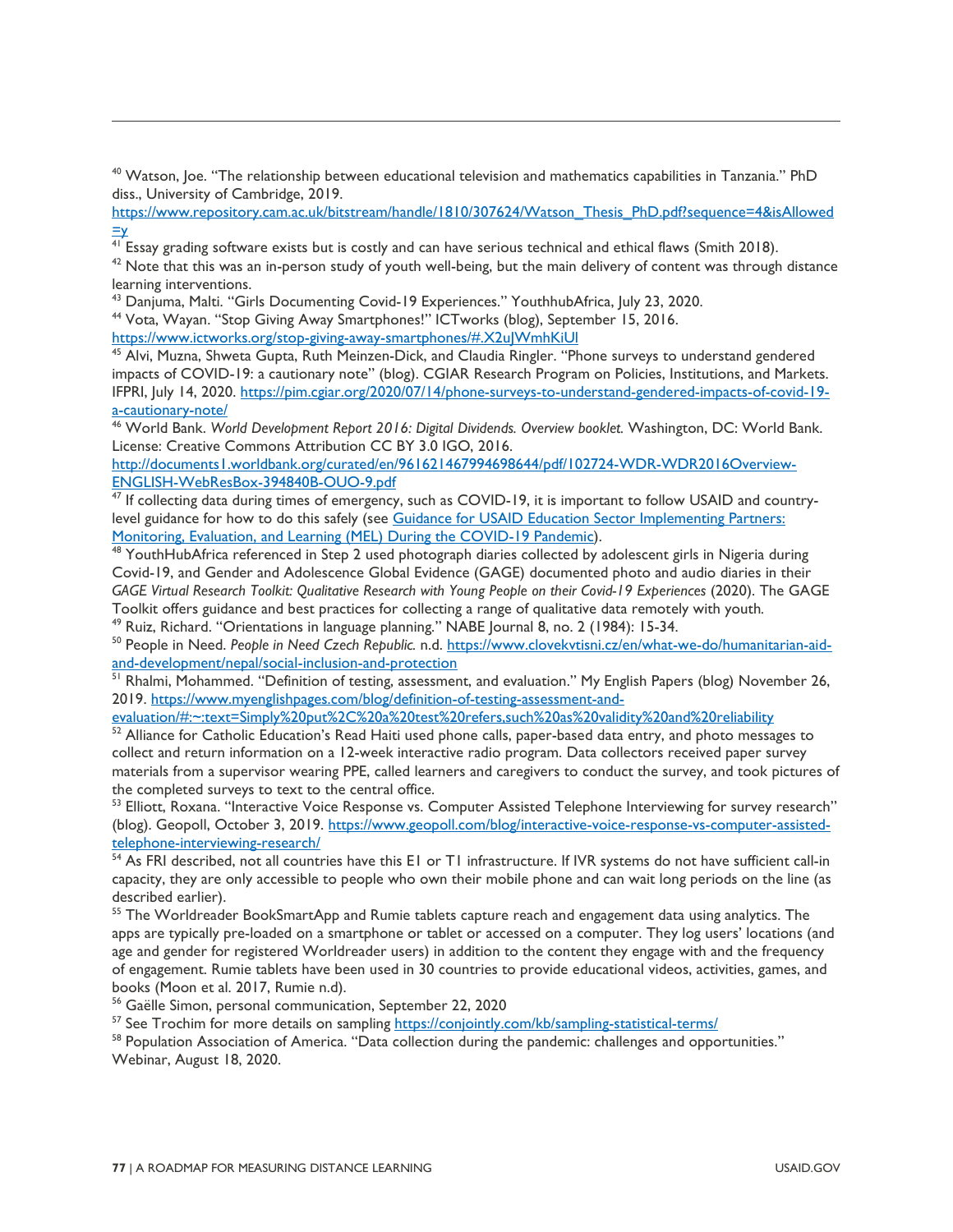$59$  GlobalEdTechHub. "Over the last 2 months, we've been working with @BRACworld & @SAK\_Sweden to test a free telephone helpline connecting students and teachers in rural #Afghanistan <sup></sup> Here are 6 things we've learnt from our #MVP - testing the concept with 50 teachers + their existing students." Twitter, July 23, 2020.<br>https://twitter.com/GlobalEdTechHub/status/1286282087348174849

<sup>60</sup> Walls, Elena, Caitlin Tulloch, and Christine Harris-Van Keuren. Cost analysis guidance for USAID-funded education activities. Washington, DC: USAID, 2020. https://www.edu-<br>links.org/sites/default/files/media/file/USAID%20Cost%20Analysis%20Guidance Final%20Feb20 0.pdf

<sup>61</sup> Trochim, W. M. K. "Introduction to evaluation." Conjointly. n.d. https://conjointly.com/kb/introduction-to-evaluation/

<sup>62</sup> GeoPoll. GeoPoll Audience Measurement (GAM) Methodology and Interface Overview. GeoPoll, 2019.

[https://cdn2.hubspot.net/hubfs/325431/GAM\\_Methodology\\_and\\_Interface\\_Overview\\_August2019.pdf?utm\\_mediu](https://cdn2.hubspot.net/hubfs/325431/GAM_Methodology_and_Interface_Overview_August2019.pdf?utm_medium=email&_hsmi=76620038&_hsenc=p2ANqtz--qyA4znGUt0_weF3wWTScU4DdqSKWSesm0RE5F4omQmIDrhwobaF728-RkgUdS_FVr0HX6FN3GCkc_wHP4YetMhCPyFw&utm_content=76620038&utm_source=hs_automation%20n) [m=email&\\_hsmi=76620038&\\_hsenc=p2ANqtz--](https://cdn2.hubspot.net/hubfs/325431/GAM_Methodology_and_Interface_Overview_August2019.pdf?utm_medium=email&_hsmi=76620038&_hsenc=p2ANqtz--qyA4znGUt0_weF3wWTScU4DdqSKWSesm0RE5F4omQmIDrhwobaF728-RkgUdS_FVr0HX6FN3GCkc_wHP4YetMhCPyFw&utm_content=76620038&utm_source=hs_automation%20n)

[qyA4znGUt0\\_weF3wWTScU4DdqSKWSesm0RE5F4omQmIDrhwobaF728-](https://cdn2.hubspot.net/hubfs/325431/GAM_Methodology_and_Interface_Overview_August2019.pdf?utm_medium=email&_hsmi=76620038&_hsenc=p2ANqtz--qyA4znGUt0_weF3wWTScU4DdqSKWSesm0RE5F4omQmIDrhwobaF728-RkgUdS_FVr0HX6FN3GCkc_wHP4YetMhCPyFw&utm_content=76620038&utm_source=hs_automation%20n)<br>RkgUdS\_FVr0HX6FN3GCkc\_wHP4YetMhCPyFw&utm\_content=76620038&utm\_source=hs\_automation\_n 63 Education Development Center (EDC). "Interactive Audio Instruction (IAI)." EDC, 2019.

[http://idd.edc.org/our\\_work/interactive-radio-instruction-iri](http://idd.edc.org/our_work/interactive-radio-instruction-iri) 64 Education Development Center (EDC). "Audio Now!: responding to COVID-19" (blog). EDC, April 1, 2020.<br>https://www.edc.org/audio-now

 $65$  Angirst, Noam, Peter Bergman, David K. Evans, Susannah Hares, Matthew C. H. Jukes, and Thato Letsomo. "Practical lessons for phone-based assessments of learning." BMJ Global Health, 2020. 5:e003030. doi:10.1136/bmjgh-2020-003030<br><sup>66</sup> Angrist, Noam, Peter Bergman, Caton Brewster, and Moitshepi Matsheng. "Stemming learning loss during the

pandemic: a rapid randomized trial of a low-tech intervention in Botswana." Centre for the Study of African Economics Working Paper WPS/2020-13, 2020.

 $67$  Angirst, Noam, Peter Bergman, David K. Evans, Susannah Hares, Matthew C. H. Jukes, and Thato Letsomo. "Practical lessons for phone-based assessments of learning." BMJ Global Health, 2020. 5:e003030.

doi:10.1136/bmjgh-2020-003030<br><sup>68</sup> Angrist, Noam, Peter Bergman, Caton Brewster, and Moitshepi Matsheng. "Stemming learning loss during the pandemic: a rapid randomized trial of a low-tech intervention in Botswana." Centre for the Study of African Economics Working Paper WPS/2020-13, 2020.

<sup>69</sup> Farm Radio International. n.d. <u>https://farmradio.org/</u><br><sup>70</sup> Hudson, Heather. E., Mark Leclair, Bernard Pelletier, and Bartholomew Sullivan. "Using radio and interactive ICTs to improve food security among smallholder farmers in Sub-Saharan Africa." Telecommunications Policy, 41 no. 7-8 (August 2017): 670-84. <u>http://dx.doi.org/10.1016/j.telpol.2017.05.010</u><br><sup>71</sup> Borzekowski, Dina L. G. "A quasi-experiment examining the impact of educational cartoons on Tanzanian

children." Journal of Applied Developmental Psychology, 54 (2018): 53-59.

 $^{72}$  Borzekowski, Dina L. G., Agnes Lucy Lando, Sara H. Olsen, and Lauren Giffen. "The impact of an educational media intervention to support children's early learning in Rwanda." International Journal of Early Childhood, 51 (2019): 109-126.

<sup>73</sup> Borzekowski, Dina L. G., L. E. Kauffman, E. A. Dura, M. Chale, and C. B. Bauer. *Examining the impact of Akili and Me's new content on Tanzanian children.* Prepared for UBONGO and the Human Development Innovation Fund. College Park, MD: University of Maryland, 2020.

<sup>74</sup> Techopedia. "Mobile Phone." Techopedia August 20, 2020. https://www.techopedia.com/definition/2955/mobile-<br>phone

<sup>75</sup> Elliott, Roxana. "Interactive Voice Response vs. Computer Assisted Tele[phone](https://www.techopedia.com/definition/2955/mobile-phone) Interviewing for survey research" (blog). Geopoll, October 3, 2019. [https://www.geopoll.com/blog/interactive-voice-response-vs-computer-assisted](https://www.geopoll.com/blog/interactive-voice-response-vs-computer-assisted-telephone-interviewing-research/)telephone-interviewing-research/<br><sup>76</sup> Norton. "What are cookies?" Norton. n.d. <u>https://us.norton.com/internetsecurity-privacy-what-are-cookies.html</u>

<sup>77</sup> Techopedia. "Feature Phone." Techopedia, February 5, 2016a.

https://www.techopedia.com/definition/26221/feature-phone